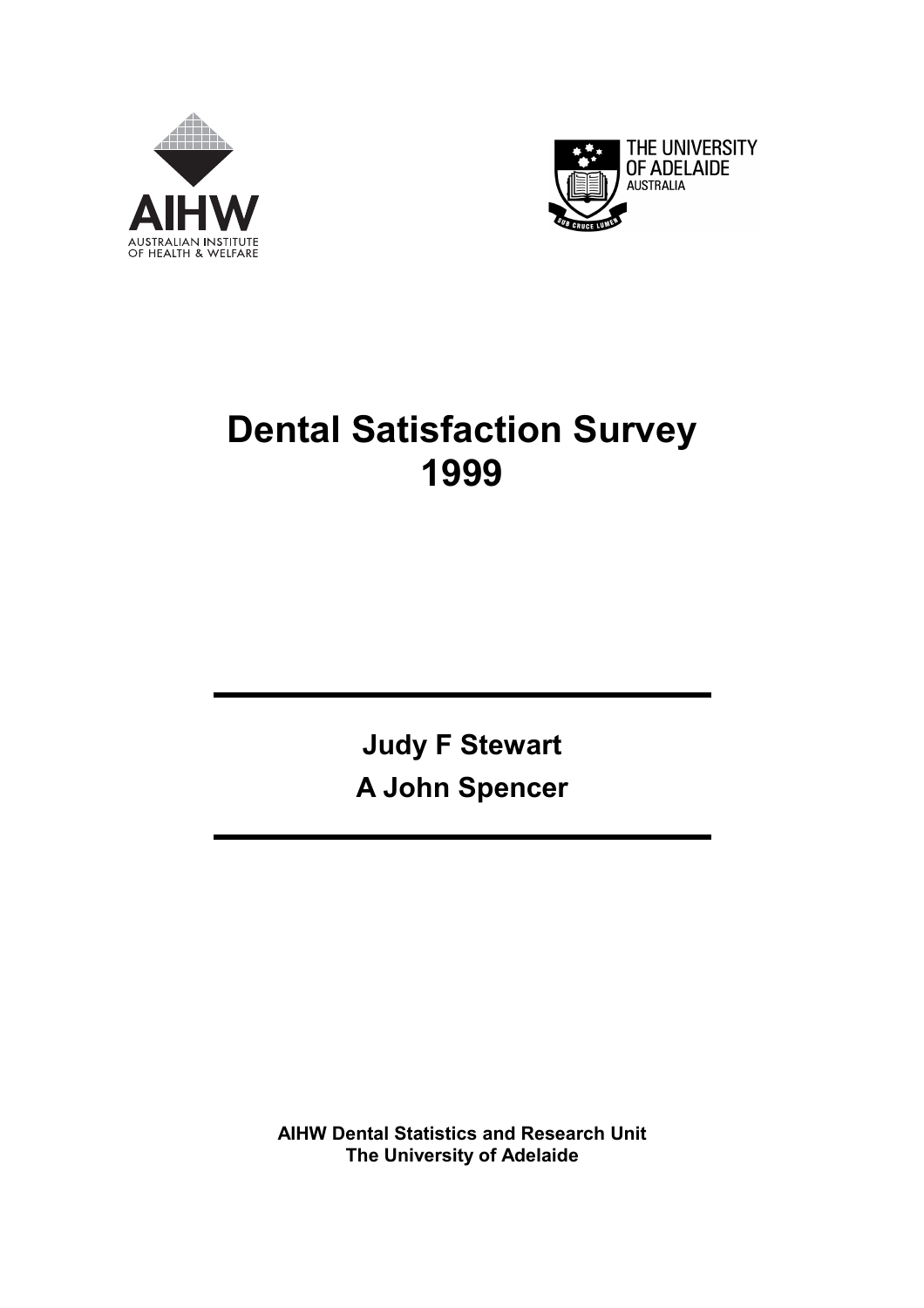The Australian Institute of Health and Welfare (AIHW) is Australia's national health and welfare statistics and information agency. The Institute's mission is to improve the health and well-being of Australians by informing community discussion and decision making through national leadership in developing and providing health and welfare statistics and information.

The AIHW Dental Statistics and Research Unit (DSRU) is a collaborating unit of the AIHW established in 1988 at The University of Adelaide. The DSRU aims to improve the oral health of Australians through the collection, analysis and reporting of information on oral health and access to dental care, the practice of dentistry and the dental labour force in Australia.

#### © Australian Institute of Health and Welfare 2002

This work is copyright. Apart from any use as permitted under the *Copyright Act 1968*, no part may be reproduced by any process without written permission from The University of Adelaide. Requests and inquiries concerning reproduction and rights should be directed to the Director, AIHW Dental Statistics and Research Unit, Dental School, The University of Adelaide, South Australia 5005.

A complete list of the Institute's publications is available from the Publications Unit, Australian Institute of Health and Welfare, GPO Box 570, Canberra ACT 2601, or via the Institute's website (http://www.aihw.gov.au).

ISSN 1327-3884

#### **Suggested citation**

Stewart JF & Spencer AJ (2002). *Dental Satisfaction Survey 1999*. AIHW cat. no. DEN 98. Adelaide: AIHW Dental Statistics and Research Unit.

#### **Acknowledgements**

This research was supported by the Population Health Division of the Commonwealth Department of Health and Ageing. We wish to acknowledge Mrs Lorna Lucas for preparing the manuscript.

Any comments or information relevant to the subject matter of this report would be welcome. Correspondence should be directed to:

AIHW Dental Statistics and Research Unit The University of Adelaide SOUTH AUSTRALIA 5005 Tel: (08) 8303 4051 Fax: (08) 8303 4858 E-mail: aihw.dsru@adelaide.edu.au Website: http://www.adelaide.edu.au/socprev-dent/dsru

Published by the AIHW Dental Statistics and Research Unit Printed in Australia by The University of Adelaide, Adelaide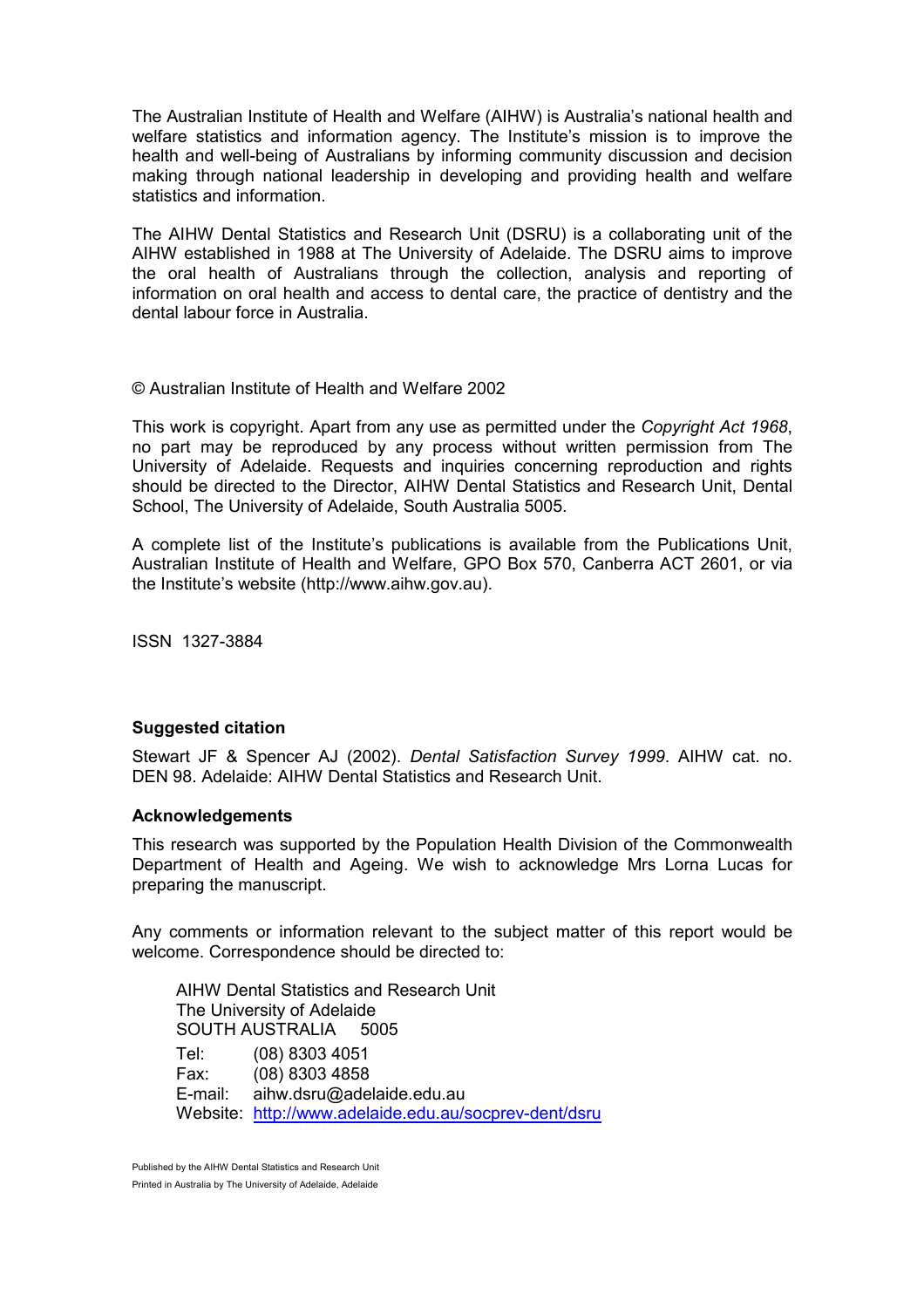# **Dental Satisfaction Survey 1999**

**Mrs Judy Stewart** 

**Professor A John Spencer**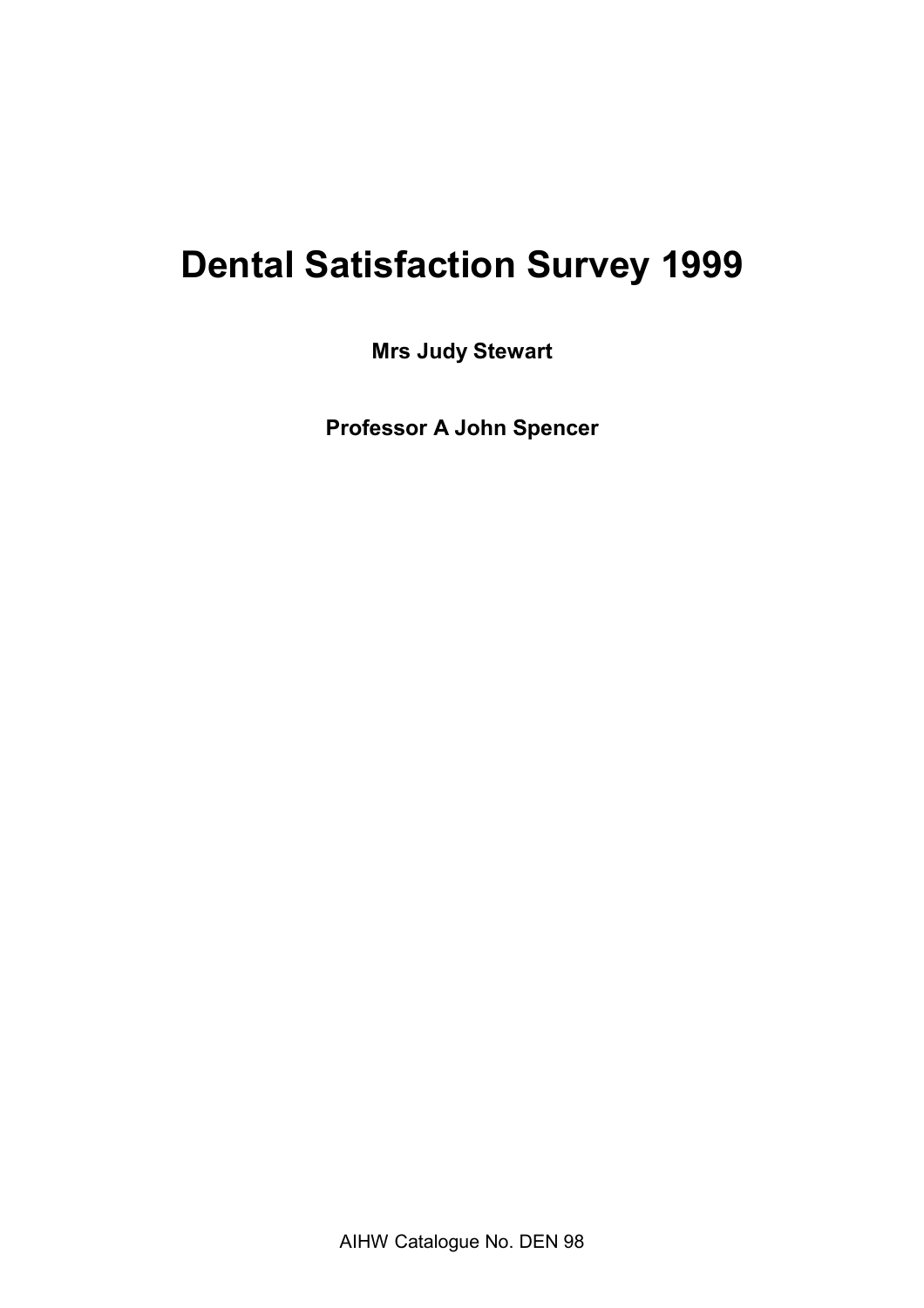# **Table of Contents**

| 1. |      |       |                                                                     |  |  |  |  |
|----|------|-------|---------------------------------------------------------------------|--|--|--|--|
|    | 1.1  |       |                                                                     |  |  |  |  |
|    | 1.2  |       |                                                                     |  |  |  |  |
|    | 1.3  |       |                                                                     |  |  |  |  |
|    | 1.4  |       |                                                                     |  |  |  |  |
|    | 1.5  |       |                                                                     |  |  |  |  |
|    |      | 1.5.1 |                                                                     |  |  |  |  |
|    |      | 1.5.2 |                                                                     |  |  |  |  |
|    |      | 1.5.3 |                                                                     |  |  |  |  |
|    |      |       |                                                                     |  |  |  |  |
|    |      |       |                                                                     |  |  |  |  |
|    |      |       |                                                                     |  |  |  |  |
|    |      |       |                                                                     |  |  |  |  |
|    | 2.1  |       |                                                                     |  |  |  |  |
|    |      | 2.1.1 |                                                                     |  |  |  |  |
|    |      | 2.1.2 |                                                                     |  |  |  |  |
|    | 2.2  |       |                                                                     |  |  |  |  |
|    |      | 2.2.1 |                                                                     |  |  |  |  |
|    |      | 2.2.2 |                                                                     |  |  |  |  |
|    |      | 2.2.3 |                                                                     |  |  |  |  |
|    |      | 2.2.4 |                                                                     |  |  |  |  |
|    | 2.3  |       |                                                                     |  |  |  |  |
|    |      | 2.3.1 |                                                                     |  |  |  |  |
|    |      | 2.3.2 |                                                                     |  |  |  |  |
|    | 2.4  |       |                                                                     |  |  |  |  |
|    |      |       |                                                                     |  |  |  |  |
|    | 3.1  |       |                                                                     |  |  |  |  |
|    | 3.2  |       |                                                                     |  |  |  |  |
|    | 3.3  |       |                                                                     |  |  |  |  |
|    | 3.4  |       |                                                                     |  |  |  |  |
|    | 3.5  |       |                                                                     |  |  |  |  |
|    | 3.6  |       |                                                                     |  |  |  |  |
|    | 3.7  |       | Satisfaction scores - place of last visit and health card status 36 |  |  |  |  |
|    | 3.8  |       |                                                                     |  |  |  |  |
|    | 3.9  |       |                                                                     |  |  |  |  |
|    | 3.10 |       |                                                                     |  |  |  |  |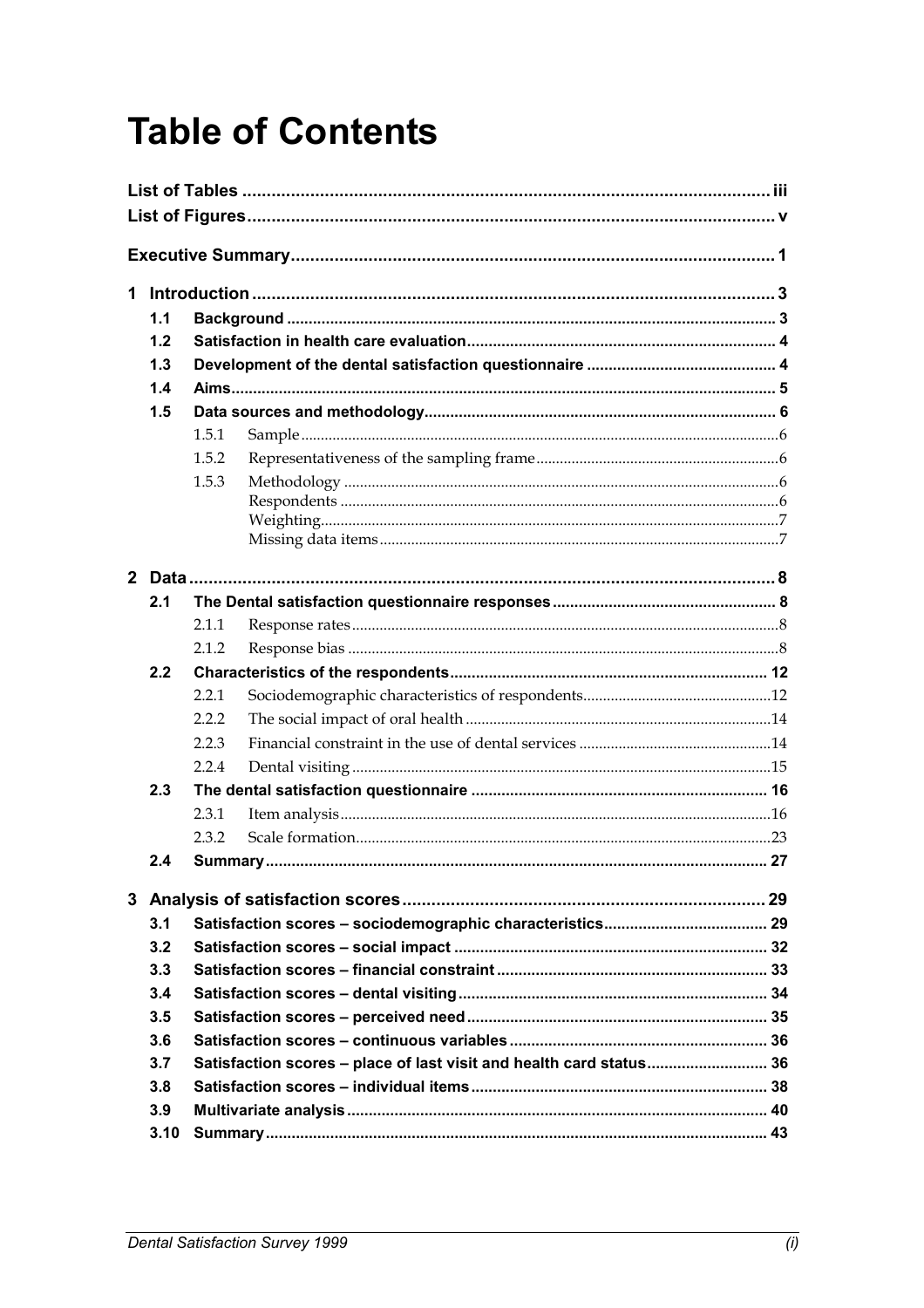|  | 4.1 | Cost-satisfaction scores - sociodemographic characteristics 45         |  |  |  |  |
|--|-----|------------------------------------------------------------------------|--|--|--|--|
|  | 4.2 |                                                                        |  |  |  |  |
|  | 4.3 | Cost-satisfaction scores - dental visiting and perceived need  49      |  |  |  |  |
|  | 4.4 |                                                                        |  |  |  |  |
|  | 4.5 | Satisfaction with facilities and overall (31-item) satisfaction scores |  |  |  |  |
|  | 4.6 |                                                                        |  |  |  |  |
|  |     |                                                                        |  |  |  |  |
|  |     |                                                                        |  |  |  |  |
|  |     |                                                                        |  |  |  |  |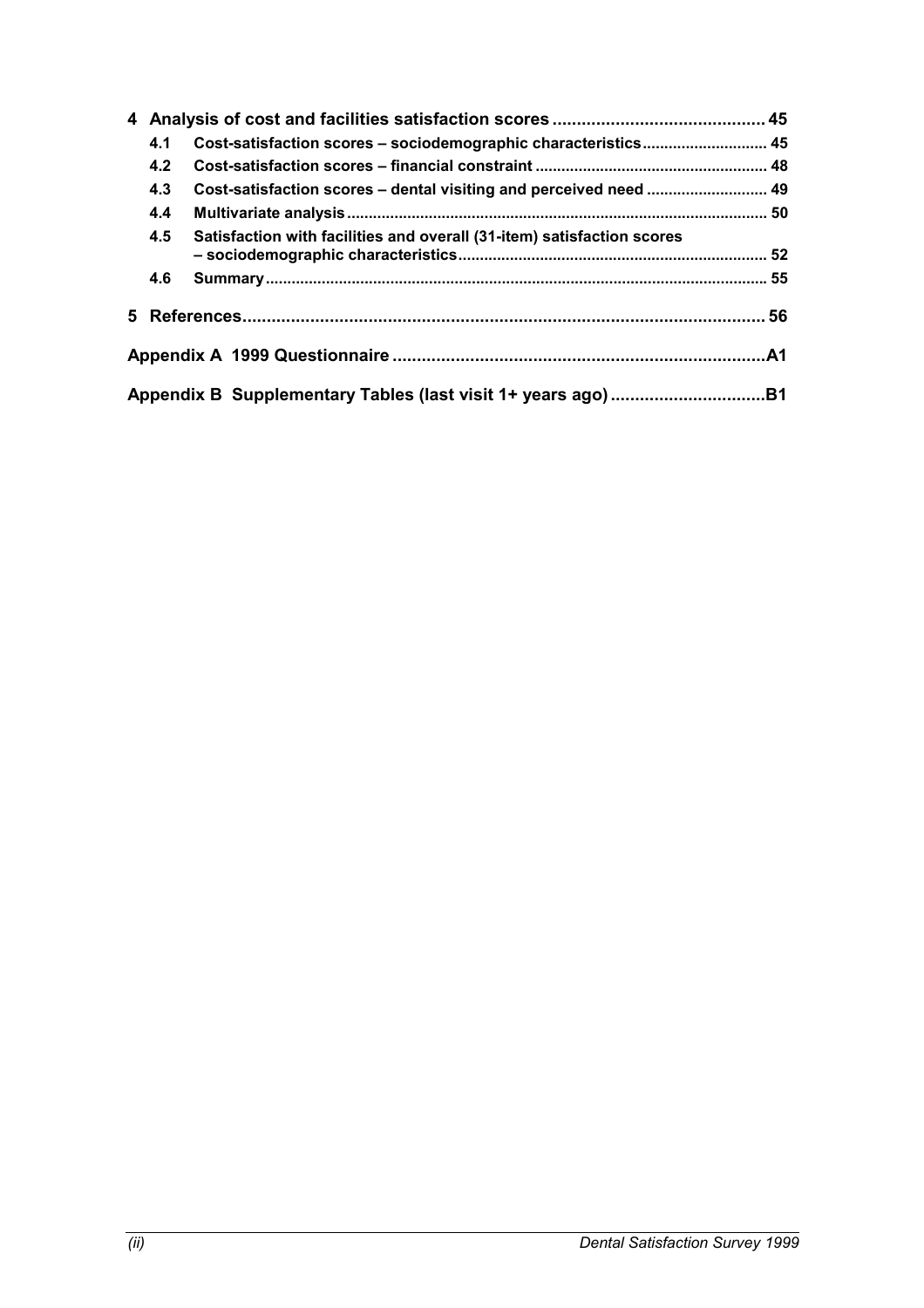# **List of Tables**

| Table 2.1.1:       | Participation in the Dental Satisfaction Survey by State/Territory - dentate persons aged<br>18+ whose last dental visit was within the previous 12 months - unweighted data 8 |
|--------------------|--------------------------------------------------------------------------------------------------------------------------------------------------------------------------------|
| Table 2.1.2:       | Participation in the Dental Satisfaction Survey - dentate persons aged 18+ whose last                                                                                          |
| Table 2.1.3:       | Odds ratios for response from a logistic regression analysis - dentate persons aged 18+<br>whose last dental visit was within the previous 12 months - unweighted data 11      |
| Table 2.2.1(a):    | Sociodemographic characteristics of respondents - dentate persons aged 18+ whose last                                                                                          |
| Table $2.2.1(b)$ : | Age/sex distribution of respondents - dentate persons aged 18+ whose last dental visit                                                                                         |
| Table 2.2.2:       | Frequency of responses - social impact - dentate persons aged 18+ whose last dental                                                                                            |
| Table 2.2.3:       | Frequency of responses - financial constraints - dentate persons aged 18+ whose last                                                                                           |
| Table 2.2.4:       | Frequency of responses - dental visiting - dentate persons aged 18+ whose last dental                                                                                          |
| Table $2.3.2(a)$ : | Conceptual dimensions and internal reliability of the Dental Satisfaction Questionnaire .23                                                                                    |
| Table 2.3.2(b):    |                                                                                                                                                                                |
| Table $2.3.2(c)$ : |                                                                                                                                                                                |
| Table $2.3.2(d)$ : | Dental satisfaction sub-scale scores - dentate persons aged 18+ whose last dental visit                                                                                        |
| Table $3.1(a)$ :   | Mean scores on satisfaction scales - sociodemographic characteristics - dentate persons<br>aged 18+ whose last dental visit was within the previous 12 months 29               |
| Table $3.1(b)$ :   | Mean scores on satisfaction scales - sociodemographic characteristics - dentate persons                                                                                        |
| Table 3.2:         | Mean scores on satisfaction scales - social impact experienced - dentate persons aged                                                                                          |
| Table 3.3:         | Mean scores on satisfaction scales - financial constraint - dentate persons aged 18+                                                                                           |
| Table 3.4:         | Mean scores on satisfaction scales - dental visiting - dentate persons aged 18+ whose                                                                                          |
| Table 3.5:         | Mean scores on satisfaction scales - perceived need for dental visit - dentate persons                                                                                         |
| Table 3.6:         | Correlation coefficients with continuous variables - dentate persons aged 18+ whose                                                                                            |
| Table 3.7:         | Mean scores on satisfaction scales by place of last visit and health card status - dentate<br>persons aged 18+ whose last dental visit was within the previous 12 months 37    |
| Table 3.8:         | Mean scores on individual satisfaction items by place of last visit – dentate persons<br>aged 18+ whose last dental visit was within the previous 12 months38                  |
| Table 3.9.1:       | Variables with significant bivariate associations with satisfaction scores - dentate<br>persons aged 18+ whose last dental visit was within the previous 12 months  40         |
| Table 3.9.2:       | Beta coefficients of the variables significant in least squares regression - dentate<br>persons aged 18+ whose last dental visit was within the previous 12 months  41         |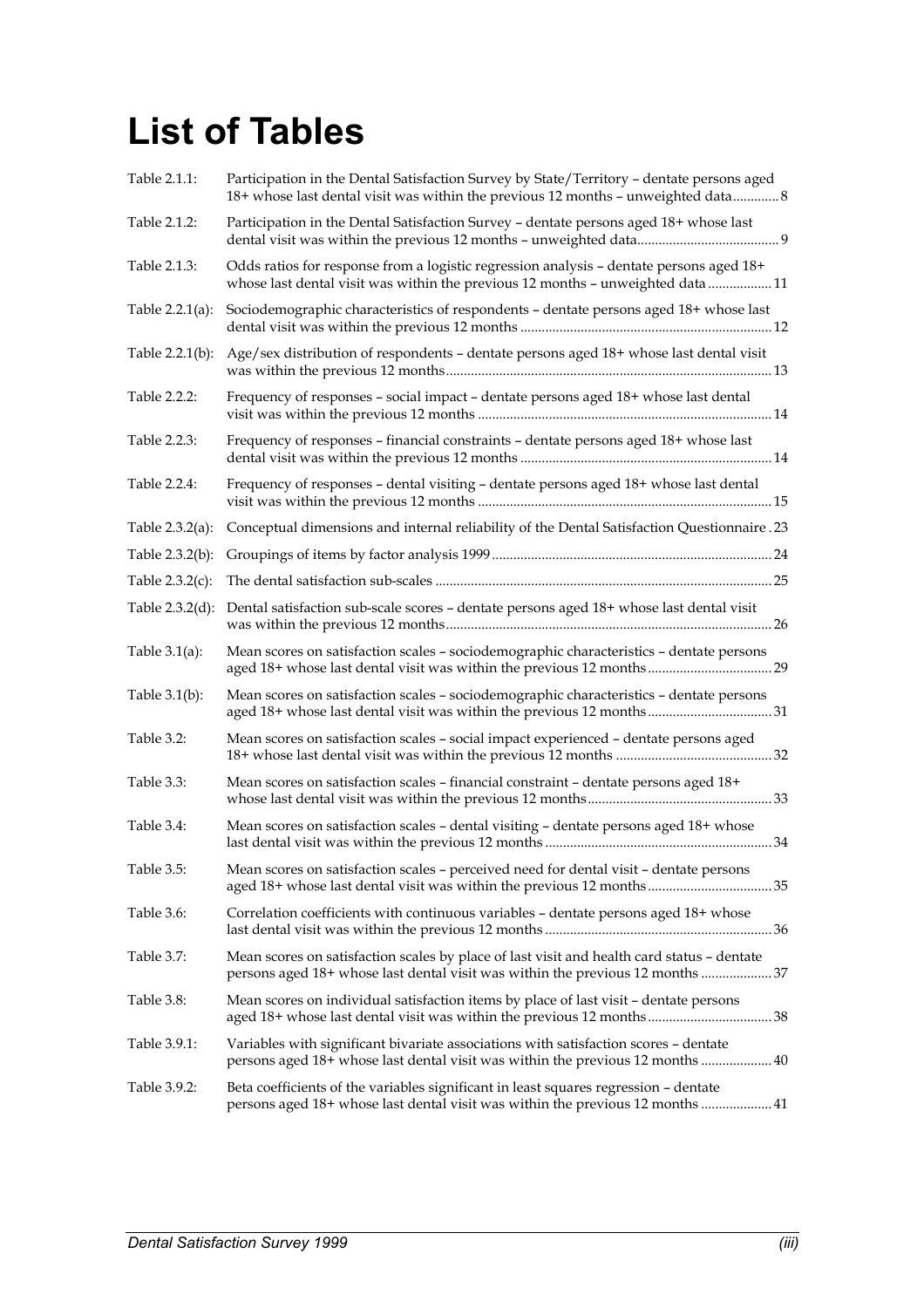| Table $4.1(a)$ : | Mean scores on cost-satisfaction scales - sociodemographic characteristics by dental<br>insurance - dentate persons aged 18+ whose last dental visit was within the previous   |
|------------------|--------------------------------------------------------------------------------------------------------------------------------------------------------------------------------|
| Table $4.1(b)$ : | Mean scores on cost-satisfaction scales - sociodemographic characteristics by dental<br>insurance - dentate persons aged 18+ whose last dental visit was within the previous   |
| Table $4.2$ :    | Mean scores on cost-satisfaction scales – financial constraint by dental insurance<br>- dentate persons aged 18+ whose last dental visit was within the previous 12 months  48 |
| Table 4.3:       | Mean scores on cost-satisfaction scales – dental visiting and perceived need by dental<br>insurance - dentate persons aged 18+ whose last dental visit was within the previous |
| Table 4.4:       | Coefficients of the variables significant in multiple analysis of variance - dentate<br>persons aged 18+ whose last dental visit was within the previous 12 months 50          |
| Table $4.5(a)$ : | Mean scores on facilities satisfaction scale - sociodemographic characteristics - dentate<br>persons aged 18+ whose last dental visit was within the previous 12 months 52     |
| Table $4.5(b)$ : | Mean scores on facilities satisfaction scale - sociodemographic characteristics - dentate<br>persons aged 18+ whose last dental visit was within the previous 12 months 53     |

# **Appendix B Supplementary Tables (last visit 1+ years ago)**

| Table $S3.1(a)$ : | Mean scores on satisfaction scales - sociodemographic characteristics - dentate persons                                                                                    |  |
|-------------------|----------------------------------------------------------------------------------------------------------------------------------------------------------------------------|--|
| Table $S3.1(b)$ : | Mean scores on satisfaction scales - sociodemographic characteristics - dentate persons                                                                                    |  |
| Table S3.2:       | Mean scores on satisfaction scales - social impact experienced - dentate persons aged                                                                                      |  |
| Table S3.3:       | Mean scores on satisfaction scales - financial constraints - dentate persons aged 18+                                                                                      |  |
| Table S3.4:       | Mean scores on satisfaction scales - dental visiting - dentate persons aged 18+ whose                                                                                      |  |
| Table S3.5:       | Mean scores on satisfaction scales - perceived need for dental visit - dentate persons                                                                                     |  |
| Table S3.6:       | Mean scores on satisfaction scales by place of last visit and health card status - dentate                                                                                 |  |
| Table S3.7:       | Mean scores on individual satisfaction items by place of last visit - dentate persons                                                                                      |  |
| Table $S4.1(a)$ : | Mean scores on cost-satisfaction scales - sociodemographic characteristics by dental<br>insurance – dentate persons aged 18+ whose last dental visit was 1+ years ago      |  |
| Table $S4.1(b)$ : | Mean scores on cost-satisfaction scales - sociodemographic characteristics by dental<br>insurance - dentate persons aged 18+ whose last dental visit was 1+ years agoB10   |  |
| Table S4.2:       | Mean scores on cost-satisfaction scales - financial constraints by dental insurance                                                                                        |  |
| Table S4.3:       | Mean scores on cost-satisfaction scales - dental visiting and perceived need by dental<br>insurance - dentate persons aged 18+ whose last dental visit was 1+ years agoB11 |  |
| Table $S4.5(a)$ : | Mean scores on facilities satisfaction scale - sociodemographic characteristics                                                                                            |  |
| Table S4.5(b):    | Mean scores on facilities satisfaction scale - sociodemographic characteristics                                                                                            |  |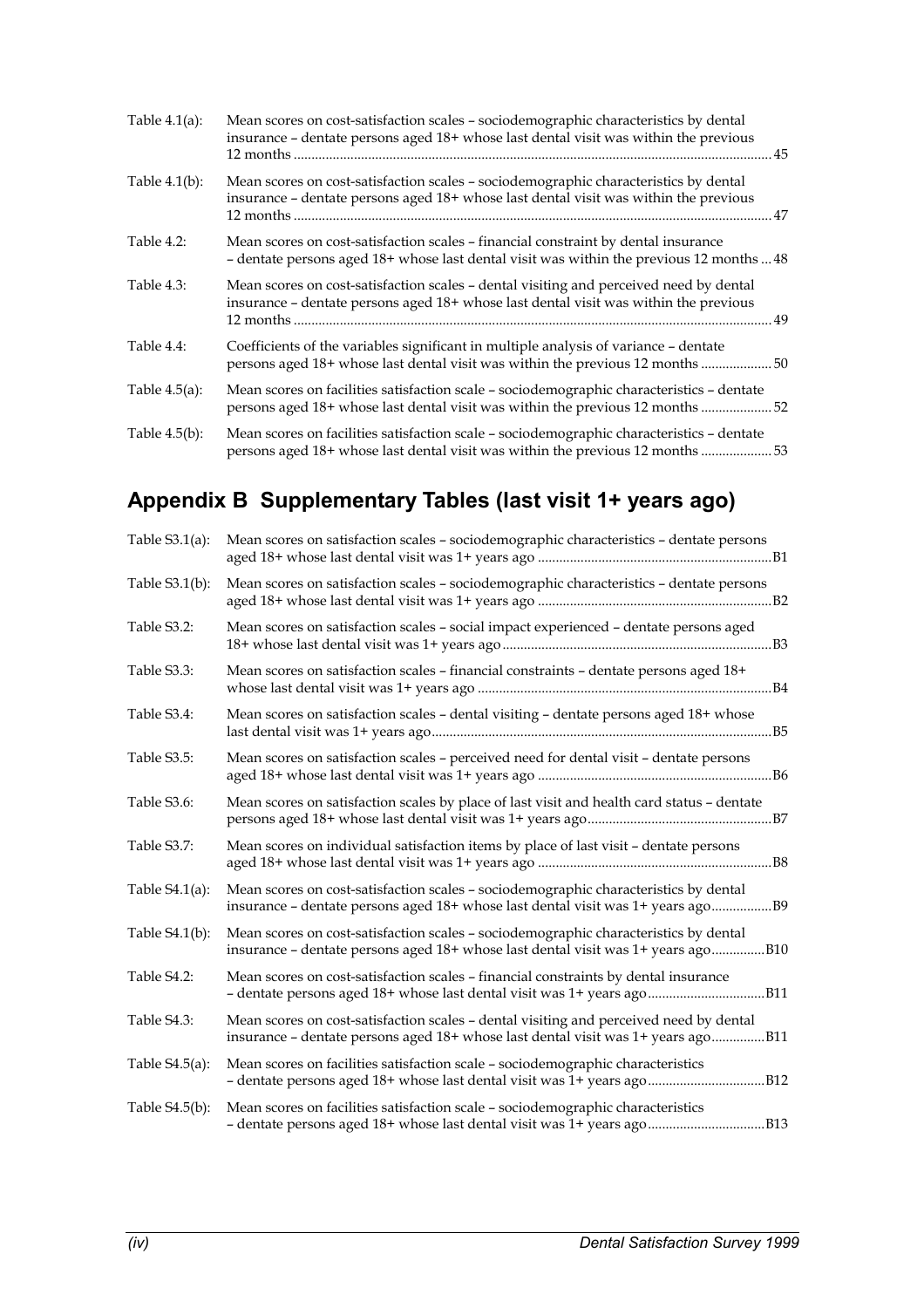# **List of Figures**

| Figure 2.3.1(a): Distribution of responses to individual items of the Dental Satisfaction Questionnaire<br>- dentate persons aged 18+ whose last dental visit was within the previous 12 months      |    |
|------------------------------------------------------------------------------------------------------------------------------------------------------------------------------------------------------|----|
| Figure 2.3.1(b): Distribution of responses to individual items of the Dental Satisfaction Questionnaire<br>- dentate persons aged 18+ whose last dental visit was within the previous 12 months      |    |
| Figure 2.3.1(c): Distribution of responses to individual items of the Dental Satisfaction Questionnaire<br>- dentate persons aged 18+ whose last dental visit was within the previous 12 months      |    |
| Figure 2.3.1(d): Distribution of responses to individual items of the Dental Satisfaction Questionnaire<br>- dentate persons aged 18+ whose last dental visit was within the previous 12 months Item |    |
| Figure 2.3.1(e): Distribution of responses to individual items of the Dental Satisfaction Questionnaire<br>- dentate persons aged 18+ whose last dental visit was within the previous 12 months      | 22 |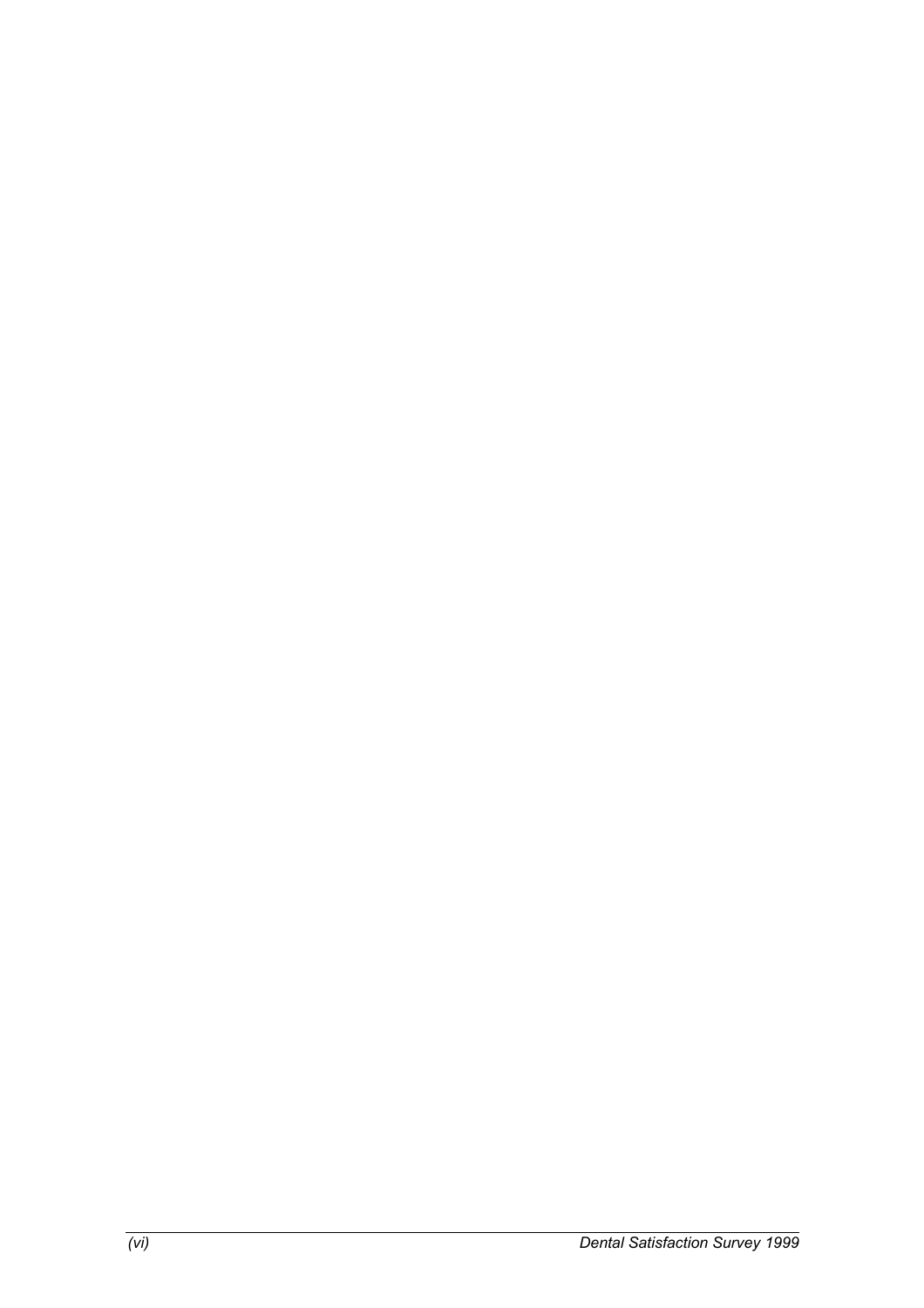# **EXECUTIVE SUMMARY**

The specific aims of the 1999 Dental Satisfaction Survey were to examine differences in the levels of satisfaction with dental care in a cross-sectional survey and to extend the available data for examining changes over time in the dental satisfaction levels of health cardholders, particularly those receiving public-funded dental care.

The Dental Satisfaction Survey was developed as part of the evaluation of the Commonwealth Dental Health Program, and has been conducted jointly with the National Dental Telephone Interview Survey (NDTIS) in 1994, 1995, 1996, and 1999 to monitor adult access to dental care in Australia.

Satisfaction with health care is regarded as an intermediate outcome of the health care process that reflects the extent to which the care given answers patients' needs, meets their expectations and provides an acceptable standard of service.

Three dimensions of satisfaction with dental care were initially incorporated in the questionnaire designed for this Survey: the context of the dental visit; the content of the dental visit and the outcome of the dental visit. The additional dimensions of satisfaction with the cost or affordability of dental care and satisfaction with facilities were included in 1995 and subsequent Dental Satisfaction Surveys.

The questionnaire was mailed to a sample of participants in the 1999 National Dental Telephone Interview Survey.

The 1999 survey was conducted in all States and Territories, and included a total of 2,269 dentate adults who had made a dental visit within the previous 12 months, representing a response rate of 69.0%. The data were weighted to represent the age and sex distribution of the Australian population.

Responses to the individual items of the Dental Satisfaction Survey indicated overall levels of satisfaction, although implicit dissatisfaction was expressed with cost and affordability items. The highest levels of satisfaction were expressed for the friendliness of the clinic staff, the explanation of treatment and that the surgery was well-equipped.

The lowest levels of satisfaction were recorded for cost-related items – explanation of cost of treatment, affordability of care, and feeling financially protected against dental expenses.

There was significantly greater satisfaction with all aspects of the dental visit i.e. the context, the content, the outcome and overall satisfaction, among older age groups. Significantly lower levels of satisfaction with all aspects of the dental visit were evident where a language other than English was spoken at home, where the respondents reported poorer oral health or financial constraints, problem-oriented visiting patterns, and by those respondents whose last visit was to a public clinic.

The Dental Satisfaction Surveys had been directed towards an assumed difference between the satisfaction of health cardholders and non-cardholders. While this difference was significant, even larger differences existed by place of last visit.

The greatest variation in satisfaction between those respondents who had visited a public clinic and those who visited a private practice was on the context scale, which addressed issues of clinic location, waiting time and ease of obtaining appointments.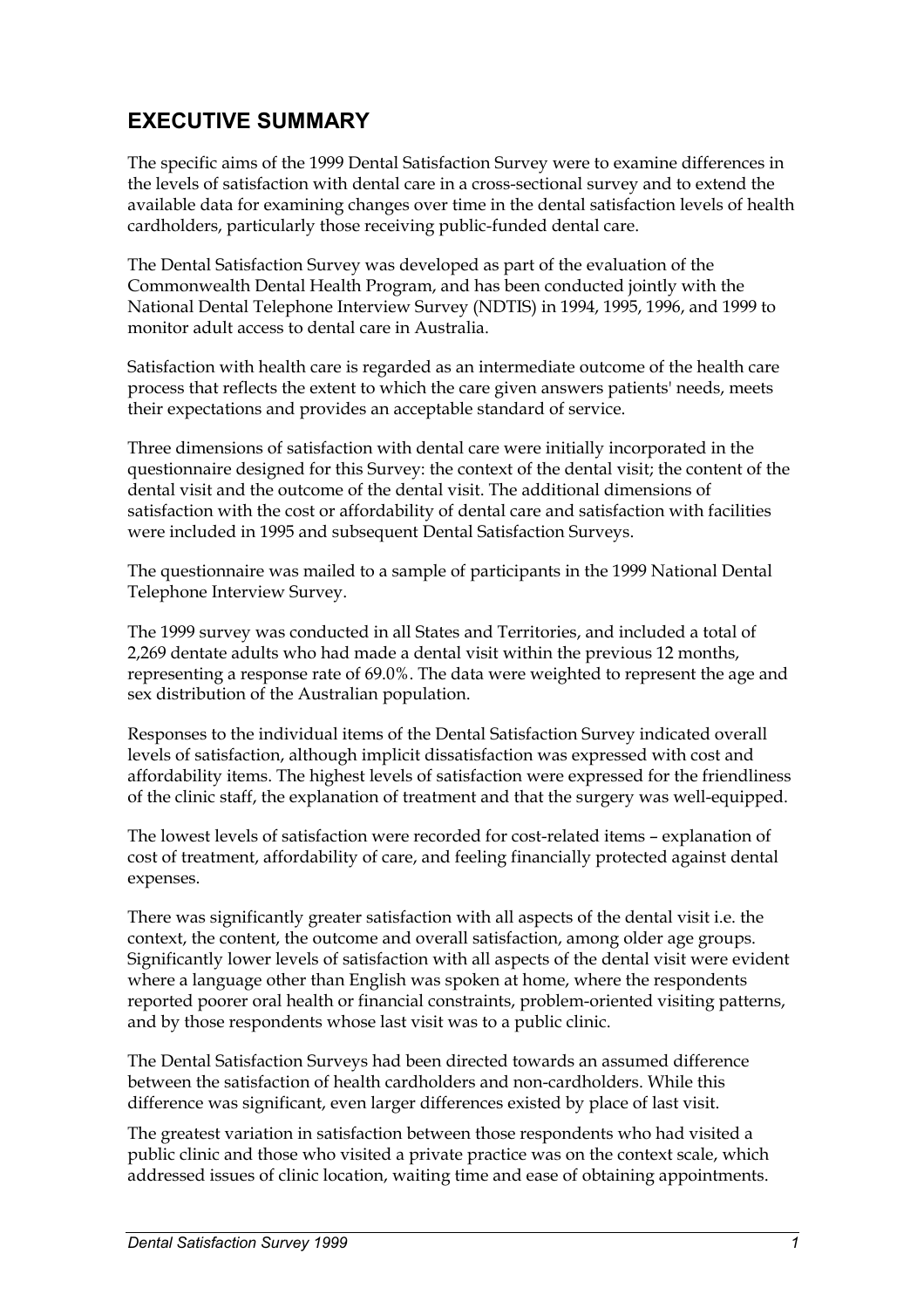The highest mean satisfaction score on the cost/affordability scale occurred among cardholders who last attended a public clinic.

Lower levels of satisfaction with the affordability of dental care were associated with younger age groups, cardholders who last received care at a private practice at their own expense, being born overseas, lack of dental insurance, and the financial constraints of accessing dental care.

The cross-sectional nature of this Survey has shown that there were differences in satisfaction levels between groups at the time of the Survey and has generated a base for examining changes in satisfaction levels over time by comparing surveys collected at different periods which may be related to changes in provision of dental care to health cardholders.

A valuable indicator of the performance of public sector delivery of dental care will be the investigation, in future years, of changes in satisfaction levels. As changes occur in co-payment policies and/or the dental care made available in the public sector (in the States and Territories), or health cardholders receive subsidised dental care in the private sector, satisfaction levels are likely to change.

Satisfaction levels changed during the period 1994–96, as expected, as increased dental care was made available to eligible cardholders both in the public sector and subsidised dental care in the private sector. Substantial increases occurred, which, while not significant at the sub-scale level, a number of individual items showed significant gains in satisfaction among cardholders who received public-funded care.

Since 1994–96, satisfaction levels have fallen in the general population, and particularly among cardholders who last received care at a private practice. Satisfaction levels among cardholders who last received public-funded dental care remained low, but did not decline significantly across the period.

Further surveys at regular intervals would be desirable to monitor future changes in dental satisfaction in the Australian population, particularly among cardholders who are eligible for public-funded dental care.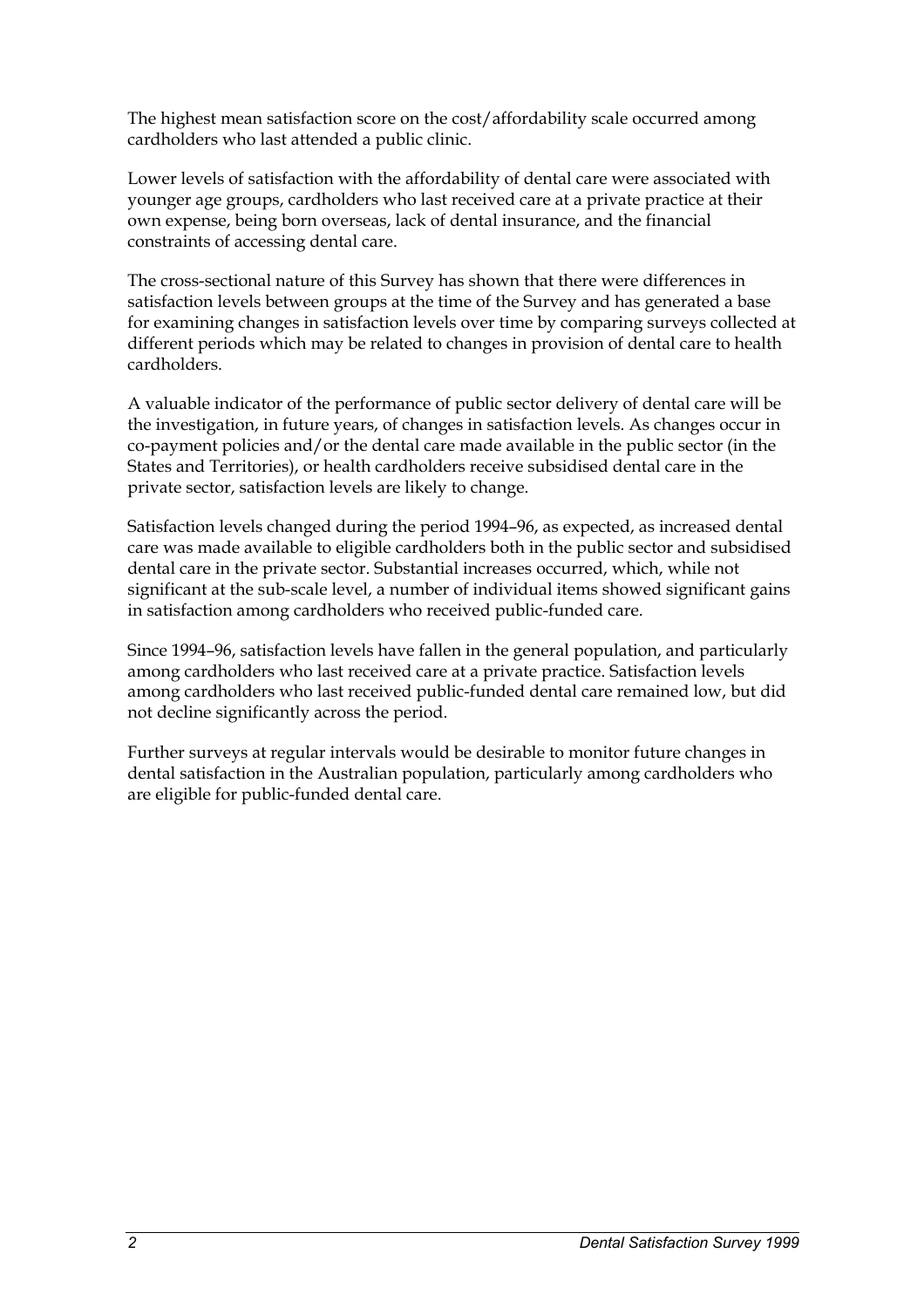# **1 INTRODUCTION**

The purpose of this report is to present the findings of the 1999 Dental Satisfaction Survey. The report will be largely technical in nature, and in general will be similar in form to the 19941 and 19952 reports. Where possible, data will be presented in the same format as it was in previous years. It is not the aim of this report to compare and evaluate changes in dental satisfaction since the 1994–96 surveys. A research report more evaluative in nature will focus on comparisons between the 1999 data and the earlier surveys.

This survey was conducted from October 1999 to February 2000 by the Australian Institute of Health and Welfare's Dental Statistics and Research Unit (DSRU) and was conducted jointly with the 1999 National Dental Telephone Interview Survey which collected basic features of oral health and dental care within the Australian population. The survey provides information on the dimensions of satisfaction with recent dental care, linked with the broader parameters of dental health and access to services.

# **1.1 BACKGROUND**

The specific aims of the 1999 Dental Satisfaction Survey were to examine differences in the levels of satisfaction with dental care in a cross-sectional survey and to extend the available data for examining changes over time in the dental satisfaction levels of health cardholders, particularly those receiving public-funded dental care.

Less favourable levels of dental health and access to dental care have been identified for certain sub-groups in Australia. As part of the Commonwealth Department of Health and Aged Care's Population Health Information Initiatives, DSRU is undertaking investigations of the access to dental care among special target groups.

The Dental Satisfaction Survey was developed as part of the evaluation of the Commonwealth Dental Health Program, and has been conducted jointly with the National Dental Telephone Interview Survey in 1994, 1995, 1996, and 1999 to monitor adult access to dental care in Australia.

Periodic telephone interview and mailed surveys of a general population sample obtain up-to-date data on access to dental care, self-assessed dental health status, present dental health needs, use of dental services and preventive behaviours, satisfaction with dental services, and experience of and attitudes to dentistry.

Together, these surveys aimed to establish the reasons for seeking care, the characteristics of those people who received care, the oral problems they had at the time they sought care, the types of care they received and their perceptions of the process of care. This information allowed detailed evaluation of outcomes, including conversion of emergency patients to general dental care patients, increases in restorative care in preference to extraction, decreases in untreated disease and improvements in oral health.

This present report on the Dental Satisfaction Survey 1999 is the third in a series of technical reports on the Dental Satisfaction Surveys conducted by the DSRU. Two earlier reports have been completed:

- -Dental Satisfaction Survey 1994; and
- $\bullet$ Dental Satisfaction Survey 1995.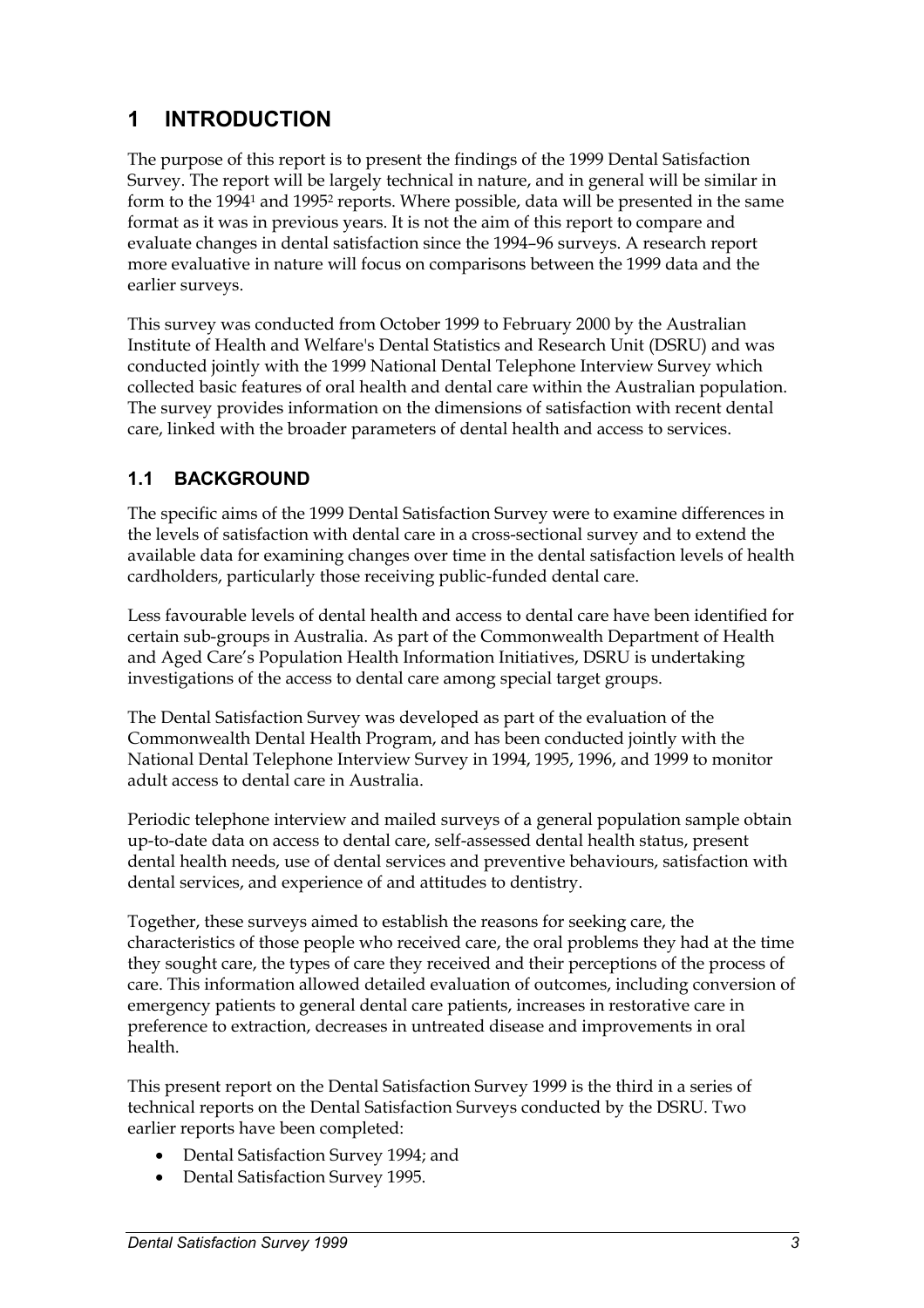# **1.2 SATISFACTION IN HEALTH CARE EVALUATION**

Consumer satisfaction with health care is an issue addressed in current methodologies for evaluating health care programs. In this context, satisfaction can be considered an intermediate outcome of the health care process that reflects the extent to which the care given answers patients' needs, meets their expectations and provides an acceptable standard of service.3

There have been strong indications suggesting that care that is less satisfactory to the consumer is less effective.3 Associations between dissatisfaction with the outcome of medical care and non-compliance with instructions, delay in seeking care, and poor understanding and retention of instructions have been demonstrated. Each of these behaviours could be detrimental to improved health status.

Patient satisfaction is a subjective assessment and, by inviting consumers to express their opinions on their health care experience, studies of satisfaction may provide a measure of the success of a health care program in terms of the perceived needs, the expectations and the health care experience of the consumer.

The investigation of patient satisfaction as a measure in health care was addressed in the 1970s by Hulka et al*.*4 and by Ware et al*.*5 Hulka et al*.*'s Scale for the Measurement of Satisfaction with Medical Care was designed to obtain information on the utilization and assessment of medical care and to identify unmet needs. The Patient Satisfaction Questionnaire (PSQ) of Ware et al*.* was designed to measure satisfaction as an outcome of health care, to provide information about the sources of satisfaction and dissatisfaction and to be an adjunct in studies of patient behaviour.

The issues addressed in this early research on patient satisfaction are still pertinent and subsequent work by these and other researchers 3, 6,7, 8 have improved, refined and expanded the scope of measures of patient satisfaction.

# **1.3 DEVELOPMENT OF THE DENTAL SATISFACTION QUESTIONNAIRE**

The Dental Satisfaction Questionnaire was developed with the aims of examining differences in satisfaction between participants of cross-sectional population surveys, and of examining changes over time in satisfaction among health cardholders participating in the Commonwealth Dental Health Program.

Both these aims required the use of a relatively sensitive measure of dental satisfaction. Such a measure should be applied with an orientation towards group profiles, e.g. means, rather than satisfaction at an individual level. This also implied that the focus was on broad sub-groups of persons, e.g. health cardholders, age–groups or ethnic groups.

The content and style of the Dental Satisfaction Questionnaire (Appendix A) reflects a conceptual approach that defines satisfaction as the reaction to salient aspects of the context, content (process) and outcome (result) of the health care experience.<sup>9</sup>

Within these three broad dimensions, further sub-sets of satisfaction were developed. These sub-sets were based on the various satisfaction scales in the health care literature, and are most closely aligned to the dimensions of satisfaction proposed by Pasco and Attkinsson in the Evaluation Ranking Scale.10 The items within these sub-sets cover: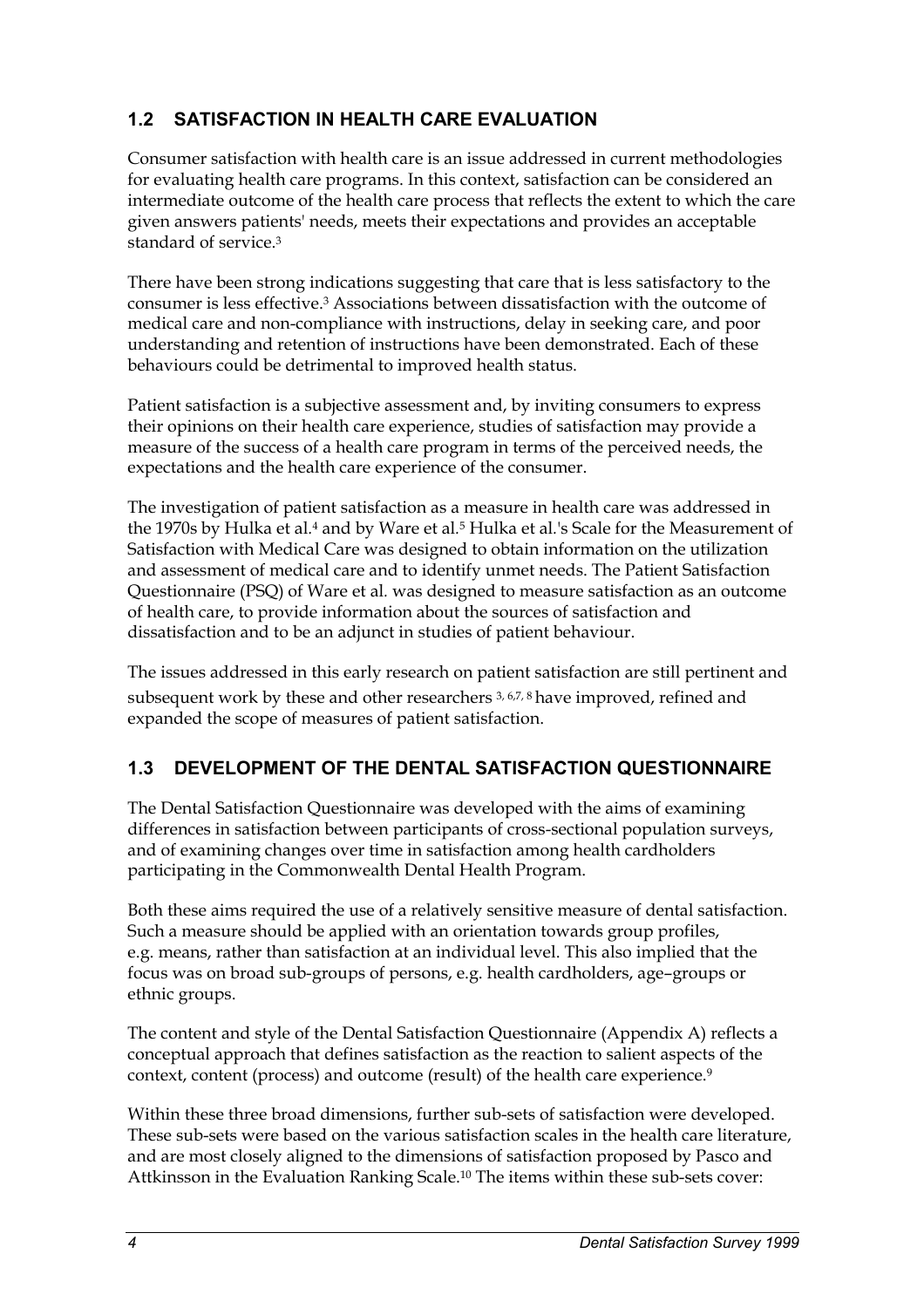- location, travel and appointments
- waiting time for appointment and service
- helpfulness of clinic staff
- friendliness of the dental professional
- thoroughness of procedures
- concordance with services wanted
- preferred dental professional seen
- explanation and communication about services
- success in terms of problems solved and improved oral health
- speed of results
- value of services
- usefulness of advice received.

Satisfaction with costs and facilities, dimensions included in the majority of satisfaction scales, were not included in the 1994 Dental Satisfaction Questionnaire. Neither was considered by the Dental Statistics and Research Unit to be central to the evaluation of the Commonwealth Dental Health Program. However, the frequency of comments relating to costs and facilities received in the 1994 Survey indicated that these dimensions were of importance to consumers, and satisfaction scales addressing costs and facilities were introduced in the 1995 Dental Satisfaction Questionnaire.

The statements used in this satisfaction questionnaire were based on the content of existing satisfaction scales: the Patient Satisfaction Questionnaire (PSQIII)<sup>3</sup>; the Scale for the Measurement of Satisfaction with Medical Care6; the Client Satisfaction Questionnaire<sup>7</sup> and the Dental Satisfaction Index<sup>8</sup>.

The items on the questionnaire were presented as statements pertaining to the personal experience of the respondents at their last dental visit or series of visits. This direct or personalised approach was preferred over the indirect approach or generalised approach, which has been criticised as measuring more generalised attitudes and even life satisfaction.3

The Dental Statistics and Research Unit evaluates satisfaction using attitudinal scales. Thus, responses to the statements were captured on a continuum from negative to positive. The participants were asked to indicate the extent of their agreement or disagreement with the statements on a five point Likert-type scale with one indicating strong disagreement and five indicating strong agreement. This approach to the scoring of satisfaction is the predominant approach within the health satisfaction literature.

Both positive and negative statements were used to minimise the effect of a response set.

#### **1.4 AIMS**

The aims of the Dental Satisfaction Survey were to:

- 1. examine the differences in satisfaction primarily between non-cardholders and health cardholders who were participants in the National Dental Telephone Interview Survey of the corresponding year; and
- 2. enable examination of changes over time in the satisfaction among health cardholders with respect to changes in the provision of public-funded dental care.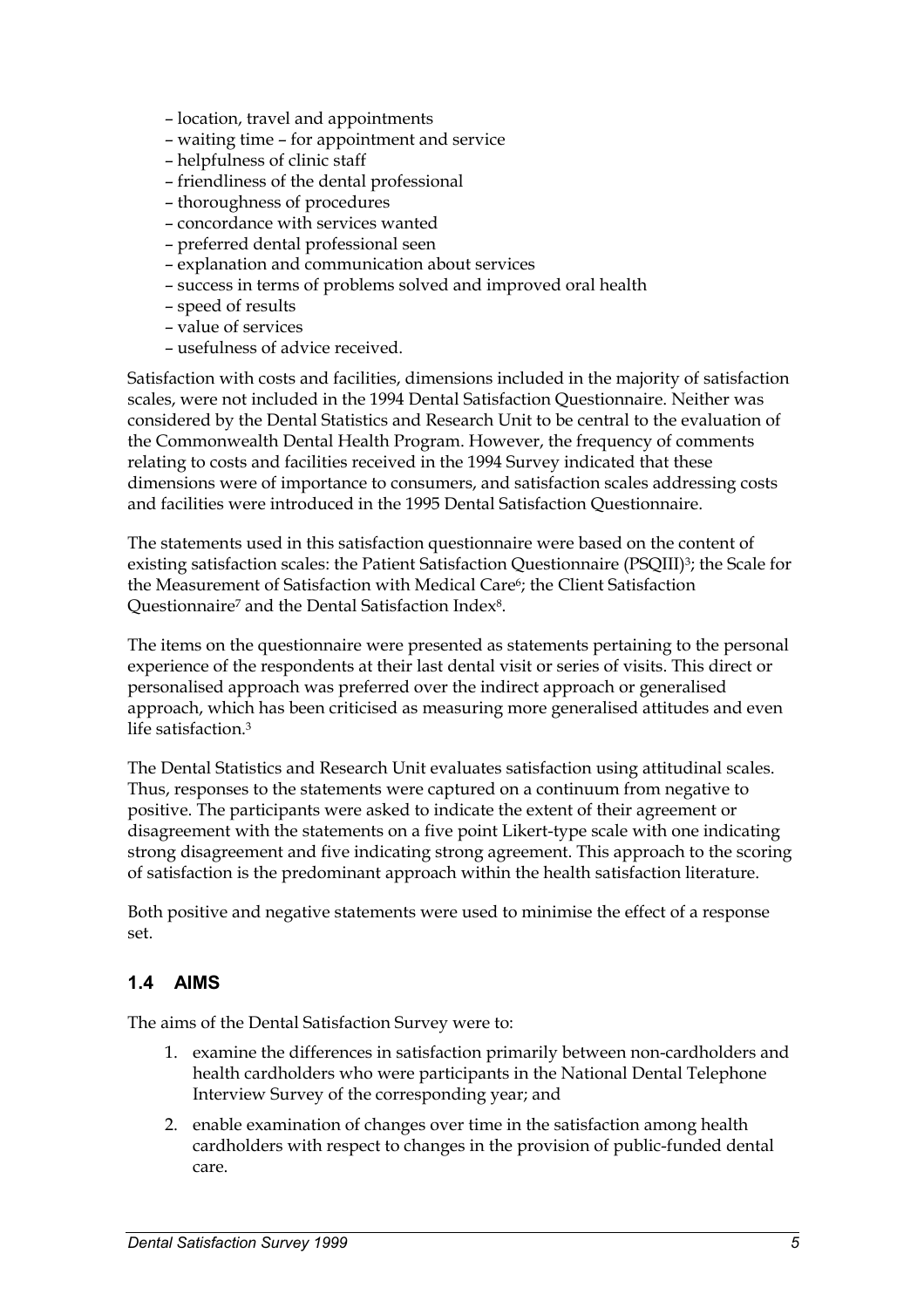# **1.5 DATA SOURCES AND METHODOLOGY**

# **1.5.1 Sample**

The sampling frame used in the Dental Satisfaction Survey was participants in the 1999 National Dental Telephone Interview Survey who were 18 years of age and over.

For the purpose of comparison with results from the 1994, 1995 and 1996 Dental Satisfaction Surveys, only data from dentate respondents who were 18 years of age and over and had visited a dental professional within the last 12 months are presented in the main part of the 1999 Dental Satisfaction Survey Report.

Earlier surveys had approached only dentate subjects who had visited a dental professional within the last 12 months; a random sample of one in four participants who did not hold a health card, and all holders of health cards – a sampling methodology used to balance the number of persons with and without health cards. Results from the 1999 Dental Satisfaction Survey pertaining to respondents whose last dental visit was more than 1 year ago are presented in Appendix B.

# **1.5.2 Representativeness of the sampling frame**

The 1999 National Dental Telephone Interview Survey, carried out during August to mid-November 1999, interviewed individuals from households randomly selected from five metropolitan sites (New South Wales, Victoria, Queensland, South Australia and Western Australia) and eight non-metropolitan sites which included the rest of each State (New South Wales, Victoria, Queensland, South Australia and Western Australia), or the entire State/Territory (Tasmania, the Australian Capital Territory and the Northern Territory); thirteen sites overall, with sample sizes determined to yield at least 600 participants per site. The individual selected from households with more than one occupant was chosen by random allocation of the persons aged 5 years and over to have the last birthday or the next birthday.

Participation per site in the NDTIS varied from 45.1 per cent to 66.6 per cent, with an overall response rate of 56.6 per cent. The rate of refusals was 37.8 per cent, and 5.6 per cent of households could not be contacted.

6,093 persons aged 18 years or over [5,353 dentate; 740 edentulous adults] were available for selection for inclusion in the Dental Satisfaction Survey.

# **1.5.3 Methodology**

#### *Respondents*

Potential respondents in this study were the 3,084 participants in the 1994 National Dental Telephone Interview Survey, eligible for selection because they were 18 years of age or more and had made a dental visit within the last 12 months. The participants were informed at the time of their telephone interview that they had been chosen for a further questionnaire, and their address was checked with the details already held in the database. A questionnaire was mailed to the address, usually within a week of the telephone interview. After two weeks, a reminder card was sent to those persons from whom a completed response had not been received. A second and third approach, consisting of a letter and a replacement questionnaire, were subsequently made at two-weekly intervals.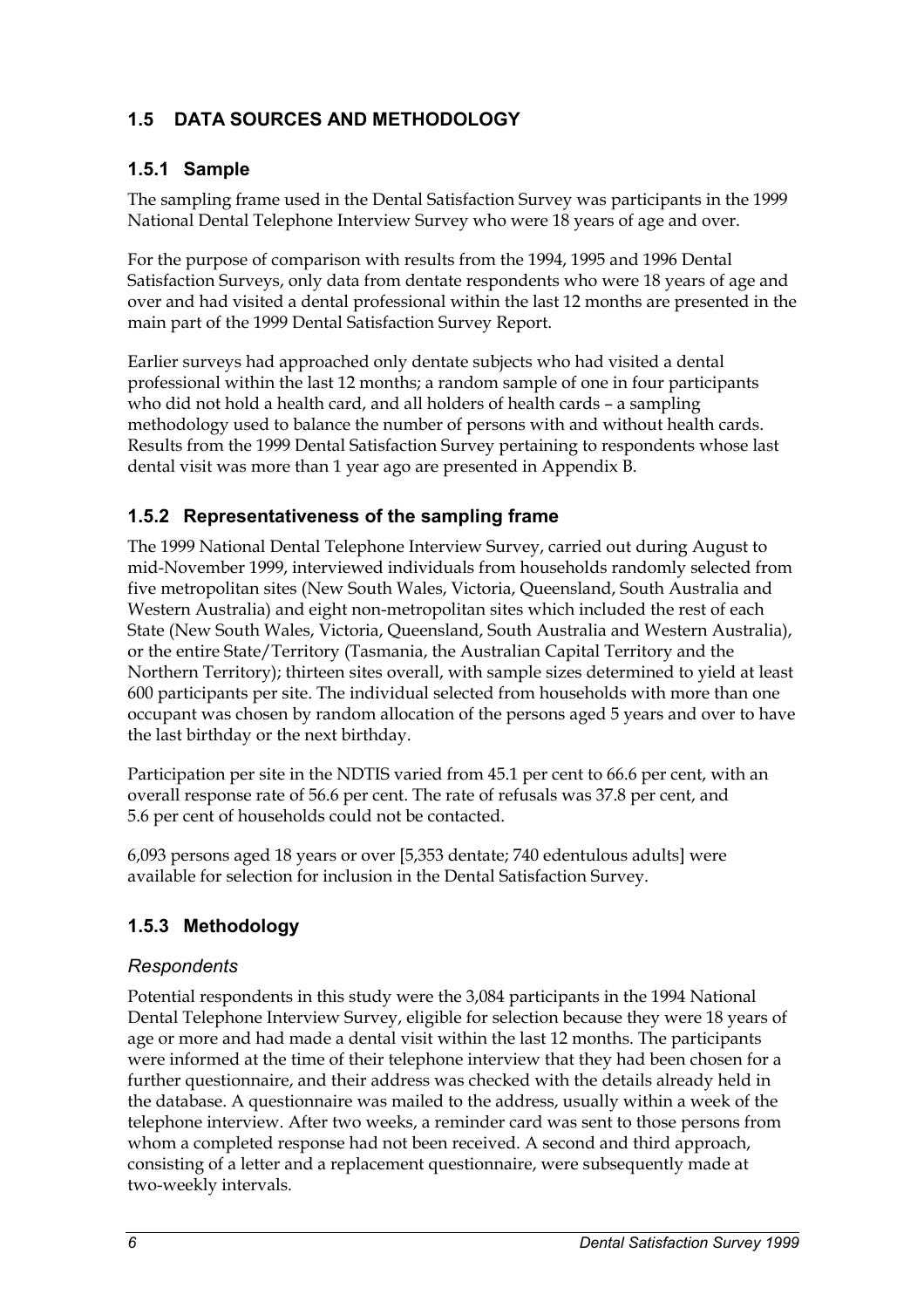The 1999 Dental Satisfaction Survey differed from previous Surveys in that it was incorporated in a larger survey, comprising the first 31 questions in the 135 items in the 1999 Dental Health and Lifestyle Factors Survey. Because of the complexity of the full questionnaire, responses to the survey were expected to be biased toward participants who had higher education levels, and a lower participation rate from persons who speak a language other than English at home was anticipated.

# *Weighting*

Data were weighted by household size (the number of persons aged 5 years or more) and by geographic sampling region to account for differing sampling probabilities due to the sampling design. The data were also post-stratified and weighted by age and sex to ensure that the weighted data more accurately represents the Australian population for each region as estimated by the Australian Bureau of Statistics. All results presented are weighted unless specified otherwise.

#### *Missing data items*

Missing data items in the 1999 Dental Satisfaction Survey occurred with similar frequency and were treated in the same way as in the 1995 and 1996 surveys. Over 9% of respondents had one or more items with no response recorded. Within sub-scales between 3% and 10% of respondents had missing values, which represented up to 20% of groups such as those persons aged 65+ years or who speak a language other than English at home.

Ordinary Least Square Regressions were carried out for each of the 31 individual items, and substitution values were calculated based on the value of the most closely correlated item within the same sub-scale, modified by age, sex and whether the respondent had made their last dental visit at a public clinic or private practice.

The substitution value for each missing data item was calculated using the regression equation:

 $Y = \beta_0 + \beta_1 X_1 + \beta_2 X_2 + \beta_3 X_3 + \dots$ 

where Y refers to the computed substitution value,  $β_0$ ,  $β_1$ ,  $β_2$ ,  $β_3$ , etc. refer to the regression co-efficients and  $\chi_1$ ,  $\chi_2$ ,  $\chi_3$  and  $\chi_4$  refer to sex, age, place of last visit and item respectively.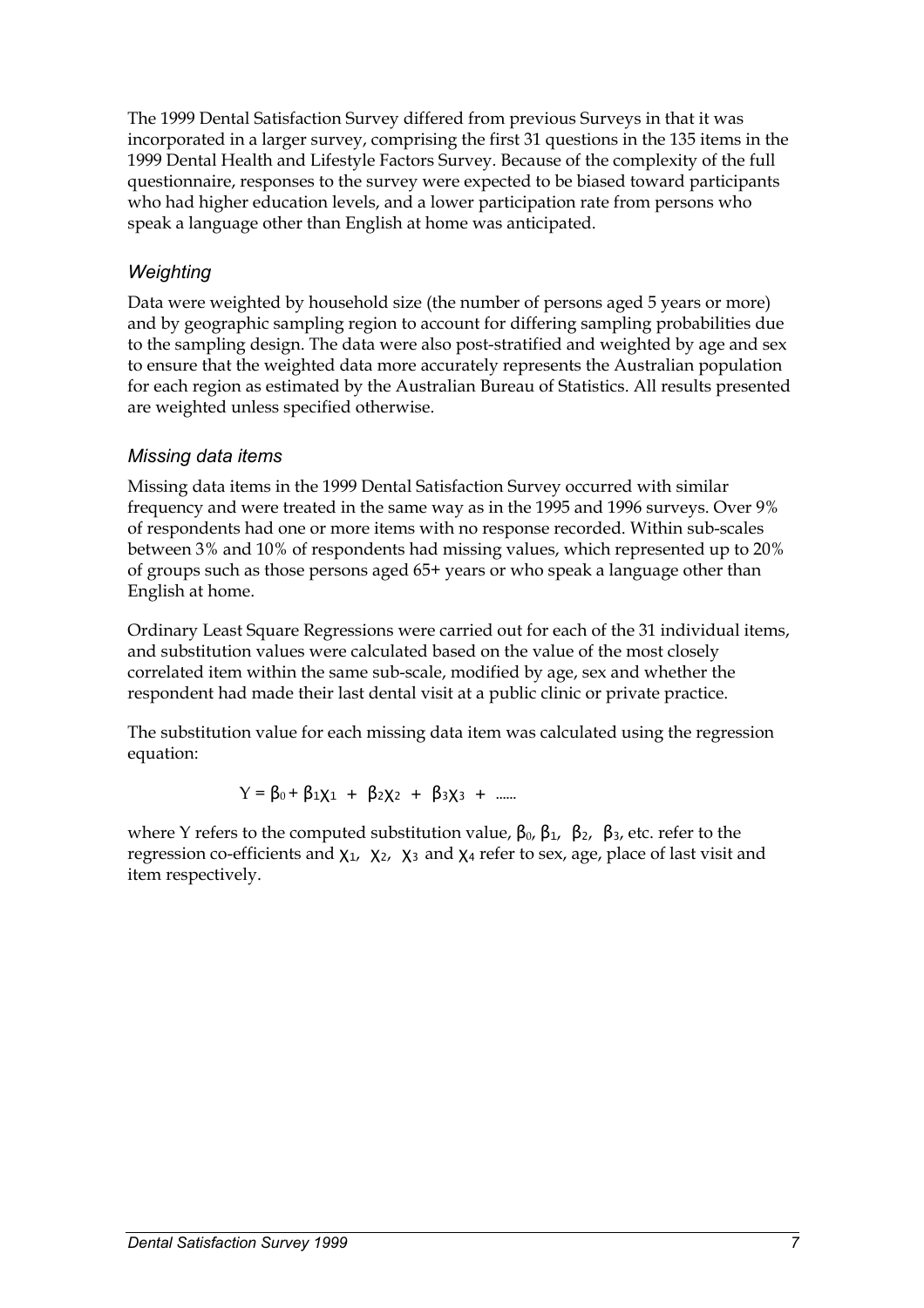# **2 DATA**

# **2.1 THE DENTAL SATISFACTION QUESTIONNAIRE RESPONSES**

### **2.1.1 Response rates**

Overall, the 1999 Dental Satisfaction Survey resulted in a total of 3,969 questionnaires received from the 6,093 adult respondents to the 1999 National Dental Telephone Interview Survey, a response rate of 65.1%. Results pertaining to those respondents whose last dental visit was more than 1 year ago are presented in Appendix B.

The response rate from the 3,084 dentate adults who had made a dental visit in the previous 12 months was 69.0%. [The possible number of participants was adjusted to 3,020 by the return of 64 undeliverable questionnaires; completed surveys were received from 2,083 respondents].

The response by State and Territory is shown in Table 2.1.1. Response from South Australia was highest at 71.2%, while the Northern Territory had the lowest at 62.7%.

| $1401C$ $11$            | I allicipation in the Denial Sausiaction Survey by State/Territory<br>- dentate persons aged 18+ whose last dental visit was within the previous 12 months<br>- unweighted data |            |      |      |      |      |      |            |      |                  |
|-------------------------|---------------------------------------------------------------------------------------------------------------------------------------------------------------------------------|------------|------|------|------|------|------|------------|------|------------------|
|                         |                                                                                                                                                                                 | <b>NSW</b> | Vic  | Qld  | SΑ   | WA   | Tas  | <b>ACT</b> | NΤ   | <b>Australia</b> |
| Questionnaires mailed   |                                                                                                                                                                                 | 493        | 452  | 504  | 479  | 469  | 206  | 276        | 205  | 3,084            |
| Questionnaires returned |                                                                                                                                                                                 | 324        | 301  | 341  | 334  | 325  | 144  | 188        | 126  | 2,083            |
| Undeliverable mail      |                                                                                                                                                                                 | 10         | 6    | 6    | 6    | 9    |      | 3          | 4    | 45               |
| Unavailable             |                                                                                                                                                                                 |            | 6    | 2    | 4    | 2    | 0    | 4          | 0    | 19               |
| Refused                 |                                                                                                                                                                                 | 61         | 54   | 58   | 52   | 40   | 22   | 31         | 35   | 353              |
| Response rate (%)       |                                                                                                                                                                                 | 67.2       | 68.4 | 68.8 | 71.2 | 71.0 | 70.2 | 69.9       | 62.7 | 69.0             |

# **Table 2.1.1: Participation in the Dental Satisfaction Survey by State/Territory**

# **2.1.2 Response bias**

Sociodemographic data were available on all persons selected for the Survey, and the characteristics of respondents and non-respondents were investigated to determine whether the response rate varied between different sociodemographic groups. Quantitative methods for studying satisfaction with dental care have been criticised for reflecting the values of the providers more than the patients, and having a response bias toward higher socioeconomic groups. Data from the 1999 National Dental Telephone Interview Survey were used to investigate potential sources of response bias.

The response rates are presented in Table 2.1.2. It was found that significant differences in response rate (Chi-square, p<0.05) occurred by age-group, sex, income, government concession card status, language spoken at home, employment status, education, dental insurance status, place of last visit, reason for last dental visit, and usual reason for dental visiting.

The response rate of younger age-groups was considerably lower than that of older persons, with the lowest rate 55.3 % for 18–24 year olds, increasing across age-groups to 73.4% for the 45–64 years and 73.2% for the 65+ years age-group. The response rate for males was significantly lower than that for females, 66.3% compared with 70.8%. There was a gradient across income groups, with the lowest response rate from the group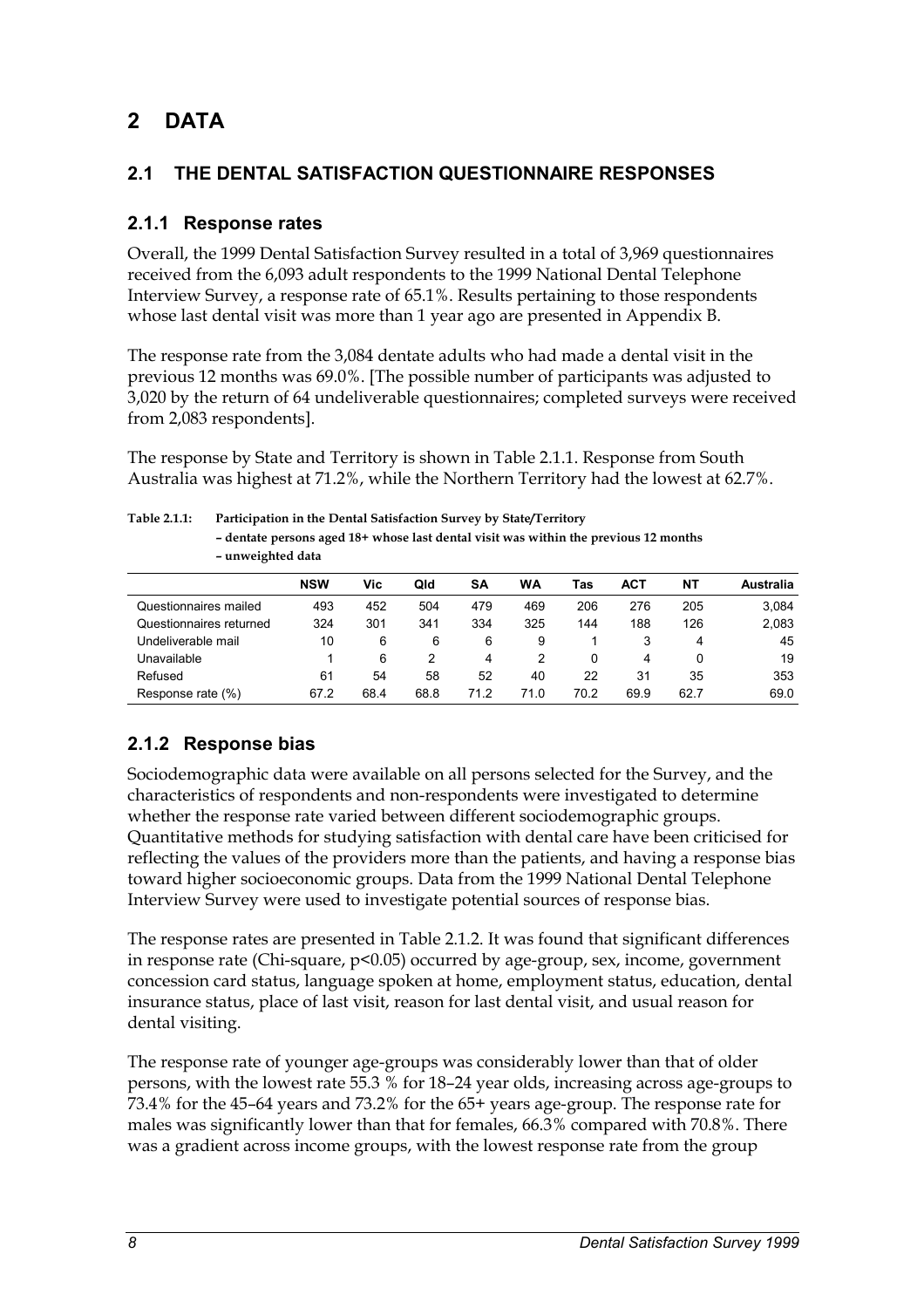whose annual household income was less than \$12,000 and the highest recorded among the \$50,000+ group.

|                          | Count | %            |                                      | Count | $\%$    |
|--------------------------|-------|--------------|--------------------------------------|-------|---------|
| Age group                |       |              | Employed                             |       |         |
| $18-24$ years            | 136   | $55.3*$      | Full-time                            | 906   | 68.6 *  |
| 25-44 years              | 737   | 65.5         | Part-time                            | 336   | 68.3    |
| 45-64 years              | 835   | 73.4         | Retired                              | 416   | 73.6    |
| 65+ years                | 375   | 73.2         | Not employed                         | 296   | 64.8    |
| <b>Sex</b>               |       |              | <b>Education</b>                     |       |         |
| Male                     | 805   | $66.3*$      | Primary                              | 31    | $52.5*$ |
| Female                   | 1,278 | 70.8         | Some secondary                       | 321   | 69.5    |
| Annual household income  |       |              | Complete secondary                   | 277   | 67.1    |
|                          | 196   | $66.0*$      | Some vocational                      | 97    | 66.0    |
| $<$ \$12,000             |       | 68.6         | Complete vocational                  | 478   | 66.7    |
| \$12-20,000              | 236   |              | Some tertiary                        | 131   | 65.2    |
| \$20-30,000              | 269   | 68.8<br>69.4 | Complete tertiary                    | 609   | 75.0    |
| \$30-40,000              | 277   |              | Other                                | 116   | 69.9    |
| \$40-50,000              | 248   | 70.9         |                                      |       |         |
| \$50,000+                | 733   | 74.5         | Have private dental insurance        |       |         |
| <b>Health cardholder</b> |       |              | Yes                                  | 1,022 | $73.1*$ |
| Yes                      | 414   | $65.2*$      | <b>No</b>                            | 1,044 | 65.4    |
| <b>No</b>                | 1,667 | 70.1         | <b>Place of last visit</b>           |       |         |
| Location                 |       |              | Card public                          | 155   | $64.0*$ |
| Capital city             | 1,233 | 67.9         | Card private                         | 247   | 66.0    |
| Other major urban        | 137   | 68.5         | No card private                      | 1,577 | 70.4    |
| Rural major              | 269   | 71.7         |                                      |       |         |
| Rural other              | 293   | 69.8         | Last visit for problem in <12 months |       |         |
| Remote                   | 108   | 71.1         | <b>No</b>                            | 935   | $71.0*$ |
|                          |       |              | Yes                                  | 1,141 | 67.5    |
| Language spoken at home  |       |              | <b>Usual reason for visit</b>        |       |         |
| English                  | 1,936 | $70.7*$      | Check-up                             | 1,384 | $71.2*$ |
| Other                    | 147   | 51.9         | Problem                              | 690   | 64.8    |
| <b>Country of birth</b>  |       |              | Avoided or delayed visit due to cost |       |         |
| Australia                | 1,612 | 69.4         | Yes                                  | 445   | 66.6    |
| Other                    | 471   | 67.8         | <b>No</b>                            | 1,632 | 69.6    |
|                          |       |              | <b>Total</b>                         | 2,083 | 69.0    |

#### **Table 2.1.2: Participation in the Dental Satisfaction Survey**

**– dentate persons aged 18+ whose last dental visit was within the previous 12 months – unweighted data** 

\* Significance Chi-square p<0.05

Health cardholders had a significantly lower response rate than non-cardholders.

There was no significant difference in response between residential locations, and varied between 67.9 for capital cities and 71.7% for rural other locations.

There was a significantly lower response from persons who speak a language other than English at home, 51.9% cf. 70.7% among those whose home language was English. However country of birth (Australia or other) showed no significant difference in response rate.

Significant differences occurred by employment status, with retired persons having the highest response, 73.6%, and non-employed persons the lowest rate, 64.8%.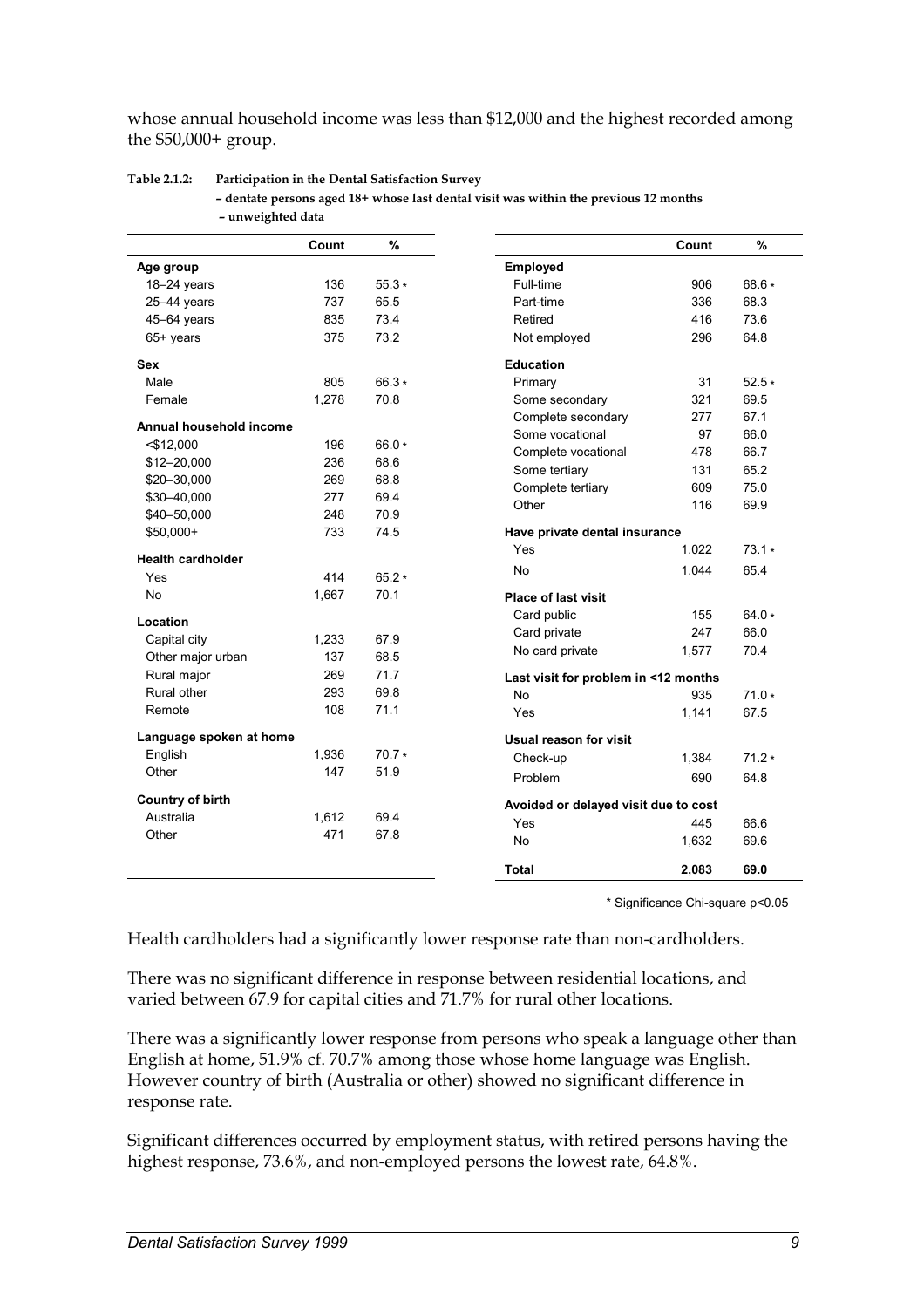Hypothesised bias due to differences in education, annual household income, and language spoken at home occurred; education and language showed the strongest effects.

The greatest variation in response rate occurred by education, with a low response among persons who had primary education only and the highest rate among those who had completed tertiary education (52.5% cf. 75.0%).

Insurance status was shown to be a significant factor, with 73.1% of those insured responding compared to 65.4% of uninsured.

All respondents had made a dental visit within the previous 12 months; a lower response was received from those whose last visit was for a problem. The response rate among respondents who usually visit for a check-up was higher than those who usually visit in response to a problem. The differences in response rate by both of these characteristics pertaining to reasons for dental visiting were significant.

A variety of characteristics based on dental visiting patterns were also tested for differences in response rate. These characteristics included whether the last dental visit had been to a private practice or to a public clinic, whether the last dental visit was for a problem or a check-up, the individual's usual reason for seeking dental care, and whether the person had avoided or delayed a dental visit within the last 12 months because of the cost.

Non-cardholders whose last visit was to a private practice had a significantly higher response rate than cardholders who last received care at a public clinic and cardholders who visited a private practice, 70.4% cf. 64.0% and 66.0% respectively. Significantly lower response rates occurred among persons who reported problem-oriented visiting patterns.

In order to assess which factors were associated independently with response to the Survey, a logistic regression analysis was undertaken to determine which factors may have an effect on response after allowing for the effect of all other factors. The characteristics associated with the differences in response rate are presented in Table 2.1.3.

The strongest association with response was language spoken at home, followed by age group. Respondents that speak English were 2.25 times the odds to respond than those whose home language was other than English. All other age-groups were more likely to respond than the 18–24 years age-group, which was the reference group. The 25–44 years age-group had 1.51 times the odds and the 45–64 years and the 65+ years age groups had over 2 times the odds of responding.

Females had 1.22 times the odds as males, and respondents who usually visit for a check-up had 1.26 times the odds of responding. Insured persons were more likely to respond than non-insured persons, with odds of 1.30.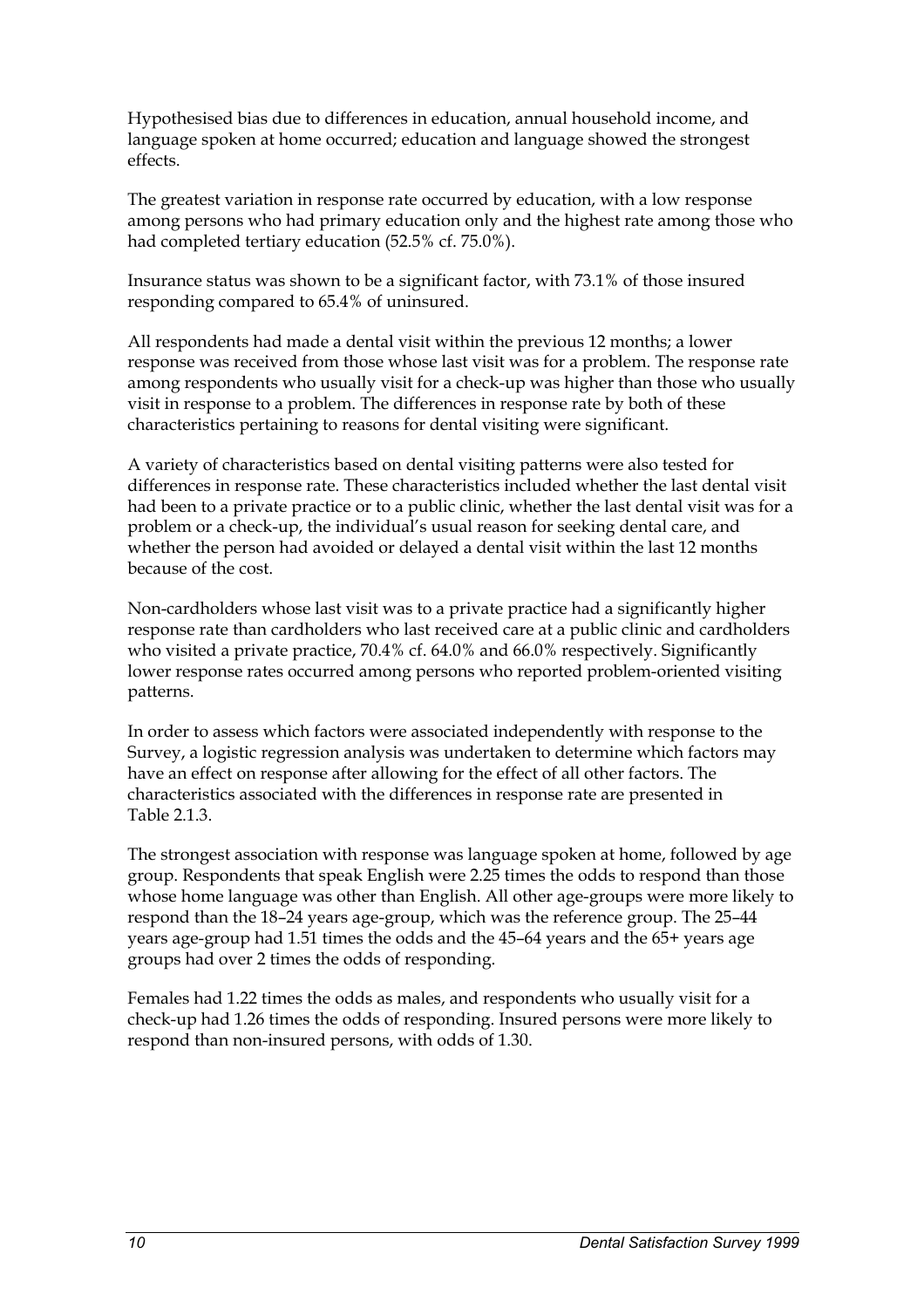#### **Table 2.1.3: Odds ratios for response from a logistic regression analysis**

**– dentate persons aged 18+ whose last dental visit was within the previous 12 months – unweighted data** 

| <b>Characteristic</b>   | <b>Odds ratios</b> |
|-------------------------|--------------------|
| Age-group               |                    |
| $[18-24 \text{ years}]$ | [Reference group]  |
| $25 - 44$ years         | $1.51*$            |
| $45 - 64$ years         | $2.15*$            |
| 65+ years               | $2.20*$            |
| <b>Sex</b>              |                    |
| [Male]                  | [Reference group]  |
| Female                  | $1.22*$            |
| Language at home        |                    |
| [Other]                 | [Reference group]  |
| English                 | $2.25*$            |
| <b>Usual Visit</b>      |                    |
| [Problem]               | [Reference group]  |
| Check-up                | $1.26*$            |
| Insurance status        |                    |
| [Non-insured]           | [Reference group]  |
| Insured                 | $1.30*$            |

\* Significance p<0.05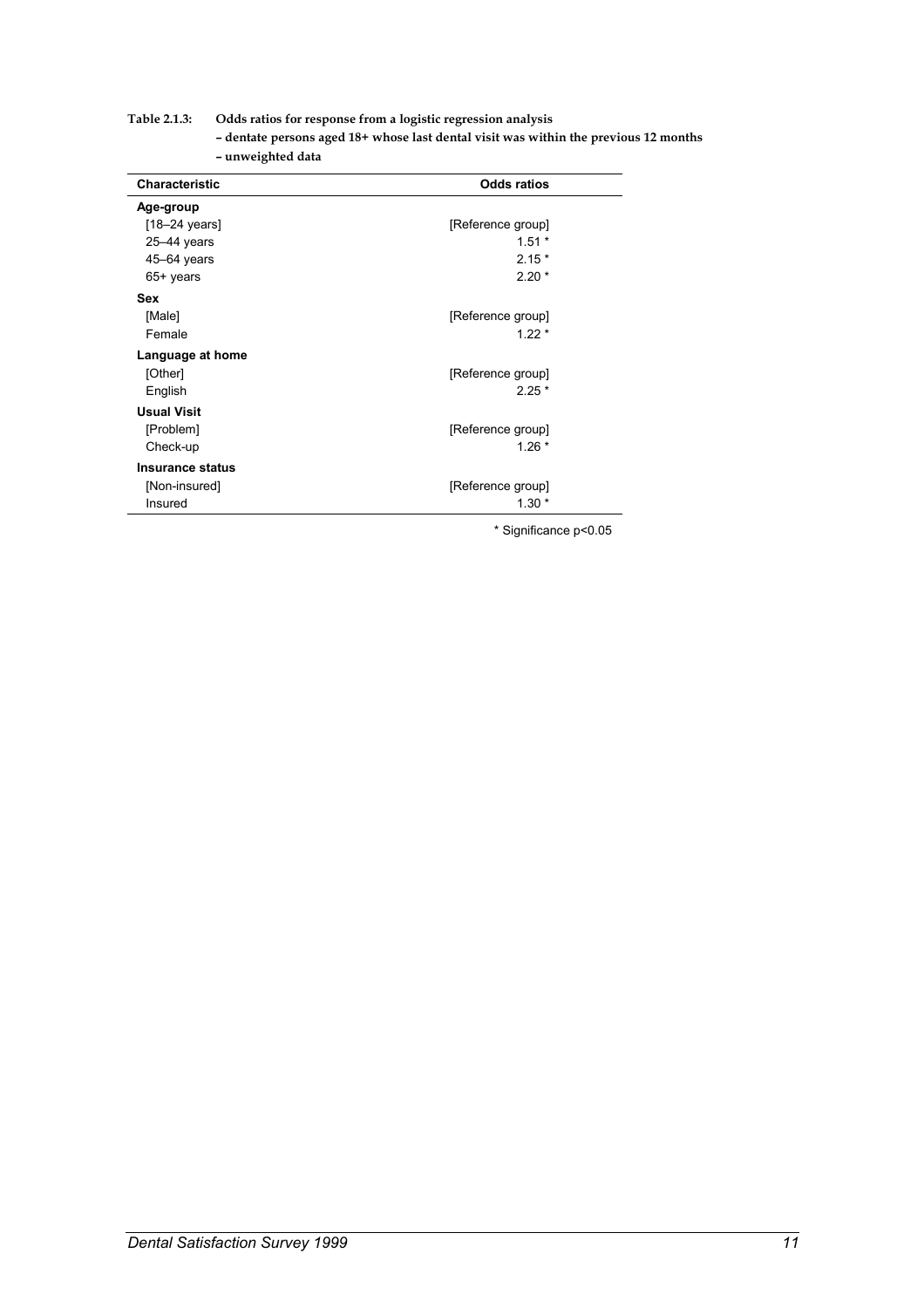# **2.2 CHARACTERISTICS OF THE RESPONDENTS**

All respondents to the Dental Satisfaction Survey had been participants in the 1999 National Telephone Interview Survey; thus, data collected during both Surveys could be matched. Data on sociodemographic characteristics, the social impact of dental problems, financial constraint in the uptake of dental services, the history of dental visits and oral status were used to describe the characteristics of respondents to the Dental Satisfaction Survey and to determine differences in dental satisfaction between groups.

# **2.2.1 Sociodemographic characteristics of respondents**

Table 2.2.1(a) shows the percentage of respondents in each of several sociodemographic groupings. It should be restated that these respondents had visited a dentist in the last 12 months and were over the age of 18 years.

|                          | $\%$         |                               | %     |
|--------------------------|--------------|-------------------------------|-------|
| Age group                |              | Language spoken at home       |       |
| 18-24 years              | 14.4         | English                       | 91.2  |
| $25 - 44$ years          | 40.7         | Other                         | 8.8   |
|                          |              |                               |       |
| 45-64 years              | 30.9<br>14.1 | <b>Country of birth</b>       |       |
| 65+ years                |              | Australia                     | 77.4  |
| <b>Sex</b>               |              | Other                         | 22.6  |
| Male                     | 46.6         |                               |       |
| Female                   | 53.4         | Employed                      |       |
|                          |              | Full-time                     | 48.2  |
| Annual household income  |              | Part-time                     | 19.5  |
| $<$ \$12,000             | 6.2          | Retired                       | 16.4  |
| \$12-20,000              | 10.5         | Not employed                  | 15.9  |
| \$20-30,000              | 10.9         |                               |       |
| \$30-40,000              | 13.3         | <b>Education</b>              |       |
| \$40-50,000              | 13.3         | Primary                       | 1.2   |
| \$50,000+                | 45.7         | Some secondary                | 12.5  |
|                          |              | Secondary                     | 12.5  |
| <b>Health cardholder</b> |              | Some tertiary                 | 8.8   |
| Yes                      | 17.0         | Tertiary                      | 29.9  |
| <b>No</b>                | 83.0         | Some vocational               | 5.0   |
|                          |              | Vocational                    | 24.4  |
| Location                 |              | Other                         | 5.8   |
| Capital city             | 70.7         |                               |       |
| Other major              | 7.2          | Have private dental insurance |       |
| Rural major              | 9.7          | Yes                           | 46.2  |
| Rural other              | 10.6         | <b>No</b>                     | 53.8  |
| Remote                   | 1.8          |                               |       |
|                          |              | <b>Total</b>                  | 100.0 |

**Table 2.2.1(a): Sociodemographic characteristics of respondents** 

**– dentate persons aged 18+ whose last dental visit was within the previous 12 months** 

Just over 40% of respondents were aged 25–44 years and almost one-third aged 45–64 years. The youngest age-group, which spanned only seven years, and the oldest age-group each made up just over 14% of the sample. There was an over-representation of females, 53.4% compared to males, 46.6%. Approximately a quarter of respondents had annual household incomes of less than \$30,000, while 45.7% had incomes of \$50,000 or greater.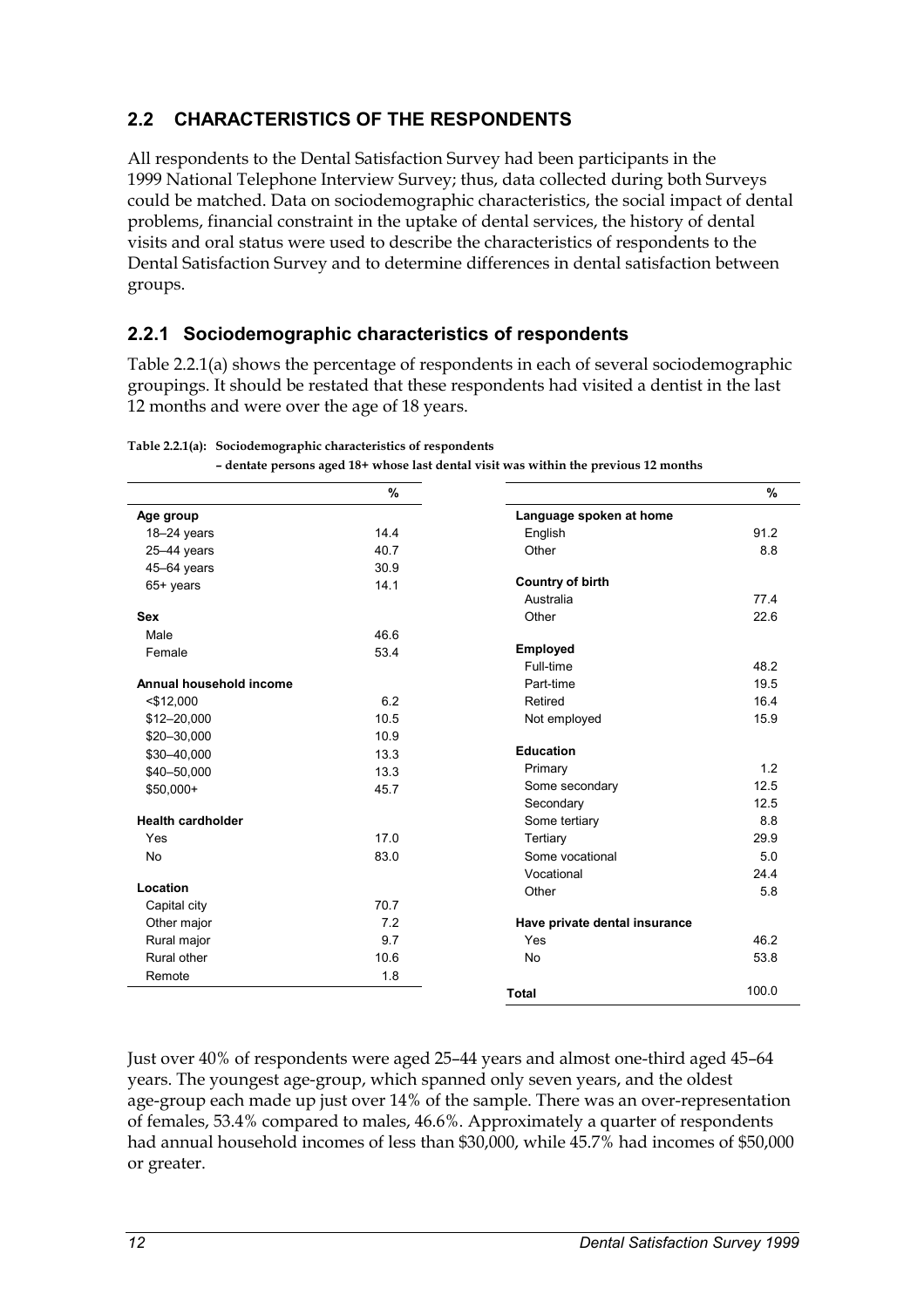Less than 20% of respondents held a government concession card (health cardholder), reflecting the lower response rate from cardholders.

Just over 70% of the respondents resided in capital cities, while less than 2% were from remote areas. Almost one third were not employed, comprising similar proportions of retirees and non-employed individuals. Less than 9% came from homes where English was not the customary language. The most frequent education level was completed tertiary, 29.9%, followed by completed vocational, 24.4%. Just over 1% had primary education only; this group was combined with those with incomplete secondary education in some of the subsequent analyses.

Private dental insurance cover was held by 46.2% of respondents.

The age/sex distribution of respondents is shown in Table 2.2.1(b).

The age/sex distribution of males and females was statistically different, with the imbalance occurring in the 18–24 years and the 25–44 years age groups. The largest percentage of both males and females was in the 25–44 years age group.

**Table 2.2.1(b): Age/sex distribution of respondents** 

| - dentate persons aged 18+ whose last dental visit was within the previous 12 months |  |
|--------------------------------------------------------------------------------------|--|
|--------------------------------------------------------------------------------------|--|

| Age group*      | Male | Female | All  |
|-----------------|------|--------|------|
|                 | %    | %      | %    |
| $18 - 24$ years | 17.5 | 11.7   | 14.4 |
| 25-44 years     | 37.3 | 43.6   | 40.7 |
| 45-64 years     | 32.1 | 29.8   | 30.9 |
| 65+ years       | 13.0 | 14.9   | 14.1 |

\* Significance Chi-square p<0.05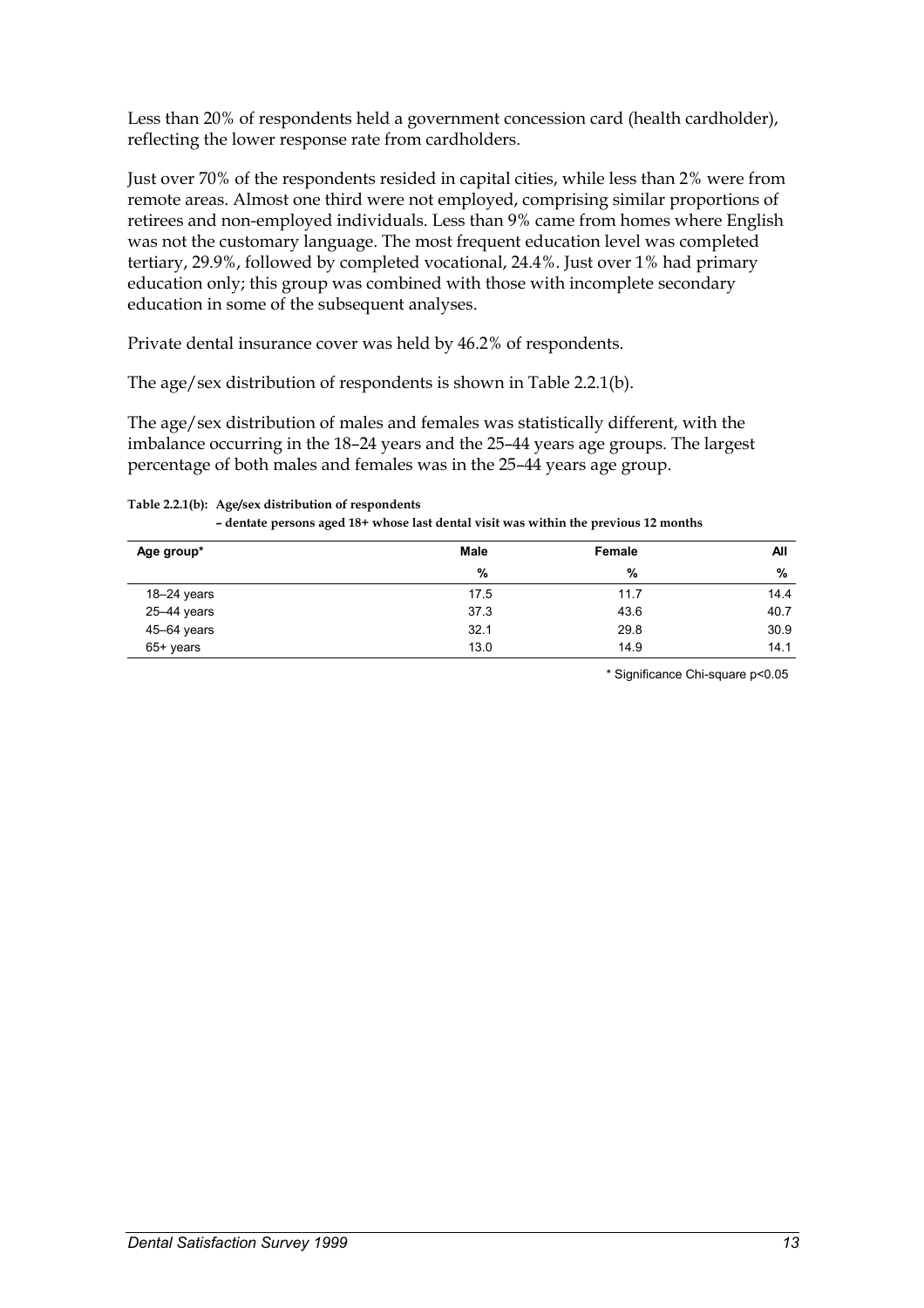# **2.2.2 The social impact of oral health**

The social impact of oral health among respondents to the Dental Satisfaction Survey was estimated using three questions from OHIP.11 The responses to questions on the prevalence over the previous 12 months of toothache, of feeling uncomfortable with the appearance of teeth, mouth or dentures, and of avoiding some foods are shown in Table  $2.2.2$ 

|             | <b>Frequency of</b><br>toothache<br>% | Uncomfortable with<br>appearance<br>% | Avoid some<br>foods<br>$\frac{9}{6}$ |
|-------------|---------------------------------------|---------------------------------------|--------------------------------------|
| Very often  | 2.5                                   | 5.1                                   | 3.3                                  |
| Often       | 3.8                                   | 4.7                                   | 3.9                                  |
| Sometimes   | 9.1                                   | 12.2                                  | 12.9                                 |
| Hardly ever | 33.2                                  | 21.4                                  | 18.2                                 |
| Never       | 51.4                                  | 56.6                                  | 61.7                                 |

**Table 2.2.2: Frequency of responses – social impact – dentate persons aged 18+ whose last dental visit was within the previous 12 months** 

A small percentage of respondents (15.4%) reported that they had sometimes or more often experienced toothache in the last 12 months, more than 20% expressed dissatisfaction with the appearance of their teeth, and 20.1% reported avoiding some foods because of problems with the teeth, mouth or dentures.

### **2.2.3 Financial constraint in the use of dental services**

The financial difficulties encountered in the use of dental services were estimated from four questions: the difficulty in paying a \$100 dental bill at most times of the year; the financial burden experienced due to dental visits in the last 12 months; and whether during the last 12 months the cost of dental care had caused avoidance or delay in seeking care or had prevented treatment that had been recommended or that the respondent wanted.

The frequency of responses to these questions is shown on Table 2.2.3.

**Table 2.2.3: Frequency of responses – financial constraints – dentate persons aged 18+ whose last dental visit was within the previous 12 months** 

|                                             | %    |                                         | %    |
|---------------------------------------------|------|-----------------------------------------|------|
| Difficulty in paying a \$100<br>dental bill |      | Financial burden of dental<br>visits    |      |
| None                                        | 48.1 | None                                    | 36.2 |
| Hardly any                                  | 20.1 | Hardly any                              | 23.0 |
| A little                                    | 22.9 | A little                                | 28.0 |
| A lot                                       | 8.8  | A large                                 | 12.8 |
| Avoided or delayed visit due<br>to cost     |      | Cost prevented recommended<br>treatment |      |
| Yes                                         | 20.2 | Yes                                     | 17.4 |
| No                                          | 79.8 | No                                      | 82.6 |

Over 36% of respondents reported that their dental visits were not a financial burden and 48.1% reported that they would have no difficulty in paying a \$100 dental bill at most times of the year. Dental visits had caused a large financial burden to 12.8% of respondents, and 8.8% reported they would have a lot of difficulty in paying a \$100 dental bill.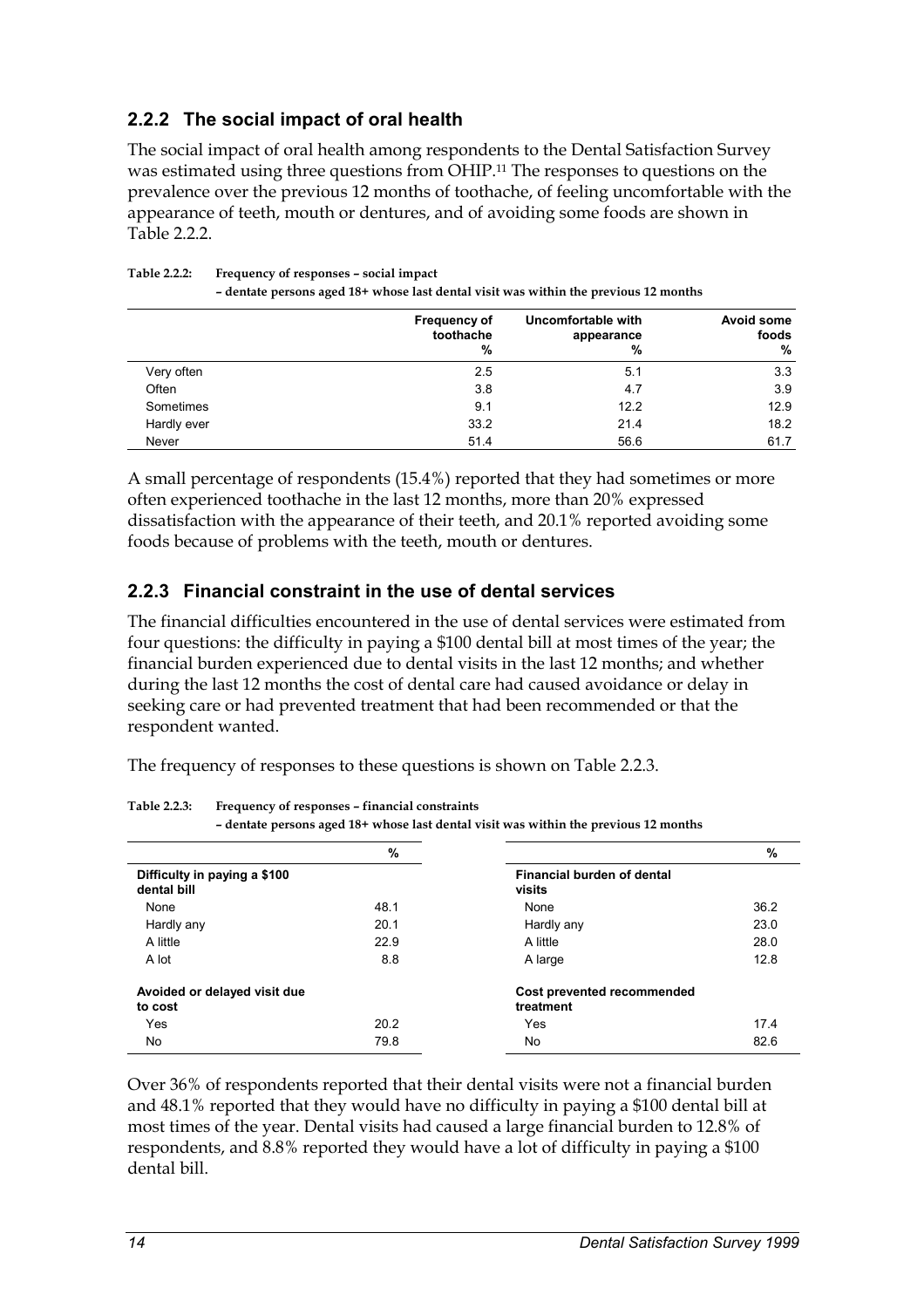Avoiding visits because of the cost and cost preventing treatment were experienced by 20.2% and 17.4% of respondents respectively.

# **2.2.4 Dental visiting**

The place of the last visit, the reason for that visit, the usual reason for visiting, the usual number of visits per year and the need for a visit at the time of the Survey are shown in Table 2.2.4.

|                              | $\%$ |                                               | %    |
|------------------------------|------|-----------------------------------------------|------|
| <b>Place of last visit</b>   |      | Type of dental visit $\dagger$                |      |
| <b>Public</b>                | 8.2  | Check-up                                      | 48.7 |
| Private                      | 89.0 | Treatment                                     | 40.8 |
| Other                        | 2.8  | <b>Both</b>                                   | 10.5 |
| <b>Reason for last visit</b> |      | Usual time between visits                     |      |
| Problem                      | 53.7 | >=2 per year                                  | 38.0 |
| Check-up                     | 46.3 | 1 per year                                    | 39.5 |
|                              |      | 1 per 2 years                                 | 11.0 |
| Usual reason for visit       |      | <1 per 2 years                                | 11.5 |
| Check-up                     | 66.3 |                                               |      |
| Problem                      | 33.7 | Place of last visit and health<br>card status |      |
| <b>Need dental visit</b>     |      | Cardholder - public                           | 6.0  |
| Yes                          | 38.5 | Cardholder - private                          | 10.9 |
| No.                          | 61.5 | Non-cardholder - private                      | 83.1 |

**Table 2.2.4: Frequency of responses – dental visiting** 

† Sub-set of (Need a dental visit = Yes)

Although 17.0% of respondents held a government concession card that would have entitled them to public dental care, the majority of respondents in the Survey had visited a private dental practice for their last dental visit. Only 8.2% of respondents had made their last dental visit at a public dental clinic or dental hospital.

More than half of the respondents (53.7%) reported that a dental problem was the reason for their last visit, although only 33.7% reported a problem as the usual reason for a dental visit.

The need for a dental visit was reported by 38.5% of respondents (All respondents had attended a dental clinic or dental practice in the previous 12 months). Of those who reported that they needed a dental visit, almost one half perceived the need for a check-up and the remainder reported that they needed treatment or both check-up and treatment.

More than 75% of respondents reported that they usually make one or more dental visits per year, with those who visit less frequently divided evenly between those who visit once in two years and those for whom dental visits are more than two years apart.

Consideration of respondents by place of last visit (public or private) and government concession card status shows that only 6% were eligible cardholders who last received public-funded care. Non-cardholders whose last visit was to a private practice made up 83.1% of the sample, while the remaining 10.9% were cardholders who attended a private practice at their own expense.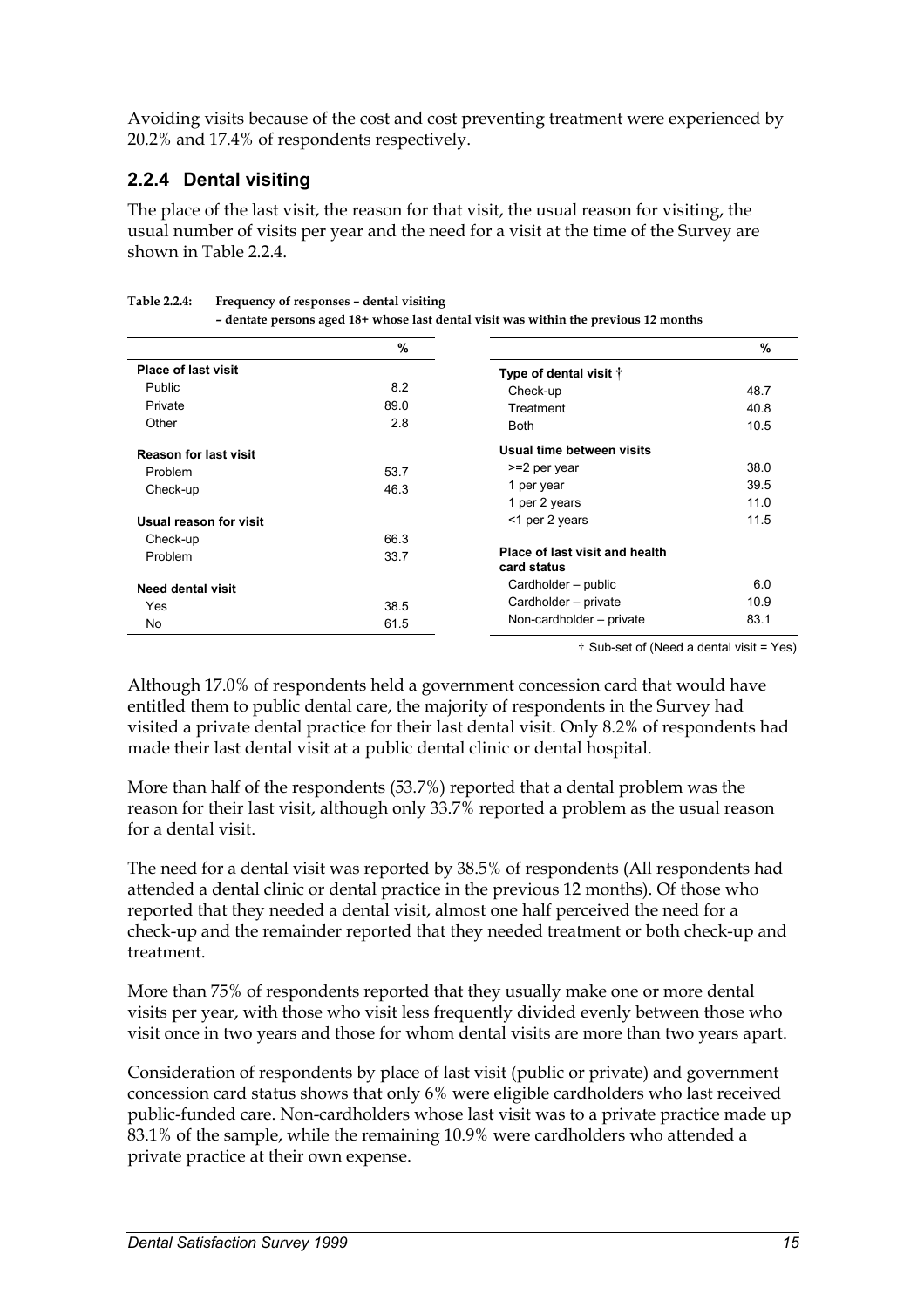# **2.3 THE DENTAL SATISFACTION QUESTIONNAIRE**

The 1999 Dental Satisfaction Survey included all 24 original items from the 1994 Survey, as well as the cost and facilities items (a further 7 items) which had been included in the 1995 and 1996 surveys. The additional items (four of which addressed the issue of cost and affordability of dental care) were included in response to comments offered most frequently in the 1994 Dental Satisfaction Survey.

### **2.3.1 Item analysis**

The responses to the 31 individual items of the Dental Satisfaction Questionnaire are shown in Figures 2.3.1(a) to (d). The bars represent the percentage of respondents scoring each of the five values of the scale and the asterisk represents the mean score for that item. The value of the mean score is read from the axis at the top of the figure.

Participants recorded their level of agreement or disagreement with each statement on a scale of one to five, with one indicating strong disagreement and five indicating strong agreement. Both positive and negative statements were used, thus it was necessary to reverse the response values of negative statements so that all favourable responses were reflected by higher scores.

Those items marked with a "+" at the right of the item label for each bar have been corrected for direction of response, e.g. a value of one on item one has been converted to a value of five; thus, strong disagreement on distance being a difficulty became strong agreement on distance not being a difficulty, the response indicative of greater satisfaction with that aspect of the dental visit.

On 9 of the 31 items more than 50% of respondents indicated strong agreement (indicating satisfaction) with the statement. Of the remaining 22 items, between 40% and 50% reported strong agreement on 11 items, 6 items were 30–40%, and 5 items were less than 30%. Those items for which less than 30% of respondents indicated strong agreement with the statement [all included for the first time in 1995] were:

| Item 5, attractive waiting room       | 20.2   |
|---------------------------------------|--------|
| Item 14, explanation of cost          | 25.1   |
| Item 18, avoided unnecessary expenses | 15.7   |
| Item 27, affordability                | 26.3   |
| Item 31, financial protection         | 14.0%. |

Items on which more than 60% strongly agreed pertained to item 9, the friendliness of the staff (63.5%); item 10, the dental professional was not impersonal (62.6%); and item 12, seeing the same dental professional each visit (61.0%).

The percentage of respondents expressing strong disagreement (indicating dissatisfaction) with any statement was less than 10% on 28 of the 31 items. The percentage expressing strong disagreement on the remaining three items [all included for the first time in 1995] were:

| Item 14, explanation of cost  | 16.1: |
|-------------------------------|-------|
| Item 27, affordability        | 11.2; |
| Item 31, financial protection | 23.6. |

The mean scores, shown as asterisk (\*) on the figures, ranged from 2.87 to 4.55.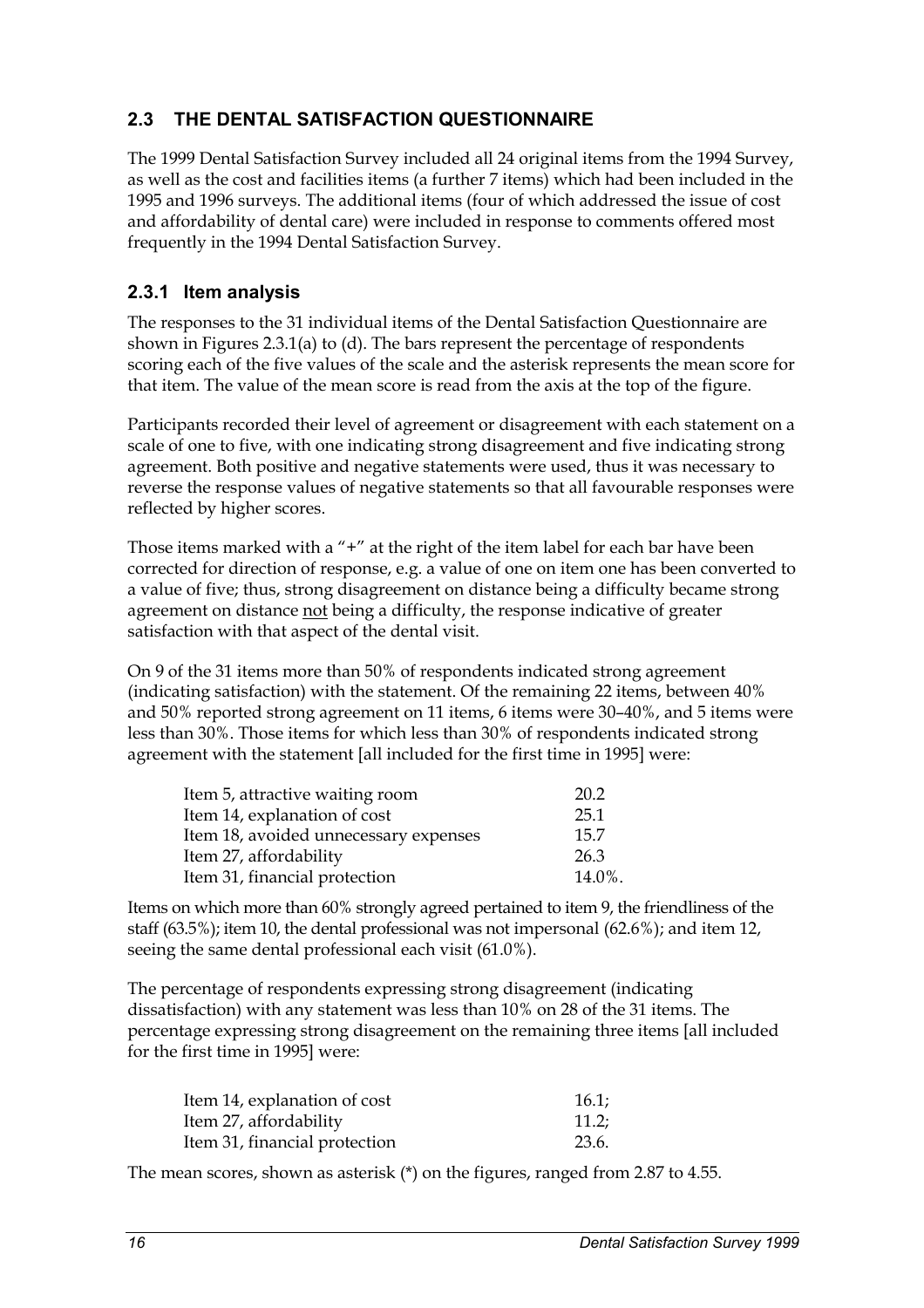The lowest mean scores were recorded for:

| Item 5, attractive waiting room           | (mean 3.60, st.dev. 1.04);     |
|-------------------------------------------|--------------------------------|
| Item 14, explanation of cost of treatment | (mean 3.22, st.dev. 1.42);     |
| Item 17, explanation of treatment options | (mean 3.70, st.dev. 1.19);     |
| Item 18, avoid unnecessary costs          | (mean 3.24, st.dev. 1.15);     |
| Item 27, affordability of care            | (mean 3.45, st.dev. 1.31); and |
| Item 31, financially protected            | (mean 2.87, st.dev. 1.37).     |

Other mean scores between 3.70 and 4.00 were recorded for item 4, prompt visit, (mean, 3.86 st.dev. 1.22); item 6, waiting time at the appointment, (mean, 3.99 st.dev. 1.05); item 29, the care could not have been better, (mean, 3.85 st.dev. 1.14); and item 30, good advice being given, (mean, 3.97 st.dev. 1.05). Although these scores are referred to as the lowest mean scores, it should be noted that in general they express a lower level of satisfaction with that aspect of the dental visit rather than overt dissatisfaction. If a score of 3.00 is regarded as the neutral point of the scale, showing neither agreement or disagreement with the statements, item 31, financially protected with a mean score of 2.87 does express dissatisfaction, and items 14 and 18, explanation of cost of treatment (mean 3.22) and item 18, avoid unnecessary costs, (mean 3.24) are barely above the neutral point.

The highest mean scores were recorded for:

Item 7, well-equipped dental surgery (mean 4.45, st.dev. 0.70); Item 9, the friendliness of the staff (mean 4.55, st.dev. 0.70); and Item 13, explained treatment need (mean 4.43, st.dev. 0.83).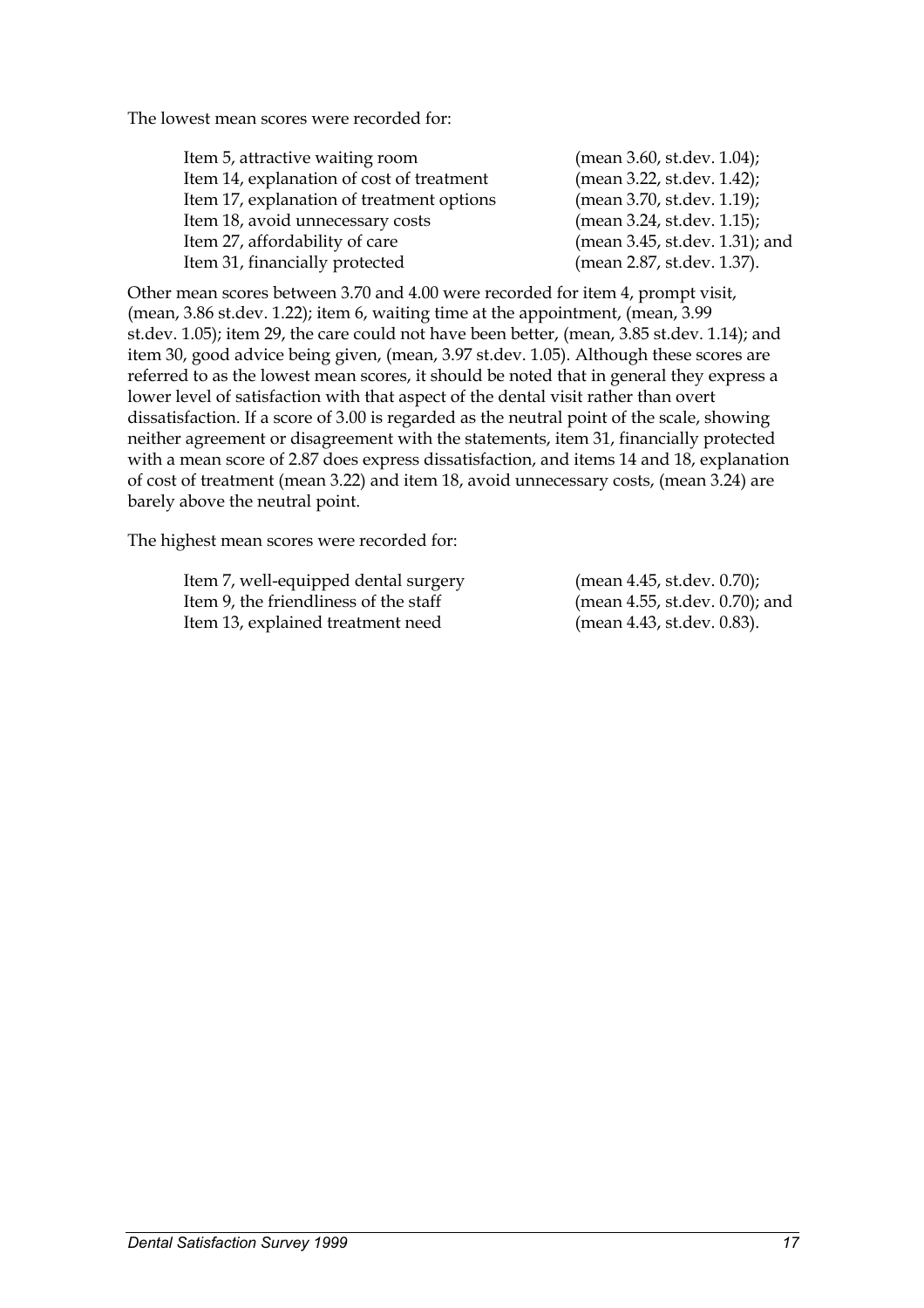**Figure 2.3.1(a): Distribution of responses to individual items of the Dental Satisfaction Questionnaire – dentate persons aged 18+ whose last dental visit was within the previous 12 months** 

**Item 1 to Item 7** 

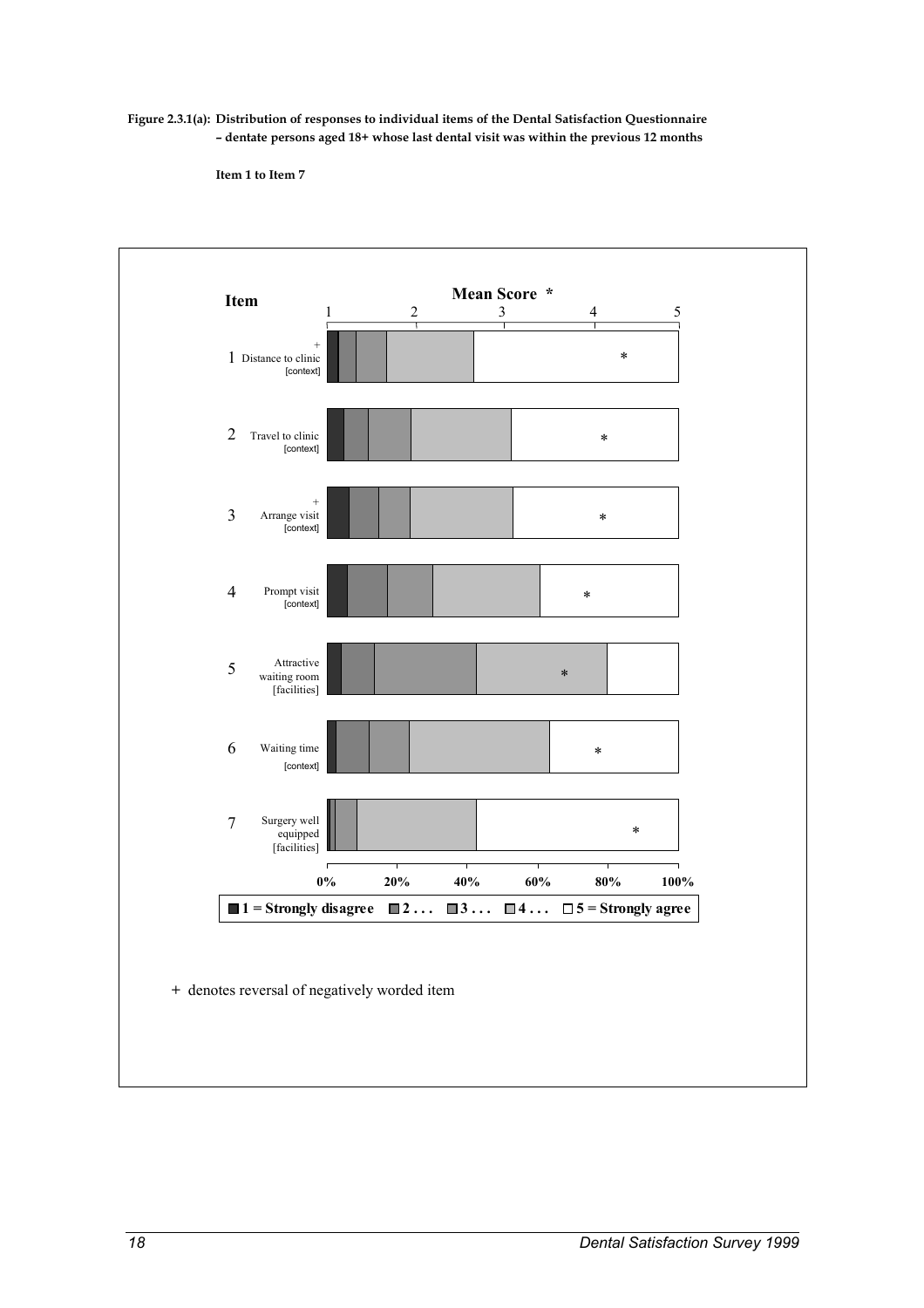**Figure 2.3.1(b): Distribution of responses to individual items of the Dental Satisfaction Questionnaire – dentate persons aged 18+ whose last dental visit was within the previous 12 months** 

**Item 8 to Item 13** 

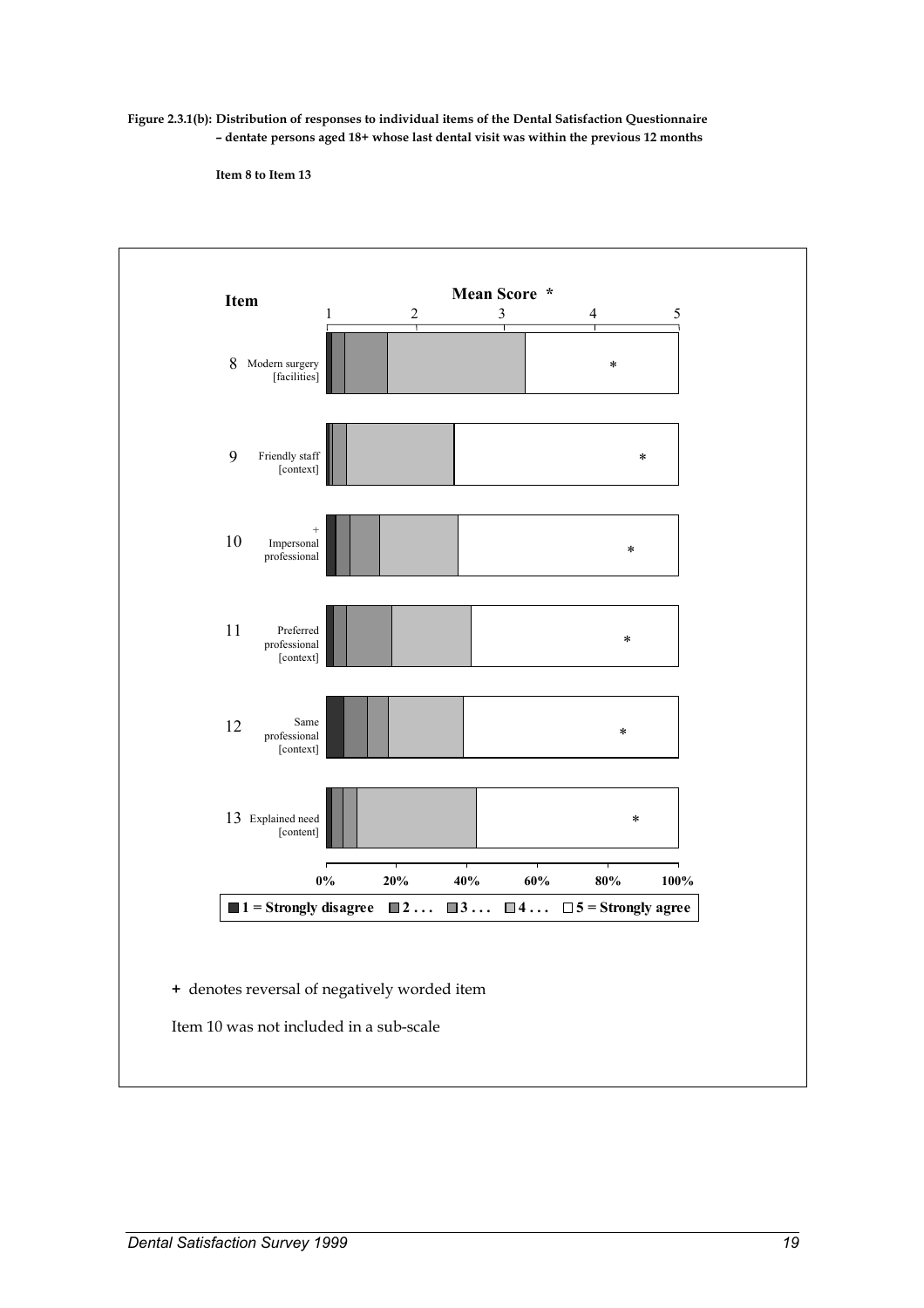**Figure 2.3.1(c): Distribution of responses to individual items of the Dental Satisfaction Questionnaire – dentate persons aged 18+ whose last dental visit was within the previous 12 months** 

**Item 14 to Item 19** 

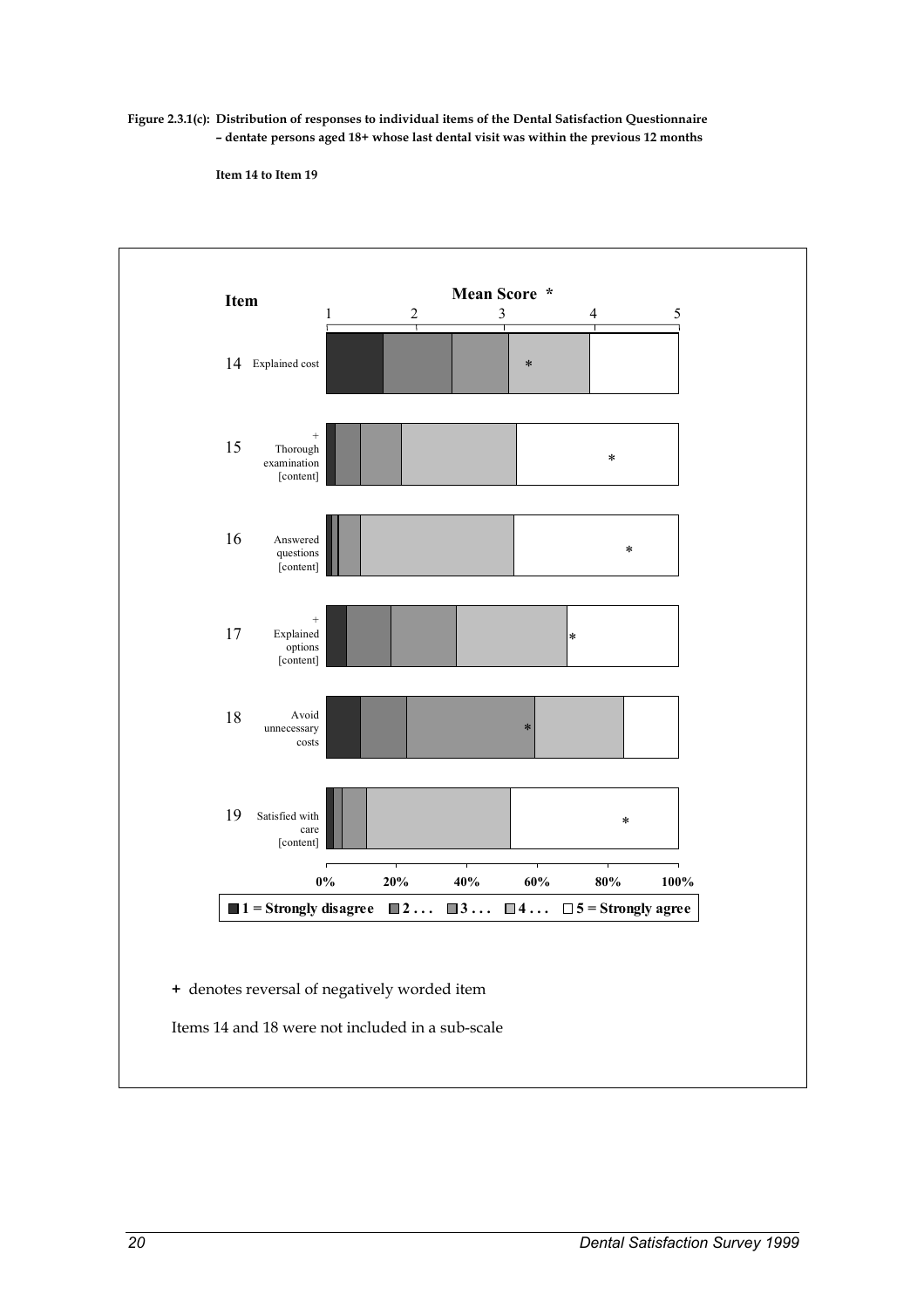**Figure 2.3.1(d): Distribution of responses to individual items of the Dental Satisfaction Questionnaire – dentate persons aged 18+ whose last dental visit was within the previous 12 months** 

**Item 20 to Item 25** 

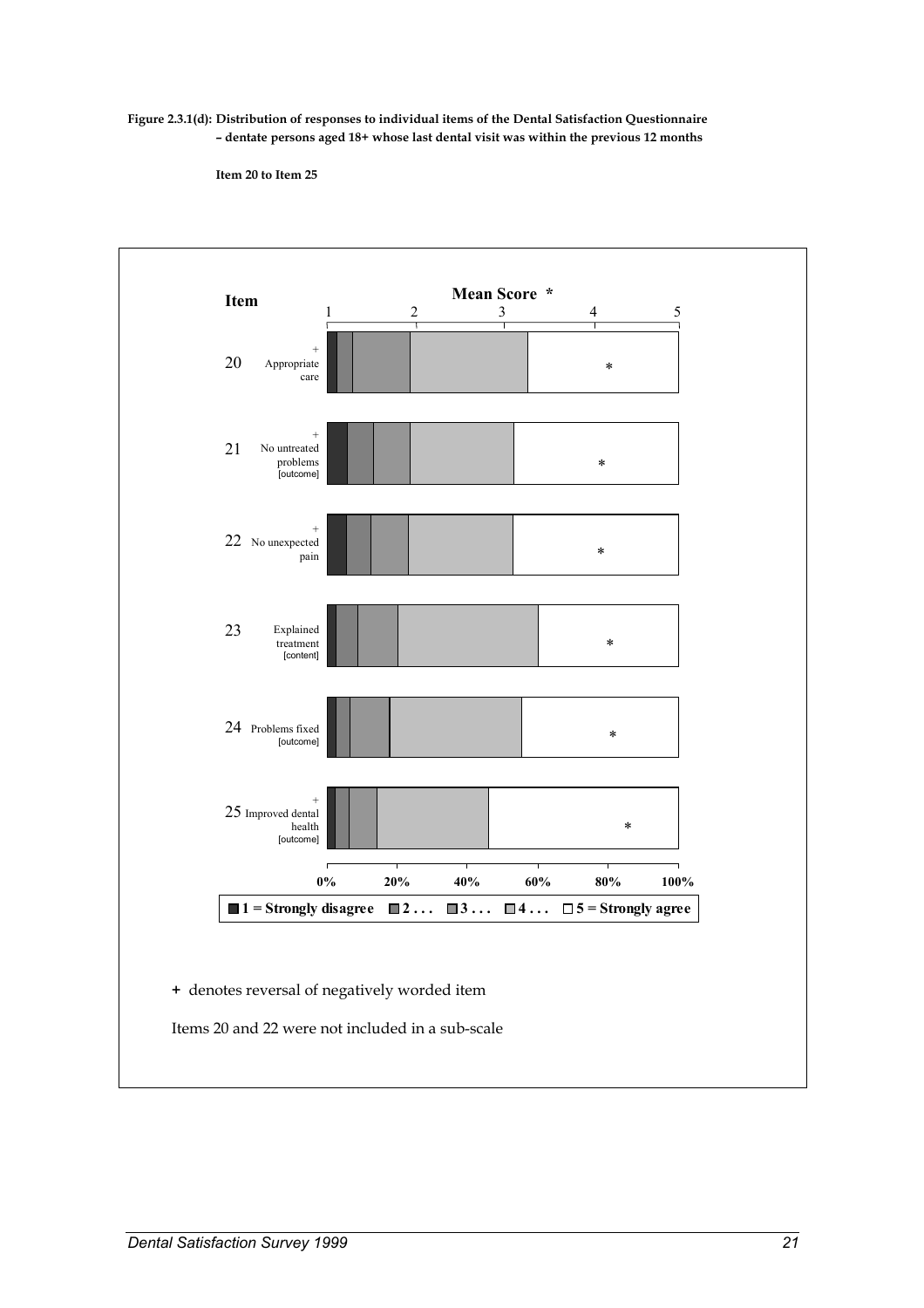**Figure 2.3.1(e): Distribution of responses to individual items of the Dental Satisfaction Questionnaire – dentate persons aged 18+ whose last dental visit was within the previous 12 months** 

**Item 26 to Item 31** 

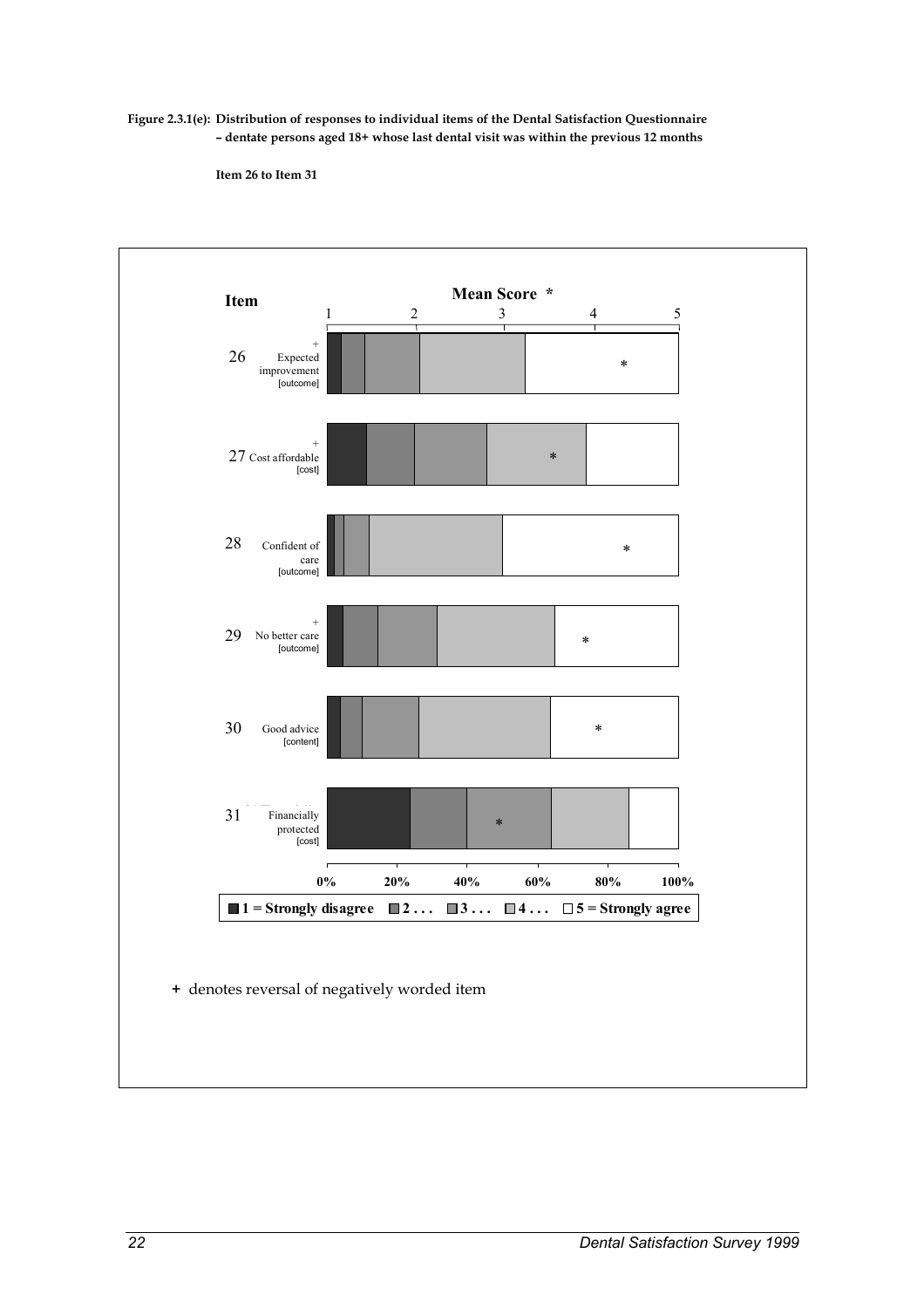# **2.3.2 Scale formation**

The 1994 Dental Satisfaction Survey consisting of 24 items had been designed to capture three conceptual dimensions (or sub-scales) of dental satisfaction: context, content and outcome. The items within each of these conceptual dimensions were further divided into sub-sets of related items. Clinic location, appointments, waiting time, clinic staff and the dental professional were incorporated in the context of the dental visit or course of visits. Communication and services received were sub-sets of content while service results, speed, value and the usefulness of information were components of outcome.

The 1999 Dental Satisfaction Survey consisted of 31 items. Two additional sub-sets, facilities and cost, were incorporated into the 1995 Dental Satisfaction Survey; however, the original grouping of items established in 1994 was preserved to allow for direct comparisons between the mean scores for scales and sub-scales for each year.

The individual items on the questionnaire which were included in each of these sub-sets are listed in Table 2.3.2(a).

| <b>Dimension</b>             | <b>Items</b>       | Cronbach $\alpha$ |
|------------------------------|--------------------|-------------------|
| Context                      |                    |                   |
| Clinic location/appointments | 1,2,3              | 0.60              |
| Waiting time                 | 4,6                | 0.41              |
| Dental clinic/surgery        | 5,7,8              | 0.73              |
| Clinic staff                 | 9                  |                   |
| Dental professional          | 10,11,12           | 0.69              |
| Content                      |                    |                   |
| Communication                | 13, 15, 16, 17, 23 | 0.76              |
| Services received            | 19, 20, 21, 22     | 0.52              |
| <b>Outcome</b>               |                    |                   |
| Service results              | 24, 25             | 0.78              |
| Speed                        | 26                 |                   |
| Value                        | 28, 29             | 0.65              |
| Usefulness of information    | 30                 |                   |
| Cost                         |                    |                   |
| Communication and            |                    |                   |
| justification                | 14, 18             | 0.27              |
| Affordability                | 27, 31             | 0.60              |

| Table 2.3.2(a): Conceptual dimensions and internal reliability of the Dental Satisfaction Questionnaire |  |
|---------------------------------------------------------------------------------------------------------|--|
|                                                                                                         |  |

The internal reliability of these dimensions, i.e. that the items grouped within the dimension measured the same concept, was tested using the Cronbach  $\alpha$  test of inter-item reliability.

The Cronbach  $\alpha$  values of the dimensions are shown on Table 2.3.2(a). The values for the ten sub-sets that contained more than one item ranged from 0.27 to 0.78.

Factor analysis was used to explore other dimensions which may have been inherent in the questionnaire and to confirm the dimensions hypothesized.

When the analyses for the Dental Satisfaction Survey were originally developed in 1994, five factors emerged from the factor analysis that corresponded to:

| Factor 1 | communication                                      |
|----------|----------------------------------------------------|
| Factor 2 | services received/service results                  |
| Factor 3 | waiting time/clinic staff/ the dental professional |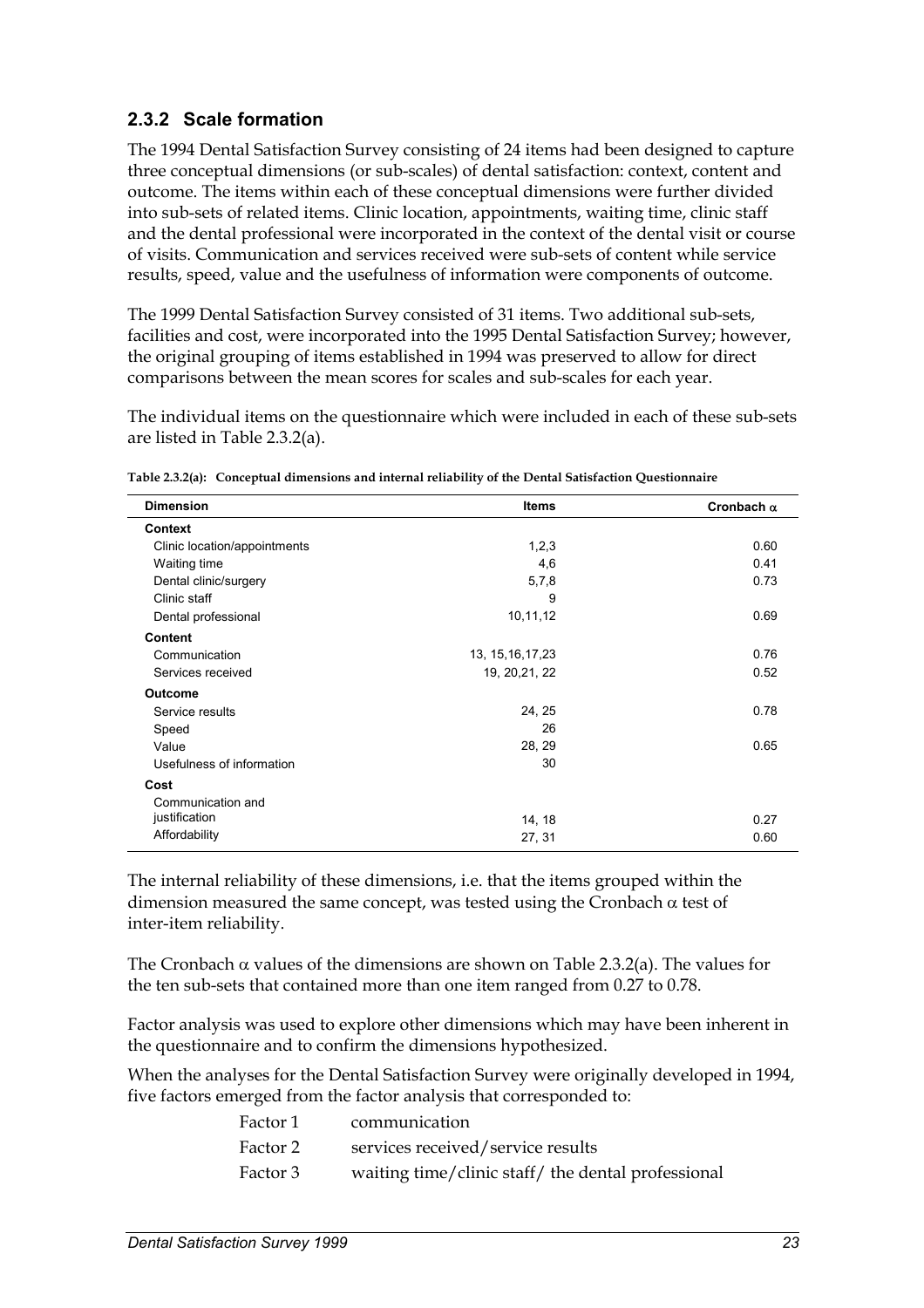| Factor 4 | conceptually unrelated items |
|----------|------------------------------|
| Factor 5 | clinic location/appointments |

Factor analysis of the 1999 Dental Satisfaction Survey (31 items) resulted in very similar factors to the 1995 factor analysis, when the extra 7 items relating to cost and facilities were introduced. Eight factors emerged from the factor analysis, compared to seven in 1995. The factors corresponded to:

| Factor 1                     | Services received and service results |  |
|------------------------------|---------------------------------------|--|
| Factor 2                     | Communication                         |  |
| Factor 3                     | Waiting time/facilities/clinic staff  |  |
| Factor 4                     | Dental professional                   |  |
| Factor 5                     | Clinic location/appointments          |  |
| Factor 6                     | Affordability                         |  |
| Factor 7                     | Appropriate care                      |  |
| Factor 8                     | Arrange visits                        |  |
| Conceptually unrelated items |                                       |  |

The individual items within each factor grouping and the inter-item reliability of these factor items are shown in Table 2.3.2(b). Cronbach  $\alpha$  values ranged from 0.29 on appropriate care to 0.81 on dental professional and 0.80 on services received/service results.

**Table 2.3.2(b): Groupings of items by factor analysis 1999** 

| <b>Scale</b>                          | <b>Items</b>               | Cronbach $\alpha$ |
|---------------------------------------|----------------------------|-------------------|
| Services received and service results | 21, 22, 24, 25, 26, 28, 29 | 0.80              |
| Communication                         | 13, 14, 16, 17, 19, 23     | 0.75              |
| Waiting time/facilities/clinic staff  | 5, 6, 7, 8, 9,             | 0.77              |
| Dental professional                   | 11, 12,                    | 0.81              |
| Clinic location/appointments          | 1, 2                       | 0.67              |
| Affordability                         | 27, 31                     | 0.60              |
| Appropriate care                      | 18.20                      | 0.29              |
| Arrange visits                        | 3, 4                       | 0.55              |
| Conceptually unrelated items          | 10, 15, 30                 | 0.51              |

The eigenvalues of the eight factors which emerged were 8.46, 2.00, 1.66, 1.57, 1.29, 1.12, 1.07 and 1.03 with percentages of variance of 27.3%, 6.5%, 5.3%, 5.1%, 4.2%, 3.6%, 3.4% and 3.3% respectively. These values, when plotted as a scree plot, indicated that the items were best fitted to three factors.

The factors which emerged (both in 1995 and retested in 1999) were very similar to the five factors obtained in the 1994 Dental Satisfaction Survey, indicating that the addition of 7 new items had not materially altered the conceptual groupings. Since the 1995 Dental Satisfaction Survey the 24 original items have been grouped into the three factors developed in 1994, in order to allow for direct comparisons to be made between the subsequent surveys. Two additional factors, facilities and affordability, included in the analyses since 1995, consist of five of the 7 new items.

The 8 factors from the 1999 factor analysis fell into the existing sub-scales. The groupings of items were achieved by minor modifications to factor 1 (outcome scale), and factor 2 (content scale). Factors three, four, five and eight, which were conceptually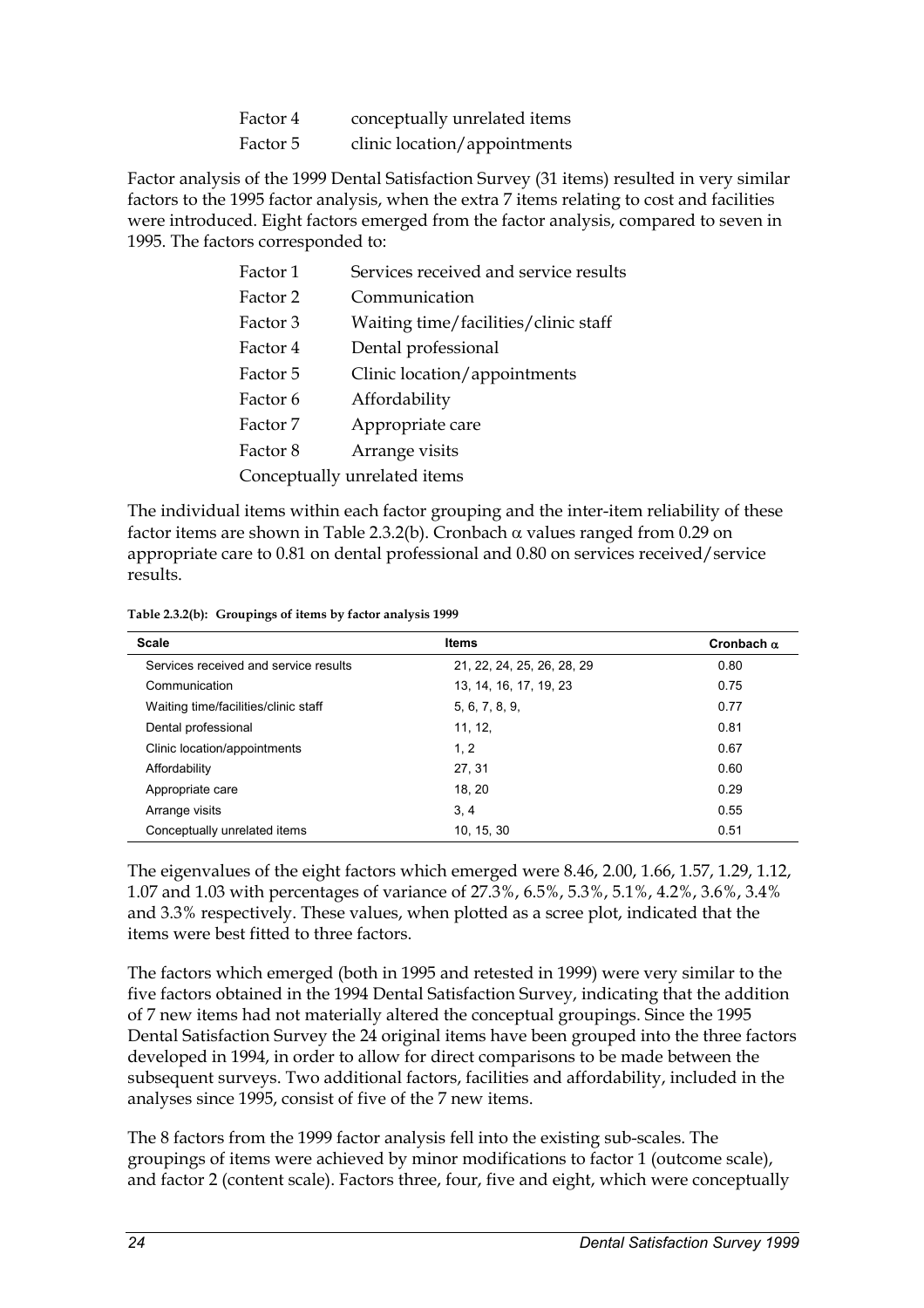related, were amalgamated; the items regarding facilities (items  $5$ ,  $7$   $\&$  8) were removed from the resulting context scale to create the facilities conceptual group. Factor 6 corresponded to the cost scale (1995). Factor seven, with the low reliability score of 0.29, and the unrelated items were not relevant and would be omitted if scales were being developed at this stage.

Item 22, which dealt with pain, had not loaded in the 1994 analysis, and was therefore dropped from the outcome scale. Item 14, which dealt with explanation of cost of treatment, loaded on the communication scale, but as it was not part of the original 1994 survey was dropped from the content scale.

In the original factor analysis in 1994, item 21, on dental problems not being treated (services received), loaded on the outcome scale rather than the content scale. Item 30, the usefulness of advice given on dental care, loaded on the content scale as a communication item rather than the outcome scale. These designations have been retained, although as shown in Table 2.3.2(b) item 21 loaded on the outcome scale, and item 30 did not load.

Item 15, on thoroughness of examination (services received), and item 30, both of which did not load in 1999, were included in the content scale as established in 1994. The 24 original items from 1994 Survey made up the satisfaction sub-scale, and the 31 items formed the overall (31-item) satisfaction scale. The items included finally in each sub-scale and their reliability are shown in Table 2.3.2(c).

Factor seven, consisting of item 18, which dealt with unnecessary treatment costs, and item 20, on over- or under-servicing (services received), were conceptually unrelated items and were omitted.

Five items were excluded from the sub-scales:

Item 10, impersonal attitude of the dental professional; Item 14, explanation of cost of treatment; Item 18, unnecessary treatment costs; Item 20, on over- or under-servicing; and Item 22, which dealt with pain.

| Table 2.3.2(c): The dental satisfaction sub-scales |  |  |  |
|----------------------------------------------------|--|--|--|
|----------------------------------------------------|--|--|--|

| <b>Scale</b>                       | <b>Items</b>                          | Cronbach $\alpha$ |  |
|------------------------------------|---------------------------------------|-------------------|--|
| Context                            | 1, 2, 3, 4, 6, 9, 11, 12              | 0.72              |  |
| Content                            | 13, 15, 16, 17, 19, 23, 30            | 0.80              |  |
| Outcome                            | 21, 24, 25, 26, 28, 29                | 0.81              |  |
| Satisfaction <sup>+</sup>          | 1–4, 6, 9, 11–13, 15–17, 19–26, 28–30 | 0.88              |  |
| Cost                               | 27, 31                                | 0.60              |  |
| <b>Facilities</b>                  | 5, 7, 8                               | 0.73              |  |
| Overall satisfaction <sup>++</sup> | $1 - 31$                              | 0.90              |  |

†24-item scale as per 1994

††31-item scale as per 1995

The inter-item reliability (Cronbach  $\alpha$  values) of the scales developed in 1994 in the initial Dental Satisfaction Survey were context, 0.72, content, 0.80, outcome, 0.81, and satisfaction, 0.88. The additional scales, cost and facilities, had inter-item reliability of 0.60 and 0.73 respectively, somewhat lower than the content and outcome scales, but still acceptable values. The inter-item reliability of all 31 items of the questionnaire was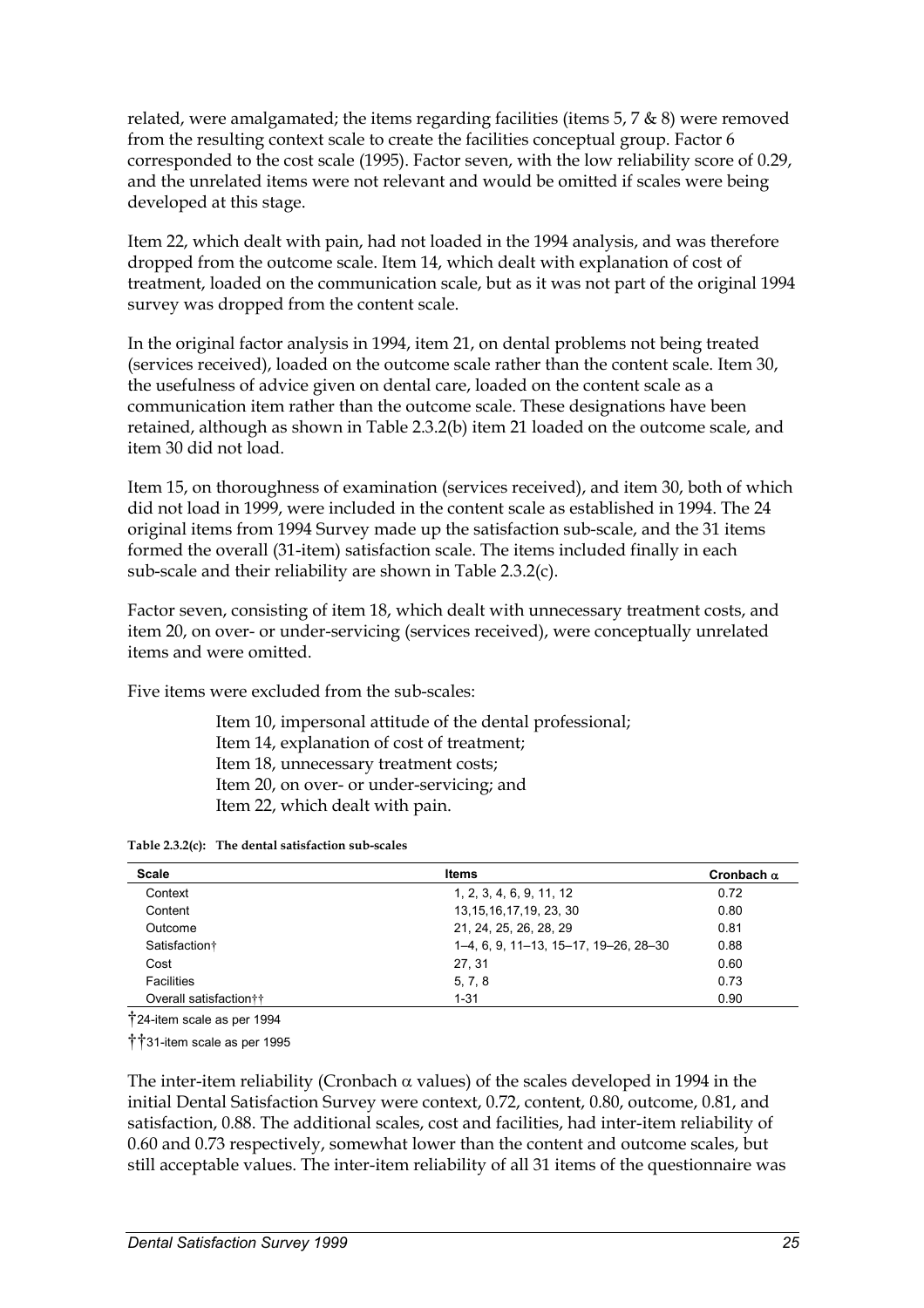tested and the overall (31-item) satisfaction scale produced a high Cronbach  $\alpha$  value of 0.90.

These statistical analyses indicated that it was reasonable to continue to group the items of the questionnaire into three sub-scales which appeared to capture the context, the content, and the outcome of the dental visit; as well as the satisfaction (24 items) with the dental visit.

The additional sub-scales of cost and facilities, established concurrently with the analysis of the expanded 31-item Survey, appeared to capture the dimensions of affordability and assessment of the dental facilities.

Scores for each of the six sub-scales and a score for the overall (31-item) satisfaction scale were calculated by the summation of items. These scores were then scaled so that the range for each sub-scale and the overall scale was one to five, with one expressing strong disagreement with that dimension of dental satisfaction and five expressing strong agreement.

The mean score, the standard deviation, the minimum and the maximum scores for each of the six sub-scales and the overall (31-item) satisfaction scale are shown in Table 2.3.2(d). Mean scores ranged from 3.16 on the cost scale to 4.17 on the context scale. Satisfaction with outcome, cost and facilities encompassed all scores from one, strong dissatisfaction to five, strong satisfaction while the minimum scores for the other scales were context, 1.63, content 1.29, satisfaction (24 item scale) 1.92, and overall (31-item) satisfaction, 1.74. Each of the six sub-scales and the overall satisfaction scale included the maximum score of five, *ie* there were respondents who recorded strong agreement with all items forming the scale.

|                                         | Mean |         | <b>Minimum</b> | Maximum |      | <b>Percentile</b> |      |  |
|-----------------------------------------|------|---------|----------------|---------|------|-------------------|------|--|
| <b>Scale</b>                            |      | St.dev. |                |         | 25   | 50                | 75   |  |
| Context (as per 1994)                   | 4.17 | 0.62    | 1.63           | 5.00    | 3.75 | 4.25              | 4.63 |  |
| Content (as per 1994)                   | 4.13 | 0.66    | 1.29           | 5.00    | 3.71 | 4.14              | 4.71 |  |
| Outcome (as per 1994)                   | 4.12 | 0.74    | 1.00           | 5.00    | 3.67 | 4.17              | 4.83 |  |
| Satisfaction <sup>†</sup> (as per 1994) | 4.15 | 0.54    | 1.92           | 5.00    | 3.83 | 4.21              | 4.58 |  |
| Cost (as per 1995)                      | 3.16 | 1.13    | 1.00           | 5.00    | 2.50 | 3.00              | 4.00 |  |
| Facilities (as per 1995)                | 4.08 | 0.73    | 1.00           | 5.00    | 3.67 | 4.00              | 4.67 |  |
| Overall satisfaction <sup>†</sup> 1     | 4.02 | 0.51    | 1.74           | 5.00    | 3.68 | 4.06              | 4.42 |  |

#### **Table 2.3.2(d): Dental satisfaction sub-scale scores**

**– dentate persons aged 18+ whose last dental visit was within the previous 12 months** 

†24-item scale as per 1994

††31-item scale as per 1995

The percentiles in Table 2.3.2(d) show the score at each of the  $25<sup>th</sup>$ , 50<sup>th</sup> and 75<sup>th</sup> percentiles. Several of the scale scores were close to the maximum score of five by the 75th percentile, and, apart from the cost scale, above four by the 50th percentile. It is clear that the scale scores (as with the individual item scores) indicated varying levels of satisfaction with aspects of the dental visit rather than overt dissatisfaction. The scale score for cost, or affordability of dental care, the area in which lowest levels of satisfaction were recorded, was the exception, where the 50<sup>th</sup> percentile score was three, indicating neither satisfaction nor dissatisfaction.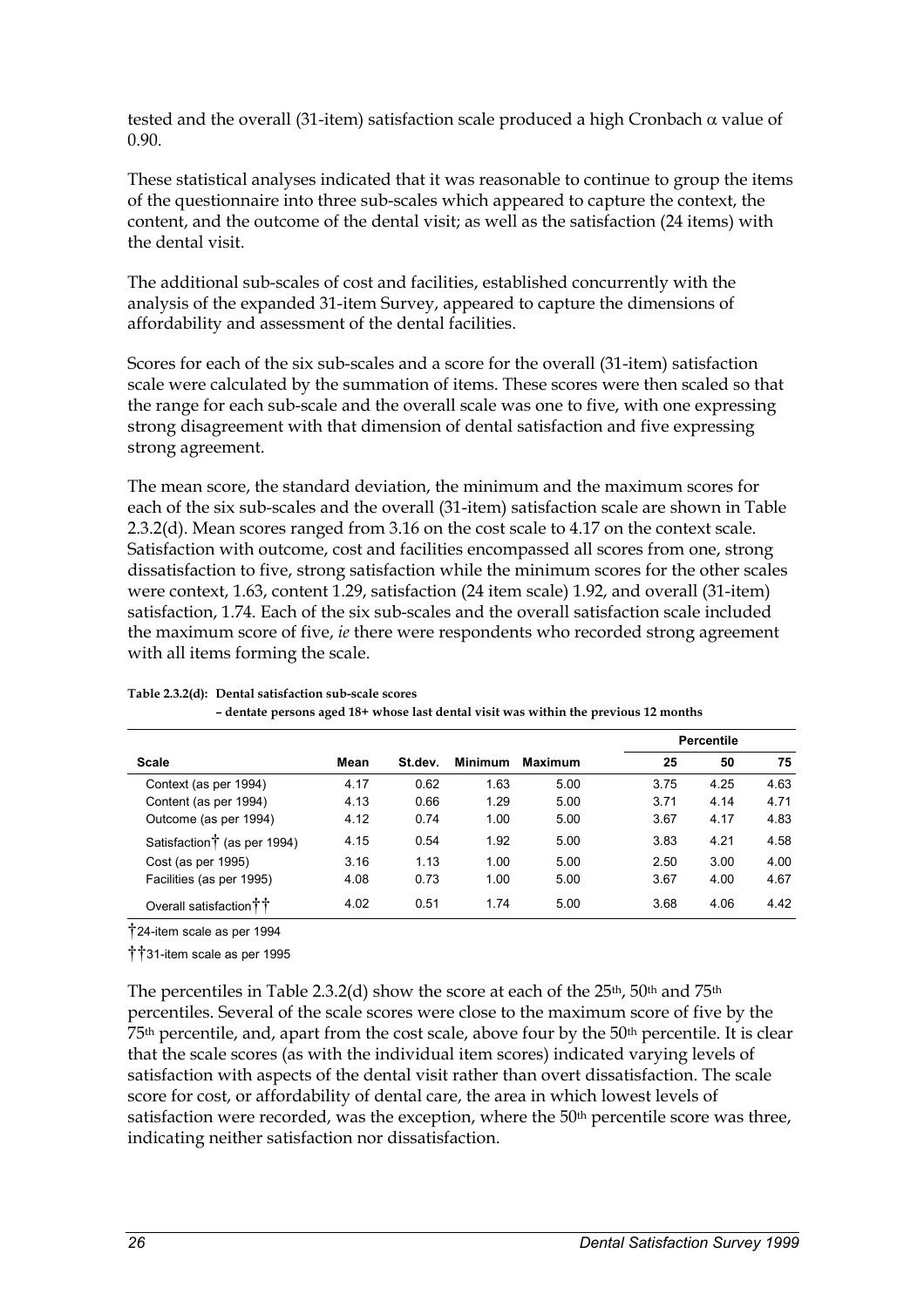## **2.4 SUMMARY**

- $\bullet$ The response rate to the Dental Satisfaction Survey was 69.0%.
- $\bullet$  There were significant differences in the response rate of persons from different sociodemographic groups.
- $\bullet$ Response rates increased significantly with increased age.
- $\bullet$  Significantly higher response rates occurred among females, non-cardholders rather than cardholders, those with dental insurance, and persons who usually visit for check-ups rather than for dental problems.
- $\bullet$  There was an under-representation of persons who speak a language other than English in the home. Given the length and complexity of the mailed survey, this result is understandable. There appeared to be a response bias toward higher socioeconomic groups; respondents with a higher level of education were more likely to complete the survey.
- Logistic regression analysis showed that older age groups, females, English as the home language, dental insurance, and usually visiting for a dental check-up were independently associated with higher response rates.
- $\bullet$  Between 15% and 20% of respondents reported experiencing some degree of social impact from dental problems.
- Over 30% of the respondents reported some level of financial difficulties accessing dental care, 20.2% stated that they had avoided visits because of cost and 17.4% reported that cost had prevented recommended treatment.
- $\bullet$ Over 88% of respondents had visited a private practice for their last visit.
- Although 17.0% of respondents had a health card entitling them to public sector care, only 6.0% had last received public care.
- While every respondent had made a dental visit in the previous 12 months, almost 40% reported that they needed a dental visit.
- - Although the majority of respondents reported a problem as the reason for their last visit, only 33.7% stated a problem as their usual reason for a dental visit.
- $\bullet$  The highest mean satisfaction scores on the 31 items of the questionnaire were recorded for the friendliness of the staff, explanation of treatment and well-equipped surgery.
- $\bullet$  The lowest mean satisfaction scores were recorded for cost items – explanation of cost of treatment, affordability of care, and feeling financially protected against dental expenses.
- $\bullet$  Low mean scores were also recorded for prompt visit, attractive waiting room, explanation of treatment options, and the care could not have been better.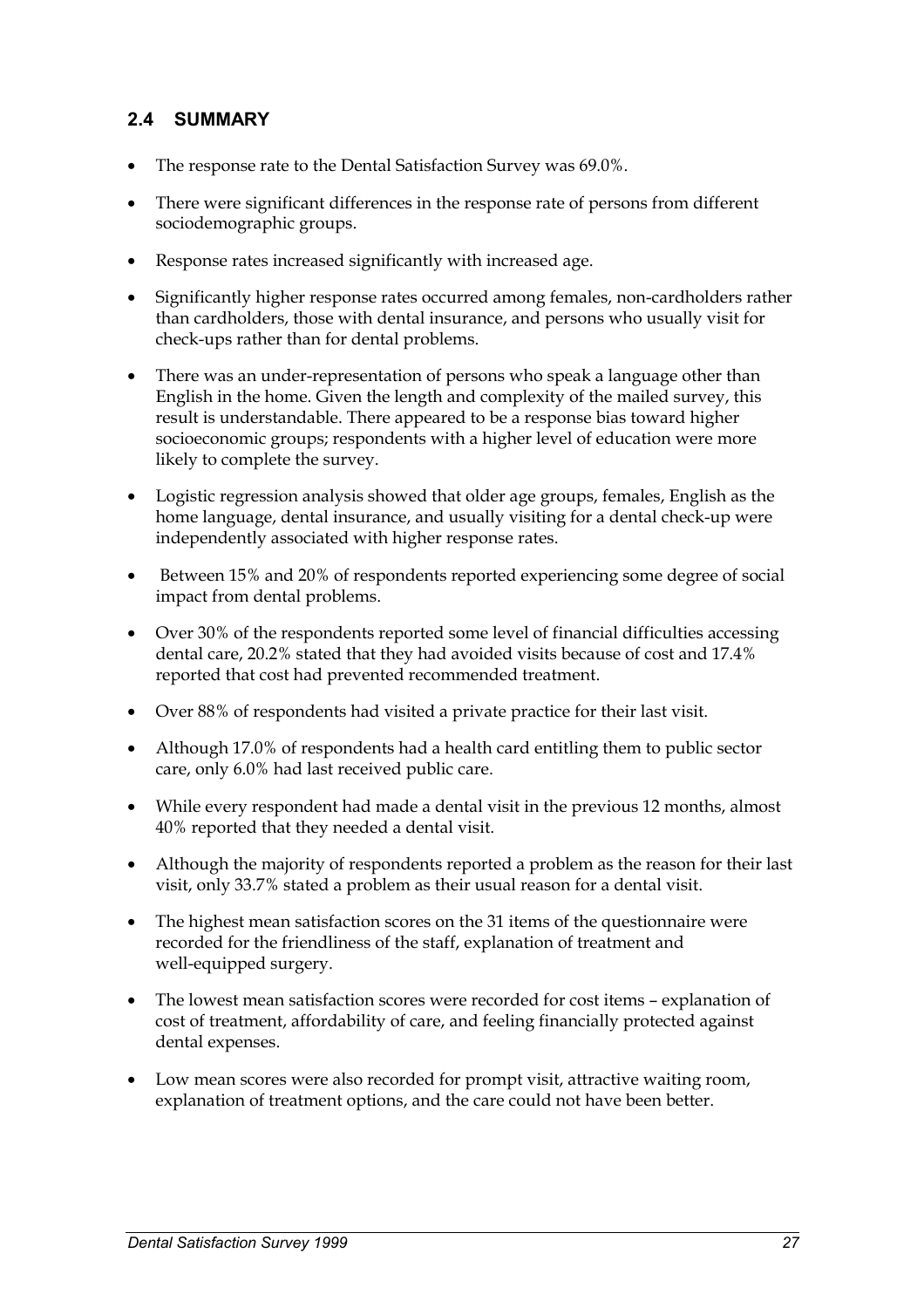- $\bullet$  The 24 items corresponding to the 1994 questionnaire consisted of three sub-scales which incorporated the three conceptualised dimensions of satisfaction: context, content and outcome of dental visit. Dental satisfaction related to the mean score for all 24 items.
- $\bullet$  The seven items introduced in 1995 were incorporated into sub-scales of facilities and cost (affordability of dental care).
- $\bullet$  The reliability of the six sub-scales (the dimensions of context, content, outcome, satisfaction, facilities and cost) and the overall 31-item satisfaction scale was high.
- $\bullet$  The mean scores on five of the six sub-scales and the overall satisfaction scale indicated varying levels of satisfaction with dental visits rather than overt dissatisfaction. Satisfaction with the affordability of dental care was lower than the other mean scores.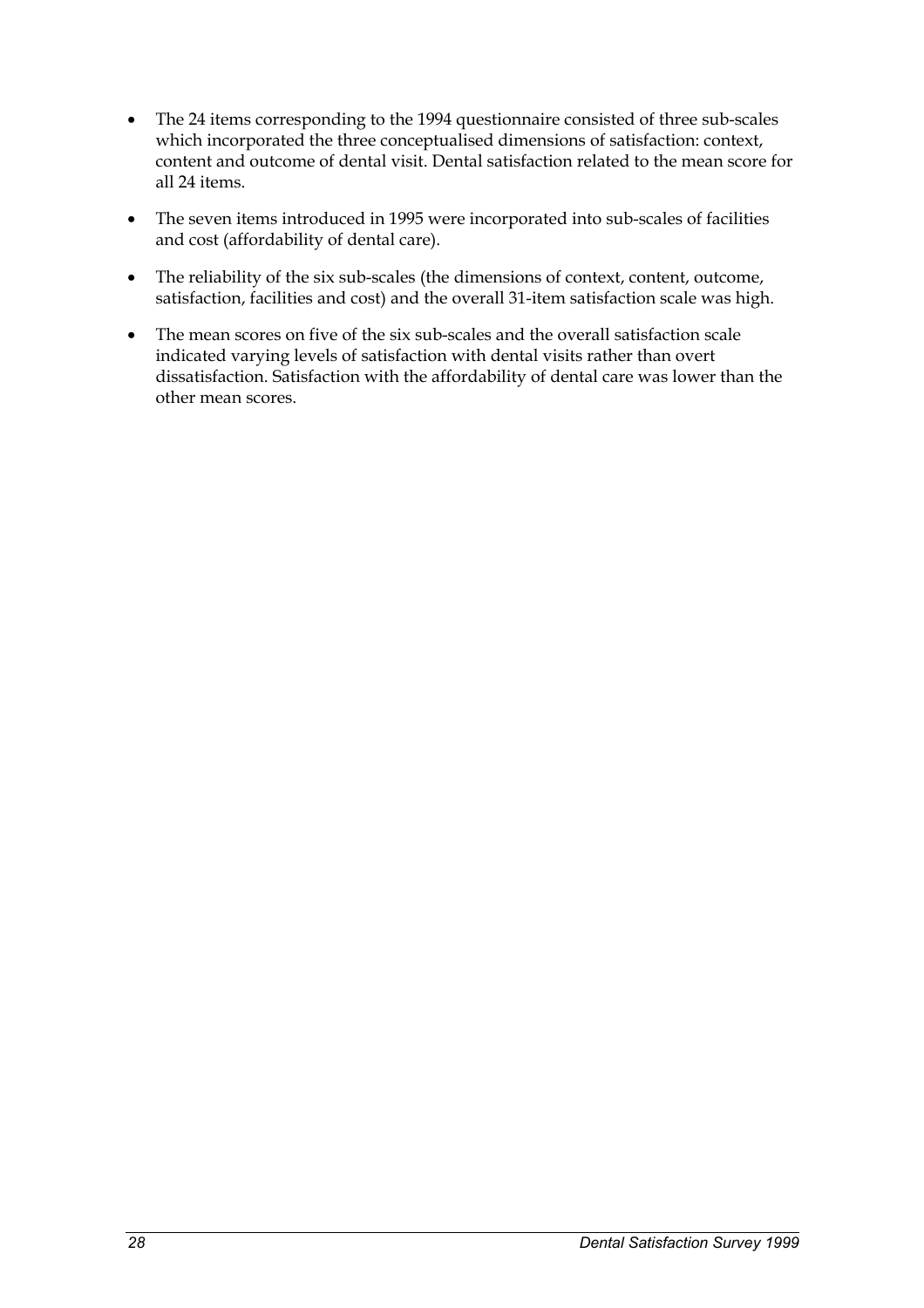# **3 ANALYSIS OF SATISFACTION SCORES**

Using data from the 1999 National Dental Telephone Interview Survey, described in Section 2.2 and the satisfaction scores established in Section 2.3, variations in dental satisfaction levels were investigated.

### **3.1 SATISFACTION SCORES – SOCIODEMOGRAPHIC CHARACTERISTICS**

Tables 3.1(a) and (b) show the differences in mean scores of the context, content and outcome sub-scales and the dental visit satisfaction scale by the sociodemographic variables examined. Those variables marked with an asterisk have statistically significant differences in mean satisfaction scores on ANOVA with p<0.05.

|                         |      | Context         |      | Content           |      | <b>Outcome</b>  | <b>Satisfaction</b> |                 |  |
|-------------------------|------|-----------------|------|-------------------|------|-----------------|---------------------|-----------------|--|
|                         | Mean | (sd)            | Mean | (sd)              | Mean | (sd)            | Mean                | (sd)            |  |
| Sex                     |      |                 |      |                   |      |                 |                     |                 |  |
| Male                    |      | 4.15 (0.63)     |      | 4.10 $(0.66)$ *   |      | 4.13 (0.72)     |                     | 4.14 (0.54)     |  |
| Female                  |      | 4.19 (0.61)     |      | 4.16 (0.66)       |      | 4.11 (0.76)     |                     | 4.16 (0.54)     |  |
| Age group               |      |                 |      |                   |      |                 |                     |                 |  |
| $18 - 24$ years         |      | 4.00 $(0.65)$ * |      | $3.88$ (0.64) $*$ |      | 4.07 (0.62) $*$ |                     | $3.99(0.50)$ *  |  |
| $25 - 44$ years         | 4.15 | (0.63)          | 4.11 | (0.65)            | 4.07 | (0.77)          |                     | 4.12 (0.56)     |  |
| 45-64 years             | 4.25 | (0.57)          |      | 4.23(0.63)        |      | 4.18 (0.74)     |                     | 4.23 (0.52)     |  |
| $65+$ years             | 4.26 | (0.61)          |      | 4.23 (0.67)       |      | 4.20 (0.73)     |                     | 4.23 (0.53)     |  |
| Language spoken at home |      |                 |      |                   |      |                 |                     |                 |  |
| English                 |      | 4.20 $(0.60)$ * |      | 4.15 $(0.65)$ *   |      | 4.13 $(0.73)$ * |                     | 4.17 $(0.53)$ * |  |
| Other                   | 3.93 | (0.76)          |      | 3.96(0.69)        | 3.98 | (0.80)          |                     | 3.94(0.60)      |  |
| <b>Country of birth</b> |      |                 |      |                   |      |                 |                     |                 |  |
| Australia               |      | 4.21 $(0.60)$ * |      | 4.14 (0.65)       |      | 4.15 $(0.72)$ * |                     | 4.17 $(0.53)$ * |  |
| Other                   |      | 4.07 (0.67)     |      | 4.12 (0.67)       |      | 4.03 (0.78)     |                     | 4.08 (0.56)     |  |
| Location                |      |                 |      |                   |      |                 |                     |                 |  |
| Capital city            |      | 4.21 $(0.61)$ * |      | 4.16 $(0.63)$ *   |      | 4.14 (0.73)     |                     | 4.18 $(0.53)$ * |  |
| Other major urban       | 4.09 | (0.60)          | 4.05 | (0.65)            |      | 4.10 (0.76)     |                     | 4.07 (0.57)     |  |
| Rural major             | 4.16 | (0.53)          |      | 3.98(0.78)        |      | 4.00 (0.72)     |                     | 4.07 (0.54)     |  |
| Rural other             |      | 4.04 (0.70)     |      | 4.17 (0.69)       |      | 4.10 (0.80)     |                     | 4.12 (0.60)     |  |
| Remote                  | 3.96 | (0.61)          |      | 3.85(0.69)        |      | $3.96$ $(0.85)$ |                     | 3.93(0.58)      |  |
| Total                   |      | 4.17 (0.62)     |      | 4.13 (0.66)       |      | 4.12 (0.74)     |                     | 4.15 (0.54)     |  |

#### **Table 3.1(a): Mean scores on satisfaction scales – sociodemographic characteristics – dentate persons aged 18+ whose last dental visit was within the previous 12 months**

\* Significance p<0.05 ANOVA

Statistically significant differences between males and females existed only in the content satisfaction scale, with females recording a higher score than males. There were statistically significant differences in the mean scores on all four measures of satisfaction by age-group, with satisfaction scores increasing across age group. The greatest range of mean scores occurred by age on the content scale (which addressed communication issues), with the age-group 18–24 years registering a mean score of 3.88 compared to a mean score of 4.23 for the age-groups 45–64 and 65+ years.

There were highly significant differences in the mean scores for all measures of satisfaction between those persons who did and did not speak English at home. Those who spoke a language other than English at home were less satisfied with all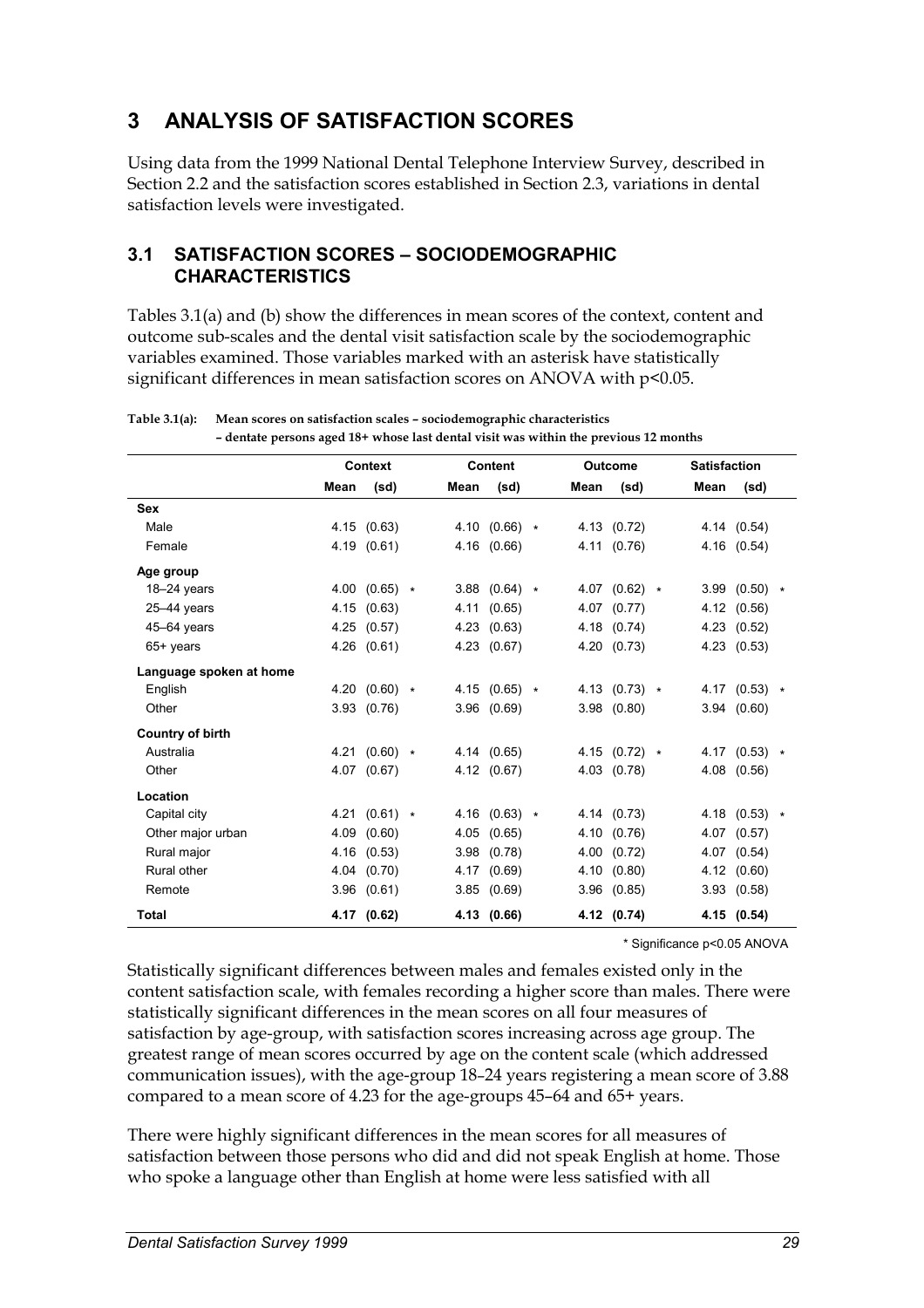dimensions of the dental visit than those who spoke English as their home language. Overseas-born respondents had significantly lower mean scores than Australian-born individuals on the context, outcome, and satisfaction (24-item) scales.

Statistically significant variations in mean scores by location occurred on the context, content and satisfaction (24-item) scales. Respondents living in capital cities had the highest mean scores, while those living in remote areas had the lowest satisfaction scores on all satisfaction scales.

Differences in mean scores by State/Territory were statistically significant (Table 3.1(b)) only on the context scale. On all scales, the highest levels of satisfaction were registered in SA and the lowest in Tasmania.

There were statistically significant differences between those employed and those not employed in the mean satisfaction scores on all four measures. Lower levels of satisfaction were recorded by those respondents who were either not employed or were employed part-time. Those who were in full-time employment or who were retired recorded the highest scores on all four measures.

Differences in mean scores by annual household income were statistically significant on all four measures of satisfaction. Across income groups there was a gradient with the lowest income group recording the lowest scores, increasing steadily through to the highest income group. The greatest variation between lowest and highest scores among all sociodemographic characteristics occurred on the context and outcome scales for income; 3.87 cf. 4.23 and 3.82 cf. 4.18 for incomes of less than \$12,000 and \$50,000+ respectively.

The relationship of satisfaction with education level was significant on all satisfaction scales although difficult to interpret. The highest education level, completed tertiary, was associated with the highest mean scores on three of the four scales. However, it appeared that incomplete post-secondary education was associated with lower satisfaction scores. Incomplete tertiary education was linked with the lowest age group, which recorded the lowest mean scores of all age groups.

The mean satisfaction scores for health cardholders were significantly lower than non-cardholders on all four satisfaction scales.

Those who had private dental insurance had statistically higher satisfaction scores than those without insurance on all four measures of satisfaction.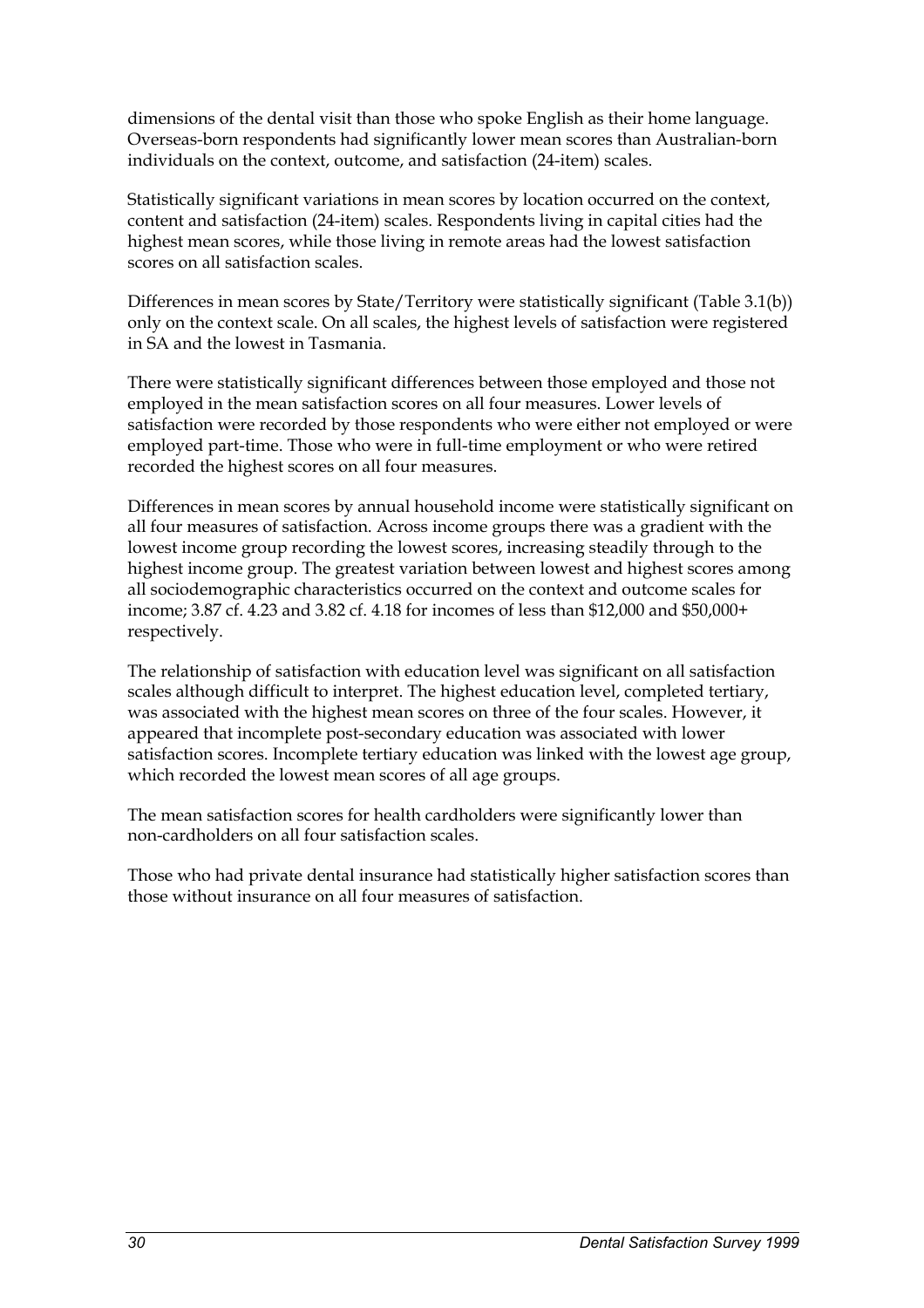| Mean<br>(sd)<br>Mean<br>(sd)<br>Mean<br>(sd)<br>Mean<br>(sd)<br><b>State/Territory</b><br><b>New South Wales</b><br>4.16 (0.65)<br>4.11 (0.67)<br>4.14 (0.72)<br>4.14 (0.53)<br>4.24 (0.58)<br>4.12 (0.64)<br>4.10<br>Victoria<br>(0.76)<br>4.16 (0.53)<br>Queensland<br>4.11<br>(0.63)<br>4.14 (0.68)<br>4.06<br>(0.77)<br>4.11 (0.58)<br>South Australia<br>4.27 (0.58)<br>4.27 (0.69)<br>4.21<br>(0.79)<br>4.25 (0.57)<br>Western Australia<br>4.14 (0.59)<br>4.12 (0.57)<br>4.18<br>(0.66)<br>4.16 (0.48)<br>Tasmania<br>4.08 (0.57)<br>3.92(0.64)<br>3.93<br>(0.69)<br>4.01 (0.52)<br><b>Australian Capital Territory</b><br>4.27 (0.56)<br>4.18 (0.74)<br>4.16 (0.78)<br>4.22 (0.58)<br>Northern Territory<br>4.10 (0.67)<br>4.10 (0.73)<br>4.09 (0.78)<br>4.10 (0.62)<br>Employed<br>Full-time<br>4.23 $(0.57)$ *<br>4.16 (0.63)<br>4.21<br>(0.66)<br>4.21 (0.50)<br>Part-time<br>4.13 (0.62)<br>4.12 (0.65)<br>4.04<br>(0.75)<br>4.09<br>(0.54)<br>Retired<br>4.24(0.61)<br>4.20 (0.67)<br>4.16<br>(0.75)<br>4.20 (0.53)<br>Not employed<br>4.08 (0.69)<br>4.02 (0.70)<br>4.02 (0.82)<br>4.06 (0.58)<br>Annual household income<br>$<$ \$12,000<br>$3.87$ (0.74) *<br>3.91 (0.86)<br>3.82(0.89)<br>3.87 (0.67)<br>\$12-20,000<br>4.13 (0.72)<br>4.11 (0.79)<br>3.92(0.88)<br>4.07 (0.66)<br>4.08 (0.62)<br>\$20-30,000<br>4.19 (0.57)<br>4.05 (0.76)<br>4.12 (0.52)<br>4.17 (0.59)<br>4.13 (0.60)<br>4.08 (0.74)<br>\$30-40,000<br>4.13 (0.53)<br>\$40-50,000<br>4.14 (0.69)<br>4.18<br>(0.74)<br>4.16 (0.58)<br>4.18 (0.63)<br>\$50,000+<br>4.23 (0.56)<br>4.17 (0.61)<br>4.18 (0.67)<br>4.20 (0.48)<br><b>Education</b><br>Primary<br>4.12 (0.64)<br>$\star$<br>4.20(0.60)<br>$\star$<br>4.01<br>(0.85)<br>$\ast$<br>4.15 (0.50)<br>Some secondary<br>4.23 (0.61)<br>4.23 (0.65)<br>4.16 (0.76)<br>4.22 (0.55)<br>Secondary<br>4.06 (0.68)<br>4.02 (0.81)<br>4.09<br>(0.65)<br>4.07 (0.59)<br>Some vocational<br>3.89 (0.87)<br>4.11<br>(0.55)<br>4.07<br>(0.67)<br>4.03 (0.55)<br>Vocational<br>4.19<br>(0.59)<br>4.14 (0.64)<br>4.16<br>(0.70)<br>4.17 (0.52)<br>Some tertiary<br>3.99<br>(0.67)<br>3.96 (0.60)<br>4.03 (0.65)<br>4.01 (0.49)<br>Tertiary<br>4.24<br>(0.61)<br>4.18 (0.64)<br>4.17<br>(0.74)<br>4.21<br>(0.54)<br>Other<br>4.10 (0.60)<br>4.13 (0.61)<br>3.99<br>(0.81)<br>4.07 (0.50)<br><b>Health cardholder</b><br>Yes<br>3.96(0.68)<br>3.94 (0.78)<br>3.89<br>(0.81)<br>3.95 (0.60)<br>No<br>4.22 (0.59)<br>4.17 (0.62)<br>4.17<br>(0.71)<br>4.19 (0.52)<br>Have private dental insurance<br>Yes<br>4.25 (0.58)<br>4.22 (0.59)<br>4.21<br>(0.68)<br>4.23 (0.49)<br>No<br>4.10<br>(0.64)<br>4.06 (0.71)<br>4.06<br>(0.77)<br>4.09 (0.57)<br><b>Total</b><br>4.17 (0.62)<br>4.13 (0.66)<br>4.12 (0.74)<br>4.15 (0.54) |  | Context |  | Content |  | Outcome | <b>Satisfaction</b> |  |
|-----------------------------------------------------------------------------------------------------------------------------------------------------------------------------------------------------------------------------------------------------------------------------------------------------------------------------------------------------------------------------------------------------------------------------------------------------------------------------------------------------------------------------------------------------------------------------------------------------------------------------------------------------------------------------------------------------------------------------------------------------------------------------------------------------------------------------------------------------------------------------------------------------------------------------------------------------------------------------------------------------------------------------------------------------------------------------------------------------------------------------------------------------------------------------------------------------------------------------------------------------------------------------------------------------------------------------------------------------------------------------------------------------------------------------------------------------------------------------------------------------------------------------------------------------------------------------------------------------------------------------------------------------------------------------------------------------------------------------------------------------------------------------------------------------------------------------------------------------------------------------------------------------------------------------------------------------------------------------------------------------------------------------------------------------------------------------------------------------------------------------------------------------------------------------------------------------------------------------------------------------------------------------------------------------------------------------------------------------------------------------------------------------------------------------------------------------------------------------------------------------------------------------------------------------------------------------------------------------------------------------------------------------------------------------------------------------------------------------------------------------|--|---------|--|---------|--|---------|---------------------|--|
|                                                                                                                                                                                                                                                                                                                                                                                                                                                                                                                                                                                                                                                                                                                                                                                                                                                                                                                                                                                                                                                                                                                                                                                                                                                                                                                                                                                                                                                                                                                                                                                                                                                                                                                                                                                                                                                                                                                                                                                                                                                                                                                                                                                                                                                                                                                                                                                                                                                                                                                                                                                                                                                                                                                                                     |  |         |  |         |  |         |                     |  |
|                                                                                                                                                                                                                                                                                                                                                                                                                                                                                                                                                                                                                                                                                                                                                                                                                                                                                                                                                                                                                                                                                                                                                                                                                                                                                                                                                                                                                                                                                                                                                                                                                                                                                                                                                                                                                                                                                                                                                                                                                                                                                                                                                                                                                                                                                                                                                                                                                                                                                                                                                                                                                                                                                                                                                     |  |         |  |         |  |         |                     |  |
|                                                                                                                                                                                                                                                                                                                                                                                                                                                                                                                                                                                                                                                                                                                                                                                                                                                                                                                                                                                                                                                                                                                                                                                                                                                                                                                                                                                                                                                                                                                                                                                                                                                                                                                                                                                                                                                                                                                                                                                                                                                                                                                                                                                                                                                                                                                                                                                                                                                                                                                                                                                                                                                                                                                                                     |  |         |  |         |  |         |                     |  |
|                                                                                                                                                                                                                                                                                                                                                                                                                                                                                                                                                                                                                                                                                                                                                                                                                                                                                                                                                                                                                                                                                                                                                                                                                                                                                                                                                                                                                                                                                                                                                                                                                                                                                                                                                                                                                                                                                                                                                                                                                                                                                                                                                                                                                                                                                                                                                                                                                                                                                                                                                                                                                                                                                                                                                     |  |         |  |         |  |         |                     |  |
|                                                                                                                                                                                                                                                                                                                                                                                                                                                                                                                                                                                                                                                                                                                                                                                                                                                                                                                                                                                                                                                                                                                                                                                                                                                                                                                                                                                                                                                                                                                                                                                                                                                                                                                                                                                                                                                                                                                                                                                                                                                                                                                                                                                                                                                                                                                                                                                                                                                                                                                                                                                                                                                                                                                                                     |  |         |  |         |  |         |                     |  |
|                                                                                                                                                                                                                                                                                                                                                                                                                                                                                                                                                                                                                                                                                                                                                                                                                                                                                                                                                                                                                                                                                                                                                                                                                                                                                                                                                                                                                                                                                                                                                                                                                                                                                                                                                                                                                                                                                                                                                                                                                                                                                                                                                                                                                                                                                                                                                                                                                                                                                                                                                                                                                                                                                                                                                     |  |         |  |         |  |         |                     |  |
|                                                                                                                                                                                                                                                                                                                                                                                                                                                                                                                                                                                                                                                                                                                                                                                                                                                                                                                                                                                                                                                                                                                                                                                                                                                                                                                                                                                                                                                                                                                                                                                                                                                                                                                                                                                                                                                                                                                                                                                                                                                                                                                                                                                                                                                                                                                                                                                                                                                                                                                                                                                                                                                                                                                                                     |  |         |  |         |  |         |                     |  |
|                                                                                                                                                                                                                                                                                                                                                                                                                                                                                                                                                                                                                                                                                                                                                                                                                                                                                                                                                                                                                                                                                                                                                                                                                                                                                                                                                                                                                                                                                                                                                                                                                                                                                                                                                                                                                                                                                                                                                                                                                                                                                                                                                                                                                                                                                                                                                                                                                                                                                                                                                                                                                                                                                                                                                     |  |         |  |         |  |         |                     |  |
|                                                                                                                                                                                                                                                                                                                                                                                                                                                                                                                                                                                                                                                                                                                                                                                                                                                                                                                                                                                                                                                                                                                                                                                                                                                                                                                                                                                                                                                                                                                                                                                                                                                                                                                                                                                                                                                                                                                                                                                                                                                                                                                                                                                                                                                                                                                                                                                                                                                                                                                                                                                                                                                                                                                                                     |  |         |  |         |  |         |                     |  |
|                                                                                                                                                                                                                                                                                                                                                                                                                                                                                                                                                                                                                                                                                                                                                                                                                                                                                                                                                                                                                                                                                                                                                                                                                                                                                                                                                                                                                                                                                                                                                                                                                                                                                                                                                                                                                                                                                                                                                                                                                                                                                                                                                                                                                                                                                                                                                                                                                                                                                                                                                                                                                                                                                                                                                     |  |         |  |         |  |         |                     |  |
|                                                                                                                                                                                                                                                                                                                                                                                                                                                                                                                                                                                                                                                                                                                                                                                                                                                                                                                                                                                                                                                                                                                                                                                                                                                                                                                                                                                                                                                                                                                                                                                                                                                                                                                                                                                                                                                                                                                                                                                                                                                                                                                                                                                                                                                                                                                                                                                                                                                                                                                                                                                                                                                                                                                                                     |  |         |  |         |  |         |                     |  |
|                                                                                                                                                                                                                                                                                                                                                                                                                                                                                                                                                                                                                                                                                                                                                                                                                                                                                                                                                                                                                                                                                                                                                                                                                                                                                                                                                                                                                                                                                                                                                                                                                                                                                                                                                                                                                                                                                                                                                                                                                                                                                                                                                                                                                                                                                                                                                                                                                                                                                                                                                                                                                                                                                                                                                     |  |         |  |         |  |         |                     |  |
|                                                                                                                                                                                                                                                                                                                                                                                                                                                                                                                                                                                                                                                                                                                                                                                                                                                                                                                                                                                                                                                                                                                                                                                                                                                                                                                                                                                                                                                                                                                                                                                                                                                                                                                                                                                                                                                                                                                                                                                                                                                                                                                                                                                                                                                                                                                                                                                                                                                                                                                                                                                                                                                                                                                                                     |  |         |  |         |  |         |                     |  |
|                                                                                                                                                                                                                                                                                                                                                                                                                                                                                                                                                                                                                                                                                                                                                                                                                                                                                                                                                                                                                                                                                                                                                                                                                                                                                                                                                                                                                                                                                                                                                                                                                                                                                                                                                                                                                                                                                                                                                                                                                                                                                                                                                                                                                                                                                                                                                                                                                                                                                                                                                                                                                                                                                                                                                     |  |         |  |         |  |         |                     |  |
|                                                                                                                                                                                                                                                                                                                                                                                                                                                                                                                                                                                                                                                                                                                                                                                                                                                                                                                                                                                                                                                                                                                                                                                                                                                                                                                                                                                                                                                                                                                                                                                                                                                                                                                                                                                                                                                                                                                                                                                                                                                                                                                                                                                                                                                                                                                                                                                                                                                                                                                                                                                                                                                                                                                                                     |  |         |  |         |  |         |                     |  |
|                                                                                                                                                                                                                                                                                                                                                                                                                                                                                                                                                                                                                                                                                                                                                                                                                                                                                                                                                                                                                                                                                                                                                                                                                                                                                                                                                                                                                                                                                                                                                                                                                                                                                                                                                                                                                                                                                                                                                                                                                                                                                                                                                                                                                                                                                                                                                                                                                                                                                                                                                                                                                                                                                                                                                     |  |         |  |         |  |         |                     |  |
|                                                                                                                                                                                                                                                                                                                                                                                                                                                                                                                                                                                                                                                                                                                                                                                                                                                                                                                                                                                                                                                                                                                                                                                                                                                                                                                                                                                                                                                                                                                                                                                                                                                                                                                                                                                                                                                                                                                                                                                                                                                                                                                                                                                                                                                                                                                                                                                                                                                                                                                                                                                                                                                                                                                                                     |  |         |  |         |  |         |                     |  |
|                                                                                                                                                                                                                                                                                                                                                                                                                                                                                                                                                                                                                                                                                                                                                                                                                                                                                                                                                                                                                                                                                                                                                                                                                                                                                                                                                                                                                                                                                                                                                                                                                                                                                                                                                                                                                                                                                                                                                                                                                                                                                                                                                                                                                                                                                                                                                                                                                                                                                                                                                                                                                                                                                                                                                     |  |         |  |         |  |         |                     |  |
|                                                                                                                                                                                                                                                                                                                                                                                                                                                                                                                                                                                                                                                                                                                                                                                                                                                                                                                                                                                                                                                                                                                                                                                                                                                                                                                                                                                                                                                                                                                                                                                                                                                                                                                                                                                                                                                                                                                                                                                                                                                                                                                                                                                                                                                                                                                                                                                                                                                                                                                                                                                                                                                                                                                                                     |  |         |  |         |  |         |                     |  |
|                                                                                                                                                                                                                                                                                                                                                                                                                                                                                                                                                                                                                                                                                                                                                                                                                                                                                                                                                                                                                                                                                                                                                                                                                                                                                                                                                                                                                                                                                                                                                                                                                                                                                                                                                                                                                                                                                                                                                                                                                                                                                                                                                                                                                                                                                                                                                                                                                                                                                                                                                                                                                                                                                                                                                     |  |         |  |         |  |         |                     |  |
|                                                                                                                                                                                                                                                                                                                                                                                                                                                                                                                                                                                                                                                                                                                                                                                                                                                                                                                                                                                                                                                                                                                                                                                                                                                                                                                                                                                                                                                                                                                                                                                                                                                                                                                                                                                                                                                                                                                                                                                                                                                                                                                                                                                                                                                                                                                                                                                                                                                                                                                                                                                                                                                                                                                                                     |  |         |  |         |  |         |                     |  |
|                                                                                                                                                                                                                                                                                                                                                                                                                                                                                                                                                                                                                                                                                                                                                                                                                                                                                                                                                                                                                                                                                                                                                                                                                                                                                                                                                                                                                                                                                                                                                                                                                                                                                                                                                                                                                                                                                                                                                                                                                                                                                                                                                                                                                                                                                                                                                                                                                                                                                                                                                                                                                                                                                                                                                     |  |         |  |         |  |         |                     |  |
|                                                                                                                                                                                                                                                                                                                                                                                                                                                                                                                                                                                                                                                                                                                                                                                                                                                                                                                                                                                                                                                                                                                                                                                                                                                                                                                                                                                                                                                                                                                                                                                                                                                                                                                                                                                                                                                                                                                                                                                                                                                                                                                                                                                                                                                                                                                                                                                                                                                                                                                                                                                                                                                                                                                                                     |  |         |  |         |  |         |                     |  |
|                                                                                                                                                                                                                                                                                                                                                                                                                                                                                                                                                                                                                                                                                                                                                                                                                                                                                                                                                                                                                                                                                                                                                                                                                                                                                                                                                                                                                                                                                                                                                                                                                                                                                                                                                                                                                                                                                                                                                                                                                                                                                                                                                                                                                                                                                                                                                                                                                                                                                                                                                                                                                                                                                                                                                     |  |         |  |         |  |         |                     |  |
|                                                                                                                                                                                                                                                                                                                                                                                                                                                                                                                                                                                                                                                                                                                                                                                                                                                                                                                                                                                                                                                                                                                                                                                                                                                                                                                                                                                                                                                                                                                                                                                                                                                                                                                                                                                                                                                                                                                                                                                                                                                                                                                                                                                                                                                                                                                                                                                                                                                                                                                                                                                                                                                                                                                                                     |  |         |  |         |  |         |                     |  |
|                                                                                                                                                                                                                                                                                                                                                                                                                                                                                                                                                                                                                                                                                                                                                                                                                                                                                                                                                                                                                                                                                                                                                                                                                                                                                                                                                                                                                                                                                                                                                                                                                                                                                                                                                                                                                                                                                                                                                                                                                                                                                                                                                                                                                                                                                                                                                                                                                                                                                                                                                                                                                                                                                                                                                     |  |         |  |         |  |         |                     |  |
|                                                                                                                                                                                                                                                                                                                                                                                                                                                                                                                                                                                                                                                                                                                                                                                                                                                                                                                                                                                                                                                                                                                                                                                                                                                                                                                                                                                                                                                                                                                                                                                                                                                                                                                                                                                                                                                                                                                                                                                                                                                                                                                                                                                                                                                                                                                                                                                                                                                                                                                                                                                                                                                                                                                                                     |  |         |  |         |  |         |                     |  |
|                                                                                                                                                                                                                                                                                                                                                                                                                                                                                                                                                                                                                                                                                                                                                                                                                                                                                                                                                                                                                                                                                                                                                                                                                                                                                                                                                                                                                                                                                                                                                                                                                                                                                                                                                                                                                                                                                                                                                                                                                                                                                                                                                                                                                                                                                                                                                                                                                                                                                                                                                                                                                                                                                                                                                     |  |         |  |         |  |         |                     |  |
|                                                                                                                                                                                                                                                                                                                                                                                                                                                                                                                                                                                                                                                                                                                                                                                                                                                                                                                                                                                                                                                                                                                                                                                                                                                                                                                                                                                                                                                                                                                                                                                                                                                                                                                                                                                                                                                                                                                                                                                                                                                                                                                                                                                                                                                                                                                                                                                                                                                                                                                                                                                                                                                                                                                                                     |  |         |  |         |  |         |                     |  |
|                                                                                                                                                                                                                                                                                                                                                                                                                                                                                                                                                                                                                                                                                                                                                                                                                                                                                                                                                                                                                                                                                                                                                                                                                                                                                                                                                                                                                                                                                                                                                                                                                                                                                                                                                                                                                                                                                                                                                                                                                                                                                                                                                                                                                                                                                                                                                                                                                                                                                                                                                                                                                                                                                                                                                     |  |         |  |         |  |         |                     |  |
|                                                                                                                                                                                                                                                                                                                                                                                                                                                                                                                                                                                                                                                                                                                                                                                                                                                                                                                                                                                                                                                                                                                                                                                                                                                                                                                                                                                                                                                                                                                                                                                                                                                                                                                                                                                                                                                                                                                                                                                                                                                                                                                                                                                                                                                                                                                                                                                                                                                                                                                                                                                                                                                                                                                                                     |  |         |  |         |  |         |                     |  |
|                                                                                                                                                                                                                                                                                                                                                                                                                                                                                                                                                                                                                                                                                                                                                                                                                                                                                                                                                                                                                                                                                                                                                                                                                                                                                                                                                                                                                                                                                                                                                                                                                                                                                                                                                                                                                                                                                                                                                                                                                                                                                                                                                                                                                                                                                                                                                                                                                                                                                                                                                                                                                                                                                                                                                     |  |         |  |         |  |         |                     |  |
|                                                                                                                                                                                                                                                                                                                                                                                                                                                                                                                                                                                                                                                                                                                                                                                                                                                                                                                                                                                                                                                                                                                                                                                                                                                                                                                                                                                                                                                                                                                                                                                                                                                                                                                                                                                                                                                                                                                                                                                                                                                                                                                                                                                                                                                                                                                                                                                                                                                                                                                                                                                                                                                                                                                                                     |  |         |  |         |  |         |                     |  |
|                                                                                                                                                                                                                                                                                                                                                                                                                                                                                                                                                                                                                                                                                                                                                                                                                                                                                                                                                                                                                                                                                                                                                                                                                                                                                                                                                                                                                                                                                                                                                                                                                                                                                                                                                                                                                                                                                                                                                                                                                                                                                                                                                                                                                                                                                                                                                                                                                                                                                                                                                                                                                                                                                                                                                     |  |         |  |         |  |         |                     |  |
|                                                                                                                                                                                                                                                                                                                                                                                                                                                                                                                                                                                                                                                                                                                                                                                                                                                                                                                                                                                                                                                                                                                                                                                                                                                                                                                                                                                                                                                                                                                                                                                                                                                                                                                                                                                                                                                                                                                                                                                                                                                                                                                                                                                                                                                                                                                                                                                                                                                                                                                                                                                                                                                                                                                                                     |  |         |  |         |  |         |                     |  |
|                                                                                                                                                                                                                                                                                                                                                                                                                                                                                                                                                                                                                                                                                                                                                                                                                                                                                                                                                                                                                                                                                                                                                                                                                                                                                                                                                                                                                                                                                                                                                                                                                                                                                                                                                                                                                                                                                                                                                                                                                                                                                                                                                                                                                                                                                                                                                                                                                                                                                                                                                                                                                                                                                                                                                     |  |         |  |         |  |         |                     |  |
|                                                                                                                                                                                                                                                                                                                                                                                                                                                                                                                                                                                                                                                                                                                                                                                                                                                                                                                                                                                                                                                                                                                                                                                                                                                                                                                                                                                                                                                                                                                                                                                                                                                                                                                                                                                                                                                                                                                                                                                                                                                                                                                                                                                                                                                                                                                                                                                                                                                                                                                                                                                                                                                                                                                                                     |  |         |  |         |  |         |                     |  |
|                                                                                                                                                                                                                                                                                                                                                                                                                                                                                                                                                                                                                                                                                                                                                                                                                                                                                                                                                                                                                                                                                                                                                                                                                                                                                                                                                                                                                                                                                                                                                                                                                                                                                                                                                                                                                                                                                                                                                                                                                                                                                                                                                                                                                                                                                                                                                                                                                                                                                                                                                                                                                                                                                                                                                     |  |         |  |         |  |         |                     |  |

#### **Table 3.1(b): Mean scores on satisfaction scales – sociodemographic characteristics**

**– dentate persons aged 18+ whose last dental visit was within the previous 12 months** 

\* Significance p<0.05 ANOVA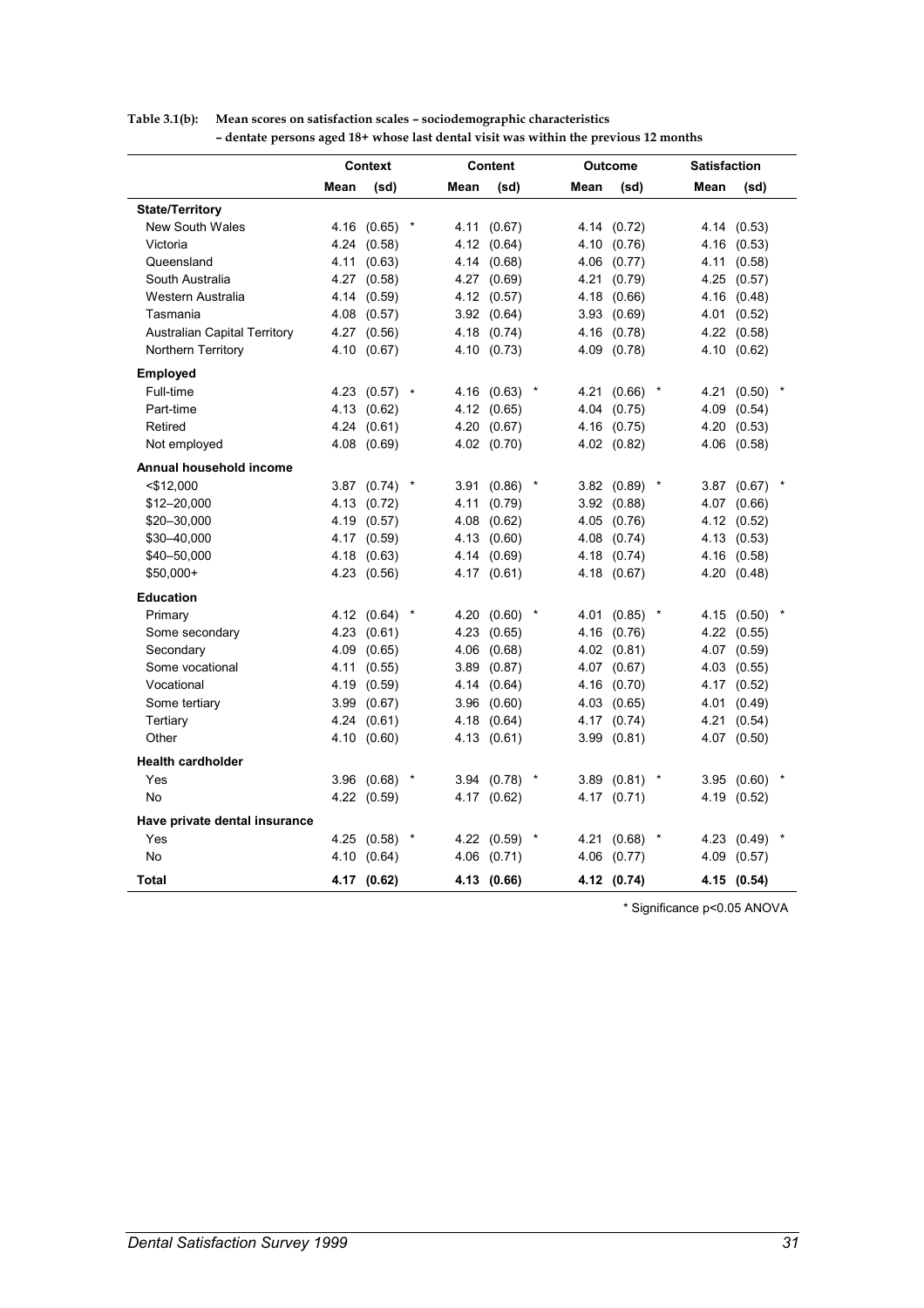## **3.2 SATISFACTION SCORES – SOCIAL IMPACT**

Table 3.2 shows the mean scores on the satisfaction scales by the social impact variables. The prevalence over the previous 12 months of toothache, of feeling uncomfortable with the appearance of teeth, mouth or dentures, and of avoiding some foods was statistically significant for all scales. For all measures of social impact, those individuals who had experienced a problem very often, often or sometimes were far less satisfied with all aspects of dental care received within the last year than those who reported that such problems had hardly ever or never occurred.

|                               |      | <b>Context</b>  |      | <b>Content</b>  |      | <b>Outcome</b>  | <b>Satisfaction</b> |             |   |
|-------------------------------|------|-----------------|------|-----------------|------|-----------------|---------------------|-------------|---|
|                               | Mean | (sd)            | Mean | (sd)            | Mean | (sd)            | Mean                | (sd)        |   |
| <b>Toothache</b>              |      |                 |      |                 |      |                 |                     |             |   |
| <b>Yes</b>                    |      | $3.99$ (0.65) * |      | $3.95$ (0.70) * |      | $3.71$ (0.90) * |                     | 3.90(0.56)  | * |
| No.                           |      | 4.21 (0.60)     |      | 4.16 (0.65)     |      | 4.20 (0.68)     |                     | 4.20 (0.53) |   |
| Uncomfortable with appearance |      |                 |      |                 |      |                 |                     |             |   |
| Yes                           |      | 4.03 $(0.65)$ * |      | $3.94$ (0.73) * |      | $3.83$ (0.83) * |                     | 3.96(0.59)  |   |
| No.                           |      | 4.22(0.60)      |      | 4.19 (0.63)     |      | 4.20(0.69)      |                     | 4.20(0.51)  |   |
| Avoid some foods              |      |                 |      |                 |      |                 |                     |             |   |
| Yes                           |      | 4.04 $(0.60)$ * |      | $3.88$ (0.78) * |      | $3.77$ (0.83) * |                     | 3.93(0.58)  |   |
| No.                           |      | 4.21 (0.62)     |      | 4.19 (0.61)     |      | 4.21 (0.69)     |                     | 4.21 (0.52) |   |
| Total                         |      | 4.17 (0.62)     |      | 4.13 (0.66)     |      | 4.12 (0.74)     |                     | 4.15 (0.54) |   |

**Table 3.2: Mean scores on satisfaction scales – social impact experienced – dentate persons aged 18+ whose last dental visit was within the previous 12 months**

Yes ≡ Very often, often and sometimes \* Significance p<0.05 ANOVA

No ≡ Hardly ever and never

Differences in mean scores were greatest where an individual had reported experiencing toothache within the previous 12 months. The most extreme of these differences occurred on the outcome scale, with the scores 3.71 cf. 4.20.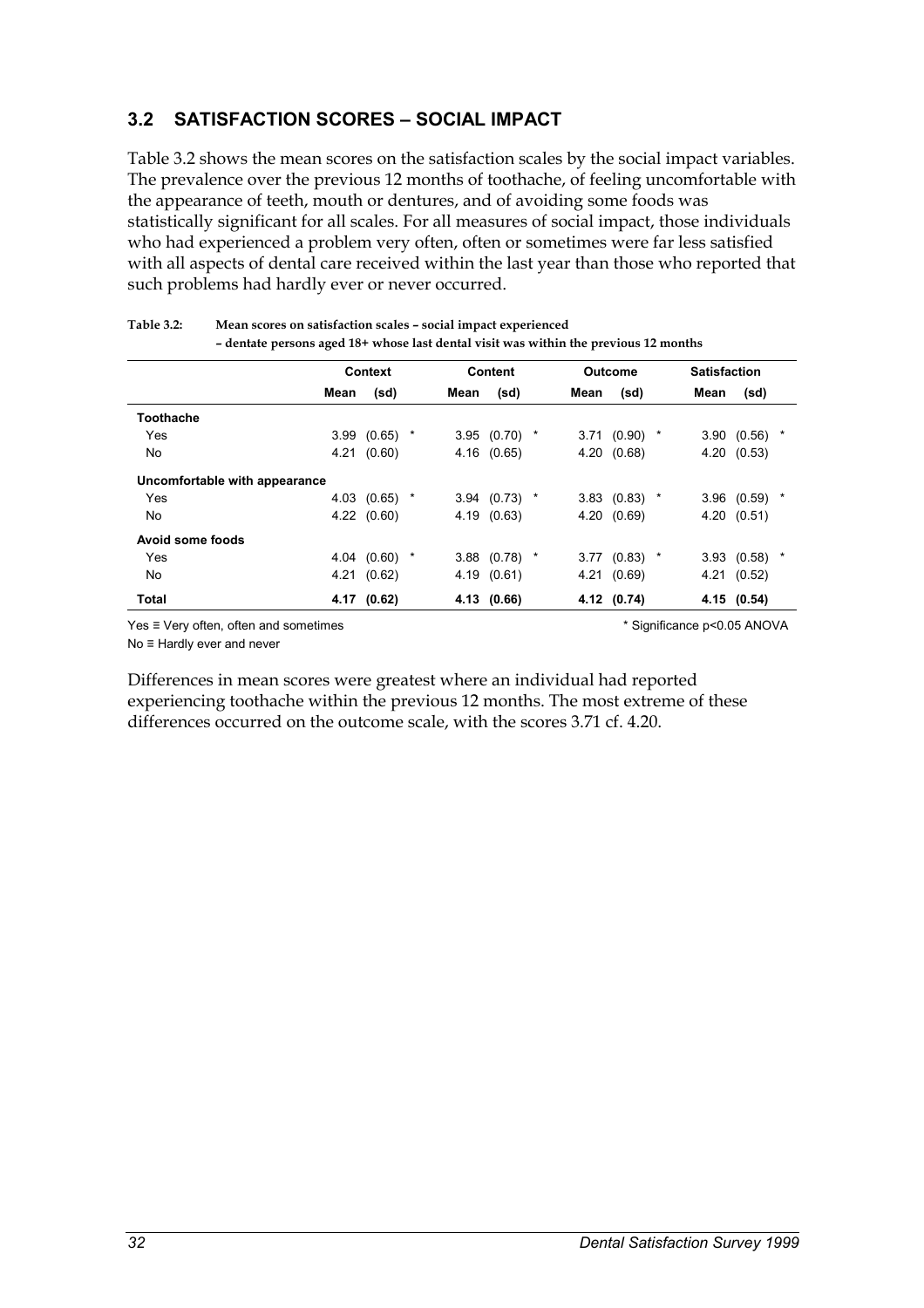### **3.3 SATISFACTION SCORES – FINANCIAL CONSTRAINT**

The mean scores on the satisfaction scales by the financial constraint variables are presented in Table 3.3. The differences in mean scores were statistically significant for all satisfaction scales for all measures of financial constraint.

The financial constraint variables included:

- $\bullet$ avoiding or delaying a dental visit in the previous 12 months because of the cost,
- $\bullet$  cost preventing the respondent from having recommended treatment in the previous 12 months,
- $\bullet$  the extent to which dental care within the previous 12 months had been a financial burden, and
- $\bullet$  the level of difficulty they would have with a \$100 dental bill at most times of the year.

Lower mean satisfaction scores were characteristic of all groups who experienced any of the measures of financial hardship investigated.

|                                                     |      | <b>Context</b>    |   |      | Content         |      | Outcome         |         | <b>Satisfaction</b> |                   |         |
|-----------------------------------------------------|------|-------------------|---|------|-----------------|------|-----------------|---------|---------------------|-------------------|---------|
|                                                     | Mean | (sd)              |   | Mean | (sd)            | Mean | (sd)            |         | Mean                | (sd)              |         |
| Avoided visit because of cost                       |      |                   |   |      |                 |      |                 |         |                     |                   |         |
| Yes                                                 |      | 3.98(0.68)        | × |      | $3.87$ (0.71) * |      | 3.74(0.84)      | $\star$ |                     | 3.89(0.58)        | $\star$ |
| No                                                  | 4.22 | (0.59)            |   |      | 4.20 (0.63)     |      | 4.22 (0.68)     |         |                     | 4.22(0.51)        |         |
| Cost prevented treatment                            |      |                   |   |      |                 |      |                 |         |                     |                   |         |
| Yes                                                 |      | $3.96$ $(0.69)$ * |   | 3.88 | $(0.77)$ *      |      | $3.64$ (0.88) * |         | 3.86                | (0.61)            |         |
| No.                                                 | 4.23 | (0.58)            |   | 4.18 | (0.62)          | 4.22 | (0.66)          |         | 4.21                | (0.50)            |         |
| Financial burden <sup>†</sup>                       |      |                   |   |      |                 |      |                 |         |                     |                   |         |
| Yes                                                 |      | 4.07 $(0.65)$ *   |   |      | $3.91(0.72)$ *  |      | $3.69$ (0.91) * |         |                     | $3.92$ (0.59) $*$ |         |
| No.                                                 |      | 4.20(0.60)        |   |      | 4.17 (0.64)     | 4.18 | (0.69)          |         |                     | 4.19 (0.52)       |         |
| Difficulty in paying \$100 dental bill <sup>†</sup> |      |                   |   |      |                 |      |                 |         |                     |                   |         |
| Yes                                                 | 3.89 | $(0.69)$ *        |   |      | $3.82$ (0.76) * |      | $3.62$ (0.88) * |         | 3.80                | (0.62)            | $\ast$  |
| No.                                                 | 4.20 | (0.60)            |   |      | 4.16 (0.64)     |      | 4.17 (0.70)     |         | 4.18                | (0.52)            |         |
| Total                                               |      | 4.17 (0.62)       |   |      | 4.13 (0.66)     |      | 4.12 (0.74)     |         |                     | 4.15 (0.54)       |         |

**Table 3.3: Mean scores on satisfaction scales – financial constraint – dentate persons aged 18+ whose last dental visit was within the previous 12 months**

No ≡ None, hardly any, a little

† Yes ≡ A lot \* Significance p<0.05 ANOVA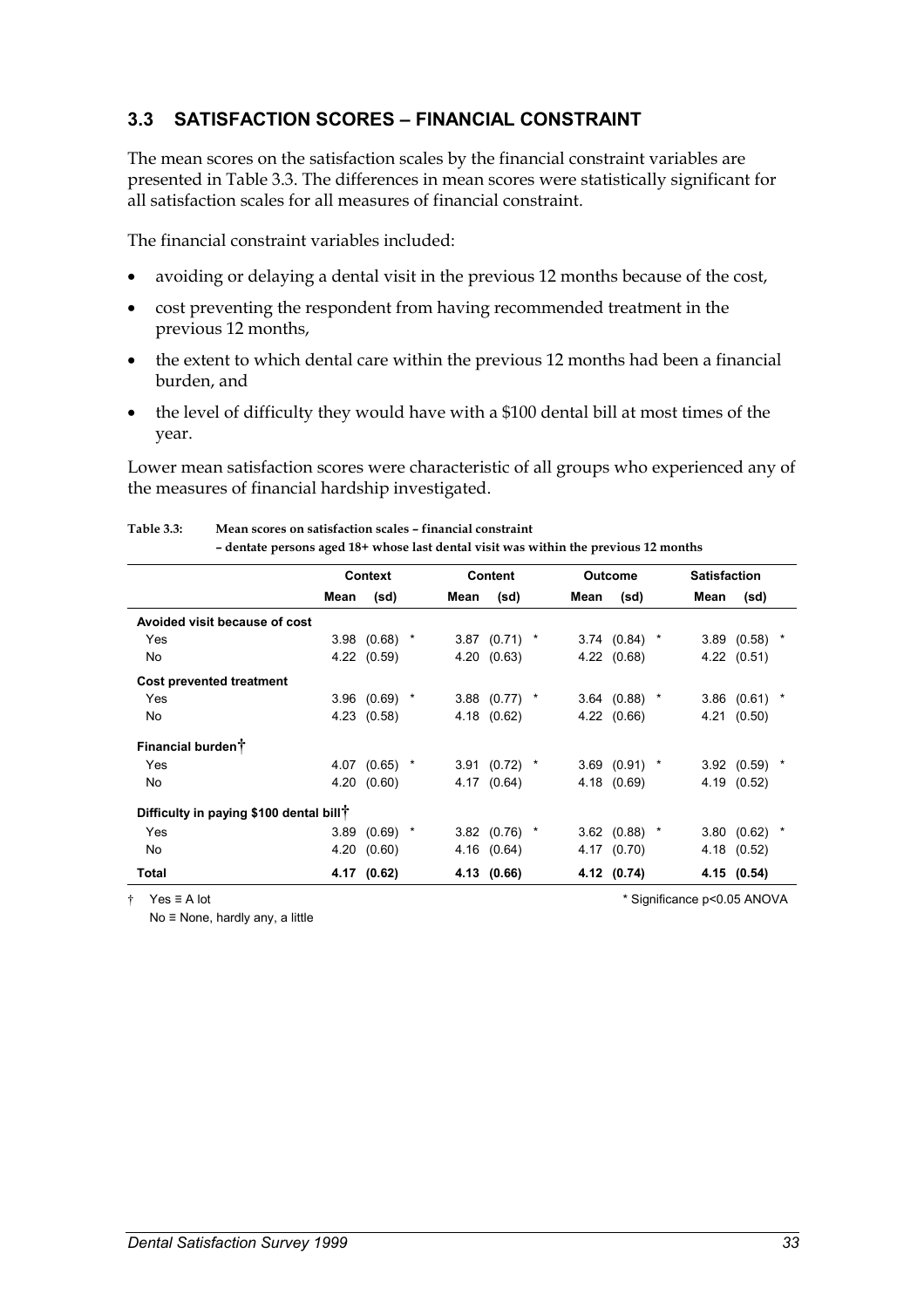## **3.4 SATISFACTION SCORES – DENTAL VISITING**

Associations between the satisfaction scales and variables concerned with dental visits are shown in Table 3.4.

Those respondents whose last visit was to a public clinic had lower mean scores on all four satisfaction scales than those respondents whose last visit was to a private practice. These differences were all statistically significant. The greatest differences in mean scores occurred on the outcome scale with a mean score of 3.63 for public visits and a mean of 4.16 for private visits.

Mean scores were significantly lower among respondents whose last visit was prompted by a problem than among those whose last visit was not problem-oriented. This also applied to the usual reason for a dental visit, with lower scores recorded by respondents who reported that they usually visit for a problem rather than attendance for a check-up.

|                              |      | <b>Context</b>  |      | Content         |      | Outcome           | <b>Satisfaction</b> |                 |  |
|------------------------------|------|-----------------|------|-----------------|------|-------------------|---------------------|-----------------|--|
|                              | Mean | (sd)            | Mean | (sd)            | Mean | (sd)              | Mean                | (sd)            |  |
| <b>Place of last visit</b>   |      |                 |      |                 |      |                   |                     |                 |  |
| Public                       |      | $3.65$ (0.66) * |      | $3.80(0.83)$ *  |      | $3.63$ (0.90) $*$ |                     | $3.72$ (0.62) * |  |
| Private                      |      | 4.23 (0.59)     |      | 4.17 (0.63)     |      | 4.16 (0.72)       |                     | 4.19 (0.52)     |  |
| <b>Reason for last visit</b> |      |                 |      |                 |      |                   |                     |                 |  |
| Yes                          |      | 4.14 (0.62) *   |      | 4.07 $(0.70)$ * |      | 4.00 $(0.80)$ *   |                     | 4.08 $(0.56)$ * |  |
| No                           |      | 4.22(0.61)      |      | 4.21 (0.60)     |      | 4.26 (0.64)       |                     | 4.23 (0.50)     |  |
| Usual reason for visit       |      |                 |      |                 |      |                   |                     |                 |  |
| <b>Problem</b>               |      | 4.08 (0.63)     |      | 3.97(0.68)      |      | 3.89(0.81)        |                     | 4.00(0.56)      |  |
| Check-up                     |      | 4.22 $(0.61)$ * |      | 4.21 $(0.63)$ * |      | 4.24 $(0.67)$ *   |                     | 4.23 $(0.51)$ * |  |
| Usual number of visits       |      |                 |      |                 |      |                   |                     |                 |  |
| Two or more per year         |      | 4.29 (0.59) *   |      | 4.25 $(0.63)$ * |      | 4.21 $(0.72)$ *   |                     | 4.25 $(0.53)$ * |  |
| One per year                 |      | 4.15 (0.60)     |      | 4.10 (0.66)     |      | 4.13 (0.71)       |                     | 4.14 (0.53)     |  |
| One per two years            |      | 4.10 (0.57)     |      | 4.03 (0.63)     |      | 4.10 (0.73)       |                     | $4.08$ $(0.51)$ |  |
| Less than one per two years  |      | 3.95(0.70)      |      | 3.93(0.70)      |      | 3.83(0.84)        |                     | 3.92(0.57)      |  |
| Total                        |      | 4.17 (0.62)     |      | 4.13 (0.66)     |      | 4.12 (0.74)       |                     | 4.15 (0.54)     |  |

**Table 3.4: Mean scores on satisfaction scales – dental visiting** 

**– dentate persons aged 18+ whose last dental visit was within the previous 12 months**

\* Significance p<0.05 ANOVA

Those respondents who reported a usual visiting pattern of once or more per year had significantly higher scores on all four scales than those who make less frequent dental visits. There was a gradient in satisfaction across visiting frequency evident in all satisfaction scales.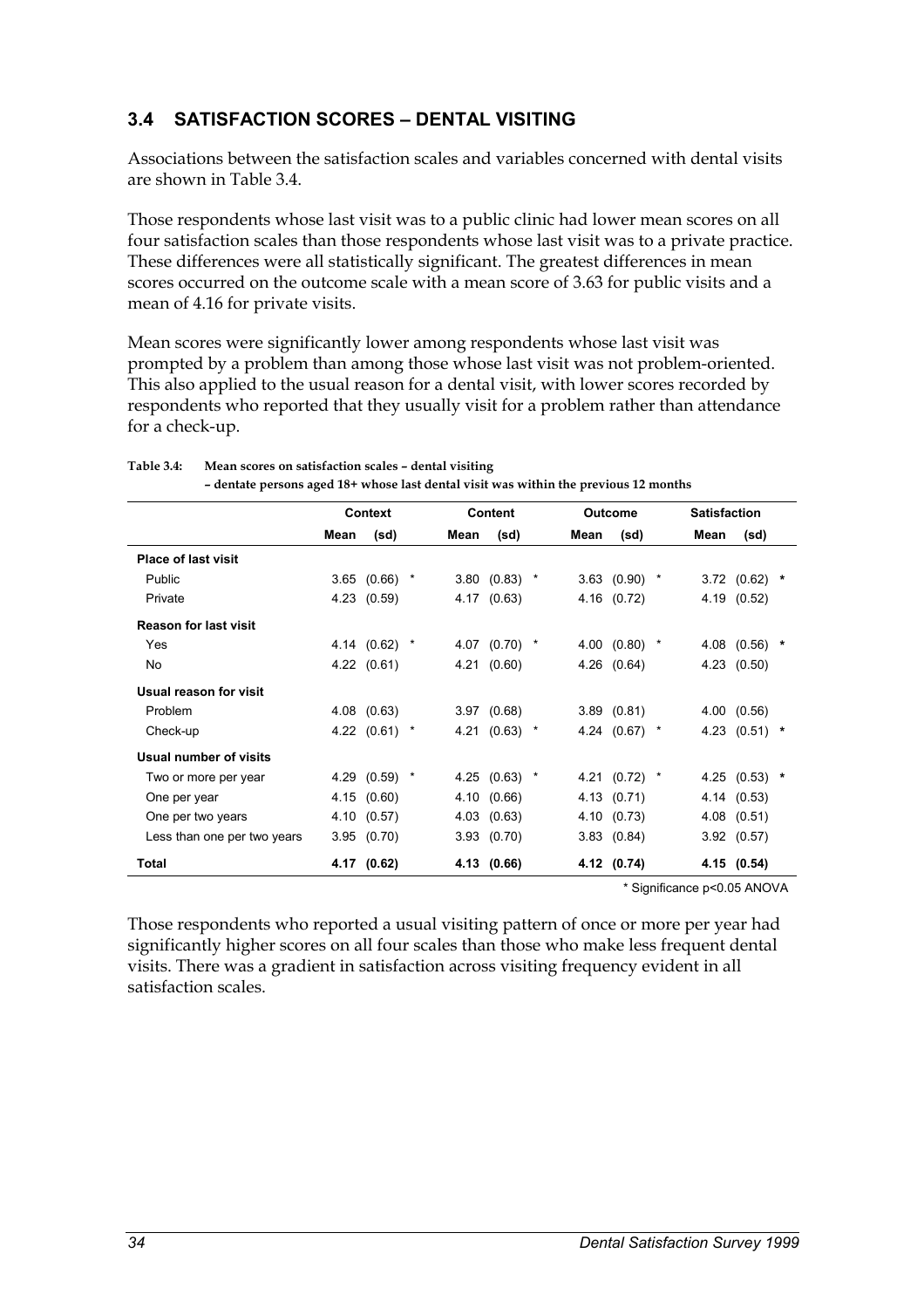## **3.5 SATISFACTION SCORES – PERCEIVED NEED**

Table 3.5 shows the mean satisfaction scores by variables related to perceived need for a dental visit. Where an individual did not express a need for a dental visit, no further information regarding need was collected.

|                                     |      | Context         |      | <b>Content</b>  |         |      | <b>Outcome</b>  |            | <b>Satisfaction</b> |                 |        |
|-------------------------------------|------|-----------------|------|-----------------|---------|------|-----------------|------------|---------------------|-----------------|--------|
|                                     | Mean |                 | Mean |                 |         | Mean |                 |            | Mean                |                 |        |
|                                     |      | (sd)            |      | (sd)            |         |      | (sd)            |            |                     | (sd)            |        |
| Need a dental visit                 |      |                 |      |                 |         |      |                 |            |                     |                 |        |
| Yes                                 |      | 4.12 $(0.64)$ * |      | 4.06 (0.70      | $\star$ |      | 4.03 (0.80      | $^{\star}$ |                     | 4.09 (0.56      | $\ast$ |
| <b>No</b>                           |      | 4.21(0.60)      |      | 4.18 (0.62      |         |      | 4.18 (0.69      |            |                     | 4.19 (0.52      |        |
| Type of visit <sup>†</sup>          |      |                 |      |                 |         |      |                 |            |                     |                 |        |
| Check-up                            |      | 4.17 $(0.59)$ * |      | 4.14 $(0.69)$ * |         |      | 4.21 $(0.67)$ * |            |                     | 4.19 (0.52) *   |        |
| Treatment                           |      | 4.05(0.66)      |      | 3.99(0.70)      |         |      | 3.84(0.88)      |            |                     | $3.98$ $(0.57)$ |        |
| <b>Both</b>                         |      | 4.15 (0.76)     |      | $3.97$ $(0.75)$ |         |      | 3.93(0.82)      |            |                     | 4.04 (0.64)     |        |
| Urgency of visit <sup>†</sup>       |      |                 |      |                 |         |      |                 |            |                     |                 |        |
| Less than one week                  |      | 4.02 $(0.70)$ * |      | 4.10 (0.77)     |         |      | 3.92(0.95)      |            |                     | 4.02(0.64)      |        |
| One week to $\leq$ one month        |      | 4.18 (0.61)     |      | 4.09 (0.67)     |         |      | 4.09 (0.75)     |            |                     | 4.14 (0.54)     |        |
| One month to $\lt$ three months     |      | 4.07 (0.60)     |      | 3.99(0.74)      |         |      | $4.02$ $(0.80)$ |            |                     | 4.05(0.54)      |        |
| Three months or more                |      | 4.17 (0.69)     |      | 4.10 (0.66)     |         |      | 4.05 (0.73)     |            |                     | 4.15 (0.57)     |        |
| Intend to make a visit <sup>†</sup> |      |                 |      |                 |         |      |                 |            |                     |                 |        |
| Yes                                 |      | 4.20 (0.59) *   |      | 4.14 $(0.68)$ * |         |      | 4.15 (0.74) *   |            |                     | 4.17 (0.52)     | *      |
| No.                                 |      | 3.92(0.71)      |      | 3.85(0.79)      |         |      | 3.65(0.91)      |            |                     | $3.86$ $(0.62)$ |        |
| <b>Total</b>                        |      | 4.17 (0.62)     |      | 4.13 (0.66)     |         |      | 4.12 (0.74)     |            |                     | 4.15(0.54)      |        |

**Table 3.5: Mean scores on satisfaction scales – perceived need for dental visit – dentate persons aged 18+ whose last dental visit was within the previous 12 months**

† Sub-set of (Need a dental visit = Yes) \* Significance p<0.05 ANOVA

Respondents who had perceived a need for a dental visit had significantly lower scores on each of the three sub-scales and the satisfaction (24-item) scale than those who did not perceive a need.

Of those who did perceive a need for a dental visit, higher satisfaction scores were recorded on all four satisfaction scales by those whose perceived need was for a check-up rather than treatment.

The relationship between satisfaction and the perceived urgency of the required visit was significant on the context scale although difficult to interpret. In general those who perceived the need for a visit within a week recorded lower scores, but no consistent trends could be discerned.

The perceived urgency of the required visit and the likelihood of seeking dental care within that time were investigated. Respondents who reported that they needed a check-up, treatment or both within 6 months were asked whether they thought that they would make a visit within the time that they had indicated. Those who intended to make a visit within the specified time recorded higher scores on all scales than those who reported that they would not.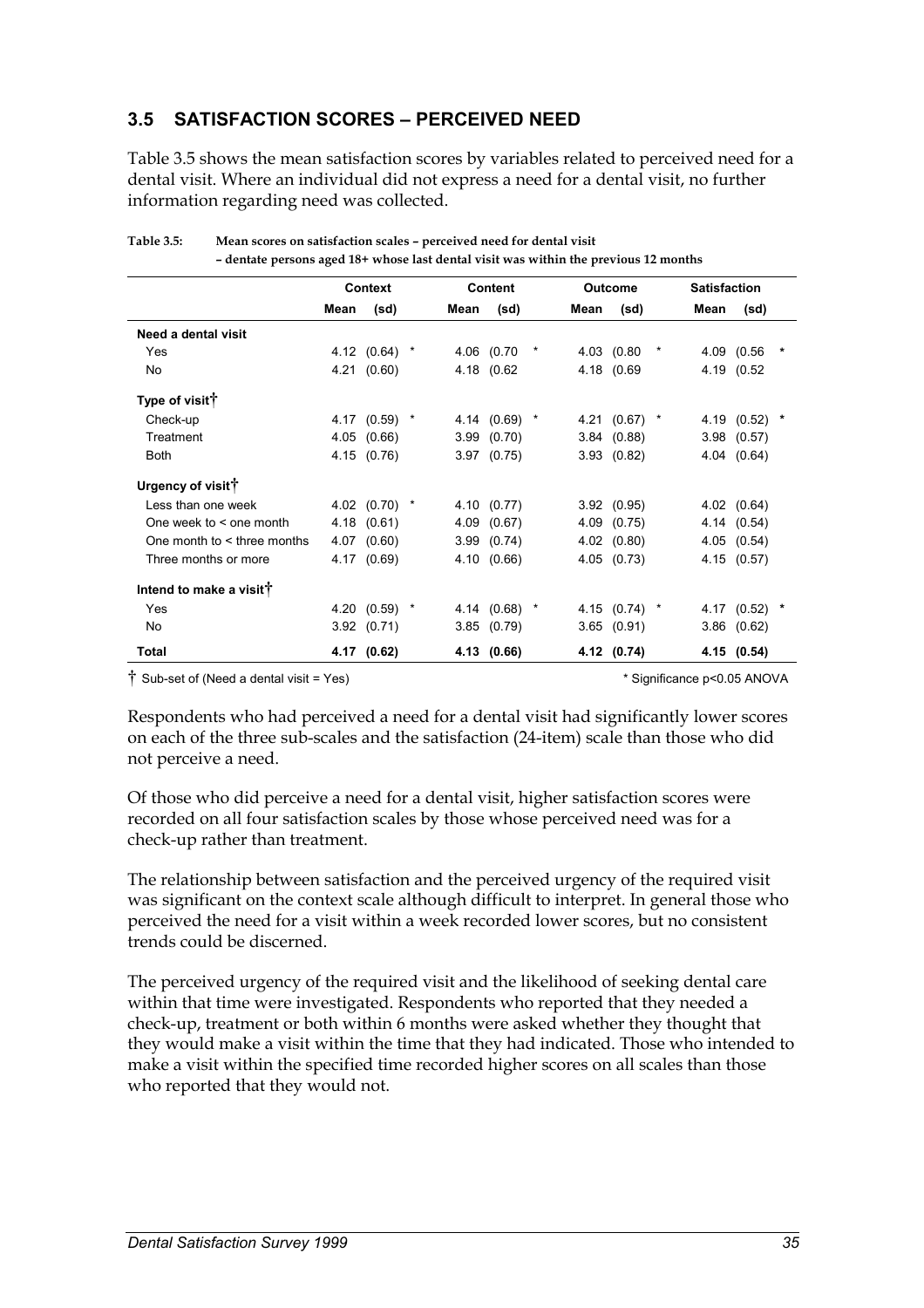## **3.6 SATISFACTION SCORES – CONTINUOUS VARIABLES**

The previous tables have presented mean satisfaction scores for categorical variables. Pearson correlation coefficients with p<0.05 for continuous variables from the 1999 National Dental Telephone Interview Survey that are relevant to this Survey are shown in Table 3.6. These variables include self-reported number of teeth, waiting time for a dental visit, number of extractions and fillings in the previous year and age in years.

|                                  | <b>Context</b> | Content |         | <b>Outcome</b> |         | <b>Satisfaction</b> |         |
|----------------------------------|----------------|---------|---------|----------------|---------|---------------------|---------|
| Number of teeth                  | $-0.07$ *      | $-0.04$ |         | $-0.08$        | $\ast$  | $-0.01$             |         |
| Waiting time                     | $-0.08$ *      | $-0.07$ | $\star$ | $-0.06$        | $\star$ | $-0.08$             | $\star$ |
| Number of extractions <12 months | 0.01           | 0.01    |         | $-0.07$        | $\star$ | $-0.03$             |         |
| Number of fillings <12 months    | $-0.00$        | $-0.02$ |         | $-0.09$        |         | $-0.05$             | $\star$ |
| Age in years                     | $0.13 *$       | 0.17    | $\star$ | 0.09           | $\star$ | $0.16$ *            |         |

**Table 3.6: Correlation coefficients with continuous variables – dentate persons aged 18+ whose last dental visit was within the previous 12 months** 

\* Correlation is significant at the 0.01 level (2-tailed)

\* Correlation is significant at the 0.05 level (2-tailed)

Although a number of these variables showed statistically significant associations with some satisfaction scales, the correlation coefficients were small. The highest correlation coefficients were on the content and satisfaction scales for age. For presentation purposes, age has been presented as a categorical variable earlier in this report.

### **3.7 SATISFACTION SCORES – PLACE OF LAST VISIT AND HEALTH CARD STATUS**

In the 12-month period relevant to this Survey, 64.6% of health cardholders received dental treatment from the private sector, the remainder (35.4%) from the public sector. Of those health cardholders who had received treatment in the private sector, 75.9% reported that they had preferred to see a private dentist. Of those remaining, 55.6% reported that the waiting time for public care had been too long and 16.5% had reported difficulty in getting to a public clinic as their reasons for seeking care from the private sector.

Table 3.7 shows the differences in the mean scores on the satisfaction scales by health card status and place of visit. Users of public clinics (health cardholders only) recorded the lowest scores on all four satisfaction scales. The differences in mean scores on all scales were statistically significant. Cardholders who had used private practices for their dental treatment recorded higher mean scores on all scales than the recipients of public care, although lower than non-cardholders who had received care in private practices.

The greatest range of mean scores occurred on the outcome scale, with the public-funded cardholders registering a mean score of 3.63 compared to a mean score of 4.03 for the cardholders who last visited a private practice, and 4.17 among non-cardholders. Given the nature of dental satisfaction scores, these differences are very large.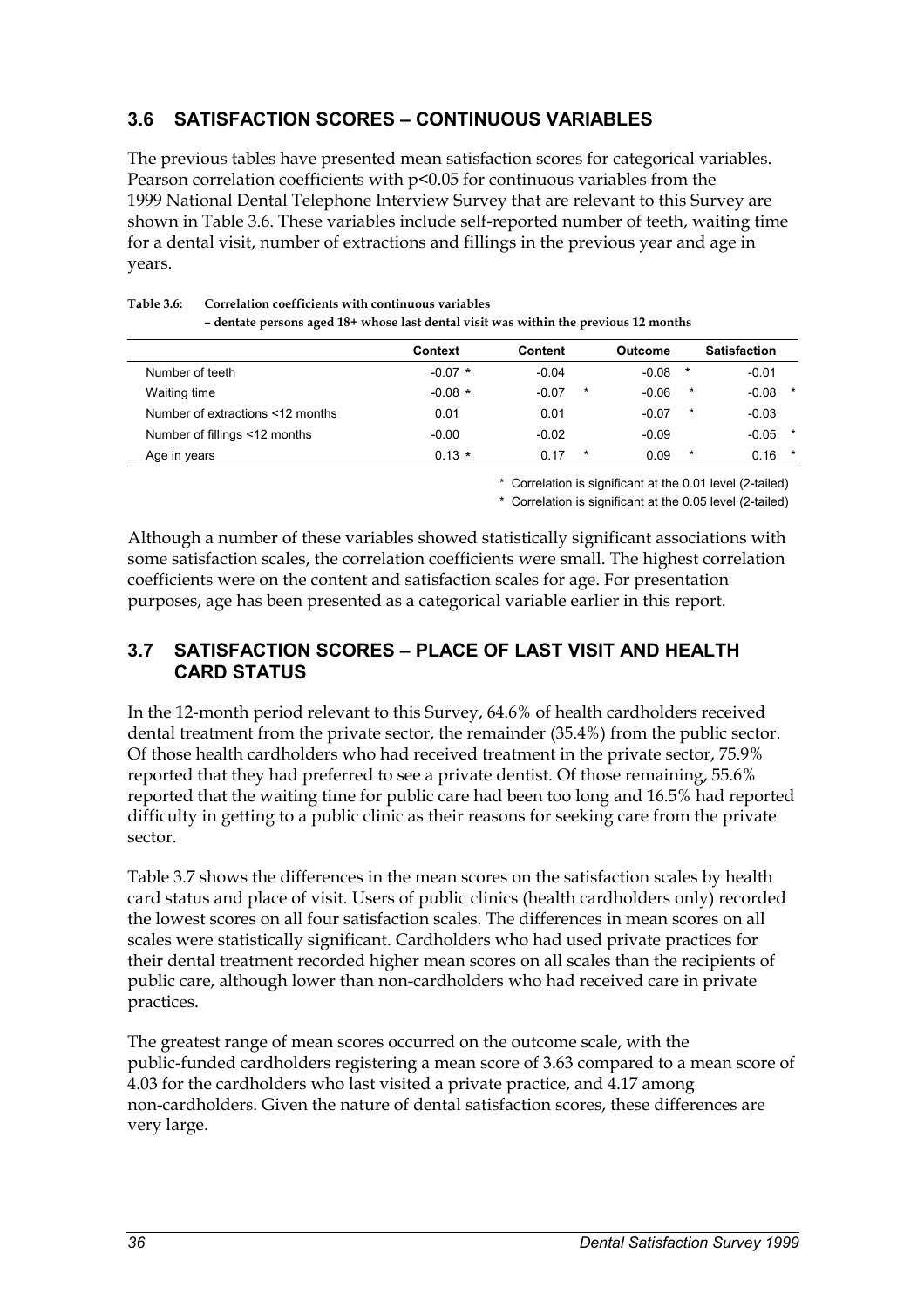|                                               |      | Context |   |      | Content     |      | Outcome     |        | <b>Satisfaction</b> |             |         |
|-----------------------------------------------|------|---------|---|------|-------------|------|-------------|--------|---------------------|-------------|---------|
|                                               | Mean | (sd)    |   | Mean | (sd)        | Mean | (sd)        |        | Mean                | (sd)        |         |
| Place of last visit and<br>health card status |      |         |   |      |             |      |             |        |                     |             |         |
| Card public                                   | 3.65 | (0.66)  | * | 3.80 | (0.83)      |      | 3.63(0.90)  | $\ast$ |                     | 3.72(0.62)  | $\star$ |
| Card private                                  | 4.15 | (0.66)  |   | 4.11 | (0.66)      |      | 4.03 (0.76) |        | 4.10                | (0.56)      |         |
| No card private                               | 4.24 | (0.58)  |   |      | 4.18 (0.63) |      | 4.17 (0.72) |        | 4.21                | (0.52)      |         |
| Total                                         | 4.17 | (0.62)  |   |      | 4.13 (0.66) |      | 4.12 (0.74) |        |                     | 4.15 (0.54) |         |

| <b>Table 3.7:</b> | Mean scores on satisfaction scales by place of last visit and health card status     |
|-------------------|--------------------------------------------------------------------------------------|
|                   | - dentate persons aged 18+ whose last dental visit was within the previous 12 months |

\* Significance p<0.05 ANOVA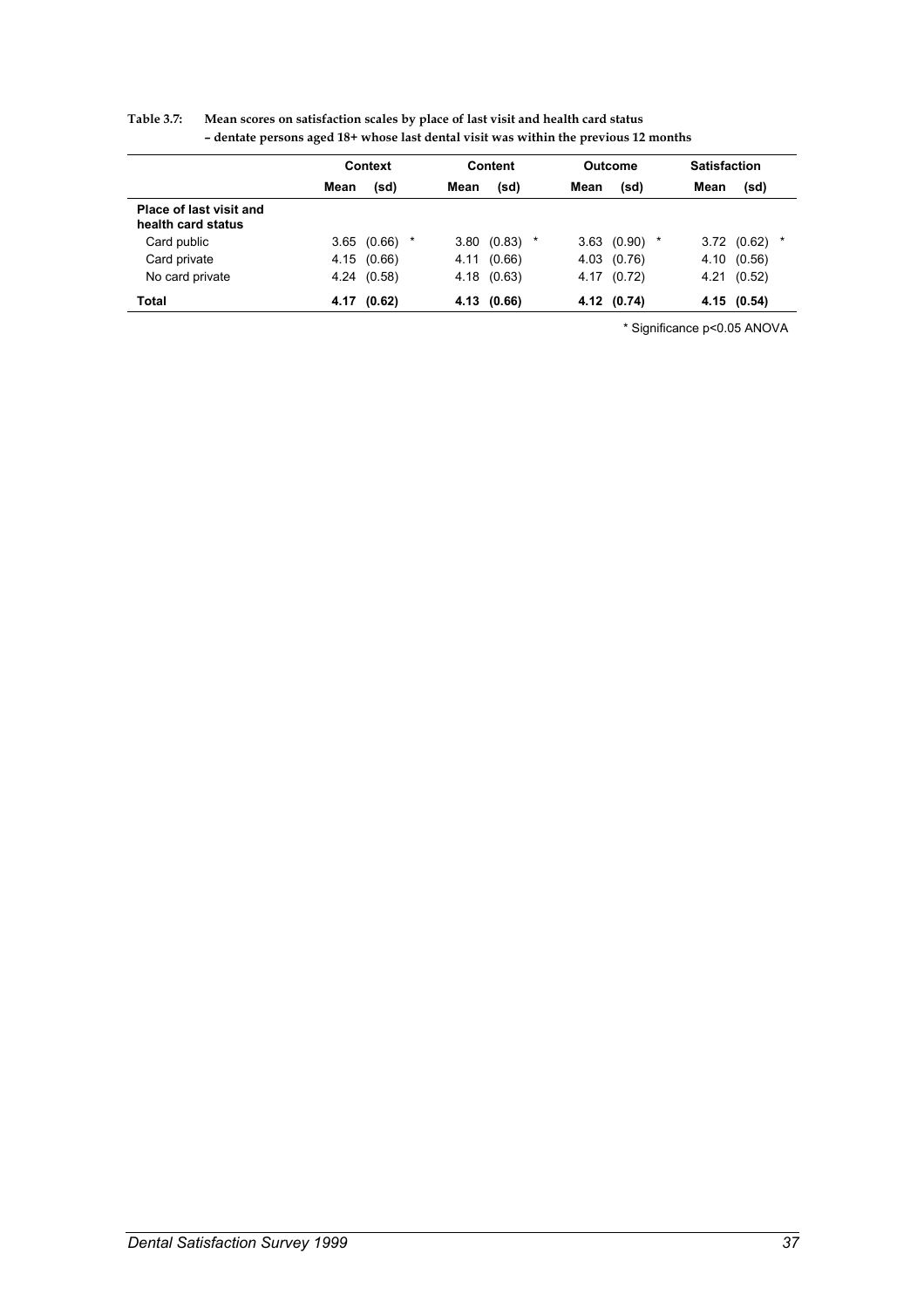## **3.8 SATISFACTION SCORES – INDIVIDUAL ITEMS**

There were lower mean scores on the satisfaction (24-item) scale and at the sub-scale level (context, content and outcome) for those respondents who had attended public clinics than for those who had attended private practices.

To determine which specific items varied most by place of last visit, *ie* public clinic or private practice, the mean scores for the individual items on the questionnaire were calculated. The mean score on each item for the public and private sectors is shown in Table 3.8.

| Item                       | <b>Public</b> |                 | Private   |                 | Diff in means |          |
|----------------------------|---------------|-----------------|-----------|-----------------|---------------|----------|
|                            | Mean (sd)     |                 | Mean (sd) |                 |               |          |
| 1 Distance to clinic       | 3.87          | (1.23)          |           | 4.34 (1.00)     | 0.47          | $\star$  |
| 2 Travel to clinic         | 3.64          | (1.27)          | 4.11      | (1.13)          | 0.37          | *        |
| 3 Arrange visit            | 3.50          | (1.48)          | 4.08      | (1.17)          | 0.58          | *        |
| 4 Prompt visit             |               | 3.40(1.58)      |           | 3.92(1.19)      | 0.52          | $\star$  |
| 5 Attractive waiting room  |               | $3.38$ $(1.12)$ |           | $3.65$ $(1.02)$ | 0.27          | $\star$  |
| 6 Waiting time             | 3.69          | (1.32)          | 4.03      | (1.02)          | 0.34          | $\star$  |
| 7 Surgery well equipped    |               | 4.24 (0.94)     |           | 4.48 (0.74)     | 0.24          | $^\star$ |
| 8 Modern surgery           |               | 3.90(1.12)      | 4.23      | (0.88)          | 0.33          | $^\star$ |
| 9 Friendly staff           |               | 4.45 (0.79)     | 4.57      | (0.68)          | 0.12          |          |
| 10 Impersonal professional | 4.05          | (1.06)          | 4.43      | (0.96)          | 0.38          | $^\star$ |
| 11 Preferred professional  | 3.34          | (1.16)          | 4.43      | (0.91)          | 1.09          | $^\star$ |
| 12 Same professional       | 3.27          | (1.43)          | 4.39      | (1.03)          | 1.12          | $^\star$ |
| 13 Explained need          |               | $3.89$ $(1.14)$ | 4.47      | (0.80)          | 0.58          | $^\star$ |
| 14 Explained cost          |               | 3.53(1.34)      |           | 3.18(1.44)      | $-0.35$       | *        |
| 15 Thorough examination    |               | $3.62$ $(1.31)$ |           | 4.17 (1.02)     | 0.55          | *        |
| 16 Answered questions      |               | 4.00 (0.94)     | 4.38      | (0.74)          | 0.38          | $\star$  |
| 17 Explained options       |               | 3.30(1.21)      | 3.76      | (1.19)          | 0.46          | $^\star$ |
| 18 Avoid unnecessary costs | 3.14          | (1.27)          | 3.28      | (1.14)          | 0.14          |          |
| 19 Satisfied with care     | 4.01          | (1.15)          | 4.34      | (0.80)          | 0.33          | *        |
| 20 Appropriate care        | 3.87          | (1.29)          | 4.13      | (0.99)          | 0.26          | $^\star$ |
| 21 No untreated problems   | 3.25          | (1.46)          |           | 4.09 (1.15)     | 0.81          | $\star$  |
| 22 No unexpected pain      | 3.48          | (1.43)          |           | 4.08 (1.15)     | 0.60          | $^\star$ |
| 23 Explained treatment     |               | 3.97 (1.09)     |           | 4.12 (0.96)     | 0.14          |          |
| 24 Problems fixed          | 3.81          | (1.20)          | 4.20      | (0.94)          | 0.39          | $^\star$ |
| 25 Improved dental health  | 3.86          | (1.21)          | 4.34      | (0.93)          | 0.48          | *        |
| 26 Expected improvement    | 3.46          | (1.30)          | 4.06      | (1.09)          | 0.60          | $\star$  |
| 27 Cost affordable         | 4.08          | (1.15)          |           | $3.37$ $(1.30)$ | $-0.71$       | $^\star$ |
| 28 Confident of care       | 4.01          | (1.23)          | 4.35      | (0.84)          | 0.34          | $\star$  |
| 29 No better care          | 3.37          | (1.37)          |           | 3.90(1.13)      | 0.53          | $\star$  |
| 30 Good advice             | 3.81          | (1.21)          | 3.98      | (1.05)          | 0.17          |          |
| 31 Financially protected   | 3.41          | (1.44)          |           | 2.81 (1.35)     | $-0.60$       | *        |

| <b>Table 3.8:</b> | Mean scores on individual satisfaction items by place of last visit |  |
|-------------------|---------------------------------------------------------------------|--|
|-------------------|---------------------------------------------------------------------|--|

**– dentate persons aged 18+ whose last dental visit was within the previous 12 months** 

\* Significance p<0.05 ANOVA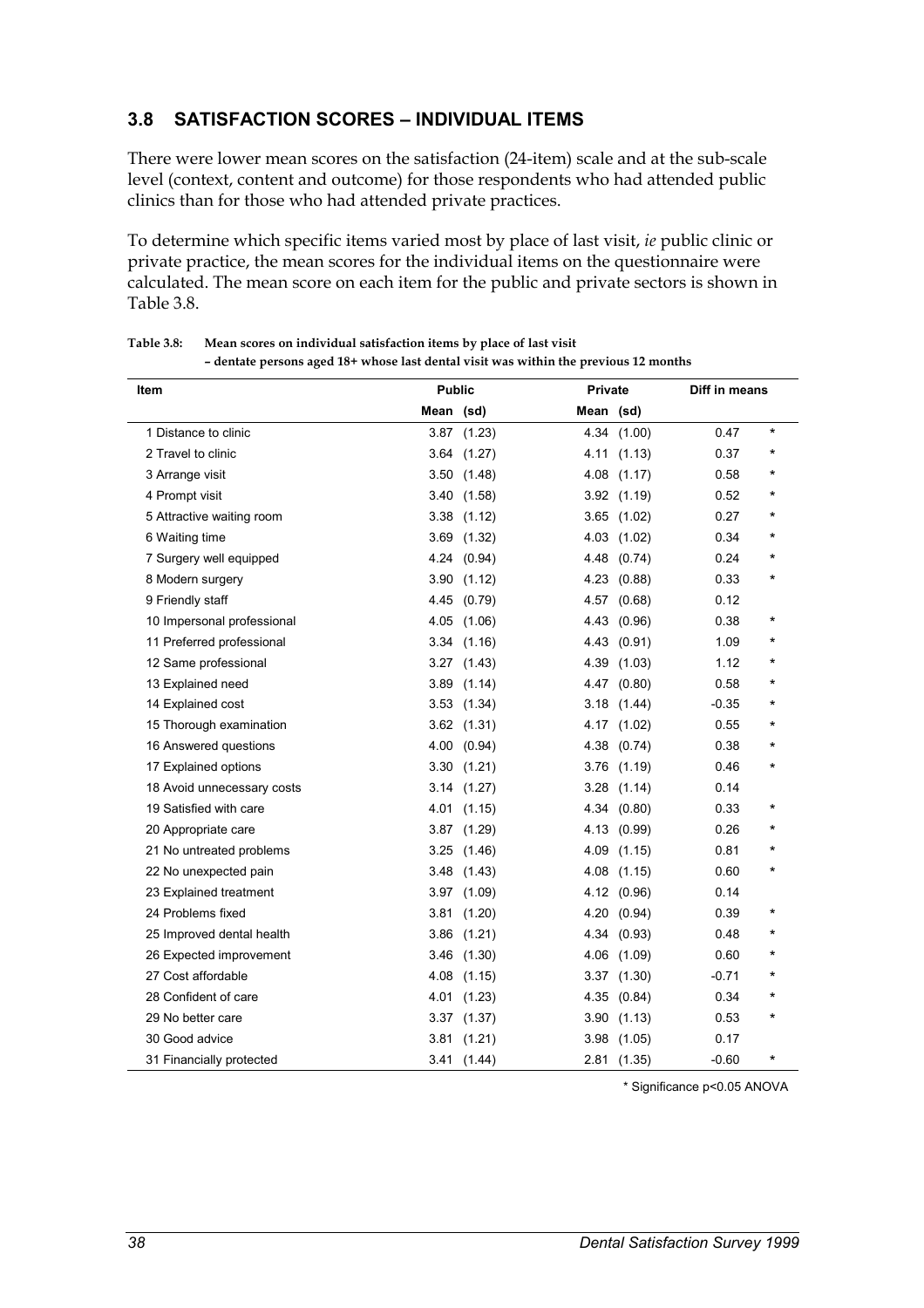Differences in mean scores of 0.50 or more were evident for item 3, item 4, item 11, item 12, item 13, item 15, item 21, item 22, item 26, item 27, item 29 and item 31. Items 3 and 4 relate to dental appointments, items 11 and 12 to the choice of dental professional, item 13 to explanation of need for treatment, items 15 and 21 to the thoroughness of treatment, item 22 to pain expectation, and items 26 and 29 to the improvement in health and quality of care. Items 27 and 31, cost-related items where the mean score for the public sector is higher than the private sector, relate to affordability and the perception of being financially protected against dental expenses.

Significant differences occurred within all items except item 9 (friendly staff), item 18 (avoid unnecessary costs), item 23 (explained treatment) and item 30 (good advice).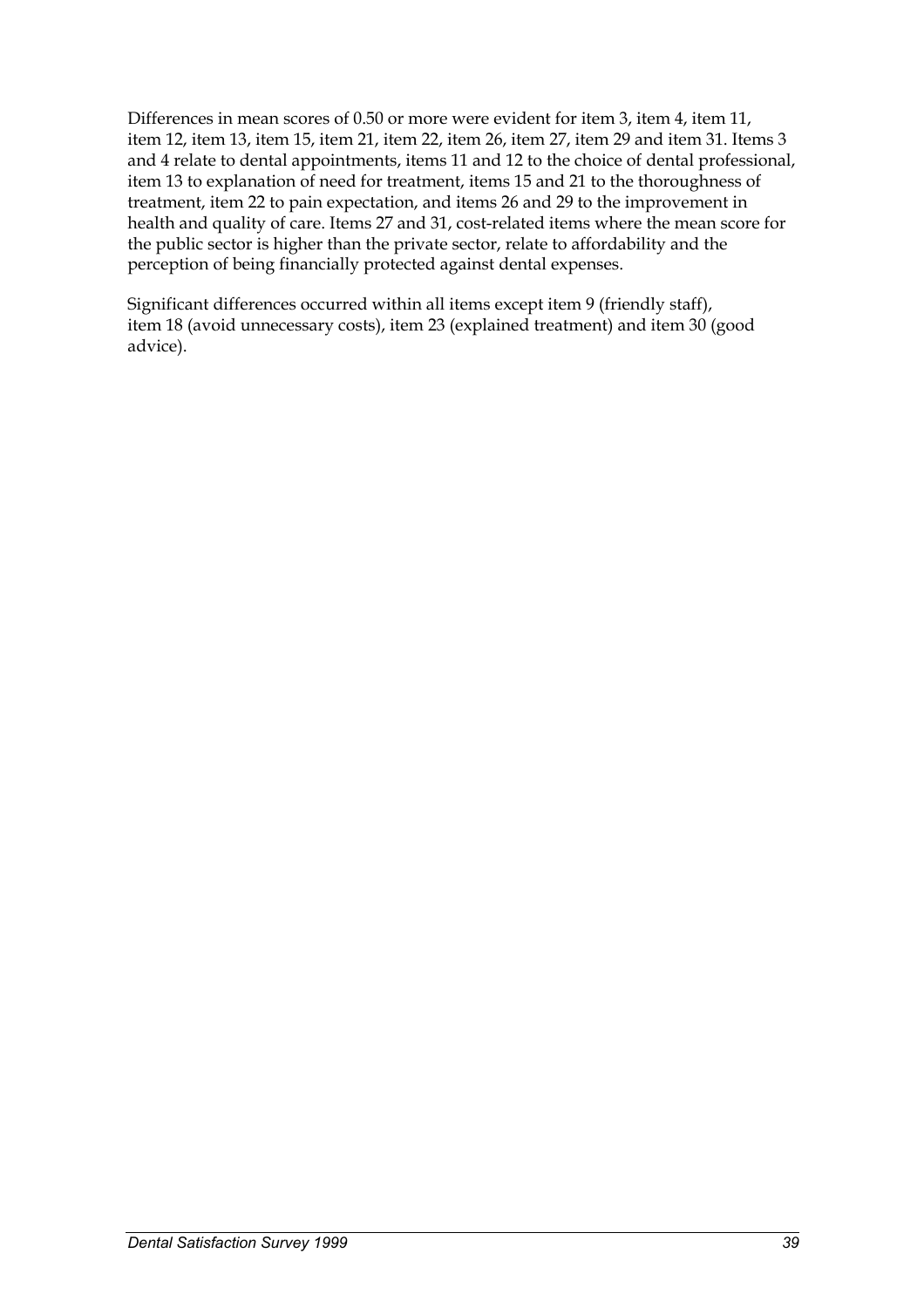## **3.9 MULTIVARIATE ANALYSIS**

The statistically significant bivariate associations between the satisfaction scores and the variables examined in sections 3.1 to 3.7 are summarised in Table 3.9.1.

|                                                     | <b>Context</b> | <b>Content</b> | Outcome  | <b>Satisfaction</b> |
|-----------------------------------------------------|----------------|----------------|----------|---------------------|
|                                                     | Mean           | Mean           | Mean     | Mean                |
| Sociodemographic                                    |                |                |          |                     |
| Sex                                                 |                | $\star$        |          |                     |
| Age (in years)                                      | $\star$        |                | $^\star$ | ÷                   |
| Language at home - not English                      |                |                |          |                     |
| Country of birth - not Australia                    |                |                |          |                     |
| Location                                            |                | $\star$        |          |                     |
| State/Territory                                     |                |                |          |                     |
| Employed                                            |                | $\star$        | $\star$  |                     |
| Annual household income                             |                |                |          |                     |
| Education                                           |                |                |          |                     |
| Health cardholder                                   |                |                |          |                     |
| Dental Insurance                                    |                |                |          |                     |
| Social impact                                       |                |                |          |                     |
| Toothache                                           |                |                |          |                     |
| Uncomfortable with appearance                       |                |                |          |                     |
| Avoid some foods                                    |                |                |          |                     |
| <b>Dental visits</b>                                |                |                |          |                     |
| Place of last visit - public                        |                |                |          |                     |
| Last visit - problem                                |                |                |          |                     |
| Usual visit - problem                               |                |                |          |                     |
| Usual number of visits                              |                |                |          |                     |
| Waiting time                                        |                |                |          |                     |
| Number of fillings <12 months                       |                |                |          |                     |
| Number of extractions <12 months                    |                |                | $\star$  |                     |
| Perceived need                                      |                |                |          |                     |
| Need a dental visit                                 |                |                |          |                     |
| Type of visit - treatment                           |                |                |          |                     |
| Urgency of visit                                    |                |                |          |                     |
| Intend to make visit                                |                | $\star$        | $\star$  |                     |
| <b>Financial constraints</b>                        |                |                |          |                     |
| Avoided visit because of cost                       |                |                |          |                     |
| Cost prevented treatment                            |                |                |          |                     |
| Financial burden <sup>†</sup>                       |                |                |          |                     |
|                                                     |                |                |          |                     |
| Difficulty in paying \$100 dental bill <sup>†</sup> |                |                |          |                     |
| Oral health status                                  |                |                |          |                     |
| Number of teeth                                     |                |                |          |                     |

| Table 3.9.1: Variables with significant bivariate associations with satisfaction scores |  |  |  |  |  |  |
|-----------------------------------------------------------------------------------------|--|--|--|--|--|--|
| - dentate persons aged 18+ whose last dental visit was within the previous 12 months    |  |  |  |  |  |  |

 $\dagger$ Yes ≡ Large; No ≡ None, hardly any, a little  $\ddagger$   $\ddagger$  Significance p<0.05 ANOVA or Pearson R<sup>2</sup>

To determine strengths of the independent association of these variables, each variable with a significant bivariate association with any of the satisfaction scores was entered in a least squares regression. The results of these regressions are shown in Table 3.9.2.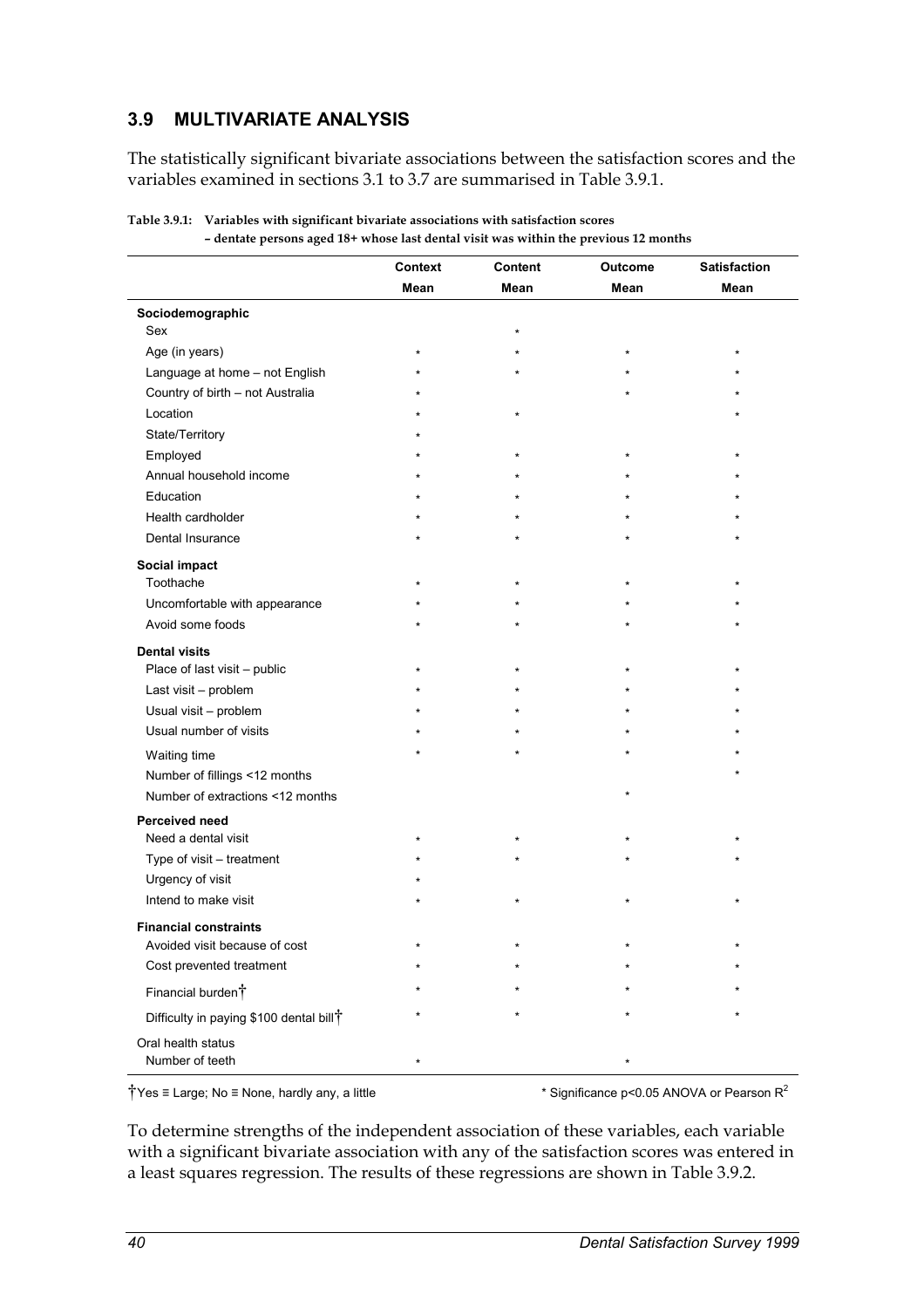Of the 27 variables with a statistically significant bivariate association with the context sub-scale score, ten were significant in the least squares regression. These ten variables accounted for 12.9 per cent of the variance in the score on the context sub-scale.

|                                                     | <b>Context</b> | <b>Content</b> | <b>Outcome</b> | <b>Satisfaction</b> |
|-----------------------------------------------------|----------------|----------------|----------------|---------------------|
|                                                     | beta           | beta           | beta           | beta                |
| Sociodemographic                                    |                |                |                |                     |
| Age (in years)                                      | 0.130          | 0.194          | 0.137          | 0.195               |
| Language at home -not English                       |                |                |                |                     |
| Country of birth - not Australia                    | $-0.086$       |                | $-0.067$       | $-0.068$            |
| Location                                            | $-0.093$       |                |                |                     |
| Annual household income                             |                | 0.091          | 0.089          | 0.107               |
| Dental Insurance                                    |                |                |                |                     |
| Social impact                                       |                |                |                |                     |
| Toothache                                           |                |                | $-0.121$       | $-0.061$            |
| Uncomfortable with appearance                       | $-0.079$       |                | $-0.068$       | $-0.059$            |
| Avoid some foods                                    |                | $-0.107$       | $-0.116$       | $-0.092$            |
| <b>Dental visits</b>                                |                |                |                |                     |
| Place of last visit - public                        | $-0.199$       | $-0.078$       | $-0.067$       | $-0.136$            |
| Last visit - problem                                |                |                | $-0.061$       |                     |
| Usual visit - problem                               | $-0.059$       | $-0.128$       |                | $-0.086$            |
| Usual number of visits                              | $-0.064$       |                |                | $-0.061$            |
| Number of fillings <12 months                       |                |                |                |                     |
| Number of extractions <12 months                    | 0.067          | 0.073          |                | 0.060               |
| <b>Financial constraints</b>                        |                |                |                |                     |
| Avoided visit because of cost                       | $-0.052$       | $-0.119$       | $-0.089$       | $-0.099$            |
| Cost prevented treatment                            | $-0.084$       | $-0.064$       | $-0.146$       | $-0.112$            |
| Financial burden <sup>†</sup>                       |                |                |                |                     |
| Difficulty in paying \$100 dental bill <sup>†</sup> |                |                | $-0.057$       |                     |
| DF Regression                                       | 10             | 8              | 11             | 12                  |
| DF Residual                                         | 1,913          | 1,818          | 1,820          | 1,792               |
| F value                                             | 28.40          | 35.537         | 44.115         | 37.777              |
| $R^2$                                               | 0.129          | 0.135          | 0.210          | 0.202               |

| Table 3.9.2: Beta coefficients of the variables significant in least squares regression |  |  |  |  |  |  |  |
|-----------------------------------------------------------------------------------------|--|--|--|--|--|--|--|
| - dentate persons aged 18+ whose last dental visit was within the previous 12 months    |  |  |  |  |  |  |  |

†Yes ≡ Large; No ≡ None, hardly any, a little

An increase in age and having an extraction(s) in the previous 12 months was positively associated with the context score. Being born overseas, living in a rural or remote location, discomfort with appearance, visiting a public clinic on the last visit, usually visiting for a problem, making infrequent dental visits, avoiding visits because of the cost and cost preventing recommended dental treatment were factors associated with lower context score. The strongest association with the context score was visiting a public clinic on the last visit with a beta co-efficient of -0.20.

Eight of the 24 variables with a significant association in the bivariate analyses were significant in the regression on the content score. Age, higher household income and the number of extractions in the preceding 12 months score were positively associated with the content score. Variables with a negative beta co-efficient were avoidance of some foods, last visit was to a public clinic, usually visit for a problem, avoiding visits because of the cost and cost preventing recommended dental treatment. Age, usually visiting for a problem and avoiding a visit because of the cost had the strongest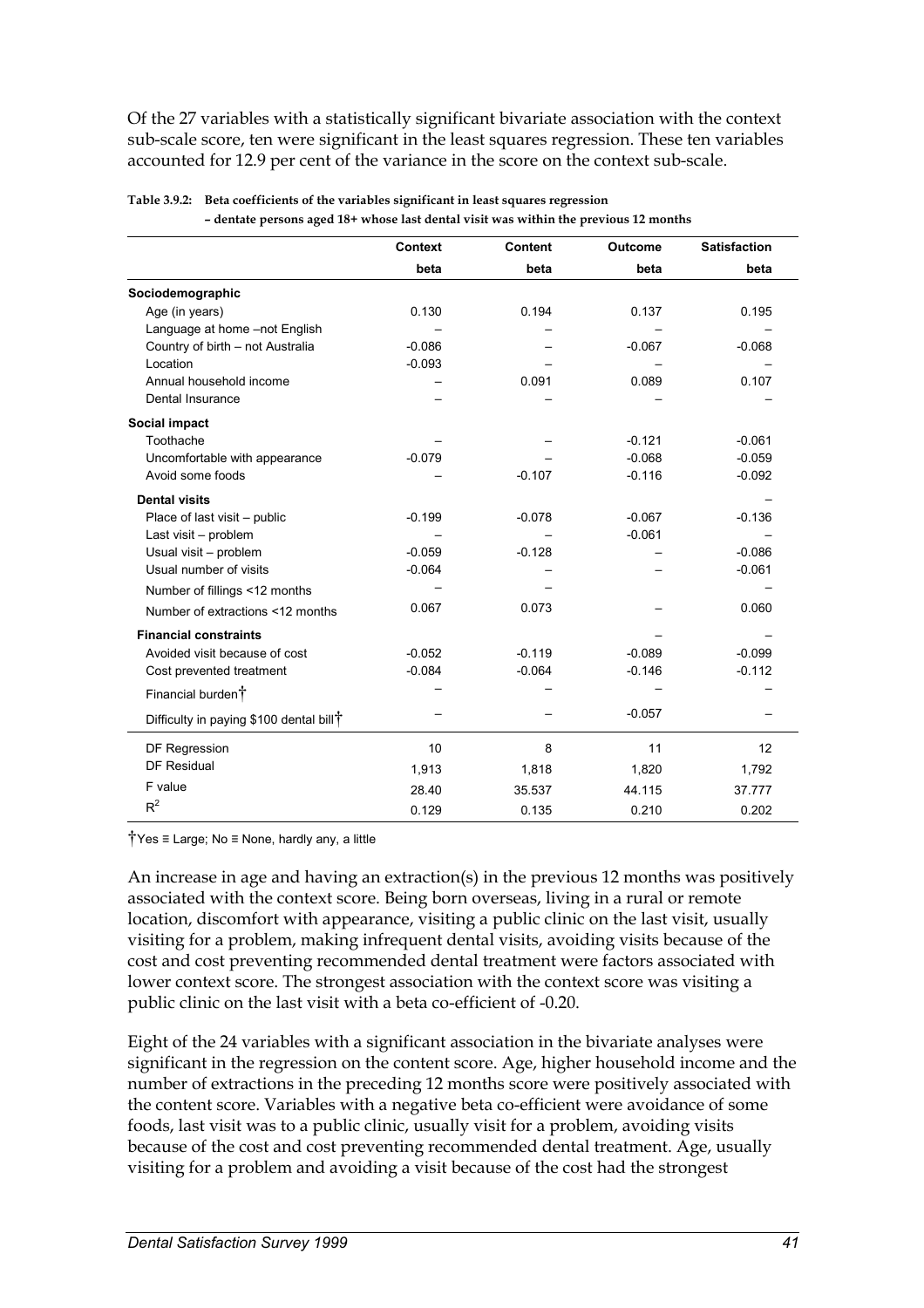associations with the content score. The percentage of variance accounted for by the eight significant variables was 13.5 per cent.

Age and cost preventing treatment had the strongest associations with the outcome score with beta values of 0.14 and -0.15 respectively. Age and household income again had a positive beta co-efficient. Born overseas, toothache, avoidance of some foods, discomfort with appearance, visiting a public clinic, last visit for a problem, avoiding a visit because of the cost, cost preventing recommended dental treatment and difficulty with a \$100 dental bill also had significant negative associations with outcome score. These eleven variables accounted for 21.0 per cent of variance in the outcome score.

On the satisfaction (24-item) score twelve of the 25 variables with associations with satisfaction entered in the regression had significant beta co-efficients. The strongest predictors were age (beta =  $0.195$ ) and visiting a public clinic (beta = -0.136). Household income and the number of extractions in the previous 12 months again had a positive beta co-efficient. The other significant associations, all negative in the regression equation, were born overseas, toothache, discomfort with appearance, avoidance of some foods, usually visiting for a problem, infrequent dental visits, avoiding a visit because of the cost, and cost preventing recommended dental treatment. The twelve significant variables accounted for 20.2 per cent of the variance in the satisfaction (24-item) score.

Age was positively associated with all four scales, while visiting a public clinic, avoiding a visit because of the cost, and cost having prevented treatment had negative associations with all four scales.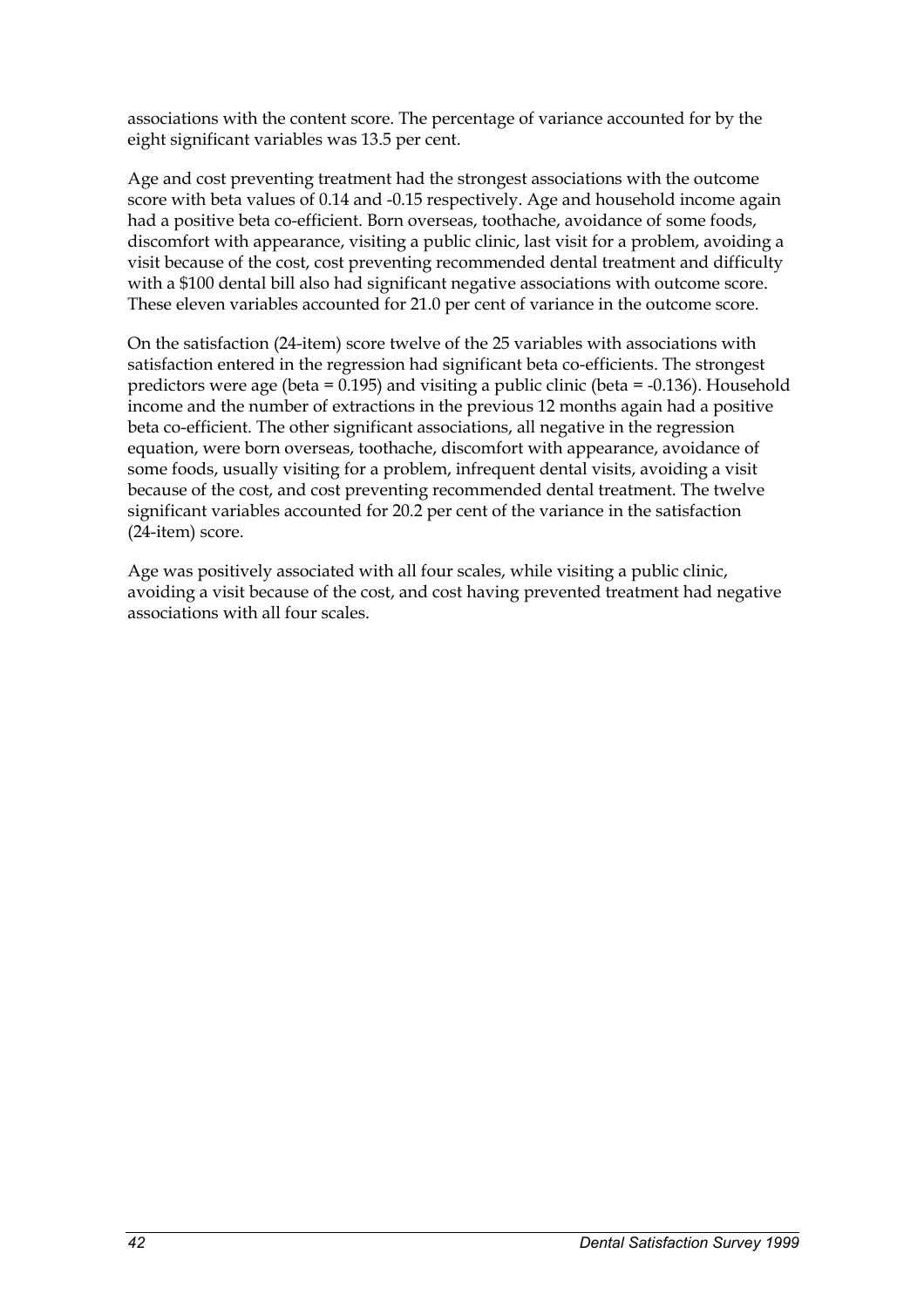## **3.10 SUMMARY**

- $\bullet$ Satisfaction scores increased on all scales as the age of respondents increased.
- $\bullet$  Those respondents who spoke a language other than English at home had significantly lower scores on all four satisfaction scales.
- Overseas-born respondents had significantly lower scores on three of the four satisfaction scales.
- Residents of capital cities had significantly higher scores than those of other locations on the context, content and satisfaction (24-item) scales.
- Respondents who were not employed and those employed part-time recorded significantly lower scores on each of the four satisfaction scales than those respondents who were retired or employed full-time.
- Health cardholders had significantly lower scores on all satisfaction scales than non-cardholders.
- Respondents experiencing any social impact from dental problems had significantly lower scores on all satisfaction scales.
- Financial constraints associated with dental visiting were significantly associated with lower satisfaction scores.
- $\bullet$  Respondents with problem-oriented visiting patterns recorded significantly lower satisfaction scores than those who reported visiting for check-ups.
- Respondents who perceived a need for a dental visit had lower scores on all four satisfaction scales.
- Cardholders whose last visit was to a private practice recorded lower scores on all four satisfaction scales than non-cardholders attending private practices.
- Cardholders attending public clinics had significantly lower scores on all four satisfaction scales than persons attending private practices.
- $\bullet$  The greatest difference in mean scores by place of visit was recorded on the context scale.
- The greatest variation in mean scores between public clinics and private practices on the individual questions related to difficulties in arranging prompt dental appointments, choice of dental professional, lack of explanation of treatment needed, thoroughness of dental examination, problems left untreated, unexpected pain and the expected improvement in dental health. Recipients of public care recorded higher scores than private patients for items relating to financial protection and affordability.
- $\bullet$  Multivariate analysis revealed that a number of factors were independently associated with dental satisfaction.
- $\bullet$  The strongest predictors of higher satisfaction scores were age and the last dental visit being at a private practice rather than a public clinic.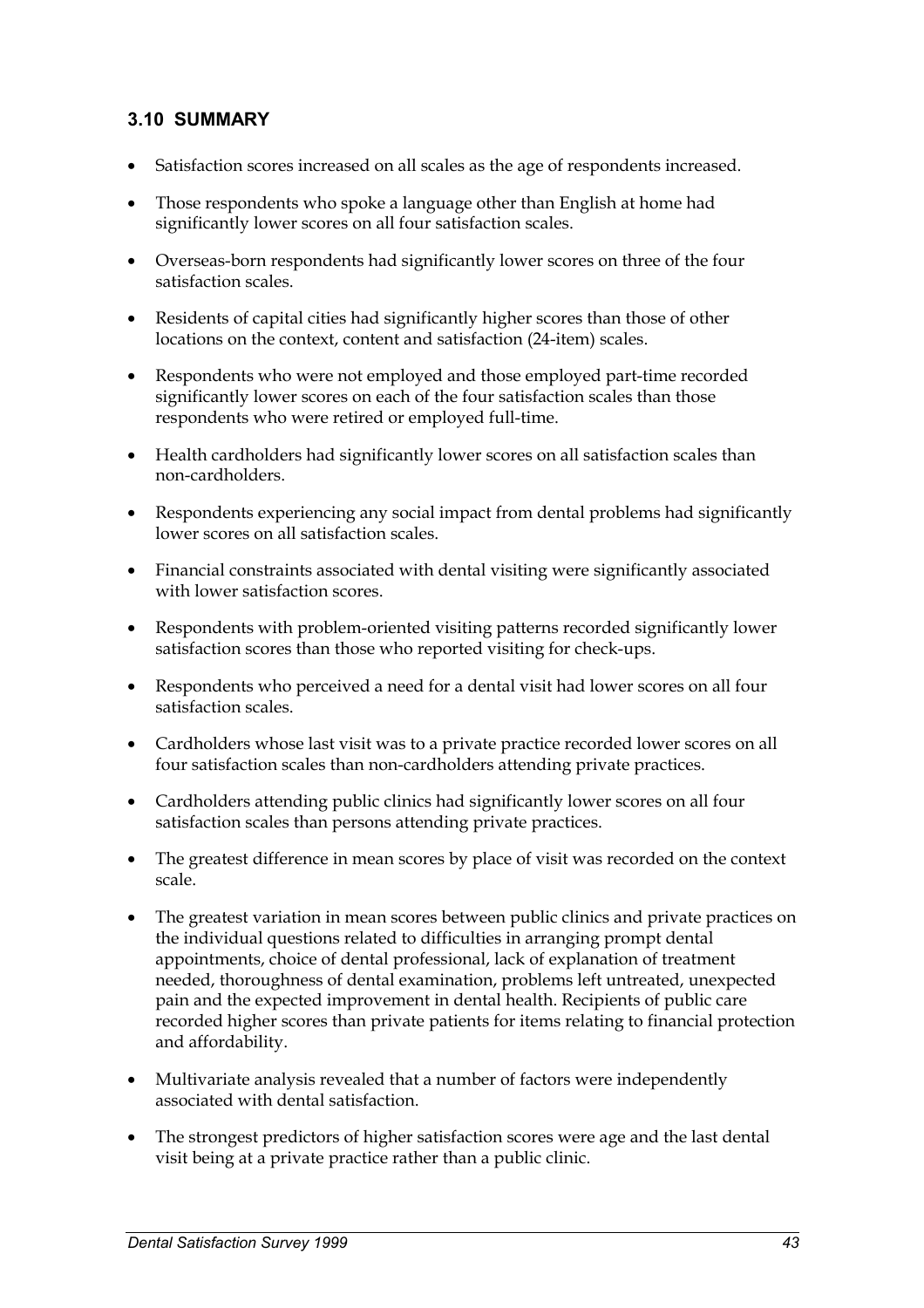- $\bullet$  Avoiding a visit because of the cost and cost preventing recommended or wanted treatment were associated with lower scores on all satisfaction scales.
- $\bullet$  Country of birth (overseas) and low income were associated with lower scores on three of the four dental satisfaction scales.
- - The strongest association of any variable with the context scale was the place of last visit with a beta co-efficient of -0.199 in a least squares regression analysis.
- Age had the strongest association (positive) in the regression on the content scale, while usually visiting for a problem and avoiding a visit because of the cost were the variables with the strongest negative associations.
- $\bullet$  Age and cost preventing treatment had the strongest associations with the outcome score with beta values of 0.137 and -0.146 respectively.
- The strongest associations with the satisfaction (24-item) score were age (beta =  $0.195$ ) and visiting a public clinic (beta =  $-0.136$ ).
- $\bullet$  Place of visit was negatively associated with all four scales, with the strongest effect on the context and satisfaction (24-item) scales.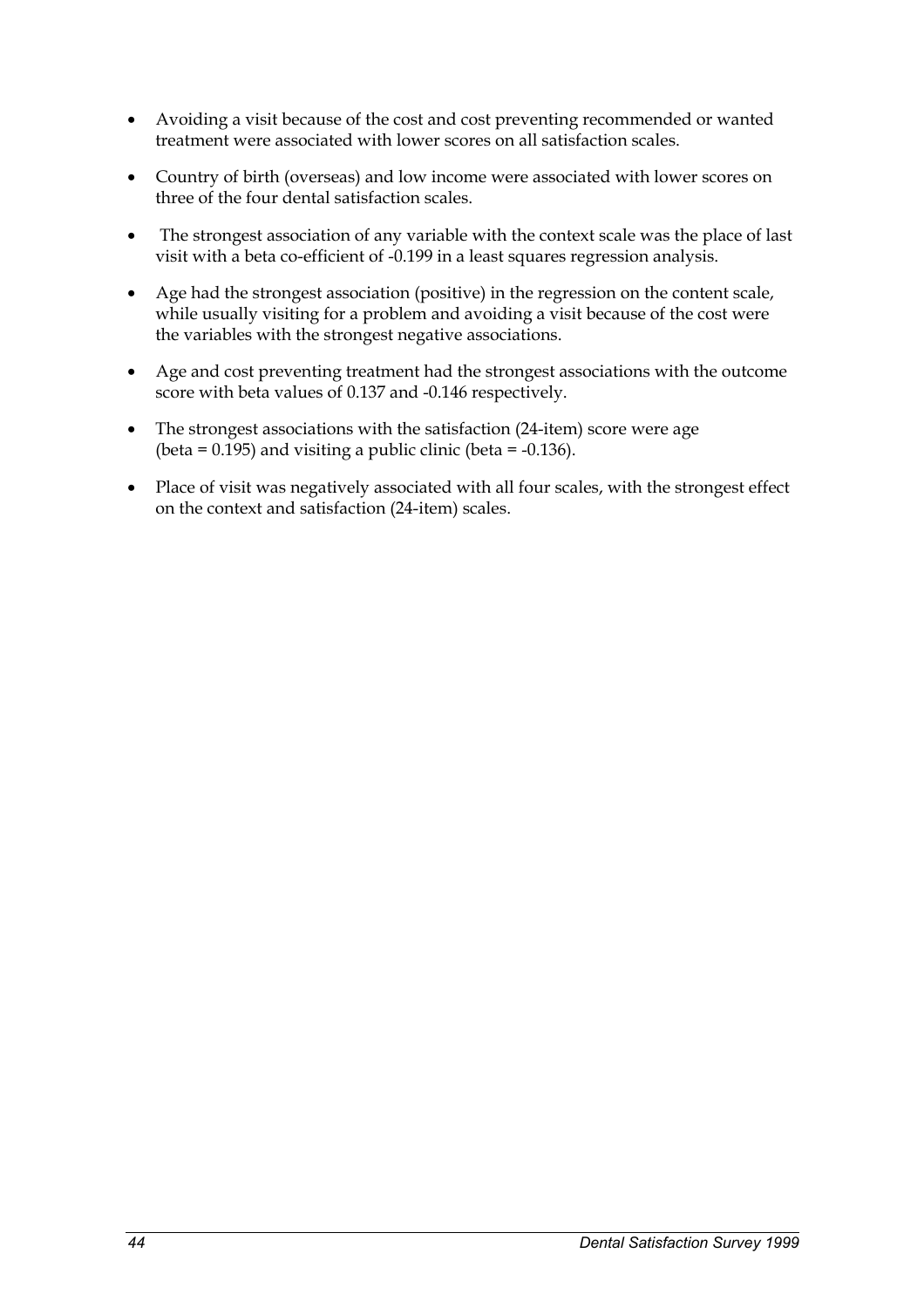## **4 ANALYSIS OF COST AND FACILITIES SATISFACTION SCORES**

The variations in dental satisfaction scores on the sub-scales of cost and facilities established in Section 2.3, as well as the overall satisfaction score for all 31 items for the 1999 Dental Satisfaction Survey, were investigated.

Considerable differences existed between insured and uninsured persons in terms of their satisfaction with their ability to afford dental care. In general, individuals with dental insurance were more satisfied than their uninsured counterparts. On the other hand, recipients of public-funded dental care, 95.8% of whom did not have dental insurance, recorded the highest mean cost-satisfaction scores. Thus some disadvantaged groups which included a proportion of public clients recorded higher cost-satisfaction scores among the uninsured than among the insured.

### **4.1 COST-SATISFACTION SCORES – SOCIODEMOGRAPHIC CHARACTERISTICS**

Tables 4.1(a) and (b) show the differences in mean scores of the cost sub-scale (by insured and uninsured persons) by the sociodemographic variables examined.

|                         | <b>Insured</b> |        |         | <b>Uninsured</b> |                 |         | All  |            |
|-------------------------|----------------|--------|---------|------------------|-----------------|---------|------|------------|
|                         | Mean           | (sd)   |         | Mean             | (sd)            |         | Mean | (sd)       |
| <b>Sex</b>              |                |        |         |                  |                 |         |      |            |
| Male                    | 3.47           | (1.01) |         | 3.08             | (1.16)          | $\star$ | 3.24 | $(1.12)$ * |
| Female                  | 3.42           | (1.03) |         | 2.77             | (1.15)          |         | 3.09 | (1.14)     |
| Age group               |                |        |         |                  |                 |         |      |            |
| $18 - 24$ years         | 3.22           | (1.04) | $\star$ |                  | $3.15$ $(1.18)$ | $\star$ | 3.16 | $(1.13) *$ |
| $25 - 44$ years         | 3.40           | (1.03) |         | 2.72             | (1.07)          |         | 3.01 | (1.11)     |
| $45 - 64$ years         | 3.41           | (1.02) |         | 2.84             | (1.17)          |         | 3.13 | (1.13)     |
| 65+ years               | 3.75           | (0.96) |         |                  | $3.52$ $(1.18)$ |         | 3.64 | (1.08)     |
| Language spoken at home |                |        |         |                  |                 |         |      |            |
| English                 | 3.47           | (1.01) | $\star$ |                  | $2.93$ $(1.17)$ |         | 3.18 | $(1.13) *$ |
| Other                   | 3.13           | (1.15) |         | 2.87             | (1.14)          |         | 2.98 | (1.14)     |
| <b>Country of birth</b> |                |        |         |                  |                 |         |      |            |
| Australia               | 3.47           | (1.03) | $\star$ | 2.97             | (1.18)          | $\star$ | 3.21 | $(1.14)$ * |
| Other                   | 3.30           | (0.98) |         | 2.78             | (1.11)          |         | 2.99 | (1.09)     |
| Location                |                |        |         |                  |                 |         |      |            |
| Capital City            | 3.46           | (1.00) |         | 2.93             | (1.18)          |         | 3.18 | (1.12)     |
| Other major urban       | 3.17           | (1.16) |         | 2.83             | (1.13)          |         | 3.00 | (1.15)     |
| Rural Major             | 3.59           | (0.97) |         | 2.78             | (1.17)          |         | 3.11 | (1.16)     |
| <b>Rural Other</b>      | 3.31           | (1.12) |         | 3.06             | (1.13)          |         | 3.15 | (1.13)     |
| Remote                  | 3.48           | (1.02) |         | 2.99             | (1.03)          |         | 3.20 | (1.06)     |
| <b>Total</b>            | 3.44           | (1.02) |         | 2.93             | (1.17)          |         | 3.16 | (1.13)     |

**Table 4.1(a): Mean scores on cost-satisfaction scales – sociodemographic characteristics by dental insurance – dentate persons aged 18+ whose last dental visit was within the previous 12 months** 

\* Significance p<0.05 ANOVA

Lower mean scores were recorded for cost-satisfaction than any of the other satisfaction scales, indicating a lower level of satisfaction with the affordability of dental care.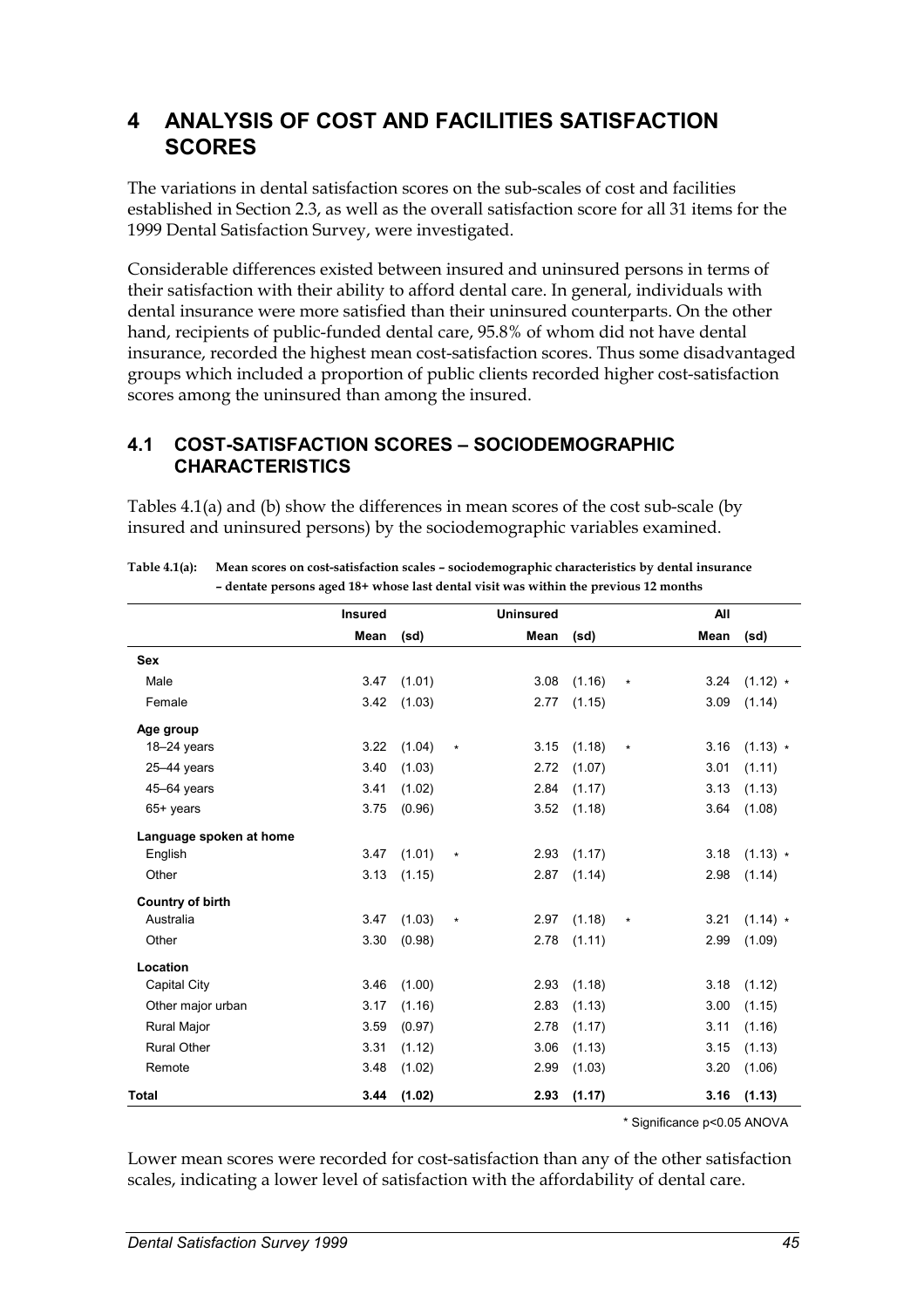Scores below 3.00 (the neutral point of the scale) were regarded as open dissatisfaction with that aspect of the dental visit.

Across all groups, insured persons had higher mean cost-satisfaction scores than uninsured respondents, with the total scores 3.44 compared with 2.93.

Females among the uninsured and the 'All' groups recorded statistically lower scores than males. However, there were no significant differences in mean cost-satisfaction scores between males and females who had private dental insurance.

Across age groups, significant differences in cost-satisfaction occurred within all categories (insured, uninsured and all). The 65+ years group had the highest mean scores in all categories. Among insured individuals, satisfaction with cost increased with age, ranging from 3.22 for the 18–24 years group to 3.75 for the 65+ years group. Uninsured persons aged between 25 and 64 years had mean scores below 3.00 indicating that these age groups considered that dental care was not affordable. Uninsured individuals in the 18–24 years and the 65+ years age groups, a proportion of whom had made use of public dental services, recorded higher affordability scores, 3.15 and 3.52 respectively.

Significant differences by language occurred within the insured and the 'All' groups, with persons who spoke a language other than English at home recording lower scores. Overseas-born respondents recorded lower scores than those who were born in Australia, with significant differences occurring in all categories.

No significant differences existed by location, but within State/Territory differences occurred among the uninsured and the 'All' categories [Table 4.1(b)]. Among the uninsured, SA and Qld had the highest scores, with the lowest scores recorded by participants in the Northern Territory and Tasmania.

Significant differences by employment status occurred within all categories, with retired persons recording higher scores in each category. Those who were employed part-time recorded the lowest scores in all categories, with non-employed participants also recording low scores.

The mean cost-satisfaction score recorded by uninsured persons differed significantly within income group and education level. In the case of income, disadvantaged groups were among those with the higher cost-satisfaction scores, while those within the highest income and recorded low scores. There were no clear trends among education groups.

There was little difference by health care card in the cost mean score overall, but among the uninsured, cardholders had higher scores than non-cardholders, indicating that the recipients of publicly-funded care (35.4% of cardholders) experienced higher levels of satisfaction with the affordability of dental care.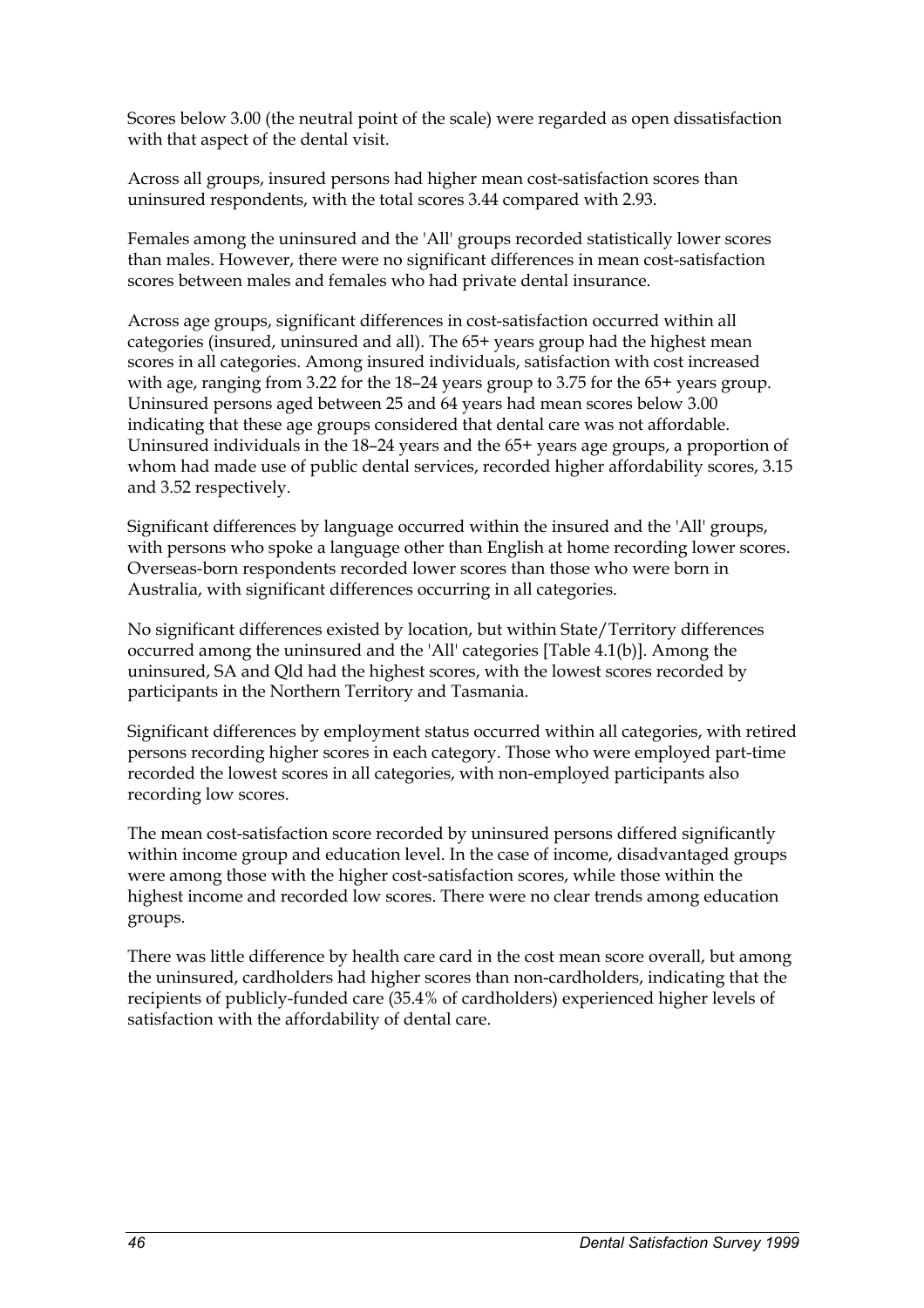|                                 | <b>Insured</b> |                  | <b>Uninsured</b> |        |            | All  |            |
|---------------------------------|----------------|------------------|------------------|--------|------------|------|------------|
|                                 | Mean           | (sd)             | Mean             | (sd)   |            | Mean | (sd)       |
| <b>State/Territory</b>          |                |                  |                  |        |            |      |            |
| <b>New South Wales</b>          | 3.42           | (0.98)           | 2.90             | (1.22) | $^\star$   | 3.17 | $(1.13)$ * |
| Victoria                        | 3.41           | (1.06)           | 2.79             | (1.12) |            | 3.01 | (1.14)     |
| Queensland                      | 3.58           | (1.09)           | 3.13             | (1.18) |            | 3.29 | (1.17)     |
| South Australia                 | 3.49           | (1.02)           | 3.27             | (1.15) |            | 3.38 | (1.08)     |
| Western Australia               | 3.39           | (1.01)           | 2.71             | (1.00) |            | 3.10 | (1.06)     |
| Tasmania                        | 3.31           | (1.01)           | 2.68             | (0.95) |            | 3.05 | (1.02)     |
| Australian Capital<br>Territory | 3.37           | (1.11)           | 2.99             | (1.05) |            | 3.19 | (1.08)     |
| Northern Territory              | 3.33           | (1.28)           | 2.59             | (1.20) |            | 3.06 | (1.31)     |
| Employed                        |                |                  |                  |        |            |      |            |
| Full-time                       | 3.54           | $\ast$<br>(0.96) | 2.82             | (1.05) | $\ast$     | 3.17 | $(1.07)$ * |
| Part-time                       | 3.20           | (1.15)           | 2.79             | (1.18) |            | 2.99 | (1.18)     |
| Retired                         | 3.50           | (0.99)           | 3.38             | (1.29) |            | 3.44 | (1.16)     |
| Not employed                    | 3.39           | (1.09)           | 2.93             | (1.29) |            | 3.06 | (1.24)     |
| Annual household income         |                |                  |                  |        |            |      |            |
| $<$ \$12,000                    | 3.04           | (1.22)           | 2.99             | (1.29) | $\star$    | 3.00 | (1.27)     |
| \$12-20,000                     | 3.62           | (1.07)           | 3.18             | (1.28) |            | 3.32 | (1.24)     |
| \$20-30,000                     | 3.36           | (1.06)           | 2.88             | (1.27) |            | 3.07 | (1.21)     |
| \$30-40,000                     | 3.42           | (0.85)           | 2.96             | (1.32) |            | 3.17 | (1.16)     |
| \$40-50,000                     | 3.55           | (1.05)           | 2.79             | (0.94) |            | 3.17 | (1.06)     |
| \$50,000+                       | 3.47           | (0.98)           | 2.79             | (1.06) |            | 3.14 | (1.08)     |
| <b>Education</b>                |                |                  |                  |        |            |      |            |
| Primary                         | 3.26           | (1.25)           | 2.81             | (1.46) | $\star$    | 2.91 | (1.41)     |
| Some secondary                  | 3.49           | (0.98)           | 3.16             | (1.18) |            | 3.30 | (1.11)     |
| Secondary                       | 3.44           | (1.09)           | 2.78             | (1.22) |            | 3.13 | (1.20)     |
| Some vocational                 | 3.26           | (0.95)           | 2.73             | (1.23) |            | 2.90 | (1.19)     |
| Vocational                      | 3.38           | (1.07)           | 2.92             | (1.13) |            | 3.13 | (1.13)     |
| Some tertiary                   | 3.17           | (1.14)           | 3.21             | (1.21) |            | 3.14 | (1.18)     |
| Tertiary                        | 3.55           | (0.95)           | 2.82             | (1.08) |            | 3.20 | (1.08)     |
| Other                           | 3.22           | (0.94)           | 2.91             | (1.17) |            | 3.03 | (1.10)     |
| <b>Health cardholder</b>        |                |                  |                  |        |            |      |            |
| Yes                             | 3.32           | (1.11)           | 3.13             | (1.29) | $^{\star}$ | 3.18 | (1.24)     |
| No                              | 3.45           | (1.01)           | 2.87             | (1.12) |            | 3.15 | (1.11)     |
| Total                           | 3.44           | (1.02)           | 2.93             | (1.17) |            | 3.16 | (1.13)     |

**Table 4.1(b): Mean scores on cost-satisfaction scales – sociodemographic characteristics by dental insurance – dentate persons aged 18+ whose last dental visit was within the previous 12 months** 

\* Significance p<0.05 ANOVA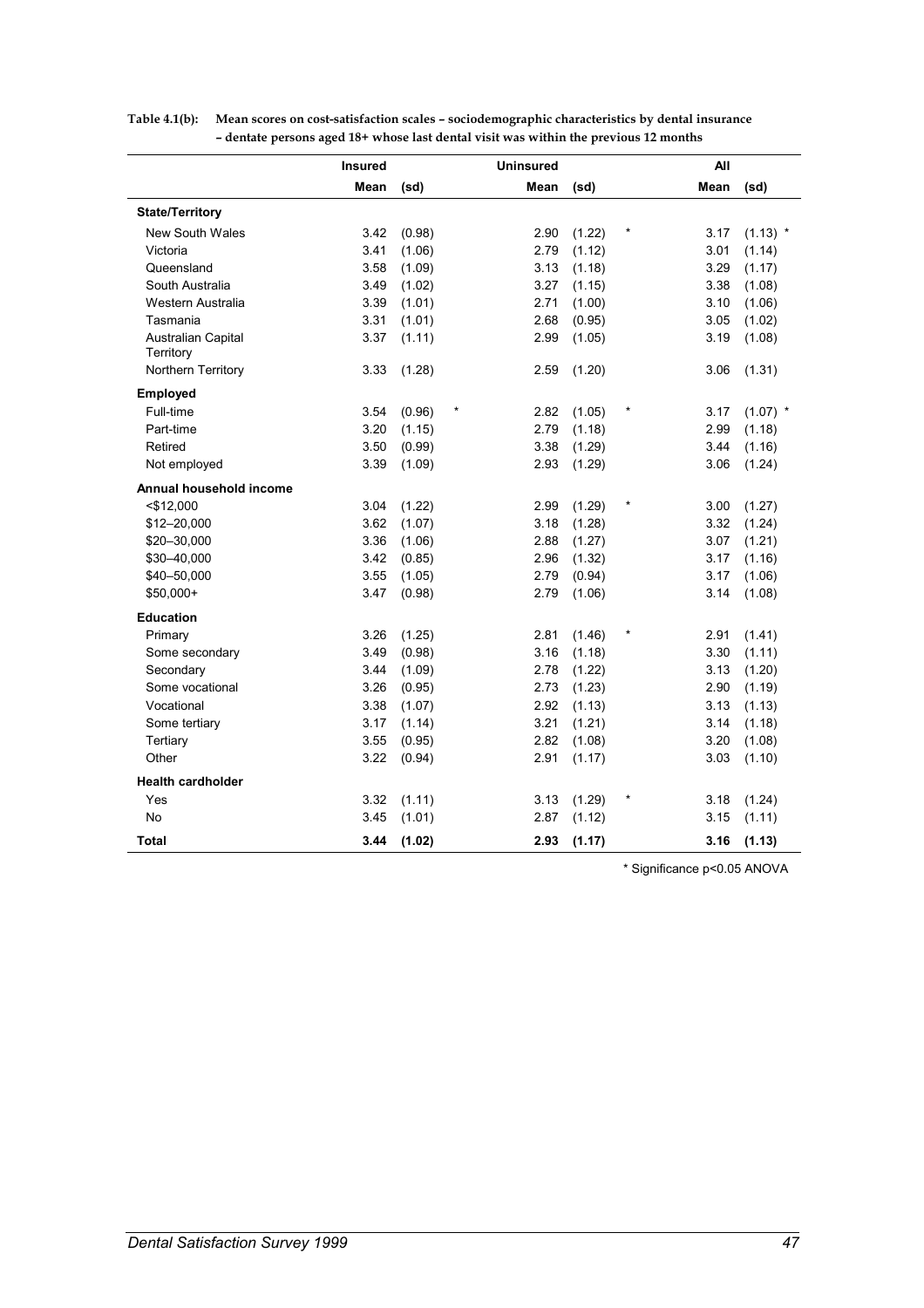## **4.2 COST-SATISFACTION SCORES – FINANCIAL CONSTRAINT**

The mean scores for insured and uninsured persons by the financial constraint variables are presented in Table 4.2. Where respondents had experienced financial disadvantage, significantly lower mean scores on the cost or affordability scale were reported in all categories – insured, uninsured and overall.

|                                                     | <b>Insured</b> |        |         | <b>Uninsured</b> |                 |            | All  |            |
|-----------------------------------------------------|----------------|--------|---------|------------------|-----------------|------------|------|------------|
|                                                     | Mean           | (sd)   |         | Mean             | (sd)            |            | Mean | (sd)       |
| Avoided visit because of cost                       |                |        |         |                  |                 |            |      |            |
| Yes                                                 | 2.60           | (0.93) | $^\ast$ | 2.27             | (1.10)          | $\ast$     | 2.35 | $(1.07)$ * |
| No.                                                 | 3.55           | (0.99) |         | 3.18             | (1.09)          |            | 3.36 | (1.06)     |
| <b>Cost prevented treatment</b>                     |                |        |         |                  |                 |            |      |            |
| Yes                                                 | 2.54           | (1.01) | $\ast$  | 2.26             | (1.18)          | $^{\star}$ | 2.33 | $(1.14)$ * |
| No.                                                 | 3.54           | (0.97) |         | 3.11             | (1.09)          |            | 3.33 | (1.05)     |
| Financial burdent                                   |                |        |         |                  |                 |            |      |            |
| Yes                                                 | 2.60           | (0.94) | $\star$ | 1.88             | (0.96)          | $\star$    | 2.13 | $(1.01)$ * |
| No                                                  | 3.53           | (0.99) |         | 3.10             | (1.10)          |            | 3.30 | (1.07)     |
| Difficulty in paying \$100 dental bill <sup>†</sup> |                |        |         |                  |                 |            |      |            |
| Yes                                                 | 2.40           | (1.07) | $\ast$  |                  | $2.64$ $(1.35)$ | $^\ast$    | 2.58 | $(1.28)$ * |
| No.                                                 | 3.48           | (1.00) |         | 2.96             | (1.13)          |            | 3.21 | (1.10)     |
| <b>Place of last visit</b>                          |                |        |         |                  |                 |            |      |            |
| Public funded                                       | 3.68           | (1.44) |         | 3.79             | (1.01)          | $\ast$     | 3.75 | $(1.04)$ * |
| Private – own expense                               | 3.43           | (1.03) |         | 2.76             | (1.12)          |            | 3.10 | (1.13)     |
| Total                                               | 3.44           | (1.02) |         | 2.93             | (1.17)          |            | 3.16 | (1.13)     |

**Table 4.2: Mean scores on cost-satisfaction scales – financial constraint by dental insurance – dentate persons aged 18+ whose last dental visit was within the previous 12 months** 

† Yes ≡ A lot \* Significance p<0.05 ANOVA

No ≡ None, hardly any, a little

Financial constraint variables tested were:

- having avoided or delayed a dental visit within the previous 12 months because of the cost;
- having been prevented from having recommended treatment in the previous 12 months because of the cost;
- having had a large financial burden due to dental visits in the previous 12 months; and
- paying a \$100 bill would cause a lot of difficulty at most times of the year.

Overt dissatisfaction was evident in mean scores below the neutral point, 3.00, recorded by both insured and uninsured persons who reported financial constraints.

The lowest cost-satisfaction score was 1.88, recorded by uninsured respondents who reported that their dental care had been a large financial burden.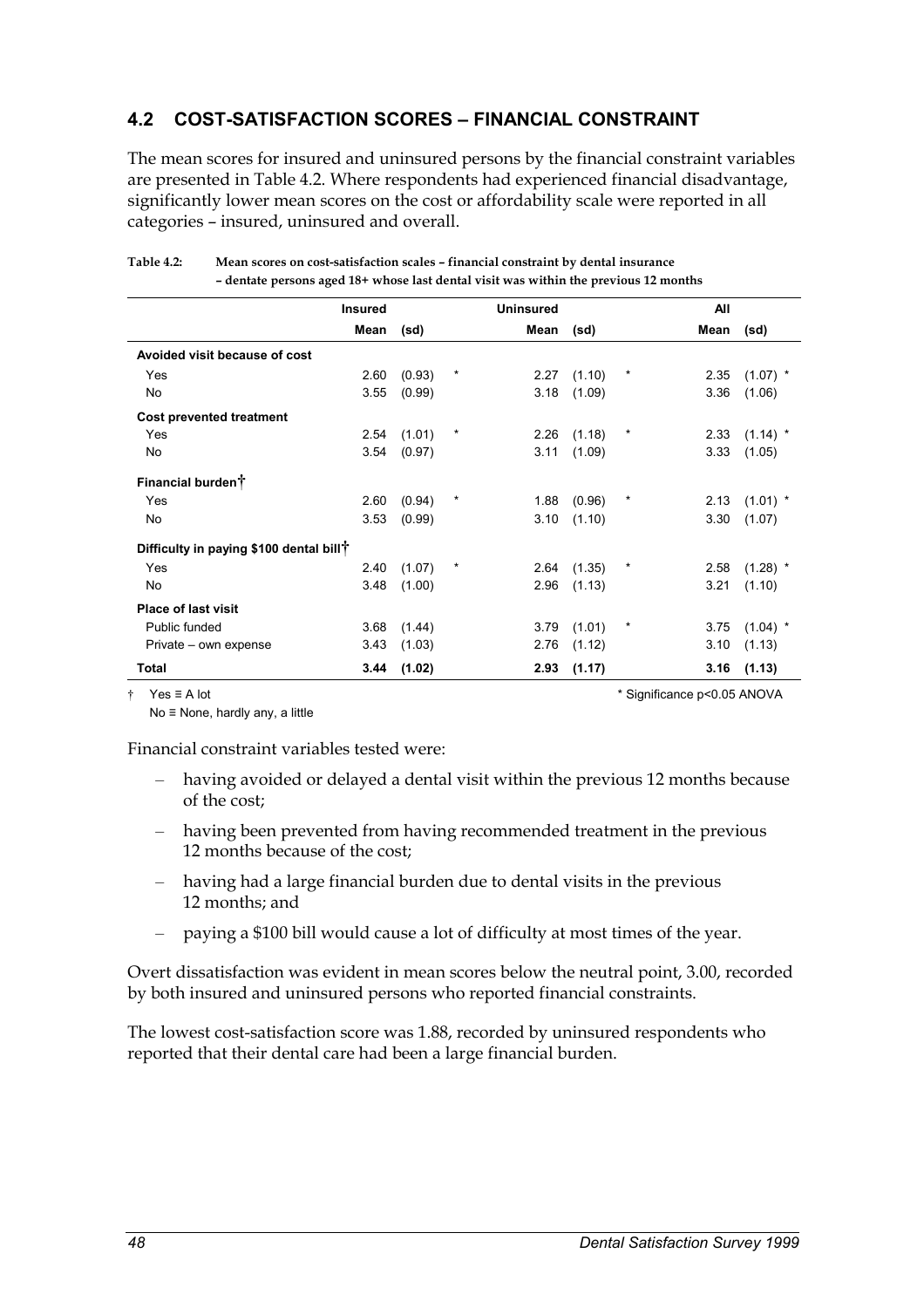#### **4.3 COST-SATISFACTION SCORES – DENTAL VISITING AND PERCEIVED NEED**

Associations between the satisfaction scores of insured and uninsured respondents and variables concerned with dental visits and perceived need of a dental visit are shown in Table 4.3.

|                                               | <b>Insured</b> |        | <b>Uninsured</b> |        |            | All  |            |
|-----------------------------------------------|----------------|--------|------------------|--------|------------|------|------------|
|                                               | Mean           | (sd)   | Mean             | (sd)   |            | Mean | (sd)       |
| Usual number of<br>visits                     |                |        |                  |        |            |      |            |
| >=2 per year                                  | 3.49           | (1.03) | 3.05             | (1.19) | *          | 3.29 | $(1.13)$ * |
| 1 per year                                    | 3.40           | (1.02) | 2.92             | (1.13) |            | 3.13 | (1.11)     |
| 1 per 2 years                                 | 3.48           | (1.01) | 2.74             | (1.20) |            | 3.04 | (1.18)     |
| <1 per 2 years                                | 3.29           | (1.03) | 2.82             | (1.16) |            | 2.94 | (1.14)     |
| Need a dental visit                           |                |        |                  |        |            |      |            |
| Yes                                           | 3.42           | (1.04) | 2.66             | (1.15) | $^\star$   | 2.99 | $(1.17)$ * |
| No                                            | 3.44           | (1.01) | 3.11             | (1.14) |            | 3.26 | (1.10)     |
| Type of visit <sup>†</sup>                    |                |        |                  |        |            |      |            |
| Check-up                                      | 3.64           | (0.96) | $\star$<br>2.82  | (1.08) | $^{\star}$ | 3.19 | $(1.11)$ * |
| Treatment                                     | 3.06           | (1.06) | 2.59             | (1.22) |            | 2.77 | (1.18)     |
| <b>Both</b>                                   | 3.58           | (1.06) | 2.19             | (0.97) |            | 2.92 | (1.23)     |
| Place of last visit and<br>health card status |                |        |                  |        |            |      |            |
| Card public                                   | 3.68           | (1.44) | 3.79             | (1.01) | *          | 3.75 | $(1.04)$ * |
| Card private                                  | 3.28           | (1.11) | 2.66             | (1.31) |            | 2.93 | (1.26)     |
| No card private                               | 3.45           | (1.02) | 2.77             | (1.09) |            | 3.12 | (1.11)     |
| Total                                         | 3.44           | (1.02) | 2.93             | (1.17) |            | 3.16 | (1.13)     |

**Table 4.3: Mean scores on cost-satisfaction scales – dental visiting and perceived need by dental insurance – dentate persons aged 18+ whose last dental visit was within the previous 12 months** 

† Sub-set of (Need a dental visit = Yes) \* Significance p<0.05 ANOVA

Significant differences existed across usual frequency of dental visits among the uninsured and the 'All' categories. Respondents who usually make two or more dental visits per year were more satisfied with the affordability of their dental care, with a gradient of decreasing scores across those who visit less often.

Persons who reported that they needed a dental visit had significantly lower cost-satisfaction scores in the uninsured and the 'All' categories than those who did not perceive the need for a visit. Among those who reported that they needed a dental visit, significant differences by type of dental visit existed in all categories, with those who perceived the need of treatment recording lower scores than those who reported that they needed a check-up only.

The relationship of cost or affordability satisfaction with place of last visit was significant in the uninsured and the 'All' categories. Cardholders who made their last dental visit at a public clinic were more satisfied with the affordability of their dental care, while cardholders who last visited a private practice recorded the lowest scores. Values among uninsured cardholders ranged from 2.66 for those who received private care to 3.79 for those who last attended a public clinic.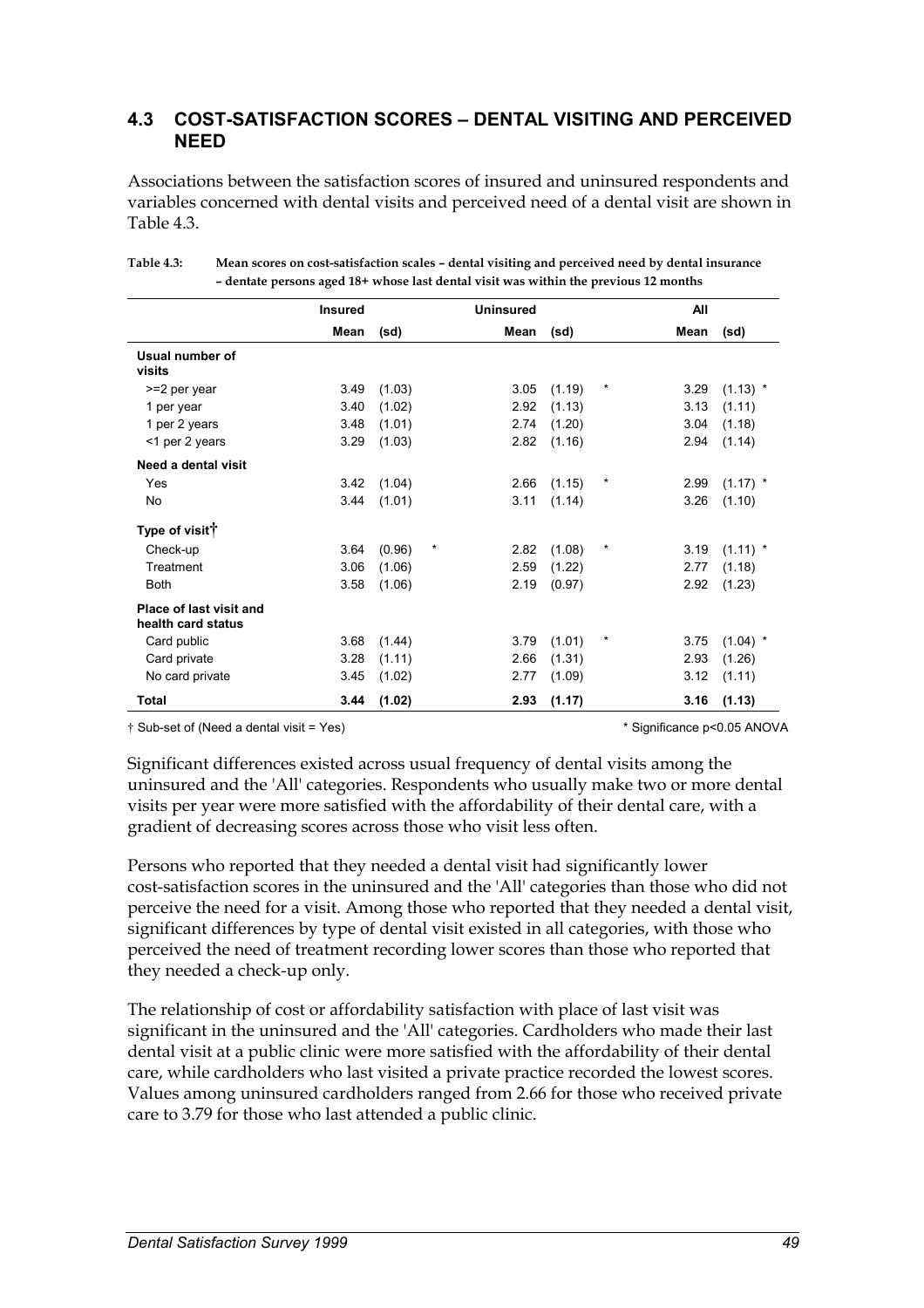## **4.4 MULTIVARIATE ANALYSIS**

Eighteen of the nineteen variables investigated in section 4.1 to section 4.3 had significant bivariate associations with the cost-satisfaction score. To determine the strengths of the independent association of these variables, each variable was entered into a multiple analysis of variance.

Sequential elimination of non-significant variables resulted in the model shown in Table 4.4. These seven variables accounted for 29.4 per cent of the variance in the cost-satisfaction score.

|                                 | <b>Coefficient</b> | Std. Err.   | Sig. t |
|---------------------------------|--------------------|-------------|--------|
|                                 | <b>Beta</b>        | <b>Beta</b> |        |
| Age group                       |                    |             |        |
| $[65+ \text{years}]$            | [Reference group]  |             |        |
| 18-24 years*                    | $-0.141$           | 0.052       | 0.006  |
| 25-44 years*                    | $-0.110$           | 0.035       | 0.002  |
| 45-64 years                     | $-0.038$           | 0.037       | 0.310  |
| <b>Country of birth</b>         |                    |             |        |
| [Australian born]               | [Reference group]  |             |        |
| Overseas born*                  | $-0.060$           | 0.027       | 0.024  |
| <b>Dental insurance</b>         |                    |             |        |
| [Insured]                       | [Reference group]  |             |        |
| Uninsured*                      | $-0.236$           | 0.023       | 0.000  |
| <b>Place of last visit</b>      |                    |             |        |
| [Non-cardholder - private]      | [Reference group]  |             |        |
| Cardholder - public*            | 0.683              | 0.066       | 0.000  |
| Cardholders - private*          | $-0.401$           | 0.054       | 0.000  |
| Avoided visit because of cost   |                    |             |        |
| [No]                            | [Reference group]  |             |        |
| Yes*                            | $-0.220$           | 0.033       | 0.000  |
| <b>Cost prevented treatment</b> |                    |             |        |
| [No]                            | [Reference group]  |             |        |
| Yes*                            | $-0.246$           | 0.034       | 0.000  |
| <b>Financial burden</b>         |                    |             |        |
| [None/Hardly any/A little]      | [Reference group]  |             |        |
| Large*                          | $-0.347$           | 0.035       | 0.000  |
| $R^2$                           |                    |             |        |
|                                 | 0.294              |             |        |

| Table 4.4: | Coefficients of the variables significant in multiple analysis of variance           |
|------------|--------------------------------------------------------------------------------------|
|            | - dentate persons aged 18+ whose last dental visit was within the previous 12 months |

\* Significance p<0.05 MANOVA

Age group, country of birth, insurance status, place of last visit, and the financial constraints of avoiding a dental visit because of the cost, prevented from having recommended treatment because of the cost, and experiencing a financial burden because of dental expenses had effects on the cost-satisfaction score which were independent of each other.

The strongest associations with the cost score were within cardholder status by place of last visit, with visiting a public clinic having a positive beta co-efficient of 0.68, and cardholders who last made a private dental visit having a negative beta value of -0.40. The strongest predictor of higher cost-satisfaction scores was the last dental visit being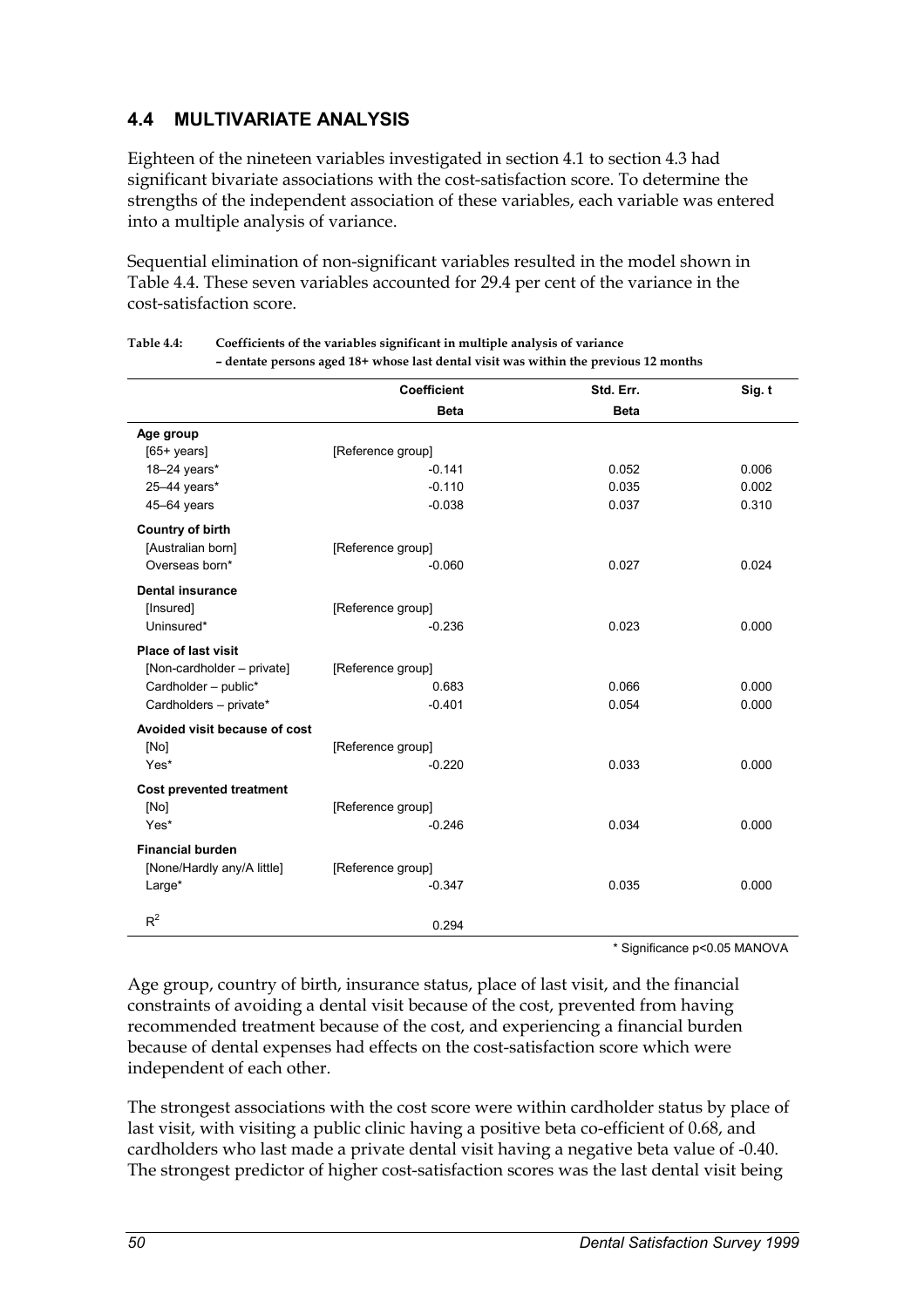at a public clinic, having a positive beta co-efficient of 0.68. The strongest associations with lower scores were among cardholders who last made a private dental visit (a negative beta value of -0.40), and those who reported a large financial burden caused by dental visits (a negative beta value of -0.35).

Lack of dental insurance, avoiding visits because of the cost, cost preventing recommended dental treatment had independent effects associated with lower cost-satisfaction scores, with strong negative beta co-efficients of -0.236, -0.220 and -0.246 respectively.

Younger age groups and overseas-born respondents also recorded significantly lower cost-satisfaction scores, however the associations were weaker than those relating to financial constraints and place of last visit.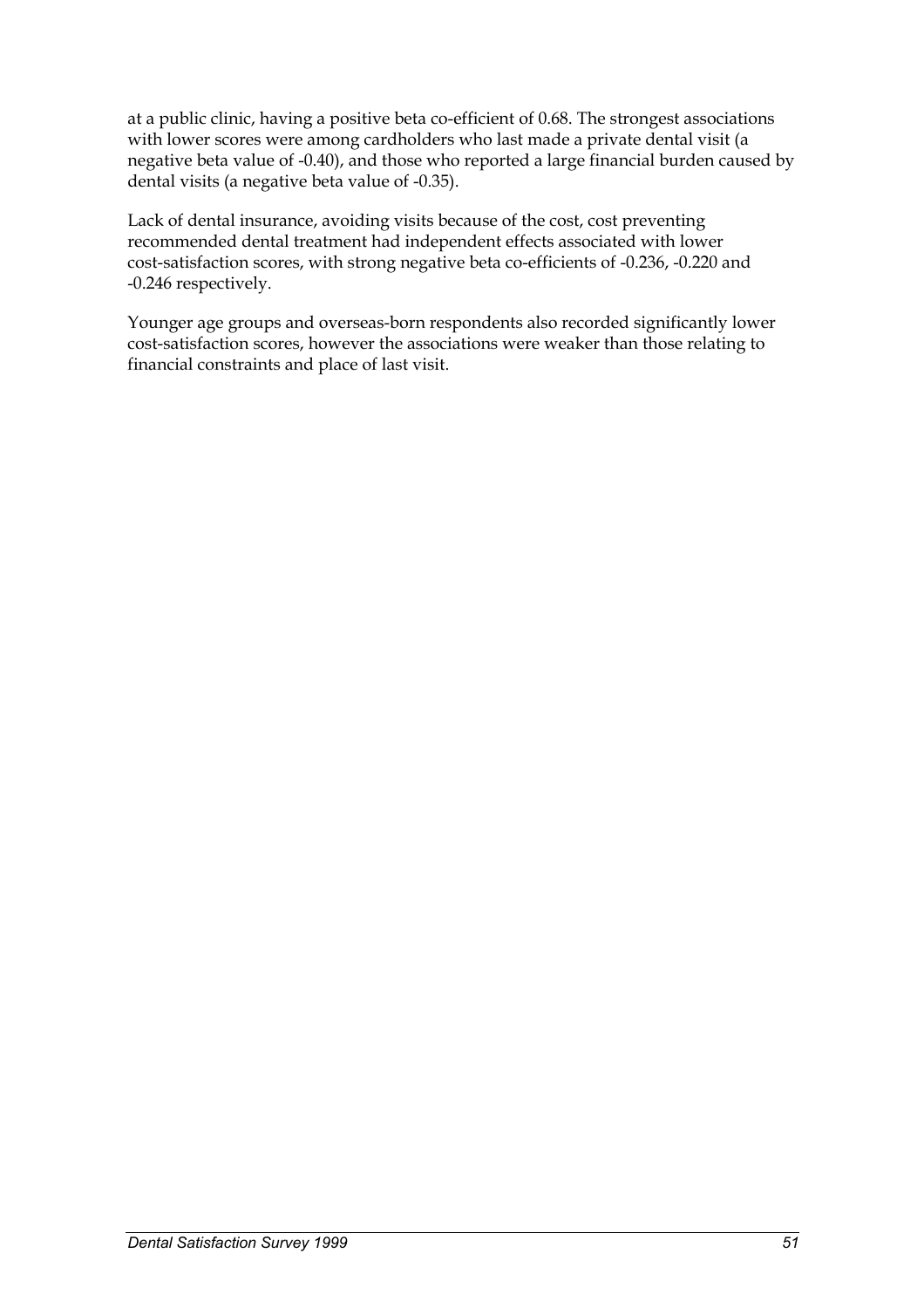#### **4.5 SATISFACTION WITH FACILITIES AND OVERALL (31-ITEM) SATISFACTION SCORES – SOCIODEMOGRAPHIC CHARACTERISTICS**

Tables 4.5(a) and (b) show the differences in mean scores of the facilities sub-scale and the overall (31-item) satisfaction scale by the sociodemographic variables examined.

There were no statistically significant differences between males and females in the mean scores for the facilities sub-scale and the overall (31-item) scale.

Significant differences existed in the mean satisfaction scores for the facilities sub-scale and the overall (31-item) scale by age-group, with scores increasing across age group.

The greatest range of mean scores for the facilities sub-scale occurred by language, with those who spoke a language other than English at home less satisfied than those who spoke English as their home language (mean score 3.77 compared with 4.11). Large differences by language also existed in the overall (31-item) satisfaction score. Overseas-born persons had significantly lower mean scores than Australian-born individuals on both scales.

|                         | <b>Facilities</b> |        |          | Overall <sup>+</sup><br>$(31 - item)$ |            |
|-------------------------|-------------------|--------|----------|---------------------------------------|------------|
|                         | Mean              | (sd)   |          | Mean                                  | (sd)       |
| <b>Sex</b>              |                   |        |          |                                       |            |
| Male                    | 4.07              | (0.72) |          | 4.02                                  | (0.51)     |
| Female                  | 4.09              | (0.73) |          | 4.03                                  | (0.52)     |
| Age group               |                   |        |          |                                       |            |
| $18 - 24$ years         | 3.96              | (0.75) | $\star$  | 3.88                                  | $(0.50)$ * |
| $25 - 44$ years         | 3.98              | (0.74) |          | 3.98                                  | (0.52)     |
| 45-64 years             | 4.17              | (0.70) |          | 4.09                                  | (0.50)     |
| 65+ years               | 4.31              | (0.64) |          | 4.15                                  | (0.49)     |
| Language spoken at home |                   |        |          |                                       |            |
| English                 | 4.11              | (0.71) | $^\star$ | 4.04                                  | $(0.50)$ * |
| Other                   | 3.77              | (0.81) |          | 3.82                                  | (0.57)     |
| <b>Country of birth</b> |                   |        |          |                                       |            |
| Australia               | 4.11              | (0.72) | $\star$  | 4.04                                  | $(0.51)$ * |
| Other                   | 3.99              | (0.74) |          | 3.96                                  | (0.53)     |
| Location                |                   |        |          |                                       |            |
| Capital City            | 4.10              | (0.73) | $^\star$ | 4.05                                  | $(0.50)$ * |
| Other Major Urban       | 4.01              | (0.69) |          | 3.95                                  | (0.54)     |
| <b>Rural Major</b>      | 4.00              | (0.77) |          | 3.93                                  | (0.51)     |
| <b>Rural Other</b>      | 4.18              | (0.71) |          | 4.00                                  | (0.56)     |
| Remote                  | 3.86              | (0.73) |          | 3.82                                  | (0.51)     |
| <b>Total</b>            | 4.08              | (0.73) |          | 4.02                                  | (0.51)     |

| Table $4.5(a)$ : | Mean scores on facilities satisfaction scale – sociodemographic characteristics      |
|------------------|--------------------------------------------------------------------------------------|
|                  | - dentate persons aged 18+ whose last dental visit was within the previous 12 months |

† 31-item scale as per 1995 \* Significance p<0.05 ANOVA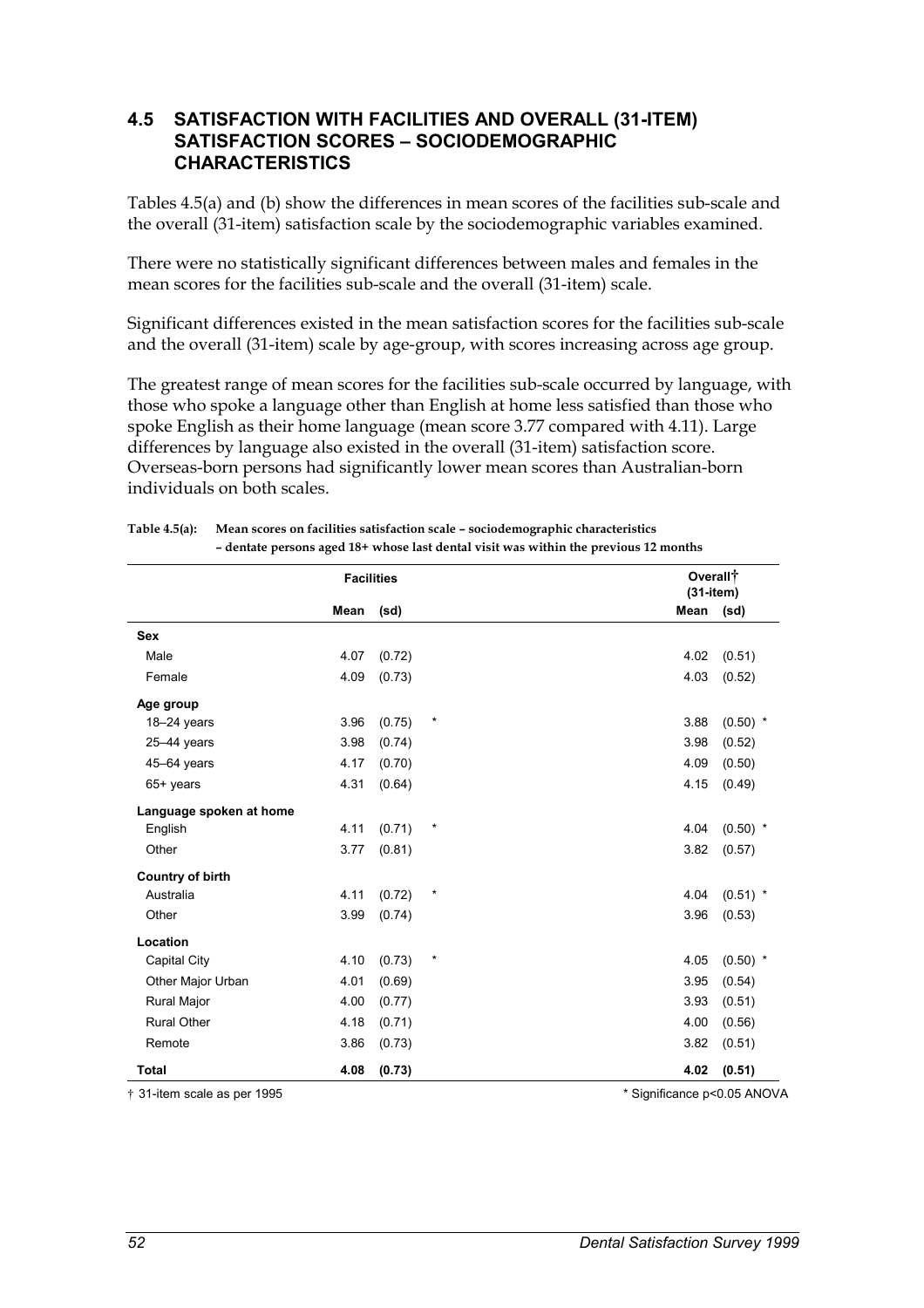Residential location was associated with statistically significant differences in both the facilities sub-scale and the overall (31-item) scale. Residents of remote areas recorded the lowest scores on both scales, while those living in 'rural other' areas showed the highest level of satisfaction with facilities. Respondents who lived in capital cities recorded the highest scores on the overall (31-item) scale, 4.05 compared with remote dwellers 3.82.

|                               |      | <b>Facilities</b> |         | Overall <sup>+</sup><br>$(31 - item)$ |            |
|-------------------------------|------|-------------------|---------|---------------------------------------|------------|
|                               | Mean | (sd)              |         | Mean                                  | (sd)       |
| <b>State/Territory</b>        |      |                   |         |                                       |            |
| <b>NSW</b>                    | 4.07 | (0.75)            |         | 4.02                                  | (0.51)     |
| Vic                           | 4.09 | (0.73)            |         | 4.03                                  | (0.51)     |
| Qld                           | 4.09 | (0.73)            |         | 3.99                                  | (0.54)     |
| SA                            | 4.15 | (0.75)            |         | 4.13                                  | (0.53)     |
| <b>WA</b>                     | 4.05 | (0.64)            |         | 4.02                                  | (0.46)     |
| Tas                           | 3.94 | (0.77)            |         | 3.88                                  | (0.50)     |
| <b>ACT</b>                    | 4.20 | (0.68)            |         | 4.09                                  | (0.54)     |
| <b>NT</b>                     | 3.90 | (0.74)            |         | 3.95                                  | (0.59)     |
| <b>Employed</b>               |      |                   |         |                                       |            |
| Full-time                     | 4.10 | (0.70)            |         | 4.07                                  | $(0.48)$ * |
| Part-time                     | 4.07 | (0.71)            |         | 3.95                                  | (0.52)     |
| Retired                       | 4.30 | (0.66)            |         | 4.12                                  | (0.48)     |
| Not employed                  | 3.93 | (0.82)            |         | 3.93                                  | (0.55)     |
| Annual household income       |      |                   |         |                                       |            |
| $<$ \$12,000                  | 4.02 | (0.81)            |         | 3.78                                  | $(0.63)$ * |
| \$12-20,000                   | 4.20 | (0.76)            |         | 4.00                                  | (0.61)     |
| \$20-30,000                   | 4.04 | (0.74)            |         | 3.99                                  | (0.50)     |
| \$30-40,000                   | 4.08 | (0.77)            |         | 4.01                                  | (0.52)     |
| \$40-50,000                   | 4.07 | (0.69)            |         | 4.04                                  | (0.55)     |
| \$50,000+                     | 4.08 | (0.69)            |         | 4.06                                  | (0.46)     |
| <b>Education</b>              |      |                   |         |                                       |            |
| Some secondary                | 4.24 | (0.69)            | ×       | 4.10                                  | $(0.50)$ * |
| Complete secondary            | 4.08 | (0.70)            |         | 3.96                                  | (0.56)     |
| Some vocational               | 3.87 | (0.75)            |         | 3.89                                  | (0.54)     |
| Complete vocational           | 4.02 | (0.72)            |         | 4.03                                  | (0.49)     |
| Some tertiary                 | 4.00 | (0.81)            |         | 3.91                                  | (0.50)     |
| Complete tertiary             | 4.12 | (0.72)            |         | 4.06                                  | (0.51)     |
| <b>Health cardholder</b>      |      |                   |         |                                       |            |
| Yes                           | 4.01 | (0.82)            | ×       | 3.86                                  | $(0.57)$ * |
| <b>No</b>                     | 4.10 | (0.71)            |         | 4.05                                  | (0.50)     |
| Have private dental insurance |      |                   |         |                                       |            |
| Yes                           | 4.16 | (0.68)            |         | 4.11                                  | $(0.47)$ * |
| No                            | 4.01 | (0.77)            |         | 3.95                                  | (0.54)     |
| <b>Place of last visit</b>    |      |                   |         |                                       |            |
| Public funded                 | 3.84 | (0.83)            | $\star$ | 3.71                                  | $(0.58)$ * |
| Private - own expense         | 4.12 | (0.71)            |         | 4.05                                  | (0.51)     |
| Total                         | 4.08 | (0.73)            |         | 4.02                                  | (0.51)     |

| Table 4.5(b): Mean scores on facilities satisfaction scale – sociodemographic characteristics |
|-----------------------------------------------------------------------------------------------|
| - dentate persons aged 18+ whose last dental visit was within the previous 12 months          |

† 31-item scale as per 1995 \* Significance p<0.05 ANOVA

No significant differences in the mean scores for the facilities scale and the overall (31-item) scale occurred by State/Territory [Table 4.5(b)].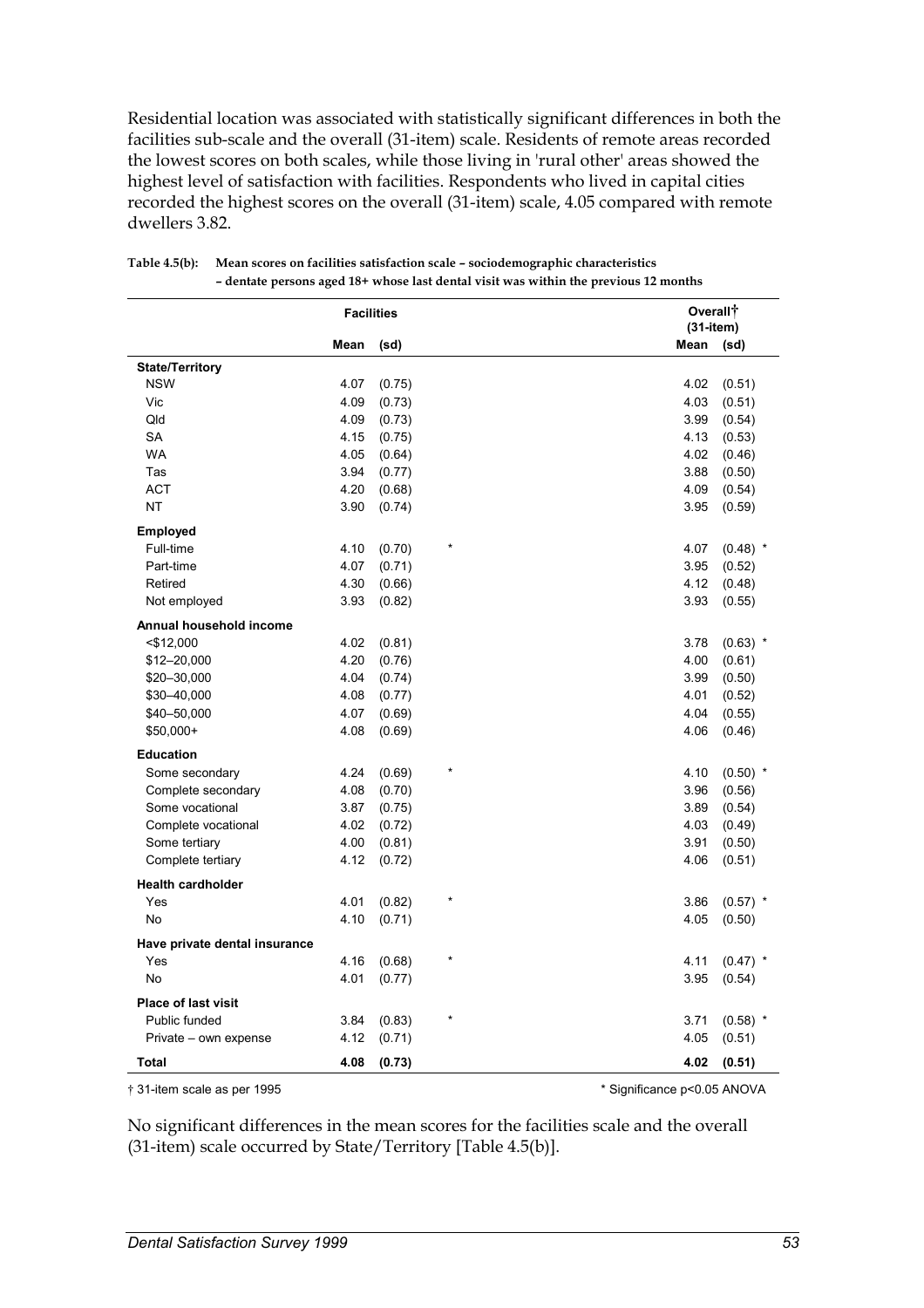Significant differences in mean scores for the facilities scale and the overall (31-item) scale occurred by employment status. Non-employed persons and those who work part-time were less satisfied than those in full-time employment, while retirees recorded the highest scores.

Overall (31-item) satisfaction varied significantly across income groups, with the lowest score, 3.78, recorded by the lowest income group and the highest, 4.06, by the highest income group.

Statistically significant differences in satisfaction scores for both the facilities scale and the overall (31-item) scale occurred by education, government health card status, dental insurance, and the place of last visit.

Considerable variation occurred across education groups. Respondents in the lowest education groups recorded the highest satisfaction scores for both the facilities and the overall (31-item) scales – this may be caused by the high proportion of older persons in these groups (higher satisfaction scores associated with age). High scores were also recorded by the highest education group, completed tertiary. Incomplete post-secondary education (predominantly younger persons) appeared to be associated with low mean scores.

Government concession cardholders recorded lower scores than non-cardholders, and respondents who did not have private dental insurance were less satisfied than insured individuals.

The greatest difference in mean scores occurred by place of last visit. Cardholders who last received public-funded dental care rated their satisfaction on the facilities scale (3.84 cf. 4.12) and the overall (31-item) scale (3.71 cf. 4.05) lower than cardholders and non-cardholders who last attended a private practice.

The sub-set of items regarding satisfaction with facilities conceptually belongs with the context sub-scale, which consists of appointment-related items. These items loaded with waiting time and friendliness of staff on the factor analysis, and the trends shown by sociodemographic characteristics investigated correspond closely with the results for the context scale presented in section 3.1. The facility items were kept separate in an additional sub-scale to allow for direct comparisons of the context scores in 1999 with the context scores from the 1994, 1995 and 1996 Dental Satisfaction Surveys.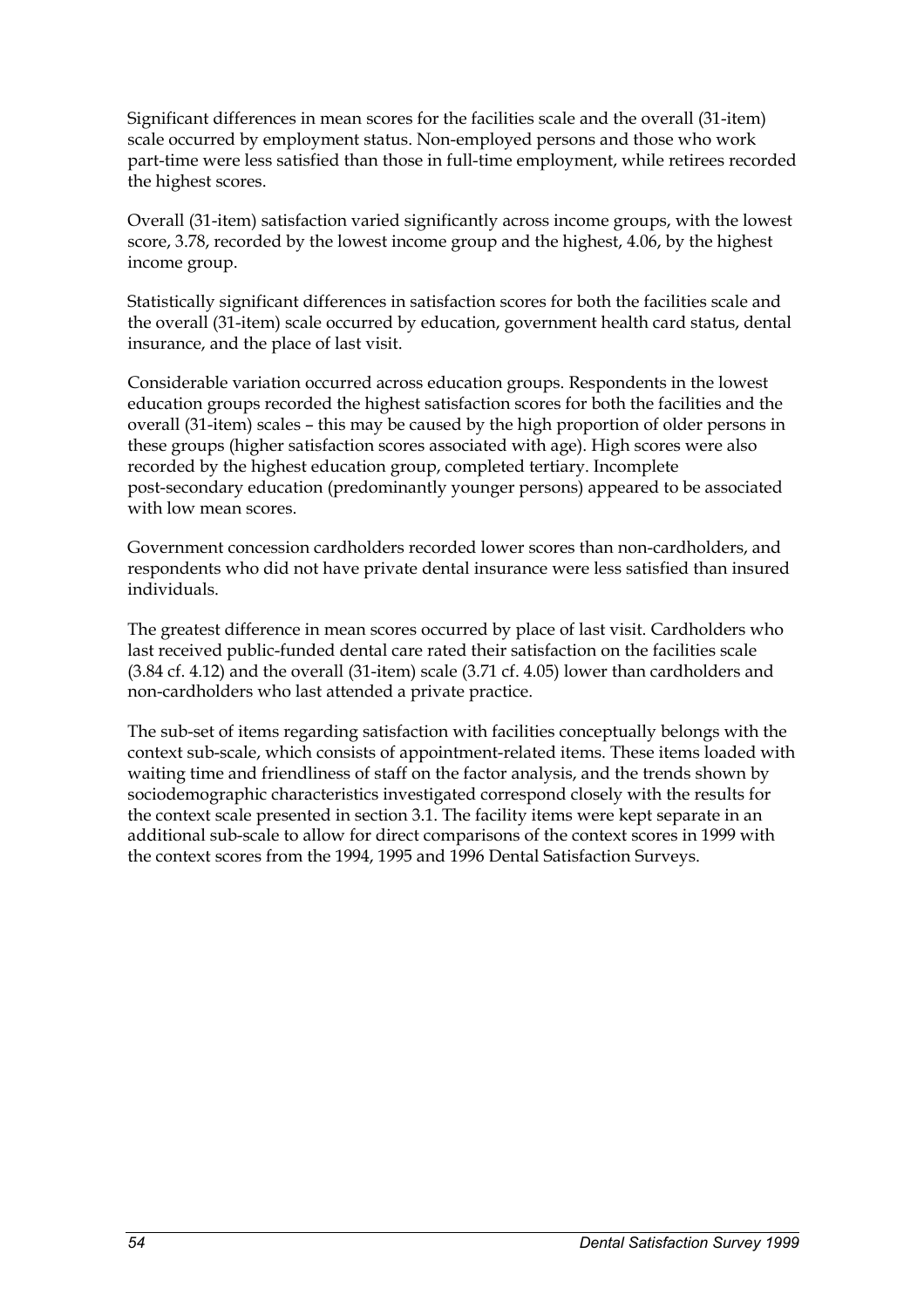## **4.6 SUMMARY**

- Cardholders who last attended a public clinic had the highest mean satisfaction score on the cost scale.
- $\bullet$  Multivariate analysis revealed that a number of factors were independently associated with cost-satisfaction.
- $\bullet$  The strongest predictors of higher cost-satisfaction scores were age and the last dental visit being at a public clinic rather than a private practice.
- $\bullet$  The strongest associations with lower cost scores were among cardholders who last made a private dental visit, and respondents who reported a large financial burden caused by dental visits.
- $\bullet$  Lower levels of satisfaction with the affordability of dental care were associated with younger age groups, being born overseas, lack of dental insurance, and the financial constraints of avoiding visits because of the cost, and cost preventing recommended dental treatment.
- $\bullet$  The greatest variation in satisfaction with facilities occurred by language spoken at home and place of last visit.
- $\bullet$  The lowest overall (31-item) satisfaction scores were recorded by those whose last dental visit was public-funded and those who spoke a language other than English at home.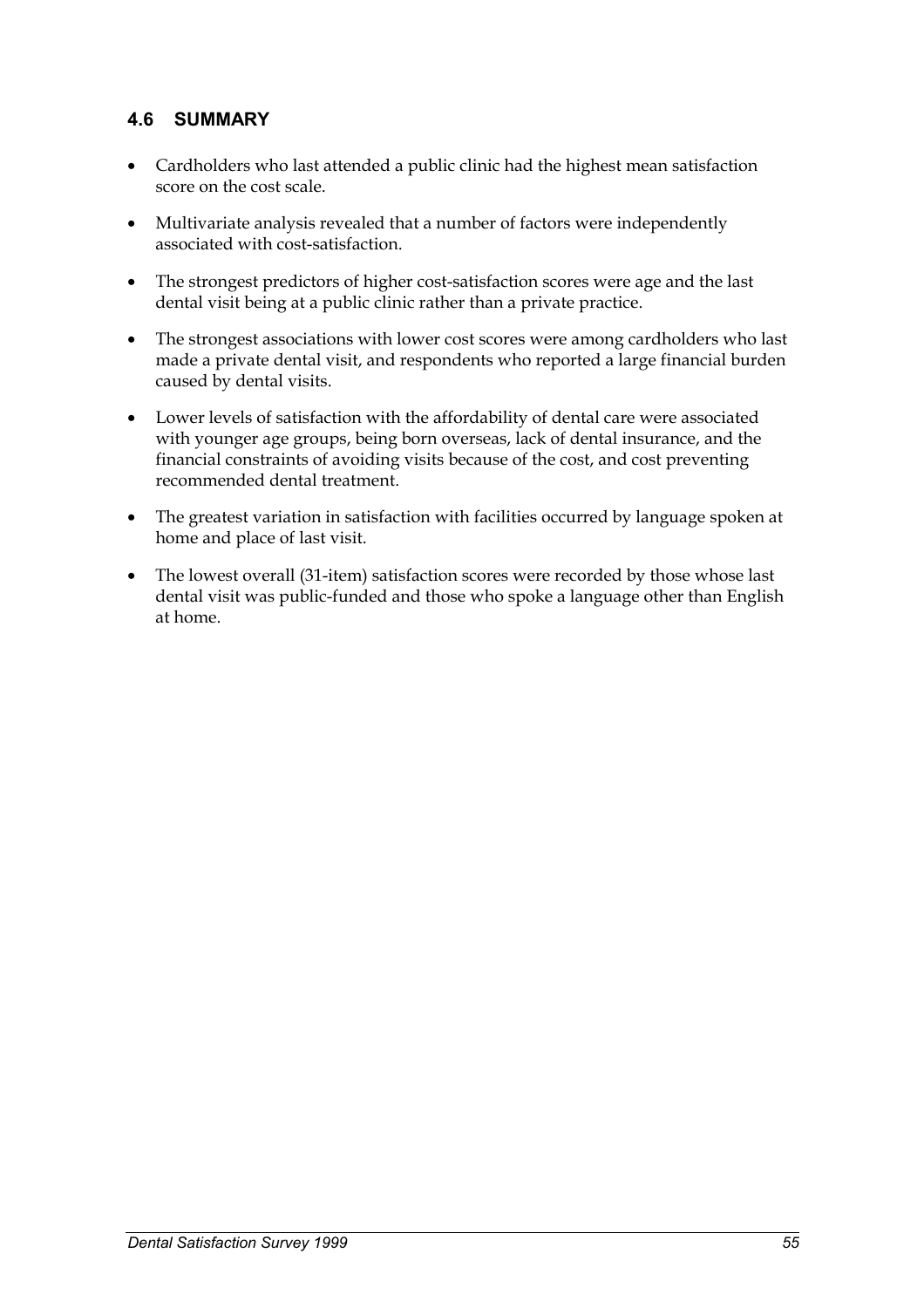# **5 REFERENCES**

- 1. Allister JH, Stewart JF and Spencer, AJ. Dental Satisfaction Survey 1994.
- 2. Stewart JF and Spencer, AJ. Dental Satisfaction Survey 1995.
- 3. Wilkin D, Hallam L, Doggett M. *Measures of need and outcome for primary health care*. 1993; Oxford University Press. New York.
- 4. Hulka BS, Zyzanski SJ, Cassel JC, Thompson SJ. Scale for the measurement of attitudes towards physicians and primary medical care. *Medical Care* 1971;13: 429–35.
- 5. Ware JE, Snyder MK, Wright WR. *Development and validation of scales to measure patient satisfaction with medical services. Part A: review of literature, overview of methods and results regarding constructions of scales.* National Technical Information Service, Springfield Virginia. 1976;1A:288–329.
- 6. Zyzanski SJ, Hulka BS, Cassel JC. Scale for the measurement of 'satisfaction' with medical care: modifications in content and scoring. *Medical Care* 1974;12:611–20.
- 7. Nguyen TD, Attkinsson CC, Stegner BL. Assessment of patient satisfaction; development and refinement of a service evaluation questionnaire. *Evaluation and Program Planning* 1983;6:299–314.
- 8. Davies AR and Ware JE. Measuring patient satisfaction with dental care. *Soc Sci & Med* 1981;15A:751–60.
- 9. Pasco GC. Patient satisfaction in primary health care. *Evaluation and Program Planning* 1983;6:185–210.
- 10. Pasco GC, Attkinsson CC. The Evaluation Ranking Scale: a new methodology for assessing satisfaction. *Evaluation and Program Planning* 1983;6:335–347.
- 11. Locker D and Slade G, Oral health and the quality of life among older adults: the oral health impact profile. *J Can Dent Assoc.* 1993 Oct; 59(10): 830–3, 837–8, 844.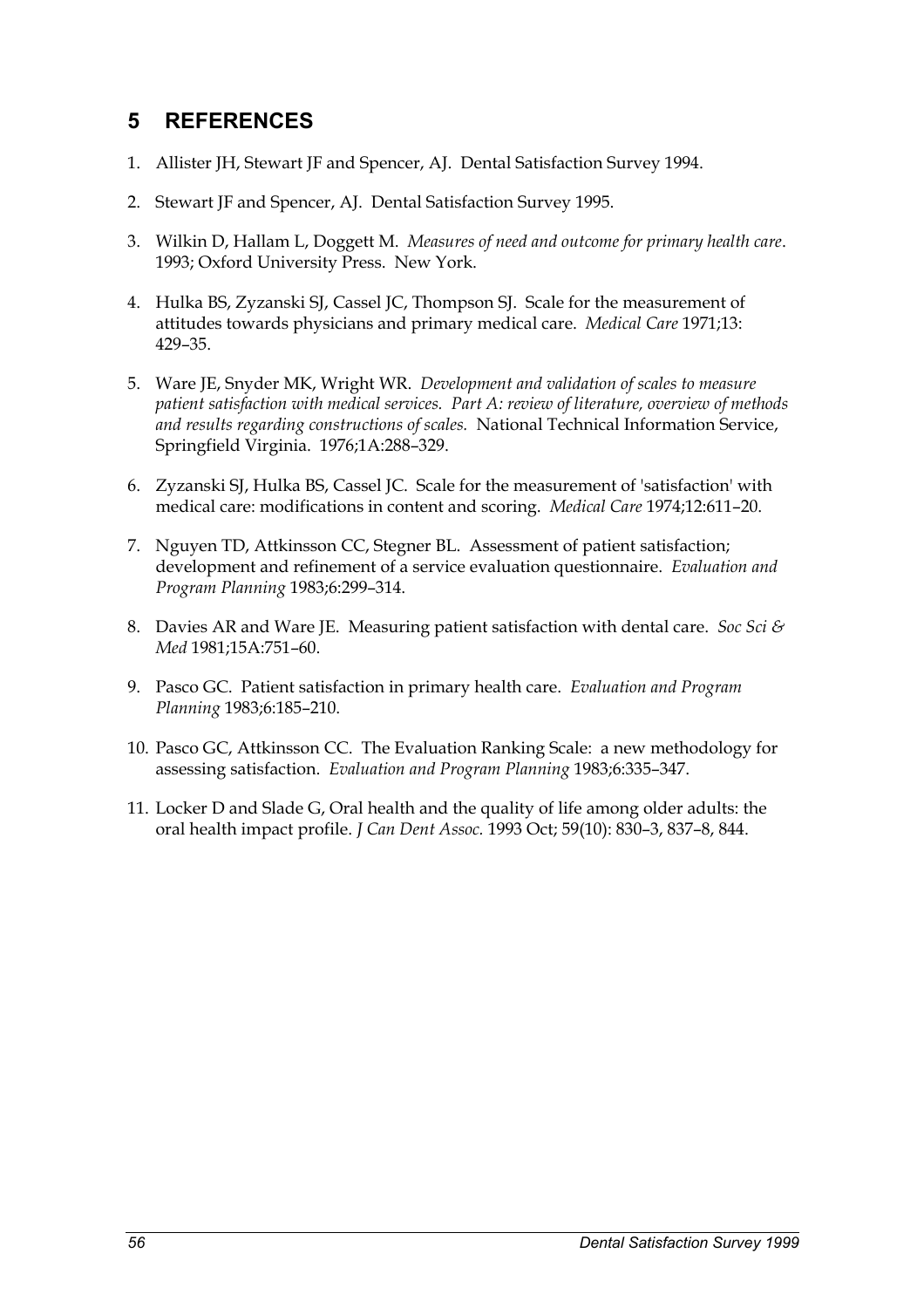# **Appendix A 1999 Questionnaire**

The first statements deal with different aspects of satisfaction with the service provided at your **last dental visit** or **series of dental visits**.

If you saw more than one dental professional, please respond in terms of the dental professional with whom you spent most time.

#### **Note: The term** *dental clinic* **includes government public clinics and private practice surgeries.**

|                 |                                                                                                                       | <b>Strongly</b><br><b>Disagree</b> |                |   |                | <b>Strongly</b><br>Agree |
|-----------------|-----------------------------------------------------------------------------------------------------------------------|------------------------------------|----------------|---|----------------|--------------------------|
| A <sub>1</sub>  | The distance to the dental clinic made it difficult<br>to attend my last visit.                                       | 1                                  | $\overline{2}$ | 3 | 4              | 5                        |
| A <sub>2</sub>  | Travel to the dental clinic I visited was<br>convenient for me.                                                       | $\mathbf{1}$                       | $\overline{2}$ | 3 | $\overline{4}$ | 5                        |
| A <sub>3</sub>  | I found it difficult to arrange with the dental clinic<br>a date and time for my dental visit.                        | 1                                  | $\overline{2}$ | 3 | $\overline{4}$ | 5                        |
| A4              | I was able to make the dental visit as promptly<br>as I felt was necessary.                                           | $\mathbf{1}$                       | $\overline{2}$ | 3 | $\overline{4}$ | 5                        |
| A5              | The dental clinic waiting room was attractive.                                                                        | $\mathbf{1}$                       | $\overline{2}$ | 3 | $\overline{4}$ | 5                        |
| A6              | I was not kept waiting long when I was at the<br>dental clinic.                                                       | $\mathbf{1}$                       | 2              | 3 | $\overline{4}$ | 5                        |
| A7              | The dental surgery had everything needed to<br>provide my dental care.                                                | 1                                  | $\overline{2}$ | 3 | 4              | 5                        |
| A8              | The dental surgery was modern.                                                                                        | $\mathbf{1}$                       | $\overline{2}$ | 3 | $\overline{4}$ | 5                        |
| A9              | The dental clinic staff were friendly to me.                                                                          | 1                                  | $\overline{2}$ | 3 | 4              | 5                        |
| A10             | The dental professional I saw was impersonal or<br>indifferent towards me.                                            | $\mathbf{1}$                       | $\overline{2}$ | 3 | $\overline{4}$ | 5                        |
| A11             | I saw the dental professional I wanted to see.                                                                        | 1                                  | $\overline{2}$ | 3 | $\overline{4}$ | 5                        |
| A12             | I saw the same dental professional each time I<br>visited.                                                            | 1                                  | $\overline{2}$ | 3 | $\overline{4}$ | 5                        |
| A <sub>13</sub> | The dental professional I saw explained well<br>what treatment was needed.                                            | 1                                  | $\overline{2}$ | 3 | 4              | 5                        |
| A14             | The dental professional explained whether there<br>were any patient costs and how much before<br>beginning treatment. | 1                                  | $\overline{2}$ | 3 | $\overline{4}$ | 5                        |
|                 |                                                                                                                       | <b>Strongly</b><br><b>Disagree</b> |                |   |                | <b>Strongly</b><br>Agree |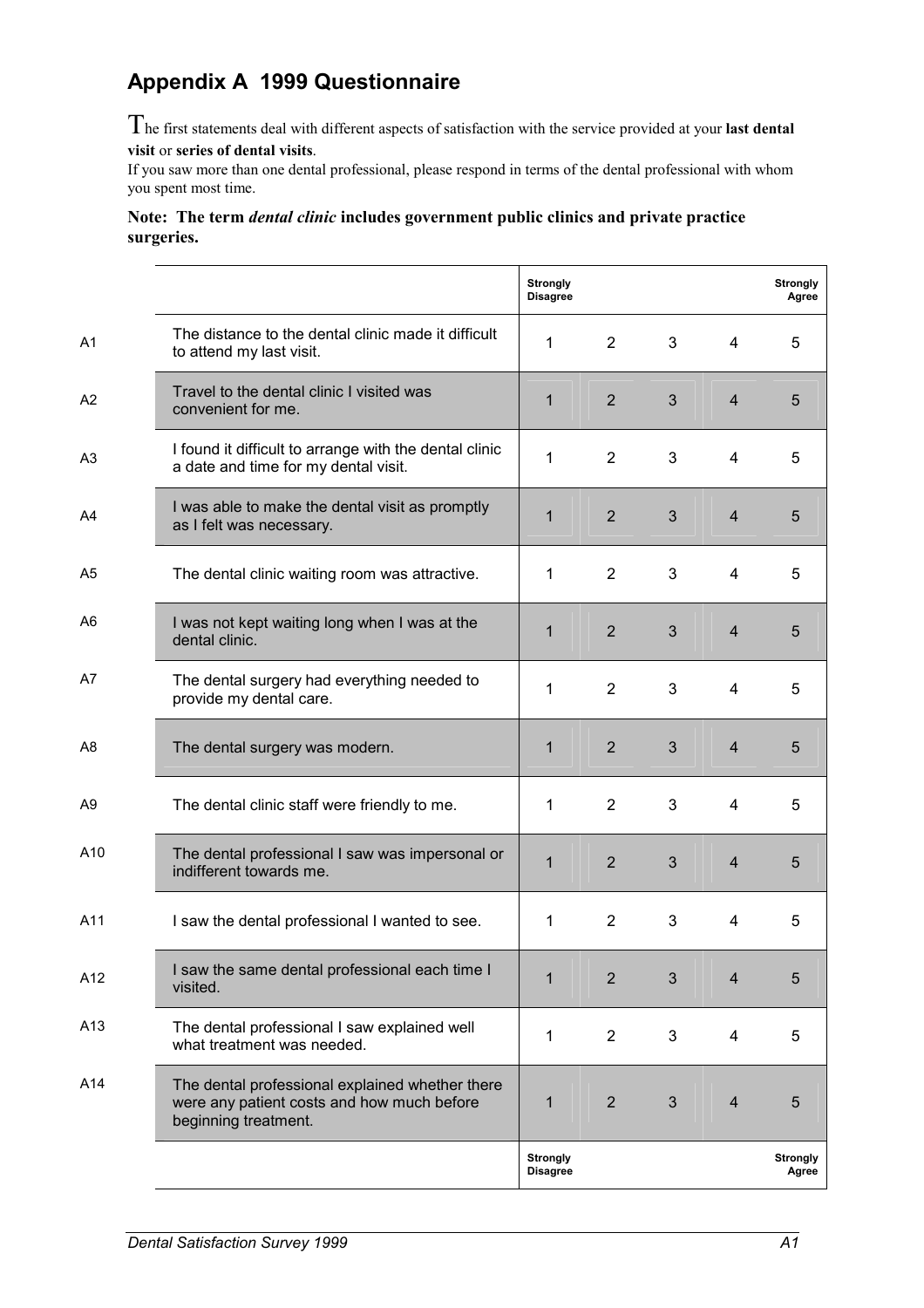|     |                                                                                          | <b>Strongly</b><br><b>Disagree</b> |                |                |                | <b>Strongly</b><br>Agree |
|-----|------------------------------------------------------------------------------------------|------------------------------------|----------------|----------------|----------------|--------------------------|
| A15 | The dental professional I saw could have been<br>more thorough in examining me.          | $\mathbf{1}$                       | $2^{\circ}$    | 3              | 4              | 5                        |
| A16 | The dental professional I saw answered my<br>questions.                                  | $\mathbf{1}$                       | $\overline{2}$ | 3              | $\overline{4}$ | 5                        |
| A17 | I would like to have had more explanation of my<br>dental treatment options.             | 1                                  | 2              | 3              | $\overline{4}$ | 5                        |
| A18 | The dental professional I visited avoided<br>expensive treatment options.                | $\mathbf{1}$                       | 2              | $\overline{3}$ | $\overline{4}$ | 5                        |
| A19 | I was satisfied with the dental care I received.                                         | $\mathbf{1}$                       | $\overline{2}$ | 3              | 4              | 5                        |
| A20 | I received more dental care than I was<br>convinced I needed.                            | 1                                  | 2              | 3              | $\overline{4}$ | 5                        |
| A21 | There were other dental problems I had that<br>were not treated.                         | 1                                  | $\overline{2}$ | 3              | 4              | 5                        |
| A22 | The dental care I received was more painful<br>than I had expected.                      | $\mathbf{1}$                       | $\overline{2}$ | 3              | $\overline{4}$ | 5                        |
| A23 | The dental professional explained what was<br>being done during the treatment.           | 1                                  | $\overline{2}$ | 3              | 4              | 5                        |
| A24 | The dental care I received fixed my dental<br>problems.                                  | $\mathbf{1}$                       | $\overline{2}$ | 3              | $\overline{4}$ | 5                        |
| A25 | The dental care I received did not improve my<br>dental health.                          | 1                                  | $\overline{2}$ | 3              | 4              | 5                        |
| A26 | It took longer than I expected before my dental<br>problems showed improvement.          | 1                                  | $\overline{2}$ | 3              | 4              | 5                        |
| A27 | My dental care cost me more than I could<br>reasonably afford.                           | 1                                  | $\overline{2}$ | 3              | 4              | 5                        |
| A28 | I am confident that I received good dental care<br>at my last visit.                     | 1                                  | $\overline{2}$ | $\mathfrak{B}$ | $\overline{4}$ | 5                        |
| A29 | There are things about the dental care I received<br>that could have been better.        | 1                                  | $\overline{2}$ | 3              | 4              | 5                        |
| A30 | My dental professional gave me good advice<br>about how to look after my teeth and gums. | 1                                  | $\overline{2}$ | $\mathfrak{B}$ | $\overline{4}$ | 5                        |
| A31 | I feel protected financially against possible<br>dental expenses.                        | 1                                  | $\overline{2}$ | 3              | 4              | 5                        |
|     |                                                                                          | <b>Strongly</b><br><b>Disagree</b> |                |                |                | <b>Strongly</b><br>Agree |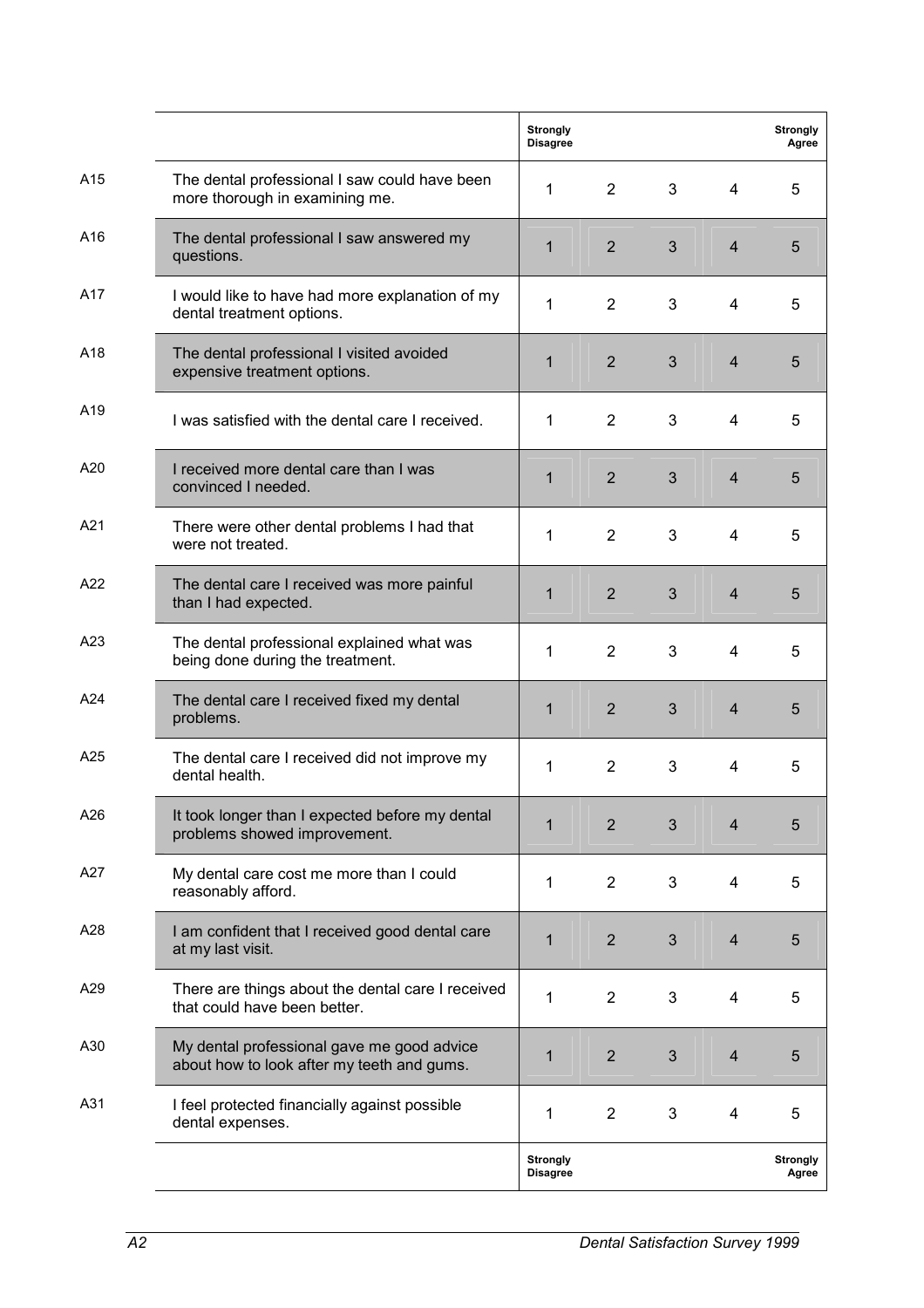# **Appendix B Supplementary Tables (last visit 1+ years ago)**

The 1999 Dental Satisfaction Survey resulted in a total of 3,969 questionnaires received from the 6093 mailed to dentate and edentulous adult respondents to the 1999 National Dental Telephone Interview Survey, a response rate of 65.1%.

Results for dentate adult respondents to the 1999 National Dental Telephone Interview Survey who had last made a dental visit one or more years ago, included in the mailing for the first time, are presented in this Appendix. Completed surveys were returned from 1,424 of the 2,269 mailed, giving a response of 62.8% (after adjusting for 50 undeliverable questionnaires.)

The response rate from this group was lower than that of participants who had visited within the previous 12 months, 62.8% compared to 69.0%.

|                         | <b>Context</b> |                 |      | <b>Content</b>  |              |      | <b>Outcome</b>  | <b>Satisfaction</b> |                   |
|-------------------------|----------------|-----------------|------|-----------------|--------------|------|-----------------|---------------------|-------------------|
|                         | Mean           | (sd)            | Mean | (sd)            |              | Mean | (sd)            | Mean                | (sd)              |
| Sex                     |                |                 |      |                 |              |      |                 |                     |                   |
| Male                    |                | 3.95(0.65)      |      | $3.83$ $(0.74)$ |              |      | $3.87$ $(0.77)$ |                     | $3.88$ $(0.59)$   |
| Female                  |                | $3.89$ $(0.65)$ |      | $3.82$ $(0.74)$ |              |      | 3.92(0.78)      |                     | $3.87$ $(0.58)$   |
| Age group               |                |                 |      |                 |              |      |                 |                     |                   |
| $18 - 24$ years         |                | $3.75$ (0.61) * |      | $3.57$ (0.68) * |              |      | 3.85(0.68)      |                     | $3.70$ $(0.50)$ * |
| $25-44$ years           |                | $3.96$ $(0.65)$ |      | $3.85$ $(0.76)$ |              | 3.89 | (0.80)          |                     | 3.90(0.61)        |
| 45-64 years             |                | 3.98(0.65)      |      | 3.91(0.71)      |              |      | 3.94(0.75)      |                     | 3.94(0.57)        |
| 65+ years               |                | 3.91(0.67)      |      | 3.91(0.74)      |              |      | $3.86$ $(0.82)$ |                     | 3.90(0.60)        |
| Language spoken at home |                |                 |      |                 |              |      |                 |                     |                   |
| English                 |                | 3.96 $(0.65)$ * |      | 3.84(0.74)      |              |      | 3.91(0.79)      |                     | 3.90 $(0.59)$ *   |
| Other                   |                | 3.70(0.59)      |      | 3.75(0.76)      |              |      | 3.80(0.66)      |                     | 3.71(0.54)        |
| <b>Country of birth</b> |                |                 |      |                 |              |      |                 |                     |                   |
| Australia               |                | $3.96$ (0.62) * |      | 3.84(0.74)      |              |      | 3.91(0.78)      |                     | $3.90$ (0.58) *   |
| Other                   |                | $3.77$ $(0.73)$ |      | $3.78$ $(0.75)$ |              |      | $3.83$ $(0.76)$ |                     | 3.79(0.58)        |
| Location                |                |                 |      |                 |              |      |                 |                     |                   |
| Capital city            |                | 3.94(0.62)      |      | 3.84 (0.72)     | $\pmb{\ast}$ |      | 3.91(0.75)      |                     | $3.89$ $(0.56)$   |
| Other major urban       |                | 3.98(0.68)      |      | 3.94(0.70)      |              | 3.86 | (0.75)          |                     | 3.93(0.61)        |
| Rural major             |                | 3.87(0.69)      | 3.69 | (0.85)          |              | 3.90 | (0.88)          |                     | 3.82(0.67)        |
| Rural other             |                | 3.87(0.69)      |      | 3.82(0.76)      |              | 3.85 | (0.83)          |                     | $3.86$ $(0.61)$   |
| Remote                  |                | $3.69$ $(0.75)$ |      | 3.73(0.73)      |              | 3.80 | (0.75)          |                     | 3.74(0.60)        |
| Total                   |                | $3.92$ $(0.65)$ |      | $3.82$ $(0.74)$ |              |      | $3.89$ $(0.77)$ |                     | $3.88$ $(0.58)$   |

| Table S3.1(a): Mean scores on satisfaction scales – sociodemographic characteristics – dentate persons aged 18+ |
|-----------------------------------------------------------------------------------------------------------------|
| whose last dental visit was 1+ years ago                                                                        |

\* Significance p<0(0.05 ANOVA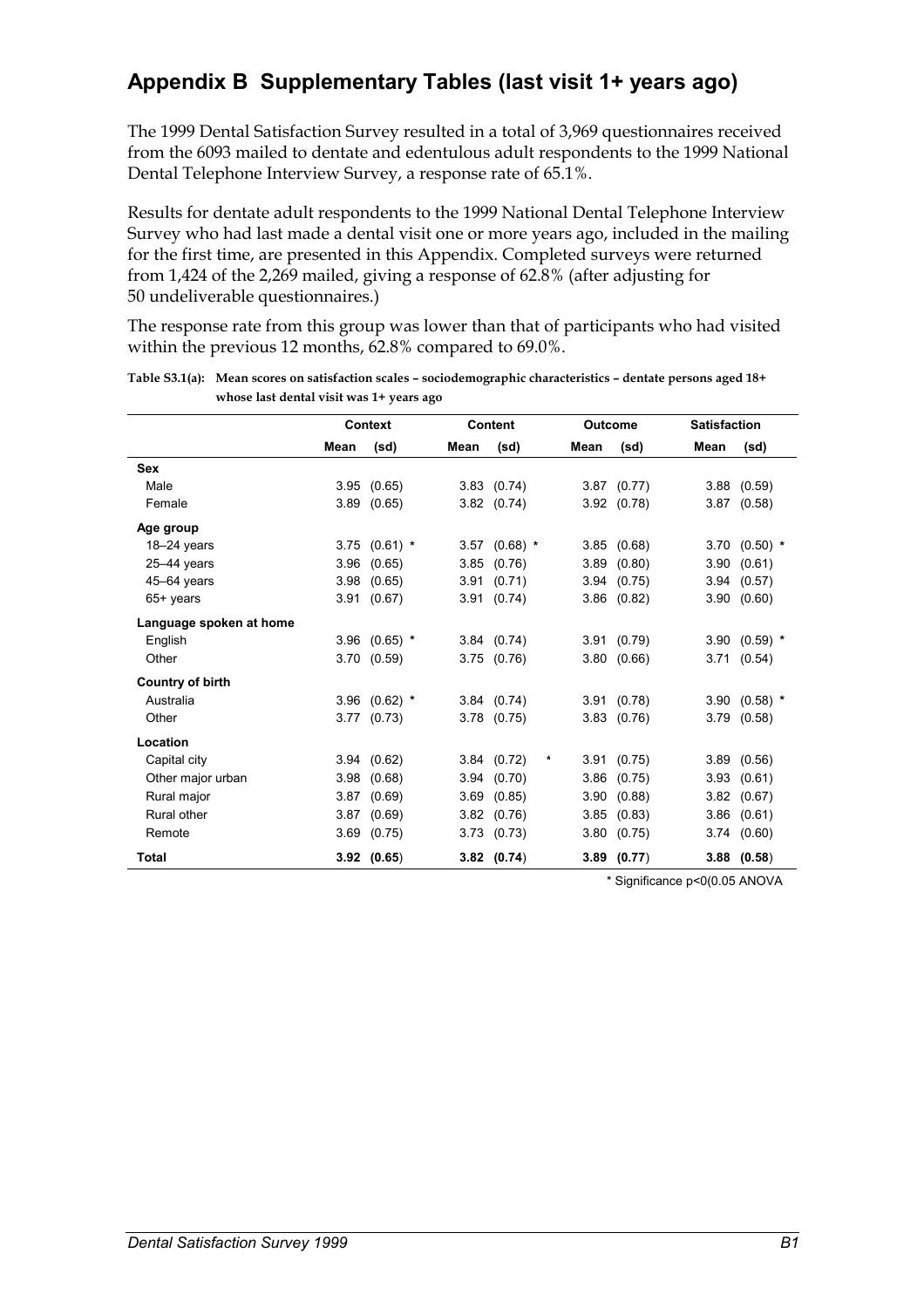|                                     | <b>Context</b> |                 |   | <b>Content</b> | Outcome         |      |                 | <b>Satisfaction</b> |      |                 |  |
|-------------------------------------|----------------|-----------------|---|----------------|-----------------|------|-----------------|---------------------|------|-----------------|--|
|                                     | Mean           | (sd)            |   | Mean           | (sd)            | Mean | (sd)            |                     | Mean | (sd)            |  |
| <b>State/Territory</b>              |                |                 |   |                |                 |      |                 |                     |      |                 |  |
| <b>New South Wales</b>              | 3.93           | (0.65)          |   |                | 3.94 (0.68)     |      | 3.97 (0.75)     |                     |      | 3.93(0.55)      |  |
| Victoria                            | 3.95           | (0.63)          |   |                | 3.72 (0.82)     | 3.85 | (0.77)          |                     | 3.84 | (0.61)          |  |
| Queensland                          |                | 3.96 (0.66)     |   |                | 3.84 (0.74)     | 3.88 | (0.80)          |                     | 3.89 | (0.61)          |  |
| South Australia                     |                | 3.87 (0.62)     |   |                | 3.75 (0.67)     | 3.81 | (0.76)          |                     | 3.80 | (0.55)          |  |
| Western Australia                   |                | 3.89 (0.67)     |   |                | 3.77 (0.67)     |      | 3.86 (0.79)     |                     |      | 3.84(0.57)      |  |
| Tasmania                            |                | 3.82 (0.77)     |   |                | 3.75 (0.85)     |      | $3.86$ $(0.89)$ |                     |      | 3.82(0.65)      |  |
| <b>Australian Capital Territory</b> |                | 3.78 (0.68)     |   |                | 3.78 (0.74)     |      | 3.70 (0.89)     |                     | 3.76 | (0.66)          |  |
| Northern Territory                  |                | 3.74 (0.63)     |   |                | 3.80(0.81)      |      | 3.89 (0.70)     |                     | 3.83 | (0.58)          |  |
| <b>Employed</b>                     |                |                 |   |                |                 |      |                 |                     |      |                 |  |
| Full-time                           |                | 4.00 (0.63)     |   | 3.89           | (0.68)          |      | 3.95 (0.74)     |                     | 3.93 | (0.57)          |  |
| Part-time                           |                | $3.83$ $(0.70)$ |   | 3.69           | (0.79)          |      | 3.87 (0.79)     |                     | 3.79 | (0.60)          |  |
| Retired                             | 3.93           | (0.68)          |   | 3.92           | (0.72)          |      | 3.94 (0.79)     |                     | 3.94 | (0.59)          |  |
| Not employed                        | 3.78           | (0.62)          |   | 3.76           | (0.83)          |      | 3.78 (0.80)     |                     | 3.77 | (0.60)          |  |
| Annual household income             |                |                 |   |                |                 |      |                 |                     |      |                 |  |
| $<$ \$12,000                        |                | 3.83(0.65)      | * |                | 3.91 (0.77)     |      | 3.85(0.84)      |                     | 3.88 | (0.64)          |  |
| \$13-20,000                         |                | 3.79 (0.74)     |   | 3.70           | (0.79)          |      | 3.78 (0.80)     |                     | 3.78 | (0.62)          |  |
| \$21-30,000                         |                | 3.82 (0.65)     |   | 3.73           | (0.83)          | 3.78 | (0.90)          |                     | 3.79 | (0.66)          |  |
| \$31-40,000                         |                | 3.91 (0.61)     |   | 3.80           | (0.72)          |      | 3.84(0.69)      |                     |      | $3.83$ $(0.54)$ |  |
| \$41-50,000                         |                | 3.97 (0.65)     |   |                | 3.82(0.67)      |      | 3.84 (0.75)     |                     | 3.86 | (0.51)          |  |
| $$50,000+$                          |                | 4.02 (0.60)     |   |                | 3.86 (0.72)     |      | 3.98 (0.75)     |                     | 3.94 | (0.57)          |  |
| <b>Education</b>                    |                |                 |   |                |                 |      |                 |                     |      |                 |  |
| Primary                             |                | 3.90(0.55)      |   |                | 3.93(0.67)      |      | 4.07 (0.66)     |                     |      | 3.95(0.50)      |  |
| Some secondary                      |                | 3.76 (0.71)     |   |                | 3.75(0.74)      |      | 3.90(0.74)      |                     | 3.80 | (0.58)          |  |
| Secondary                           |                | 3.92 (0.62)     |   | 3.79           | (0.74)          |      | 3.82 (0.77)     |                     | 3.83 | (0.61)          |  |
| Some vocational                     |                | 3.82 (0.67)     |   | 3.65           | (0.77)          |      | 3.93 (0.74)     |                     | 3.80 | (0.55)          |  |
| Vocational                          |                | 4.05 (0.58)     |   | 3.94           | (0.66)          |      | 3.94 (0.72)     |                     |      | 3.98(0.53)      |  |
| Some tertiary                       | 3.84           | (0.60)          |   |                | 3.82(0.64)      |      | 3.86 (0.65)     |                     | 3.83 | (0.53)          |  |
| Tertiary                            |                | 3.97 (0.67)     |   | 3.85           | (0.81)          |      | 3.90(0.85)      |                     | 3.89 | (0.64)          |  |
| Other                               |                | 3.96 (0.63)     |   |                | 3.84 (0.68)     |      | 3.85(0.79)      |                     | 3.89 | (0.60)          |  |
| <b>Health cardholder</b>            |                |                 |   |                |                 |      |                 |                     |      |                 |  |
| Yes                                 |                | 3.64 (0.70)     |   |                | 3.59(0.83)      |      | 3.61 (0.82)     | *                   |      | $3.63$ $(0.62)$ |  |
| No                                  |                | 3.99(0.61)      |   |                | $3.88$ $(0.71)$ |      | 3.96 (0.75)     |                     | 3.93 | (0.56)          |  |
| Have private dental insurance       |                |                 |   |                |                 |      |                 |                     |      |                 |  |
| Yes                                 |                | 4.07 (0.62)     |   |                | 3.92 (0.72)     |      | 4.04 (0.77)     | *                   | 4.00 | (0.55)          |  |
| No                                  |                | 3.87 (0.65)     |   | 3.79           | (0.75)          | 3.84 | (0.77)          |                     | 3.82 | (0.59)          |  |
| <b>Total</b>                        |                | 3.92(0.65)      |   |                | 3.82(0.74)      | 3.89 | (0.77)          |                     |      | $3.88$ $(0.58)$ |  |

#### **Table S3.1(b): Mean scores on satisfaction scales – sociodemographic characteristics – dentate persons aged 18+ whose last dental visit was 1+ years ago**

\* Significance p<0(0.05 ANOVA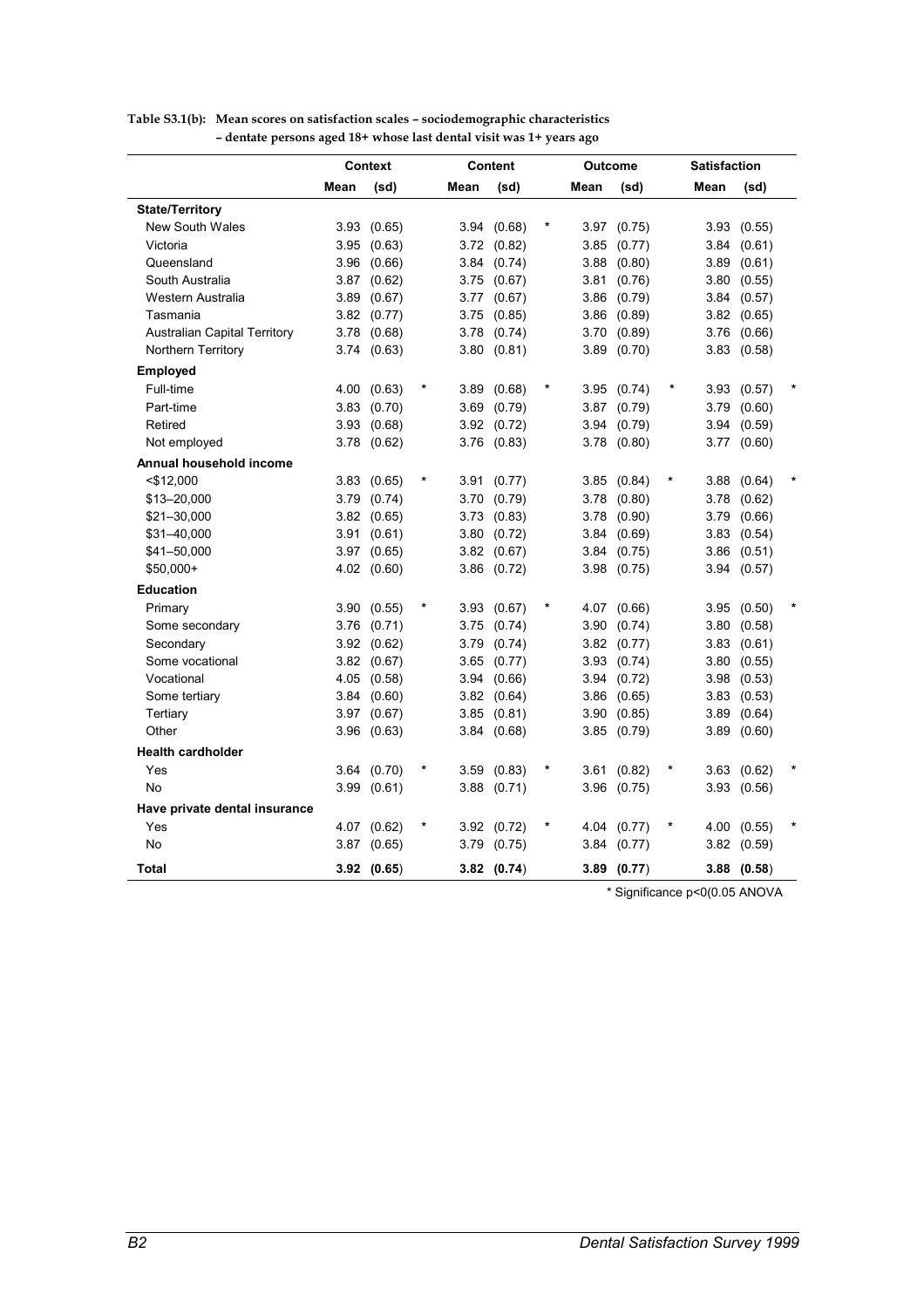| Table S3.2: | Mean scores on satisfaction scales - social impact experienced      |  |
|-------------|---------------------------------------------------------------------|--|
|             | - dentate persons aged 18+ whose last dental visit was 1+ years ago |  |

|                               | <b>Context</b> |                 |   | <b>Content</b> |                 |   |      | <b>Outcome</b>  |   | <b>Satisfaction</b> |                 |        |
|-------------------------------|----------------|-----------------|---|----------------|-----------------|---|------|-----------------|---|---------------------|-----------------|--------|
|                               | Mean           | (sd)            |   | Mean           | (sd)            |   | Mean | (sd)            |   | Mean                | (sd)            |        |
| <b>Toothache</b>              |                |                 |   |                |                 |   |      |                 |   |                     |                 |        |
| Yes                           |                | 3.73(0.79)      | * | 3.57           | (0.85)          | * | 3.53 | (0.87)          | * |                     | $3.62$ $(0.69)$ | *      |
| No                            |                | 3.95(0.63)      |   |                | $3.85$ $(0.72)$ |   |      | 3.94(0.75)      |   |                     | 3.90(0.57)      |        |
| Uncomfortable with appearance |                |                 |   |                |                 |   |      |                 |   |                     |                 |        |
| Yes                           |                | $3.86$ $(0.70)$ |   |                | $3.69$ $(0.75)$ | * |      | 3.74(0.80)      | * |                     | $3.76$ $(0.57)$ | $\ast$ |
| No                            |                | 3.93(0.64)      |   |                | 3.85(0.73)      |   |      | 3.93(0.76)      |   |                     | 3.90(0.58)      |        |
| Avoid some foods              |                |                 |   |                |                 |   |      |                 |   |                     |                 |        |
| Yes                           |                | $3.86$ $(0.68)$ |   |                | $3.69$ $(0.84)$ | * |      | $3.62$ $(0.88)$ | * |                     | 3.72(0.67)      | $\ast$ |
| No                            | 3.93           | (0.65)          |   |                | 3.84(0.72)      |   | 3.93 | (0.75)          |   | 3.89                | (0.57)          |        |
| Total                         |                | 3.92(0.65)      |   |                | $3.82$ $(0.74)$ |   |      | $3.89$ $(0.77)$ |   |                     | 3.88 (0.58      |        |

Yes ≡ Very often, often and sometimes \* Significance p<0(0.05 ANOVA

No ≡ Hardly ever and never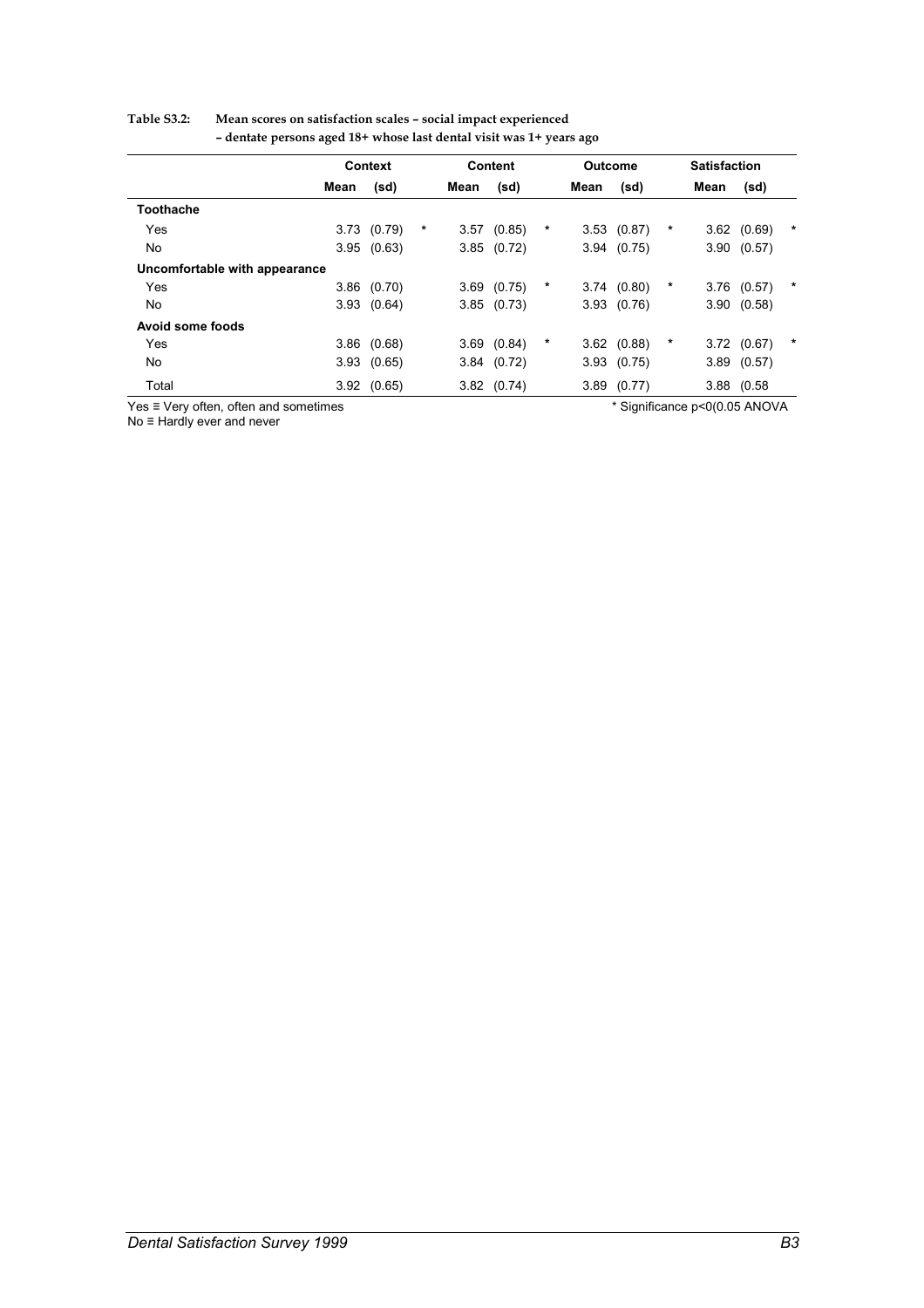#### **Table S3.3: Mean scores on satisfaction scales – financial constraints**

|                                                     | <b>Context</b> |            |   | <b>Content</b> |                 |         |      |            | <b>Outcome</b> |      |                 | <b>Satisfaction</b> |  |  |
|-----------------------------------------------------|----------------|------------|---|----------------|-----------------|---------|------|------------|----------------|------|-----------------|---------------------|--|--|
|                                                     | Mean           | (sd)       |   | Mean           | (sd)            |         | Mean | (sd)       |                | Mean | (sd)            |                     |  |  |
| Avoided visit because of cost                       |                |            |   |                |                 |         |      |            |                |      |                 |                     |  |  |
| Yes                                                 | 3.90           | (0.68)     |   |                | $3.76$ $(0.75)$ | *       | 3.77 | (0.79)     | *              |      | 3.81(0.59)      | $\ast$              |  |  |
| No                                                  |                | 3.94(0.63) |   |                | $3.87$ $(0.72)$ |         | 3.97 | (0.75)     |                |      | 3.92(0.57)      |                     |  |  |
| <b>Cost prevented treatment</b>                     |                |            |   |                |                 |         |      |            |                |      |                 |                     |  |  |
| Yes                                                 | 3.82           | (0.70)     | * | 3.69           | (0.83)          | $^\ast$ |      | 3.63(0.86) | *              | 3.73 | (0.65)          | $\ast$              |  |  |
| No                                                  | 3.96           | (0.63)     |   |                | $3.87$ $(0.70)$ |         | 3.98 | (0.73)     |                |      | 3.92(0.56)      |                     |  |  |
| Difficulty in paying \$100 dental bill <sup>†</sup> |                |            |   |                |                 |         |      |            |                |      |                 |                     |  |  |
| No                                                  | 3.66           | (0.65)     | * | 3.69           | (0.84)          | *       |      | 3.75(0.83) | *              |      | 3.72(0.62)      | $\ast$              |  |  |
| Yes                                                 | 3.97           | (0.64)     |   |                | 3.85(0.72)      |         |      | 3.92(0.76) |                |      | 3.90(0.57)      |                     |  |  |
| <b>Total</b>                                        |                | 3.92(0.65) |   |                | $3.82$ (0.74)   |         | 3.89 | (0.77)     |                |      | $3.88$ $(0.58)$ |                     |  |  |

**– dentate persons aged 18+ whose last dental visit was 1+ years ago** 

 $\overline{Y$ es ≡ A lot<br>No ≡ None, hardly any, a little

\* Significance p<0(0.05 ANOVA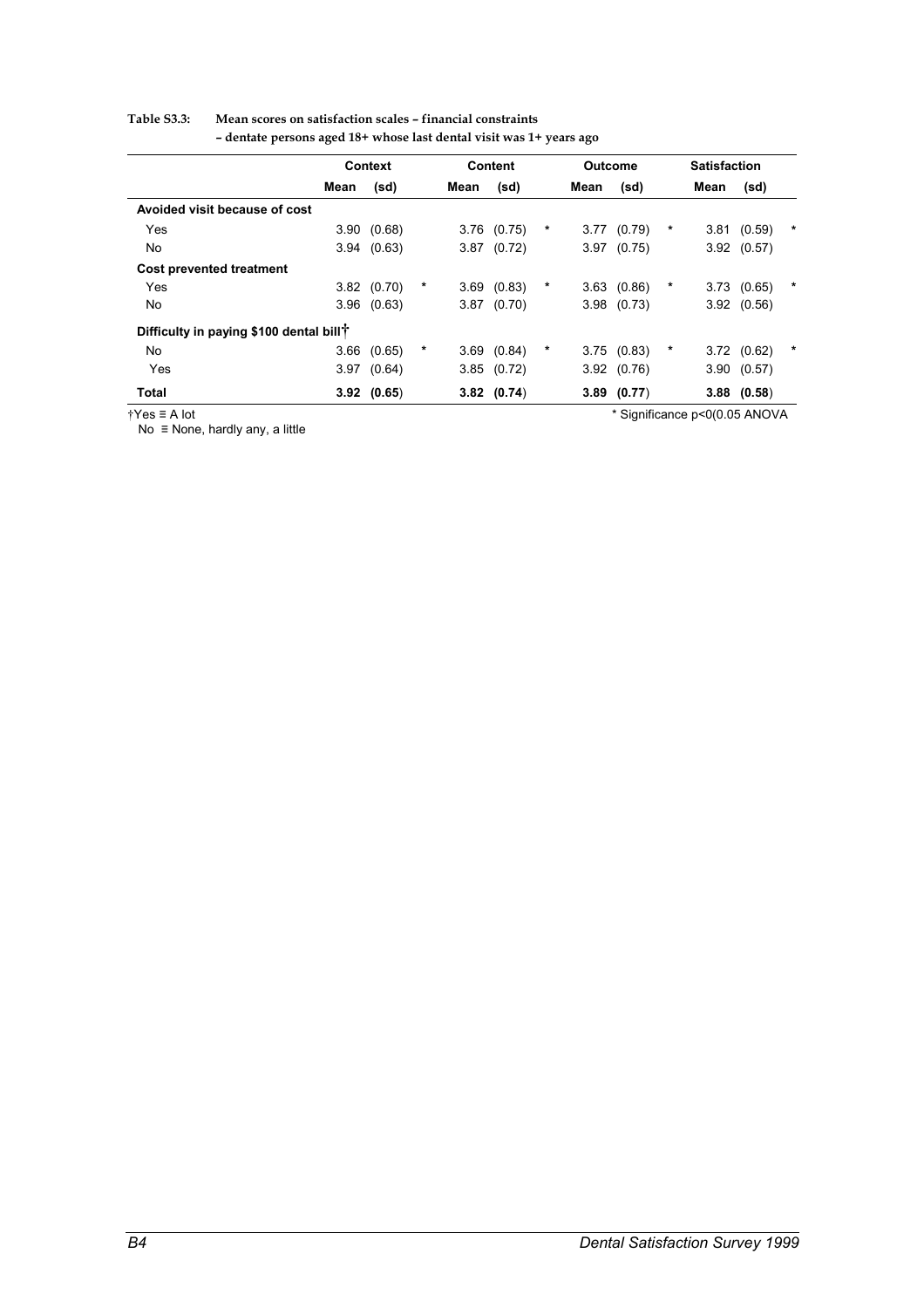|                             | Context |                 |   | Content |                 |   |      | Outcome         | <b>Satisfaction</b> |      |                 |         |
|-----------------------------|---------|-----------------|---|---------|-----------------|---|------|-----------------|---------------------|------|-----------------|---------|
|                             | Mean    | (sd)            |   | Mean    | (sd)            |   | Mean | (sd)            |                     | Mean | (sd)            |         |
| <b>Place of last visit</b>  |         |                 |   |         |                 |   |      |                 |                     |      |                 |         |
| Public                      |         | 3.35(0.57)      | * | 3.55    | (0.70)          | * | 3.60 | (0.73)          | *                   | 3.50 | (0.52)          | $\ast$  |
| Private                     | 3.99    | (0.62)          |   |         | $3.86$ $(0.74)$ |   |      | 3.93(0.78)      |                     |      | 3.92(0.57)      |         |
| Usual reason for visit      |         |                 |   |         |                 |   |      |                 |                     |      |                 |         |
| Problem                     |         | 3.90(0.66)      |   |         | 3.80(0.75)      |   |      | $3.82$ $(0.78)$ | *                   |      | 3.84(0.59)      | $\ast$  |
| Check-up                    | 3.96    | (0.63)          |   |         | $3.86$ $(0.72)$ |   |      | 4.02 (0.75)     |                     | 3.94 | (0.57)          |         |
| Usual number of visits      |         |                 |   |         |                 |   |      |                 |                     |      |                 |         |
| Two or more per year        |         | 3.74(0.61)      | * | 3.78    | (0.76)          | * | 3.99 | (0.69)          | *                   | 3.80 | (0.49)          | $^\ast$ |
| One per year                |         | 4.02 (0.62)     |   | 3.87    | (0.75)          |   |      | 3.97(0.79)      |                     |      | 3.93 (0.56)     |         |
| One per two years           |         | 3.99(0.64)      |   |         | 3.91(0.70)      |   |      | 3.99(0.78)      |                     |      | $3.97$ $(0.58)$ |         |
| Less than one per two years |         | $3.87$ $(0.66)$ |   |         | $3.76$ $(0.75)$ |   |      | 3.81 (0.77)     |                     | 3.81 | (0.60)          |         |
| Total                       |         | 3.92(0.65)      |   |         | $3.82$ (0.74)   |   |      | $3.89$ $(0.77)$ |                     |      | $3.88$ $(0.58)$ |         |

#### **Table S3.4: Mean scores on satisfaction scales – dental visiting – dentate persons aged 18+ whose last dental visit was 1+ years ago**

\* Significance p<0(0.05 ANOVA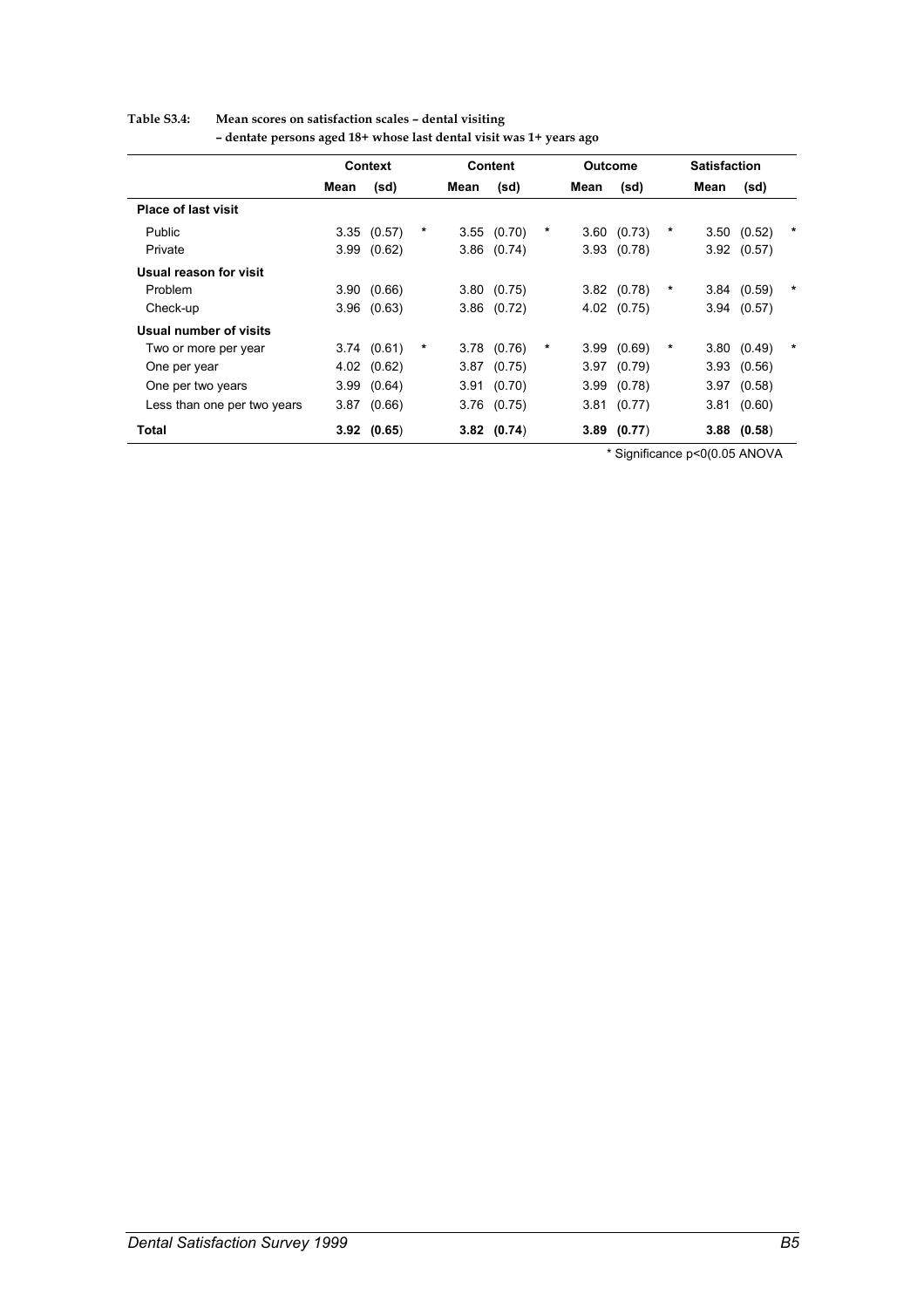|                                     |      | Context         |         |      | <b>Content</b>  |   | <b>Outcome</b> |                 |   | <b>Satisfaction</b> |                 |   |
|-------------------------------------|------|-----------------|---------|------|-----------------|---|----------------|-----------------|---|---------------------|-----------------|---|
|                                     | Mean | (sd)            |         | Mean | (sd)            |   | Mean           | (sd)            |   | Mean                | (sd)            |   |
| Need a dental visit                 |      |                 |         |      |                 |   |                |                 |   |                     |                 |   |
| Yes                                 |      | 3.89(0.68)      | $\star$ |      | $3.77$ $(0.74)$ | * |                | $3.83$ $(0.80)$ | * |                     | 3.83(0.59)      | * |
| No                                  | 4.00 | (0.59)          |         |      | 3.91(0.73)      |   |                | 4.01 (0.71)     |   |                     | $3.97$ $(0.56)$ |   |
| Type of visit†                      |      |                 |         |      |                 |   |                |                 |   |                     |                 |   |
| Check-up                            |      | 3.97(0.64)      | *       |      | 3.85(0.71)      | * |                | 3.99(0.74)      | * |                     | 3.92(0.55)      | * |
| Treatment                           |      | 3.74(0.73)      |         |      | 3.61 (0.77)     |   |                | $3.57$ $(0.82)$ |   |                     | $3.65$ $(0.61)$ |   |
| <b>Both</b>                         |      | 3.84(0.66)      |         |      | $3.76$ $(0.79)$ |   |                | $3.68$ $(0.84)$ |   |                     | 3.77(0.66)      |   |
| Urgency of visit <sup>†</sup>       |      |                 |         |      |                 |   |                |                 |   |                     |                 |   |
| Less than one week                  |      | 3.95(0.63)      |         |      | 3.90(0.76)      |   |                | 3.79(0.79)      |   |                     | $3.89$ $(0.59)$ |   |
| One week to $\leq$ one month        |      | 3.82(0.67)      |         |      | $3.77$ $(0.72)$ |   |                | 3.81 (0.77)     |   |                     | 3.79(0.59)      |   |
| One month to $\leq$ three months    | 3.93 | (0.69)          |         |      | 3.71(0.79)      |   |                | 3.85(0.87)      |   |                     | 3.82(0.62)      |   |
| Three months or more                |      | $3.86$ $(0.67)$ |         |      | 3.74(0.66)      |   |                | $3.85$ $(0.74)$ |   |                     | $3.82$ $(0.54)$ |   |
| Intend to make a visit <sup>†</sup> |      |                 |         |      |                 |   |                |                 |   |                     |                 |   |
| Yes                                 |      | 3.99(0.65)      | *       |      | 3.91(0.70)      | * |                | 3.95(0.79)      | * |                     | 3.94(0.57)      |   |
| <b>No</b>                           |      | 3.82(0.68)      |         |      | $3.65$ $(0.79)$ |   |                | 3.70(0.80)      |   |                     | 3.73(0.61)      |   |
| Total                               |      | 3.92(0.65)      |         |      | $3.82$ (0.74)   |   |                | $3.89$ (0.77)   |   |                     | $3.88$ $(0.58)$ |   |

# **Table S3.5: Mean scores on satisfaction scales – perceived need for dental visit – dentate persons aged 18+ whose last dental visit was 1+ years ago**

† Sub-set of (Need a dental visit = Yes) \* Significance p<0(0.05 ANOVA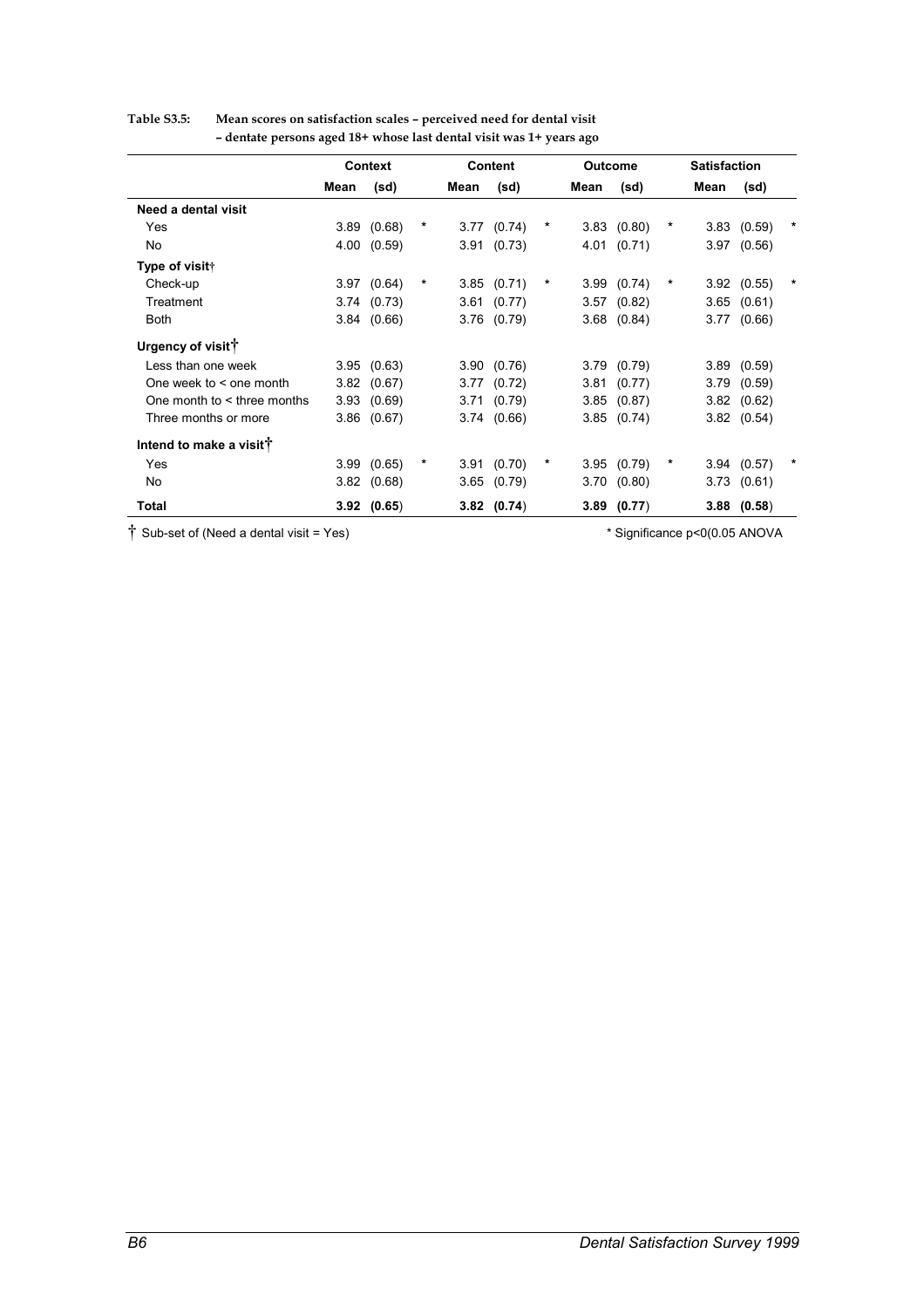|                                               | Context |                 |   | Content |                 | Outcome |      |        | <b>Satisfaction</b> |      |        |        |
|-----------------------------------------------|---------|-----------------|---|---------|-----------------|---------|------|--------|---------------------|------|--------|--------|
|                                               | Mean    | (sd)            |   | Mean    | (sd)            |         | Mean | (sd)   |                     | Mean | (sd)   |        |
| Place of last visit and<br>health card status |         |                 |   |         |                 |         |      |        |                     |      |        |        |
| Card public                                   |         | 3.35(0.57)      | * |         | 3.55(0.70)      | $\ast$  | 3.60 | (0.73) | *                   | 3.50 | (0.52) | $\ast$ |
| Card private                                  |         | 3.84(0.68)      |   | 3.67    | (0.90)          |         | 3.61 | (0.88) |                     | 3.72 | (0.66) |        |
| No card private                               |         | $4.02$ $(0.61)$ |   |         | $3.89$ $(0.70)$ |         | 3.98 | (0.75) |                     | 3.95 | (0.55) |        |
| Total                                         |         | 3.92(0.65)      |   |         | $3.82$ (0.74)   |         | 3.89 | (0.77) |                     | 3.88 | (0.58) |        |

| Table S3.6: | Mean scores on satisfaction scales by place of last visit and health card status - dentate persons aged |
|-------------|---------------------------------------------------------------------------------------------------------|
|             | 18+ whose last dental visit was 1+ years ago                                                            |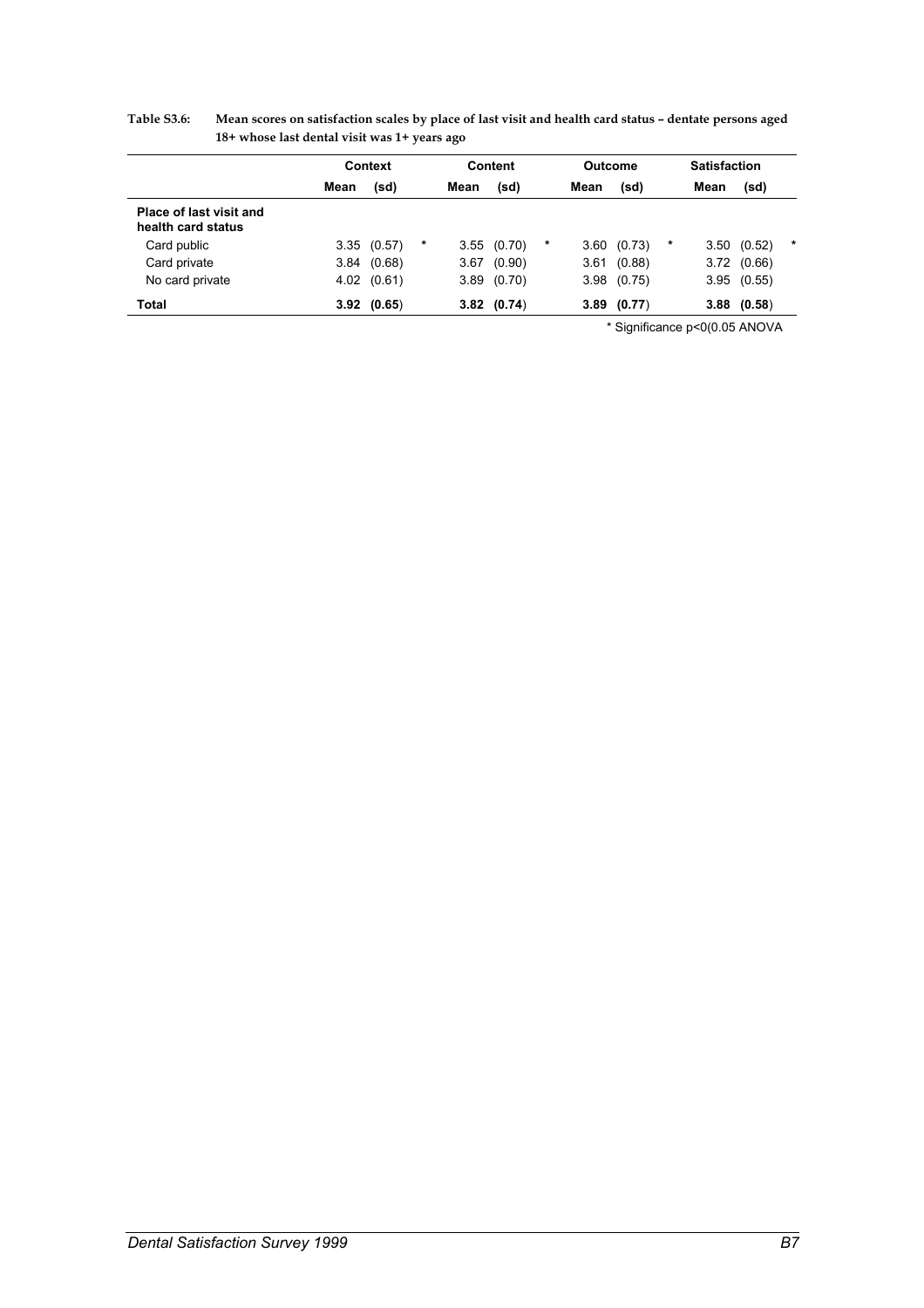| Item<br>1 Distance to clinic<br>2 Travel to clinic<br>3 Arrange visit<br>4 Prompt visit<br>5 Attractive waiting room<br>6 Waiting time<br>7 Surgery well equipped<br>8 Modern surgery<br>9 Friendly staff<br>10 Impersonal professional<br>11 Preferred professional<br>12 Same professional<br>13 Explained need<br>14 Explained cost<br>15 Thorough examination<br>16 Answered questions<br>17 Explained options<br>18 Avoid unnecessary costs | <b>Public</b> |                 | Private   |                 | Diff in means Sig. |         |
|--------------------------------------------------------------------------------------------------------------------------------------------------------------------------------------------------------------------------------------------------------------------------------------------------------------------------------------------------------------------------------------------------------------------------------------------------|---------------|-----------------|-----------|-----------------|--------------------|---------|
|                                                                                                                                                                                                                                                                                                                                                                                                                                                  | Mean (sd)     |                 | Mean (sd) |                 |                    |         |
|                                                                                                                                                                                                                                                                                                                                                                                                                                                  |               | $3.66$ $(1.34)$ |           | 4.25 (1.06)     | 0.59               | $\star$ |
|                                                                                                                                                                                                                                                                                                                                                                                                                                                  |               | 3.50(1.25)      |           | $3.96$ $(1.19)$ | 0.46               |         |
|                                                                                                                                                                                                                                                                                                                                                                                                                                                  |               | $3.14$ $(1.25)$ |           | 3.89 (1.19)     | 0.75               |         |
|                                                                                                                                                                                                                                                                                                                                                                                                                                                  |               | $3.05$ $(1.30)$ |           | 3.77(1.21)      | 0.72               |         |
|                                                                                                                                                                                                                                                                                                                                                                                                                                                  |               | $3.05$ $(1.11)$ |           | 3.41 (1.01)     | 0.36               |         |
|                                                                                                                                                                                                                                                                                                                                                                                                                                                  |               | 3.42 (0.98)     |           | 3.61(1.05)      | 0.19               |         |
|                                                                                                                                                                                                                                                                                                                                                                                                                                                  |               | 3.93(0.96)      | 4.25      | (0.87)          | 0.32               |         |
|                                                                                                                                                                                                                                                                                                                                                                                                                                                  |               | $3.60$ $(1.05)$ | 3.94      | (0.92)          | 0.34               |         |
|                                                                                                                                                                                                                                                                                                                                                                                                                                                  |               | 4.21 (0.77)     |           | 4.29 (0.79)     | 0.08               |         |
|                                                                                                                                                                                                                                                                                                                                                                                                                                                  |               | 3.39(1.33)      |           | 3.99(1.11)      | 0.60               |         |
|                                                                                                                                                                                                                                                                                                                                                                                                                                                  |               | $3.09$ $(1.19)$ |           | 4.08 (1.01)     | 0.99               |         |
|                                                                                                                                                                                                                                                                                                                                                                                                                                                  |               | 2.76 (1.34)     |           | 4.05 (1.16)     | 1.29               |         |
|                                                                                                                                                                                                                                                                                                                                                                                                                                                  |               | $3.83$ $(0.95)$ |           | 4.17 (0.91)     | 0.34               |         |
|                                                                                                                                                                                                                                                                                                                                                                                                                                                  |               | 3.50(1.03)      |           | $3.08$ $(1.35)$ | $-0.42$            |         |
|                                                                                                                                                                                                                                                                                                                                                                                                                                                  |               | 3.19(1.25)      |           | 3.88(1.10)      | 0.67               |         |
|                                                                                                                                                                                                                                                                                                                                                                                                                                                  |               | 3.89(0.78)      |           | 4.11 (0.86)     | 0.22               |         |
|                                                                                                                                                                                                                                                                                                                                                                                                                                                  | 2.91          | (1.21)          | 3.46      | (1.22)          | 0.55               |         |
|                                                                                                                                                                                                                                                                                                                                                                                                                                                  |               | $3.36$ $(1.05)$ |           | $3.09$ $(1.09)$ | $-0.27$            |         |
| 19 Satisfied with care                                                                                                                                                                                                                                                                                                                                                                                                                           |               | 4.09 (0.97)     |           | 4.03 (0.96)     | $-0.06$            |         |
| 20 Appropriate care                                                                                                                                                                                                                                                                                                                                                                                                                              |               | $3.86$ $(1.00)$ |           | 3.83(1.07)      | $-0.03$            |         |
| 21 No untreated problems                                                                                                                                                                                                                                                                                                                                                                                                                         |               | $3.36$ $(1.31)$ |           | $3.86$ $(1.21)$ | 0.50               |         |
| 22 No unexpected pain                                                                                                                                                                                                                                                                                                                                                                                                                            |               | 3.84(1.06)      |           | 3.77(1.16)      | $-0.07$            |         |
| 23 Explained treatment                                                                                                                                                                                                                                                                                                                                                                                                                           |               | 3.42(1.22)      |           | $3.75$ $(1.07)$ | 0.33               |         |
| 24 Problems fixed                                                                                                                                                                                                                                                                                                                                                                                                                                |               | $3.67$ $(1.10)$ |           | 3.94 (1.04)     | 0.27               |         |
| 25 Improved dental health                                                                                                                                                                                                                                                                                                                                                                                                                        |               | 3.71 (1.24)     |           | 4.16 (1.00)     | 0.45               |         |
| 26 Expected improvement                                                                                                                                                                                                                                                                                                                                                                                                                          |               | $3.58$ $(1.00)$ | 4.00      | (1.06)          | 0.42               |         |
| 27 Cost affordable                                                                                                                                                                                                                                                                                                                                                                                                                               | 3.81          | (1.11)          |           | $3.07$ $(1.33)$ | $-0.74$            |         |
| 28 Confident of care                                                                                                                                                                                                                                                                                                                                                                                                                             |               | 4.08 (0.88)     |           | 4.07 (0.93)     | $-0.01$            |         |
| 29 No better care                                                                                                                                                                                                                                                                                                                                                                                                                                |               | 3.18(1.11)      |           | $3.54$ $(1.17)$ | 0.36               |         |
| 30 Good advice                                                                                                                                                                                                                                                                                                                                                                                                                                   |               | $3.58$ $(1.18)$ |           | 3.61(1.11)      | 0.03               |         |
| 31 Financially protected                                                                                                                                                                                                                                                                                                                                                                                                                         |               | 2.93(1.21)      |           | 2.49 (1.27)     | $-0.44$            |         |

## **Table S3.7: Mean scores on individual satisfaction items by place of last visit – dentate persons aged 18+ whose last dental visit was 1+ years ago**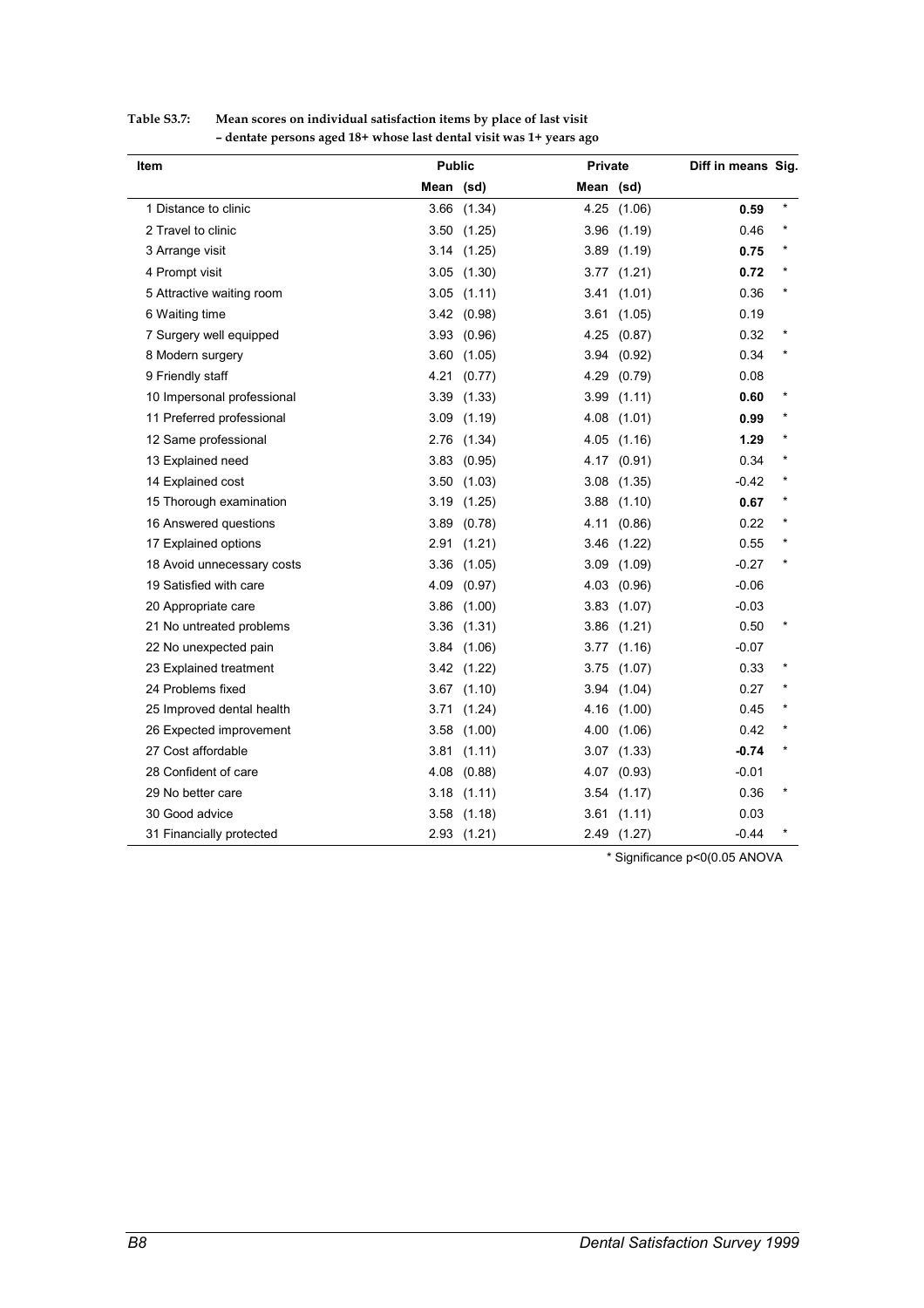|                         | <b>Insured</b> |                 | <b>Uninsured</b> |                 | All  |                 |  |
|-------------------------|----------------|-----------------|------------------|-----------------|------|-----------------|--|
|                         | Mean           | (sd)            | Mean             | (sd)            | Mean | (sd)            |  |
| <b>Sex</b>              |                |                 |                  |                 |      |                 |  |
| Male                    |                | 3.16(0.99)      |                  | 2.73(1.08)      |      | $2.86$ $(1.07)$ |  |
| Female                  |                | $3.24$ $(1.03)$ |                  | 2.61(1.07)      |      | $2.78$ $(1.10)$ |  |
| Age group               |                |                 |                  |                 |      |                 |  |
| $18 - 24$ years         |                | 3.00(0.96)      |                  | $2.87$ (1.00) * |      | $2.91(0.98)$ *  |  |
| $25 - 44$ years         |                | $3.26$ $(0.99)$ |                  | 2.54(1.02)      |      | 2.72(1.06)      |  |
| 45-64 years             |                | $3.15$ $(1.01)$ |                  | 2.57(1.05)      |      | 2.79 (1.07)     |  |
| 65+ years               |                | 3.40(1.12)      |                  | $3.22$ $(1.25)$ |      | $3.25$ $(1.22)$ |  |
| Language spoken at home |                |                 |                  |                 |      |                 |  |
| English                 |                | 3.18(1.01)      |                  | $2.64$ (1.04) * |      | 2.80(1.06)      |  |
| Other                   |                | 3.34(0.93)      |                  | $2.89$ $(1.22)$ |      | $2.96$ $(1.19)$ |  |
| <b>Country of birth</b> |                |                 |                  |                 |      |                 |  |
| Australia               |                | $3.23$ $(1.00)$ |                  | $2.68$ $(1.07)$ |      | 2.84(1.08)      |  |
| Other                   |                | $3.03$ $(1.04)$ |                  | $2.66$ $(1.08)$ |      | 2.76 (1.08)     |  |
| Location                |                |                 |                  |                 |      |                 |  |
| Capital City            |                | 3.12(1.03)      |                  | $2.61$ (1.08) * |      | 2.75 (1.09) *   |  |
| Other major urban       |                | $3.48$ $(0.94)$ |                  | 2.94(1.04)      |      | 3.14(1.03)      |  |
| Rural Major             |                | 3.17(0.87)      |                  | 2.80(1.02)      |      | 2.88(1.00)      |  |
| <b>Rural Other</b>      |                | 3.27(1.09)      |                  | $2.68$ $(1.09)$ |      | $2.82$ $(1.10)$ |  |
| Remote                  |                | 3.15(0.93)      |                  | 2.82(1.14)      |      | $2.96$ $(1.06)$ |  |
| Total                   |                | 3.19(1.01)      |                  | $2.68$ $(1.07)$ |      | $2.82$ (1.08)   |  |

| Table S4.1(a): Mean scores on cost-satisfaction scales – sociodemographic characteristics by dental insurance |
|---------------------------------------------------------------------------------------------------------------|
| - dentate persons aged 18+ whose last dental visit was 1+ years ago                                           |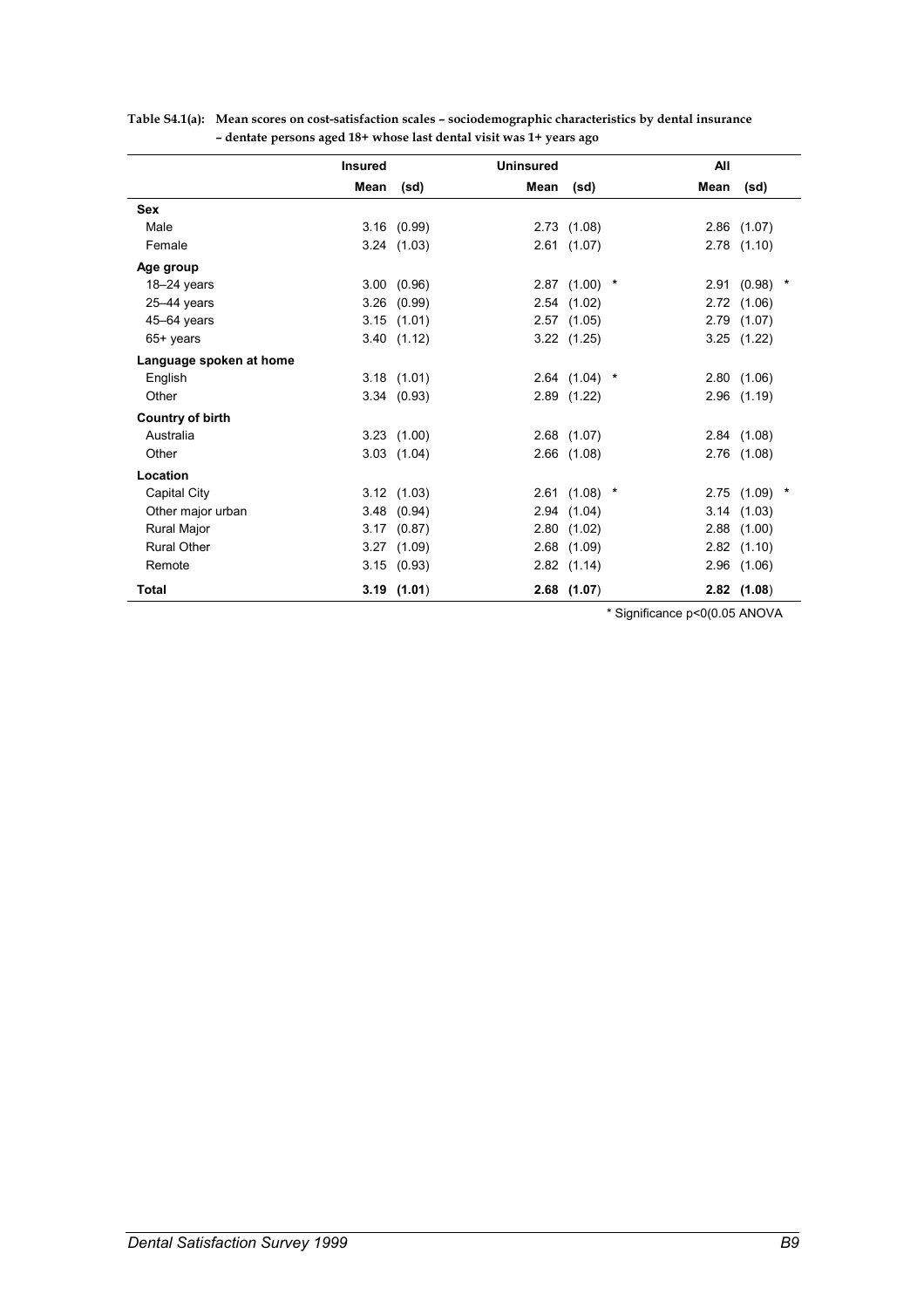|                                     | <b>Insured</b> |                 | <b>Uninsured</b> |                   | All       |                      |
|-------------------------------------|----------------|-----------------|------------------|-------------------|-----------|----------------------|
|                                     | Mean           | (sd)            | Mean             | (sd)              | Mean (sd) |                      |
| <b>State/Territory</b>              |                |                 |                  |                   |           |                      |
| <b>New South Wales</b>              | 3.26           | (0.98)          |                  | 2.70(1.12)        |           | $2.86$ $(1.11)$      |
| Victoria                            | 3.05           | (1.06)          |                  | $2.63$ $(1.02)$   | 2.71      | (1.03)               |
| Queensland                          |                | $3.34$ $(1.02)$ | 2.75             | (1.09)            | 2.93      | (1.11)               |
| South Australia                     | 3.06           | (1.01)          | 2.69             | (1.06)            | 2.84      | (1.05)               |
| Western Australia                   |                | 3.04(0.96)      |                  | 2.60(1.04)        | 2.79      | (1.04)               |
| Tasmania                            |                | 3.27(1.16)      |                  | 2.44 (1.07)       |           | 2.72(1.13)           |
| <b>Australian Capital Territory</b> |                | $2.98$ $(0.96)$ |                  | 2.72 (1.05)       |           | 2.80(1.01)           |
| <b>Northern Territory</b>           |                | 3.42(1.14)      |                  | 2.88 (1.26)       |           | $3.07$ $(1.21)$      |
| Employed                            |                |                 |                  |                   |           |                      |
| Full-time                           | 3.25           | (0.99)          |                  | 2.65(1.04)        | 2.84      | (1.06)<br>*          |
| Part-time                           |                | $3.04$ $(1.10)$ |                  | $2.56$ $(0.91)$   | 2.71      | (0.99)               |
| Retired                             |                | 3.14(0.91)      |                  | $3.00$ $(1.18)$   | 3.04      | (1.11)               |
| Not employed                        |                | 3.20(0.97)      |                  | 2.59 (1.08)       | 2.68      | (1.09)               |
| Annual household income             |                |                 |                  |                   |           |                      |
| $<$ \$12,000                        |                | 2.61(1.00)      | $\star$          | 2.93 (1.07)       | $\ast$    | 2.91(1.06)           |
| \$13-20,000                         | 3.61           | (1.03)          |                  | 2.82 (1.22)       |           | 2.96 (1.22)          |
| \$21-30,000                         | 3.06           | (1.16)          |                  | 2.61(1.11)        |           | 2.72(1.13)           |
| \$31-40,000                         | 2.98           | (1.09)          |                  | 2.30(0.98)        |           | 2.44 (1.03)          |
| \$41-50,000                         | 2.98           | (0.87)          |                  | 2.52(0.82)        | 2.65      | (0.85)               |
| \$50,000+                           | 3.29           | (0.99)          |                  | 2.72 (1.07)       |           | 2.94 (1.08)          |
| <b>Education</b>                    |                |                 |                  |                   |           |                      |
| Primary                             |                | 3.34(0.64)      |                  | $3.53$ $(0.84)$ * |           | 3.51(0.80)<br>$\ast$ |
| Some secondary                      |                | $3.07$ $(1.10)$ |                  | 2.74 (1.23)       |           | 2.82 (1.20)          |
| Secondary                           |                | $3.07$ $(0.96)$ |                  | 2.52 (1.26)       |           | 2.71 (1.20)          |
| Some vocational                     |                | 3.19(1.04)      |                  | $2.62$ $(0.85)$   | 2.86      | (0.96)               |
| Vocational                          | 3.43           | (0.94)          |                  | 2.72(0.87)        | 2.93      | (0.94)               |
| Some tertiary                       | 3.33           | (1.32)          |                  | 2.84 (0.97)       | 2.95      | (1.06)               |
| Tertiary                            | 3.09           | (0.99)          |                  | 2.60(1.08)        | 2.71      | (1.08)               |
| Other                               |                | 3.21(1.10)      |                  | 2.74 (1.30)       |           | 2.91 (1.24)          |
| <b>Health cardholder</b>            |                |                 |                  |                   |           |                      |
| Yes                                 |                | 3.14(0.99)      |                  | 2.88(1.17)        |           | 2.92 (1.15)          |
| No                                  |                | 3.20(1.01)      |                  | 2.61(1.04)        | 2.80      | (1.06)               |
| Total                               |                | $3.19$ $(1.01)$ |                  | $2.68$ (1.07)     |           | $2.82$ (1.08)        |

**Table S4.1(b): Mean scores on cost-satisfaction scales – sociodemographic characteristics by dental insurance – dentate persons aged 18+ whose last dental visit was 1+ years ago**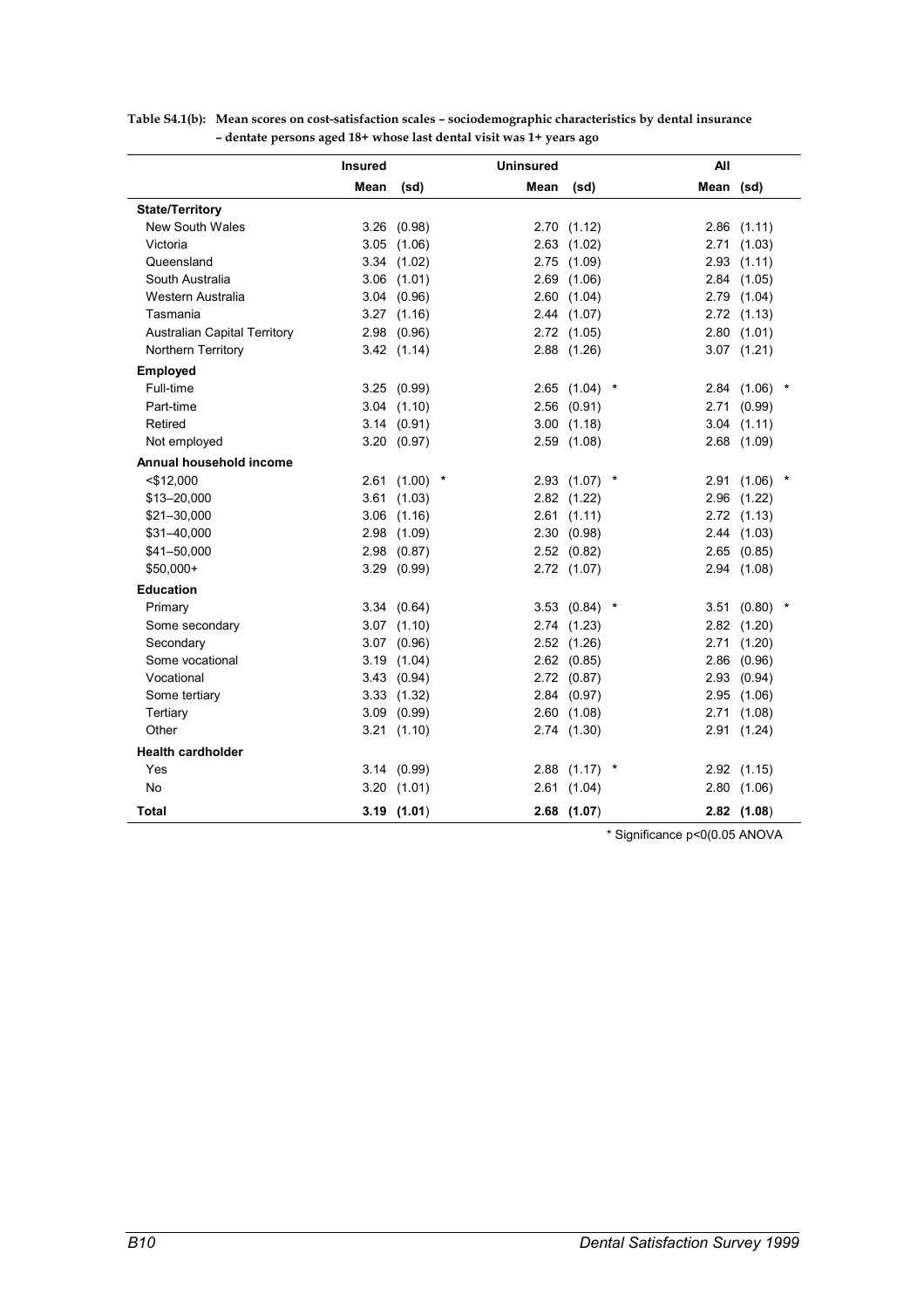|                                         | Insured |                 | <b>Uninsured</b> |                 | All                           |                 |        |
|-----------------------------------------|---------|-----------------|------------------|-----------------|-------------------------------|-----------------|--------|
|                                         | Mean    | (sd)            | Mean             | (sd)            | Mean                          | (sd)            |        |
| Avoided visit because of cost           |         |                 |                  |                 |                               |                 |        |
| Yes                                     |         | $2.62$ (1.07) * |                  | $2.21(0.97)$ *  |                               | 2.28(1.00)      | *      |
| No                                      |         | 3.36(0.93)      |                  | $3.03$ $(1.00)$ |                               | 3.14(0.99)      |        |
| <b>Cost prevented treatment</b>         |         |                 |                  |                 |                               |                 |        |
| Yes                                     |         | $2.55$ (1.16) * |                  | $2.20(1.00)$ *  |                               | $2.25$ (1.03) * |        |
| <b>No</b>                               |         | 3.29(0.95)      |                  | $2.87$ (1.05)   |                               | 3.01(1.03)      |        |
| Difficulty in paying \$100 dental bill† |         |                 |                  |                 |                               |                 |        |
| No                                      |         | $2.38$ (1.13) * |                  | $2.39(1.04)$ *  |                               | 2.40(1.05)      | *      |
| Yes                                     |         | 3.22(0.99)      |                  | $2.73$ $(1.07)$ |                               | $2.89$ $(1.07)$ |        |
| <b>Place of last visit</b>              |         |                 |                  |                 |                               |                 |        |
| Public funded                           |         | 3.23(0.82)      |                  | $3.38$ (0.91) * |                               | 3.37(0.90)      | $\ast$ |
| Private – own expense                   |         | 3.24(0.99)      |                  | 2.58(1.08)      |                               | 2.78 (1.09      |        |
| Total                                   |         | 3.19(1.01)      |                  | $2.68$ (1.07)   |                               | $2.82$ (1.08)   |        |
| $\uparrow$ Yes $\equiv$ A lot           |         |                 |                  |                 | * Significance p<0(0.05 ANOVA |                 |        |

## **Table S4.2: Mean scores on cost-satisfaction scales – financial constraints by dental insurance – dentate persons aged 18+ whose last dental visit was 1+ years ago**

No ≡ None, hardly any, a little

| Table S4.3: | Mean scores on cost-satisfaction scales – dental visiting and perceived need by dental insurance |
|-------------|--------------------------------------------------------------------------------------------------|
|             | - dentate persons aged 18+ whose last dental visit was 1+ years ago                              |

|                                                      | <b>Insured</b> |                 | <b>Uninsured</b> |                 | All  |                 |  |
|------------------------------------------------------|----------------|-----------------|------------------|-----------------|------|-----------------|--|
|                                                      | Mean           | (sd)            | Mean             | (sd)            | Mean | (sd)            |  |
| Usual number of<br>visits                            |                |                 |                  |                 |      |                 |  |
| >=2 per year                                         |                | 2.85(1.22)      |                  | $2.27$ (1.02) * |      | $2.44(1.11)$ *  |  |
| 1 per year                                           |                | $3.27$ $(0.96)$ |                  | 2.45(1.19)      |      | $2.78$ $(1.17)$ |  |
| 1 per 2 years                                        |                | $3.16$ $(1.07)$ |                  | 2.73(1.02)      |      | 2.85(1.04)      |  |
| <1 per 2 years                                       |                | 3.22(0.95)      |                  | $2.75$ $(1.07)$ |      | $2.86$ $(1.06)$ |  |
| Need a dental visit                                  |                |                 |                  |                 |      |                 |  |
| Yes                                                  |                | 3.19(1.03)      |                  | $2.62$ (1.02) * |      | 2.79(1.05)      |  |
| No                                                   |                | 3.19(0.94)      |                  | 2.77(1.17)      |      | 2.87(1.13)      |  |
| Type of visit <sup>†</sup>                           |                |                 |                  |                 |      |                 |  |
| Check-up                                             |                | $3.35$ (1.06) * |                  | $2.66$ $(1.04)$ |      | $2.89$ (1.09) * |  |
| Treatment                                            |                | 2.84(0.82)      |                  | 2.61(1.03)      |      | $2.67$ $(0.99)$ |  |
| <b>Both</b>                                          |                | $3.07$ $(1.06)$ |                  | 2.49(0.89)      |      | $2.65$ $(0.97)$ |  |
| <b>Place of last visit and</b><br>health card status |                |                 |                  |                 |      |                 |  |
| Card public                                          |                | 3.23(0.82)      |                  | $3.38$ (0.91) * |      | $3.37$ (0.90) * |  |
| Card private                                         |                | $3.18$ $(1.05)$ |                  | 2.55(1.26)      |      | $2.67$ $(1.25)$ |  |
| No card private                                      |                | 3.24(0.99)      |                  | 2.59(1.04)      |      | 2.80(1.07)      |  |
| Total                                                |                | 3.19(1.01)      |                  | $2.68$ (1.07)   |      | $2.82$ (1.08)   |  |

 $\dagger$  Sub-set of (Need a dental visit = Yes)  $\dagger$  \* Significance p<0(0.05 ANOVA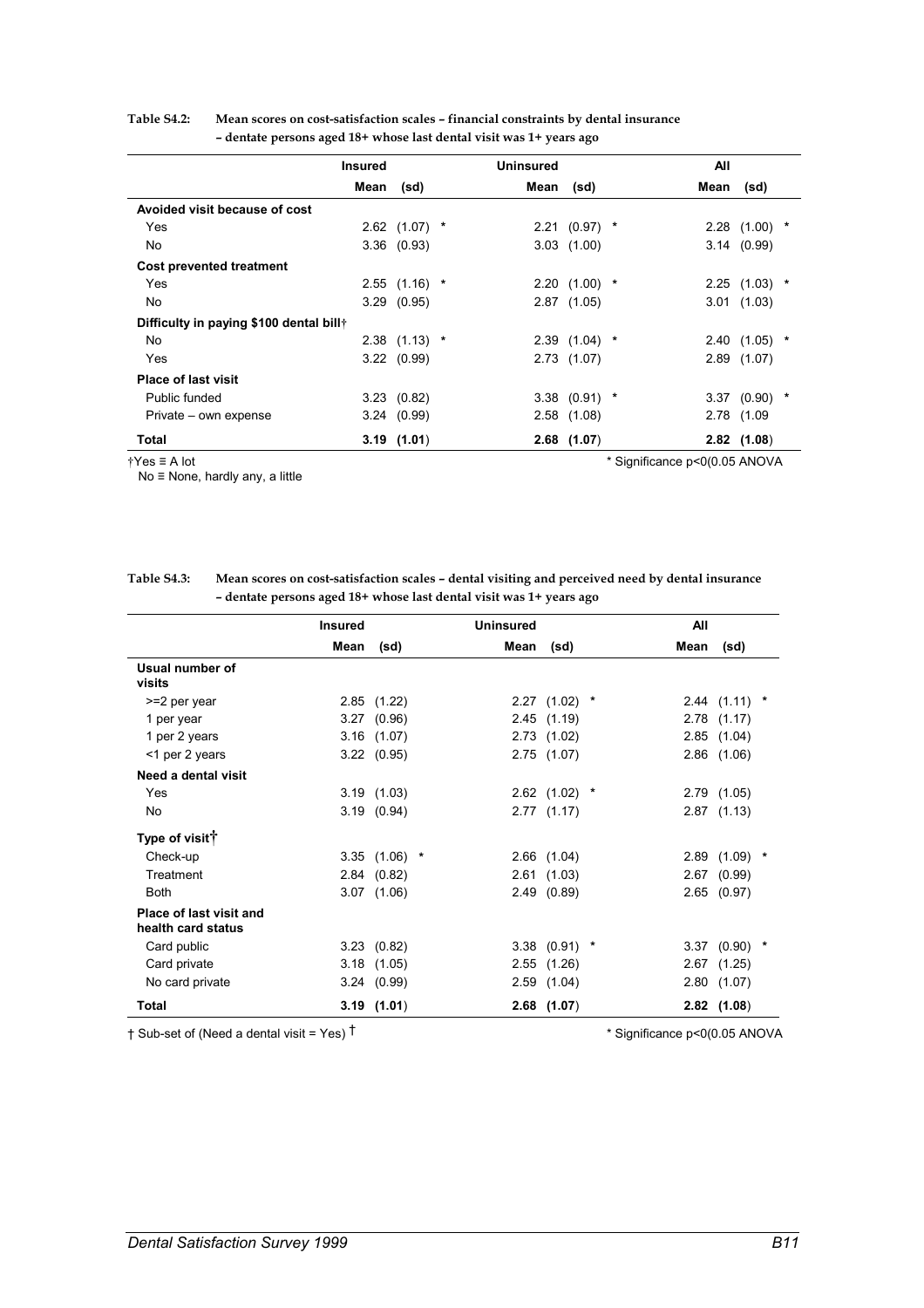|                            | <b>Facilities</b> |            | Overall <sup>+</sup><br>$(31 - item)$ |            |
|----------------------------|-------------------|------------|---------------------------------------|------------|
|                            | Mean              | (sd)       | Mean                                  | (sd)       |
| <b>Sex</b>                 |                   |            |                                       |            |
| Male                       | 3.84              | (0.69)     | 3.76                                  | (0.54)     |
| Female                     | 3.83              | (0.81)     | 3.75                                  | (0.55)     |
| Age group                  |                   |            |                                       |            |
| $18 - 24$ years            | 3.77              | (0.66)     | 3.60                                  | $(0.46)$ * |
| $25-44$ years              | 3.82              | (0.75)     | 3.77                                  | (0.56)     |
| 45-64 years                | 3.86              | (0.75)     | 3.81                                  | (0.54)     |
| 65+ years                  | 3.93              | (0.87)     | 3.82                                  | (0.57)     |
| Language spoken at home    |                   |            |                                       |            |
| English                    | 3.85              | (0.76)     | 3.77                                  | $(0.55)^*$ |
| Other                      | 3.75              | (0.67)     | 3.64                                  | (0.51)     |
| <b>Country of birth</b>    |                   |            |                                       |            |
| Australia                  | 3.86              | $(0.73)$ * | 3.77                                  | $(0.54)$ * |
| Other                      | 3.73              | (0.83)     | 3.68                                  | (0.55)     |
| Location                   |                   |            |                                       |            |
| Capital City               | 3.82              | $(0.74)$ * | 3.76                                  | (0.53)     |
| Other Major Urban          | 4.00              | (0.77)     | 3.83                                  | (0.56)     |
| Rural Major                | 3.80              | (0.86)     | 3.71                                  | (0.61)     |
| <b>Rural Other</b>         | 3.87              | (0.69)     | 3.75                                  | (0.56)     |
| Remote                     | 3.62              | (0.70)     | 3.62                                  | (0.55)     |
| <b>Total</b>               | 3.84              | (0.75)     | 3.75                                  | (0.54)     |
| †31-item scale as per 1995 |                   |            | * Significance p<0(0.05 ANOVA         |            |

# **Table S4.5(a): Mean scores on facilities satisfaction scale – sociodemographic characteristics – dentate persons aged 18+ whose last dental visit was 1+ years ago**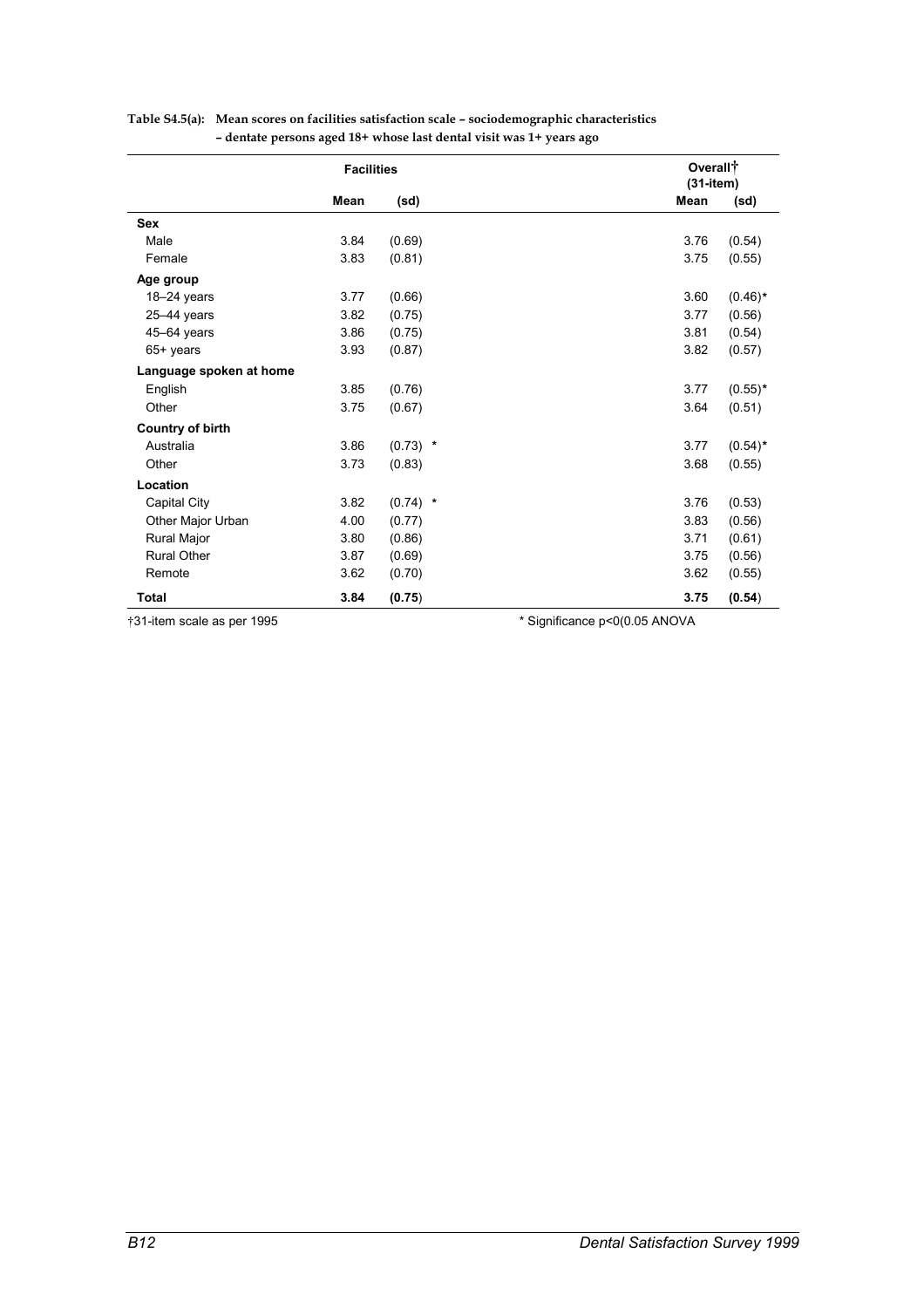|                                     | <b>Facilities</b> |        |                               | Overall <sup>+</sup><br>$(31 - item)$ |            |
|-------------------------------------|-------------------|--------|-------------------------------|---------------------------------------|------------|
|                                     | Mean              | (sd)   |                               | Mean                                  | (sd)       |
| <b>State/Territory</b>              |                   |        |                               |                                       |            |
| <b>New South Wales</b>              | 3.88              | (0.74) |                               | 3.82                                  | $(0.52)$ * |
| Victoria                            | 3.78              | (0.77) |                               | 3.70                                  | (0.55)     |
| Queensland                          | 3.83              | (0.78) |                               | 3.77                                  | (0.58)     |
| South Australia                     | 3.78              | (0.72) |                               | 3.68                                  | (0.50)     |
| Western Australia                   | 3.89              | (0.70) |                               | 3.72                                  | (0.53)     |
| Tasmania                            | 3.90              | (0.80) |                               | 3.71                                  | (0.60)     |
| <b>Australian Capital Territory</b> | 3.78              | (0.74) |                               | 3.64                                  | (0.61)     |
| Northern Territory                  | 3.70              | (0.73) |                               | 3.72                                  | (0.54)     |
| <b>Employed</b>                     |                   |        |                               |                                       |            |
| Full-time                           | 3.87              | (0.72) |                               | 3.80                                  | $(0.53)*$  |
| Part-time                           | 3.80              | (0.78) |                               | 3.68                                  | (0.55)     |
| Retired                             | 3.87              | (0.86) |                               | 3.83                                  | (0.57)     |
| Not employed                        | 3.74              | (0.74) |                               | 3.65                                  | (0.53)     |
| Annual household income             |                   |        |                               |                                       |            |
| $<$ \$12,000                        | 3.92              | (0.80) | $\ast$                        | 3.81                                  | $(0.60)*$  |
| \$13-20,000                         | 3.79              | (0.73) |                               | 3.68                                  | (0.56)     |
| \$21-30,000                         | 3.75              | (0.76) |                               | 3.68                                  | (0.60)     |
| \$31-40,000                         | 3.95              | (0.73) |                               | 3.70                                  | (0.52)     |
| \$41-50,000                         | 3.93              | (0.76) |                               | 3.73                                  | (0.48)     |
| $$50,000+$                          | 3.79              | (0.75) |                               | 3.80                                  | (0.54)     |
| <b>Education</b>                    |                   |        |                               |                                       |            |
| Some secondary                      | 3.77              | (0.77) |                               | 3.72                                  | $(0.55)^*$ |
| Complete secondary                  | 3.82              | (0.66) |                               | 3.70                                  | (0.57)     |
| Some vocational                     | 3.76              | (0.62) |                               | 3.71                                  | (0.49)     |
| Complete vocational                 | 3.82              | (0.81) |                               | 3.76                                  | (0.58)     |
| Some tertiary                       | 3.95              | (0.61) |                               | 3.70                                  | (0.51)     |
| Complete tertiary                   | 3.85              | (0.80) |                               | 3.84                                  | (0.49)     |
| <b>Health cardholder</b>            |                   |        |                               |                                       |            |
| Yes                                 | 3.72              | (0.78) | $\ast$                        | 3.57                                  | $(0.57)^*$ |
| <b>No</b>                           | 3.86              | (0.74) |                               | 3.80                                  | (0.53)     |
| Have private dental insurance       |                   |        |                               |                                       |            |
| Yes                                 | 3.98              | (0.73) | *                             | 3.88                                  | $(0.52)^*$ |
| <b>No</b>                           | 3.78              | (0.75) |                               | 3.70                                  | (0.55)     |
| <b>Place of last visit</b>          |                   |        |                               |                                       |            |
| Public funded                       | 3.52              | (0.85) |                               | 3.49                                  | (0.48)     |
| Private – own expense               | 3.87              | (0.73) |                               | 3.79                                  | (0.54)     |
| Total                               | 3.84              | (0.75) |                               | 3.75                                  | (0.54)     |
| †31-item scale as per 1995          |                   |        | * Significance p<0(0.05 ANOVA |                                       |            |

# **Table S4.5(b): Mean scores on facilities satisfaction scale – sociodemographic characteristics – dentate persons aged 18+ whose last dental visit was 1+ years ago**